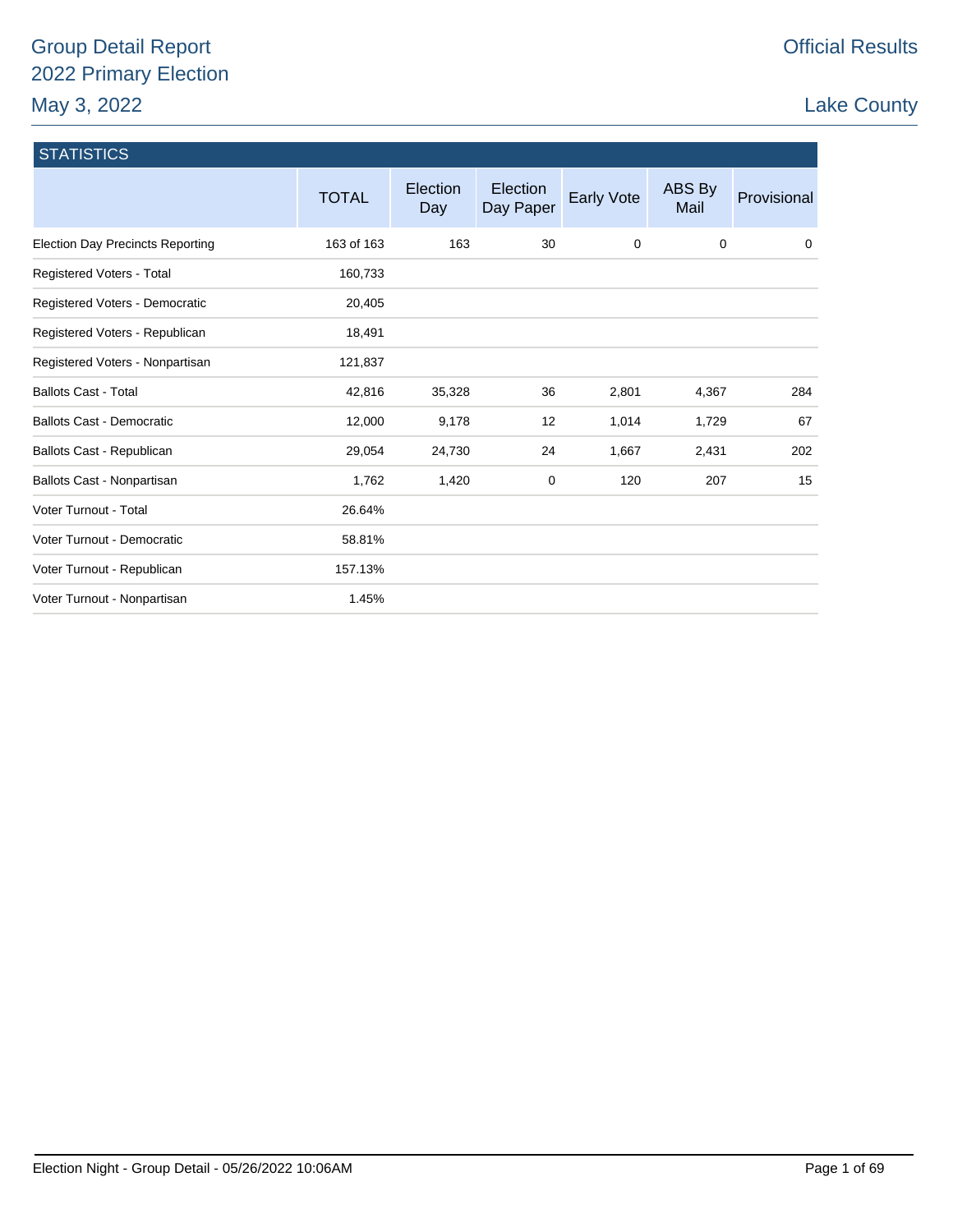# Democratic Governor and Lieutenant Governor

#### Vote For 1

|                                   | <b>TOTAL</b> | VOTE %  | Election<br>Day | Election<br>Day Paper | Early Vote | ABS By<br>Mail | Provisional |
|-----------------------------------|--------------|---------|-----------------|-----------------------|------------|----------------|-------------|
| John Cranley and Teresa Fedor     | 3,944        | 35.72%  | 3,032           | 6                     | 318        | 567            | 21          |
| Nan Whaley and Cheryl L. Stephens | 7,098        | 64.28%  | 5,368           | 5                     | 637        | 1,049          | 39          |
| <b>Total Votes Cast</b>           | 11,042       | 100.00% | 8,400           | 11                    | 955        | 1,616          | 60          |
| <b>Precincts Reporting</b>        | 163 of 163   |         |                 |                       |            |                |             |

### Democratic Attorney General

Vote For 1

|                            | <b>TOTAL</b> | VOTE %  | Election<br>Day | Election<br>Day Paper | <b>Early Vote</b> | ABS By<br>Mail | Provisional |
|----------------------------|--------------|---------|-----------------|-----------------------|-------------------|----------------|-------------|
| Jeffrey A. Crossman        | 9,578        | 100.00% | 7,268           | 10                    | 833               | 1.418          | 49          |
| <b>Total Votes Cast</b>    | 9,578        | 100.00% | 7,268           | 10                    | 833               | 1,418          | 49          |
| <b>Precincts Reporting</b> | 163 of 163   |         |                 |                       |                   |                |             |

# Democratic Auditor of State

Vote For 1

|                            | <b>TOTAL</b> | VOTE %  | Election<br>Day | Election<br>Day Paper | Early Vote | ABS By<br>Mail | Provisional |
|----------------------------|--------------|---------|-----------------|-----------------------|------------|----------------|-------------|
| <b>Taylor Sappington</b>   | 9,503        | 100.00% | 7,201           | 9                     | 832        | 409. ا         | 52          |
| <b>Total Votes Cast</b>    | 9,503        | 100.00% | 7,201           | 9                     | 832        | 1,409          | 52          |
| <b>Precincts Reporting</b> | 163 of 163   |         |                 |                       |            |                |             |

# Democratic Secretary of State

|                            | <b>TOTAL</b> | VOTE %  | Election<br>Day | Election<br>Day Paper | Early Vote | ABS By<br>Mail | Provisional |
|----------------------------|--------------|---------|-----------------|-----------------------|------------|----------------|-------------|
| Chelsea Clark              | 9,653        | 100.00% | 7,336           | 10                    | 835        | 1,418          | 54          |
| <b>Total Votes Cast</b>    | 9,653        | 100.00% | 7,336           | 10                    | 835        | 1,418          | 54          |
| <b>Precincts Reporting</b> | 163 of 163   |         |                 |                       |            |                |             |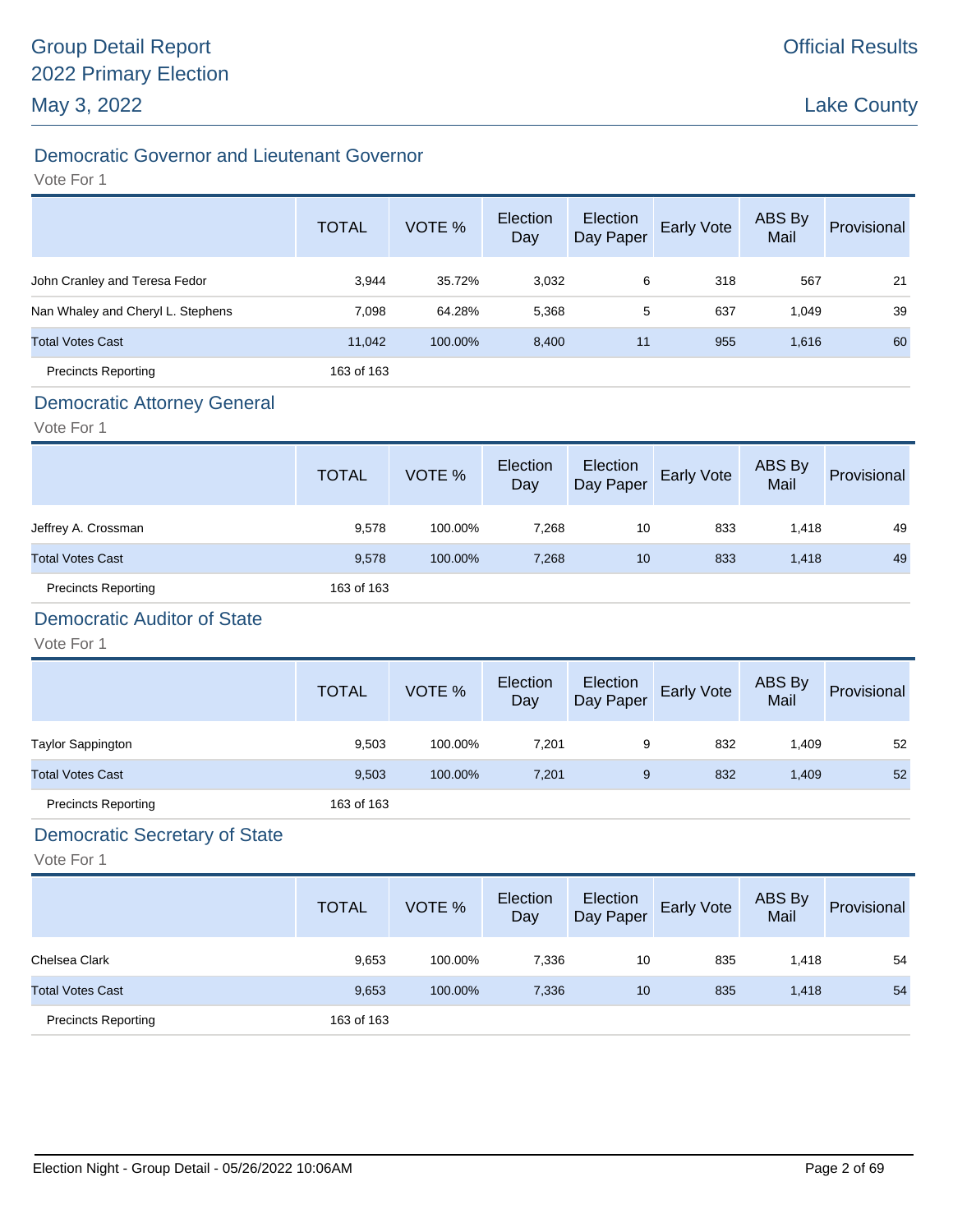### Democratic Treasurer of State

Vote For 1

|                            | <b>TOTAL</b> | VOTE %  | Election<br>Day | Election<br>Day Paper | Early Vote | ABS By<br>Mail | Provisional |
|----------------------------|--------------|---------|-----------------|-----------------------|------------|----------------|-------------|
| Scott Schertzer            | 9.446        | 100.00% | 7.159           | 9                     | 825        | 1,402          | 51          |
| <b>Total Votes Cast</b>    | 9,446        | 100.00% | 7,159           | 9                     | 825        | 1,402          | 51          |
| <b>Precincts Reporting</b> | 163 of 163   |         |                 |                       |            |                |             |

# Democratic Chief Justice of the Supreme Court, FTC 1-1-23

Vote For 1

|                            | <b>TOTAL</b> | VOTE %  | Election<br>Day | Election<br>Day Paper | <b>Early Vote</b> | ABS By<br>Mail | Provisional |
|----------------------------|--------------|---------|-----------------|-----------------------|-------------------|----------------|-------------|
| Jennifer Brunner           | 9,828        | 100.00% | 7.463           | 9                     | 854               | 1.449          | 53          |
| <b>Total Votes Cast</b>    | 9,828        | 100.00% | 7,463           | 9                     | 854               | 1,449          | 53          |
| <b>Precincts Reporting</b> | 163 of 163   |         |                 |                       |                   |                |             |

# Democratic Justice of the Supreme Court, FTC 1-1-23

Vote For 1

|                            | <b>TOTAL</b> | VOTE %  | Election<br>Day | Election<br>Day Paper | <b>Early Vote</b> | ABS By<br>Mail | Provisional |
|----------------------------|--------------|---------|-----------------|-----------------------|-------------------|----------------|-------------|
| Terri Jamison              | 9,080        | 100.00% | 6,846           | 9                     | 796               | 1,382          | 47          |
| <b>Total Votes Cast</b>    | 9,080        | 100.00% | 6,846           | 9                     | 796               | 1,382          | 47          |
| <b>Precincts Reporting</b> | 163 of 163   |         |                 |                       |                   |                |             |

### Democratic Justice of the Supreme Court, FTC 1-2-23

|                            | <b>TOTAL</b> | VOTE %  | Election<br>Day | Election<br>Day Paper | Early Vote | ABS By<br>Mail | Provisional |
|----------------------------|--------------|---------|-----------------|-----------------------|------------|----------------|-------------|
| Marilyn Zayas              | 8,983        | 100.00% | 6,816           | 9                     | 793        | 1,318          | 47          |
| <b>Total Votes Cast</b>    | 8,983        | 100.00% | 6,816           | 9                     | 793        | 1,318          | 47          |
| <b>Precincts Reporting</b> | 163 of 163   |         |                 |                       |            |                |             |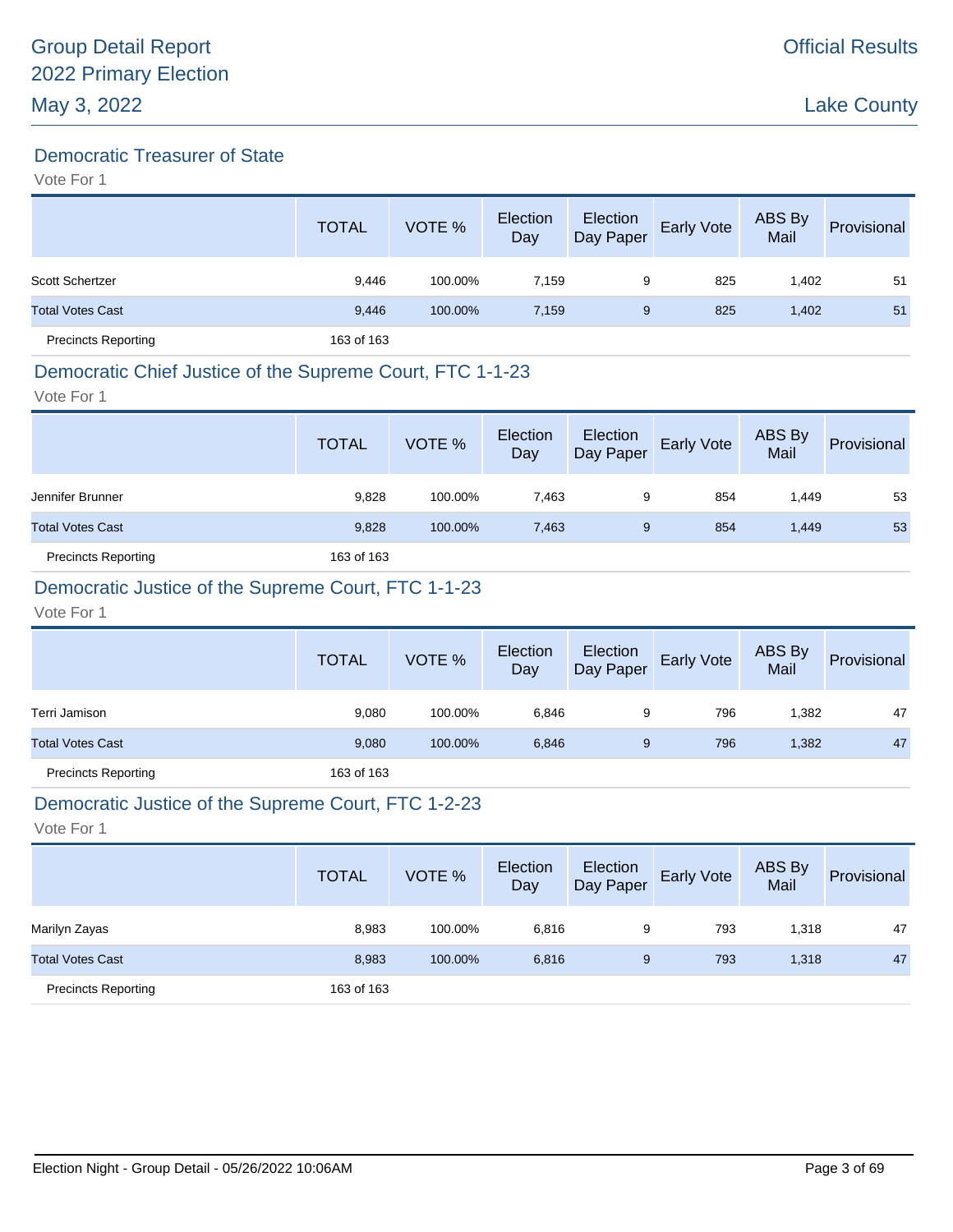### Democratic U.S. Senator

Vote For 1

|                            | <b>TOTAL</b> | VOTE %  | Election<br>Day | Election<br>Day Paper | Early Vote | ABS By<br>Mail | Provisional |
|----------------------------|--------------|---------|-----------------|-----------------------|------------|----------------|-------------|
| Morgan Harper              | 1,640        | 14.36%  | 1,281           | 2                     | 133        | 210            | 14          |
| Traci TJ Johnson           | 1,011        | 8.86%   | 811             |                       | 62         | 128            | 9           |
| Tim Ryan                   | 8,766        | 76.78%  | 6,603           | 8                     | 781        | 1,334          | 40          |
| <b>Total Votes Cast</b>    | 11,417       | 100.00% | 8,695           | 11                    | 976        | 1,672          | 63          |
| <b>Precincts Reporting</b> | 163 of 163   |         |                 |                       |            |                |             |

### Democratic Representative to Congress (14th District)

Vote For 1

|                            | <b>TOTAL</b> | VOTE %  | Election<br>Day | Election<br>Day Paper | <b>Early Vote</b> | ABS By<br>Mail | Provisional |
|----------------------------|--------------|---------|-----------------|-----------------------|-------------------|----------------|-------------|
| Matt Kilboy                | 9.441        | 100.00% | 7.144           | 10                    | 824               | 1.413          | 50          |
| <b>Total Votes Cast</b>    | 9,441        | 100.00% | 7,144           | 10                    | 824               | 1,413          | 50          |
| <b>Precincts Reporting</b> | 163 of 163   |         |                 |                       |                   |                |             |

#### Democratic Judge of the Court of Appeals (11th District), FTC 2-9-23

Vote For 1

|                            | <b>TOTAL</b> | VOTE %  | Election<br>Day | Election<br>Day Paper | <b>Early Vote</b> | ABS By<br>Mail | Provisional |
|----------------------------|--------------|---------|-----------------|-----------------------|-------------------|----------------|-------------|
| Thomas R. Wright           | 9,512        | 100.00% | 7.219           | 8                     | 831               | 1.405          | 49          |
| <b>Total Votes Cast</b>    | 9,512        | 100.00% | 7.219           | 8                     | 831               | 1.405          | 49          |
| <b>Precincts Reporting</b> | 163 of 163   |         |                 |                       |                   |                |             |

### Democratic Judge of the Court of Appeals (11th District), UTE 2-8-25

|                            | <b>TOTAL</b> | VOTE %   | Election<br>Day | Election<br>Day Paper | <b>Early Vote</b> | ABS By<br>Mail | Provisional |
|----------------------------|--------------|----------|-----------------|-----------------------|-------------------|----------------|-------------|
| No Valid Petition Filed    |              |          | 0               | 0                     |                   |                | 0           |
| <b>Total Votes Cast</b>    |              | $0.00\%$ | 0               | $\mathbf 0$           | 0                 |                | $\Omega$    |
| <b>Precincts Reporting</b> | 163 of 163   |          |                 |                       |                   |                |             |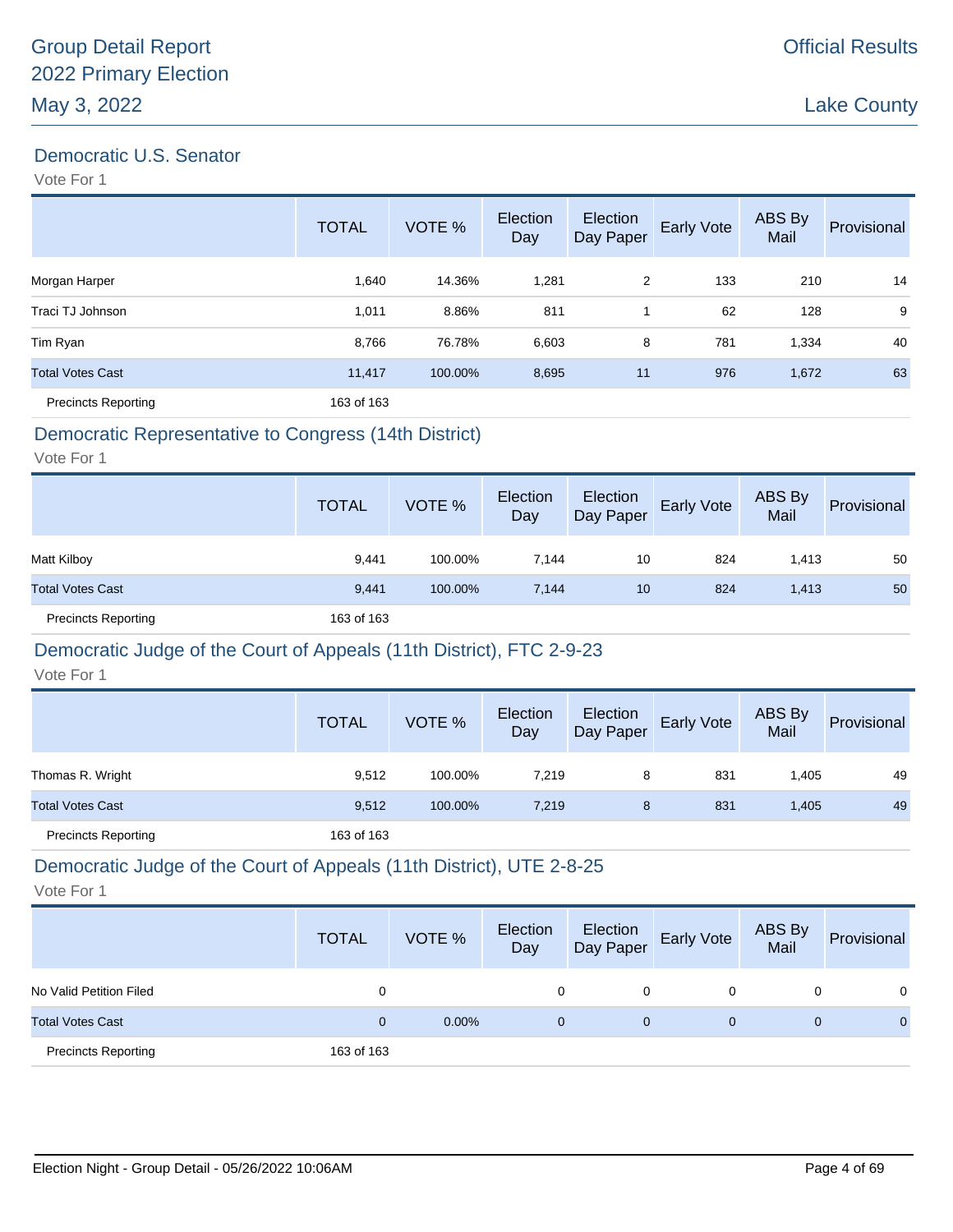# Democratic County Commissioner, FTC 1-1-23

Vote For 1

|                            | <b>TOTAL</b> | VOTE %  | Election<br>Day | Election<br>Day Paper | Early Vote | ABS By<br>Mail | Provisional |
|----------------------------|--------------|---------|-----------------|-----------------------|------------|----------------|-------------|
| Adam Dudziak               | 9,134        | 100.00% | 6,940           | 9                     | 794        | 1,345          | 46          |
| <b>Total Votes Cast</b>    | 9,134        | 100.00% | 6,940           | 9                     | 794        | 1,345          | 46          |
| <b>Precincts Reporting</b> | 163 of 163   |         |                 |                       |            |                |             |

### Democratic County Commissioner, UTE 1-1-25

Vote For 1

|                            | <b>TOTAL</b> | VOTE %  | Election<br>Day | Election<br>Day Paper | <b>Early Vote</b> | ABS By<br>Mail | Provisional |
|----------------------------|--------------|---------|-----------------|-----------------------|-------------------|----------------|-------------|
| Maureen G. Kelly           | 9,922        | 100.00% | 7,537           | 10                    | 877               | 1.442          | 56          |
| <b>Total Votes Cast</b>    | 9,922        | 100.00% | 7,537           | 10                    | 877               | 1,442          | 56          |
| <b>Precincts Reporting</b> | 163 of 163   |         |                 |                       |                   |                |             |

# Democratic County Auditor

Vote For 1

|                            | <b>TOTAL</b> | VOTE %  | Election<br>Day | Election<br>Day Paper | <b>Early Vote</b> | ABS By<br>Mail | Provisional |
|----------------------------|--------------|---------|-----------------|-----------------------|-------------------|----------------|-------------|
| Joseph P. Shriver          | 9,482        | 100.00% | 7.182           | 10                    | 833               | 1,410          | 47          |
| <b>Total Votes Cast</b>    | 9,482        | 100.00% | 7,182           | 10                    | 833               | 1,410          | 47          |
| <b>Precincts Reporting</b> | 163 of 163   |         |                 |                       |                   |                |             |

#### Democratic Member of County Central Committee Eastlake City 1A

|                            | <b>TOTAL</b> | VOTE %  | Election<br>Day | Election<br>Day Paper | <b>Early Vote</b> | ABS By<br>Mail | Provisional |
|----------------------------|--------------|---------|-----------------|-----------------------|-------------------|----------------|-------------|
| Donna Vitonis              | 41           | 100.00% | 30              | 0                     |                   | 9              |             |
| <b>Total Votes Cast</b>    | 41           | 100.00% | 30              | 0                     |                   | 9              |             |
| <b>Precincts Reporting</b> | 1 of 1       |         |                 |                       |                   |                |             |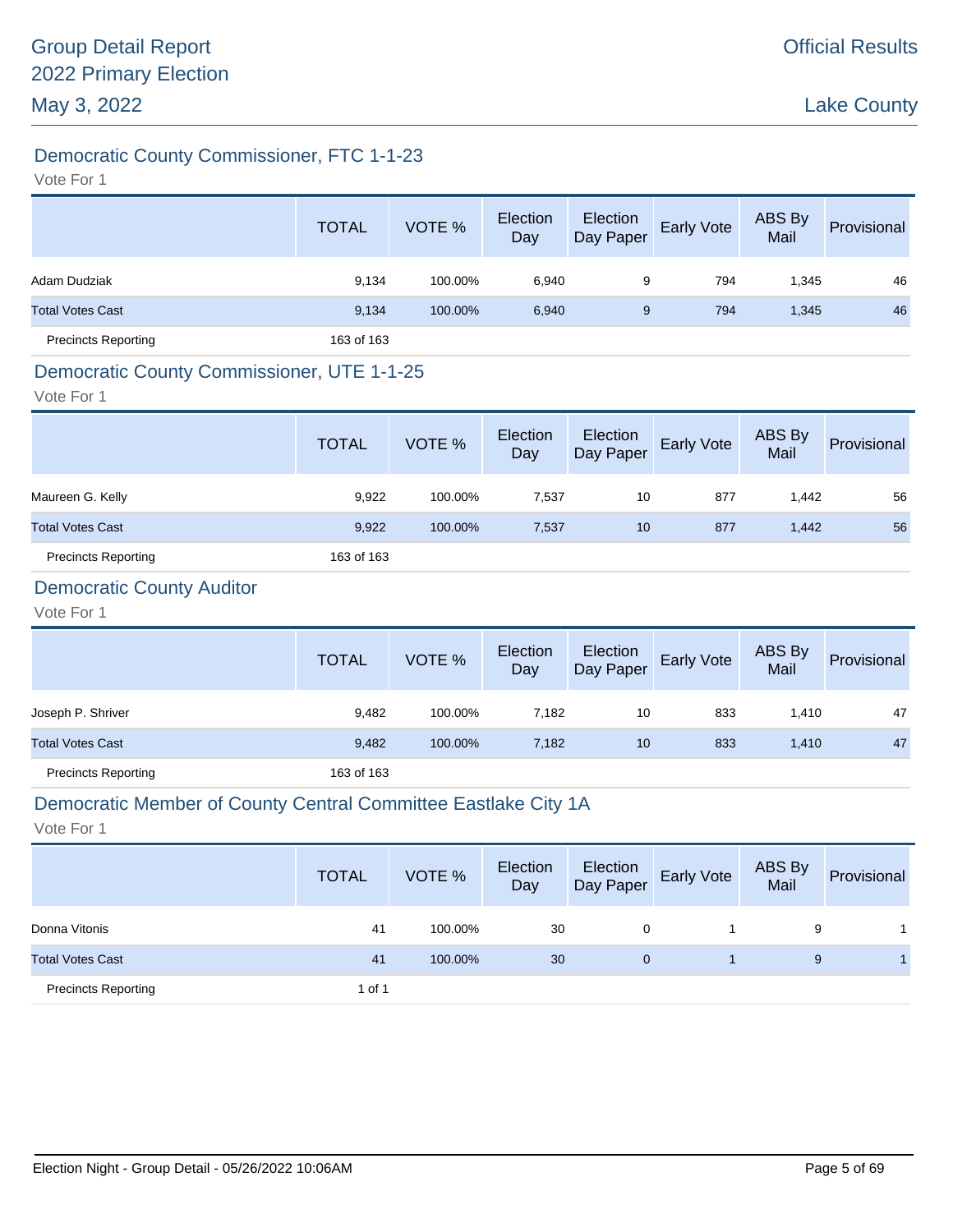# Democratic Member of County Central Committee Eastlake City 1B

Vote For 1

|                            | <b>TOTAL</b> | VOTE %  | Election<br>Day | Election<br>Day Paper | Early Vote   | ABS By<br>Mail | Provisional    |
|----------------------------|--------------|---------|-----------------|-----------------------|--------------|----------------|----------------|
| Terrance E. Evitts         | 40           | 100.00% | 33              | 0                     | 0            |                | $\overline{0}$ |
| <b>Total Votes Cast</b>    | 40           | 100.00% | 33              | $\mathbf{0}$          | $\mathbf{0}$ |                | $\mathbf{0}$   |
| <b>Precincts Reporting</b> | 1 of 1       |         |                 |                       |              |                |                |

### Democratic Member of County Central Committee Eastlake City 1C

Vote For 1

|                            | <b>TOTAL</b> | VOTE %  | Election<br>Day | Election<br>Day Paper | <b>Early Vote</b> | ABS By<br>Mail | Provisional  |
|----------------------------|--------------|---------|-----------------|-----------------------|-------------------|----------------|--------------|
| Laura DePledge             | 84           | 100.00% | 68              | 0                     | 6                 | 10             | 0            |
| <b>Total Votes Cast</b>    | 84           | 100.00% | 68              | 0                     | 6                 | 10             | $\mathbf{0}$ |
| <b>Precincts Reporting</b> | 1 of 1       |         |                 |                       |                   |                |              |

### Democratic Member of County Central Committee Eastlake City 3B

Vote For 1

|                            | <b>TOTAL</b> | VOTE %  | Election<br>Day | Election<br>Day Paper | Early Vote | ABS By<br>Mail | Provisional  |
|----------------------------|--------------|---------|-----------------|-----------------------|------------|----------------|--------------|
| <b>Steven Deak</b>         | 74           | 100.00% | 54              | 0                     |            | 17             | 0            |
| <b>Total Votes Cast</b>    | 74           | 100.00% | 54              | $\mathbf 0$           | 3          | 17             | $\mathbf{0}$ |
| <b>Precincts Reporting</b> | 1 of 1       |         |                 |                       |            |                |              |

#### Democratic Member of County Central Committee Eastlake City 4A

|                            | <b>TOTAL</b> | VOTE %  | Election<br>Day | Election<br>Day Paper | <b>Early Vote</b> | ABS By<br>Mail | Provisional |
|----------------------------|--------------|---------|-----------------|-----------------------|-------------------|----------------|-------------|
| <b>Constance Mismas</b>    | 51           | 100.00% | 41              | 0                     | 0                 | 10             | 0           |
| <b>Total Votes Cast</b>    | 51           | 100.00% | 41              | $\mathbf{0}$          | $\mathbf 0$       | 10             | $\mathbf 0$ |
| <b>Precincts Reporting</b> | 1 of 1       |         |                 |                       |                   |                |             |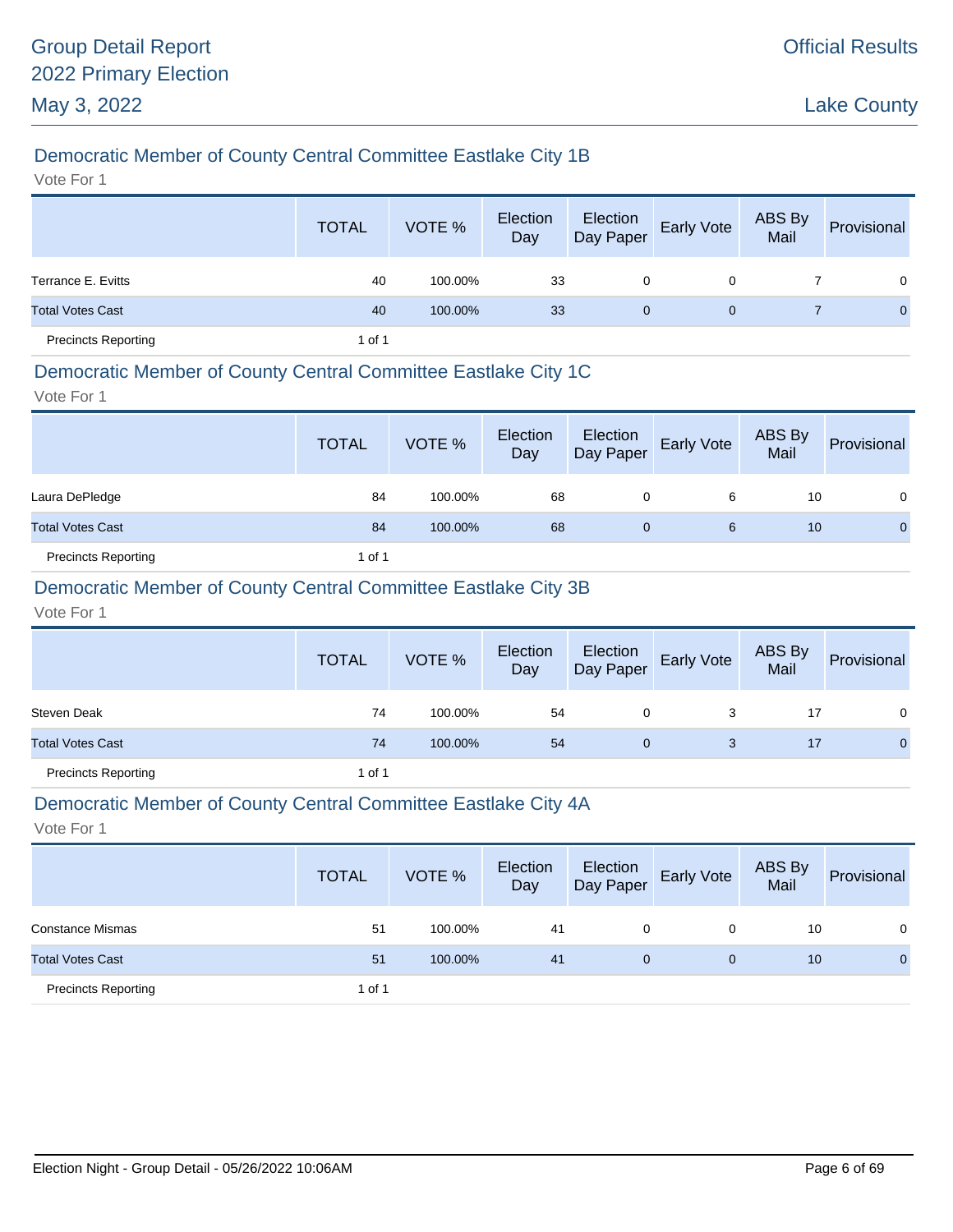# Democratic Member of County Central Committee Eastlake City 4C

Vote For 1

|                            | <b>TOTAL</b> | VOTE %  | Election<br>Day | Election<br>Day Paper | <b>Early Vote</b> | ABS By<br>Mail | Provisional  |
|----------------------------|--------------|---------|-----------------|-----------------------|-------------------|----------------|--------------|
| Edna Mae Kline             | 39           | 100.00% | 32              | 0                     | 2                 | 5              | $\Omega$     |
| <b>Total Votes Cast</b>    | 39           | 100.00% | 32              | $\mathbf{0}$          | $\overline{2}$    | 5              | $\mathbf{0}$ |
| <b>Precincts Reporting</b> | 1 of 1       |         |                 |                       |                   |                |              |

### Democratic Member of County Central Committee Kirtland 2A

Vote For 1

|                            | <b>TOTAL</b> | VOTE %  | Election<br>Day | Election<br>Day Paper | <b>Early Vote</b> | ABS By<br>Mail | Provisional |
|----------------------------|--------------|---------|-----------------|-----------------------|-------------------|----------------|-------------|
| Elizabeth Cassella         | 82           | 100.00% | 62              | 0                     | 6                 | 14             | 0           |
| <b>Total Votes Cast</b>    | 82           | 100.00% | 62              | 0                     | 6                 | 14             | $\Omega$    |
| <b>Precincts Reporting</b> | 1 of 1       |         |                 |                       |                   |                |             |

### Democratic Member of County Central Committee Mentor City 1A

Vote For 1

|                            | <b>TOTAL</b> | VOTE %  | Election<br>Day | Election<br>Day Paper | <b>Early Vote</b> | ABS By<br>Mail | Provisional    |
|----------------------------|--------------|---------|-----------------|-----------------------|-------------------|----------------|----------------|
| Laurie Patricia Godic      | 55           | 100.00% | 44              | 0                     | 0                 | 11             | $\mathbf{0}$   |
| <b>Total Votes Cast</b>    | 55           | 100.00% | 44              | 0                     | 0                 | 11             | $\overline{0}$ |
| <b>Precincts Reporting</b> | 1 of 1       |         |                 |                       |                   |                |                |

#### Democratic Member of County Central Committee Mentor City 1B

|                            | <b>TOTAL</b> | VOTE %  | Election<br>Day | Election<br>Day Paper | <b>Early Vote</b> | ABS By<br>Mail | Provisional  |
|----------------------------|--------------|---------|-----------------|-----------------------|-------------------|----------------|--------------|
| Terri Johnson              | 46           | 100.00% | 39              | 0                     | 2                 | 5              | 0            |
| <b>Total Votes Cast</b>    | 46           | 100.00% | 39              | 0                     | 2                 | 5              | $\mathbf{0}$ |
| <b>Precincts Reporting</b> | 1 of 1       |         |                 |                       |                   |                |              |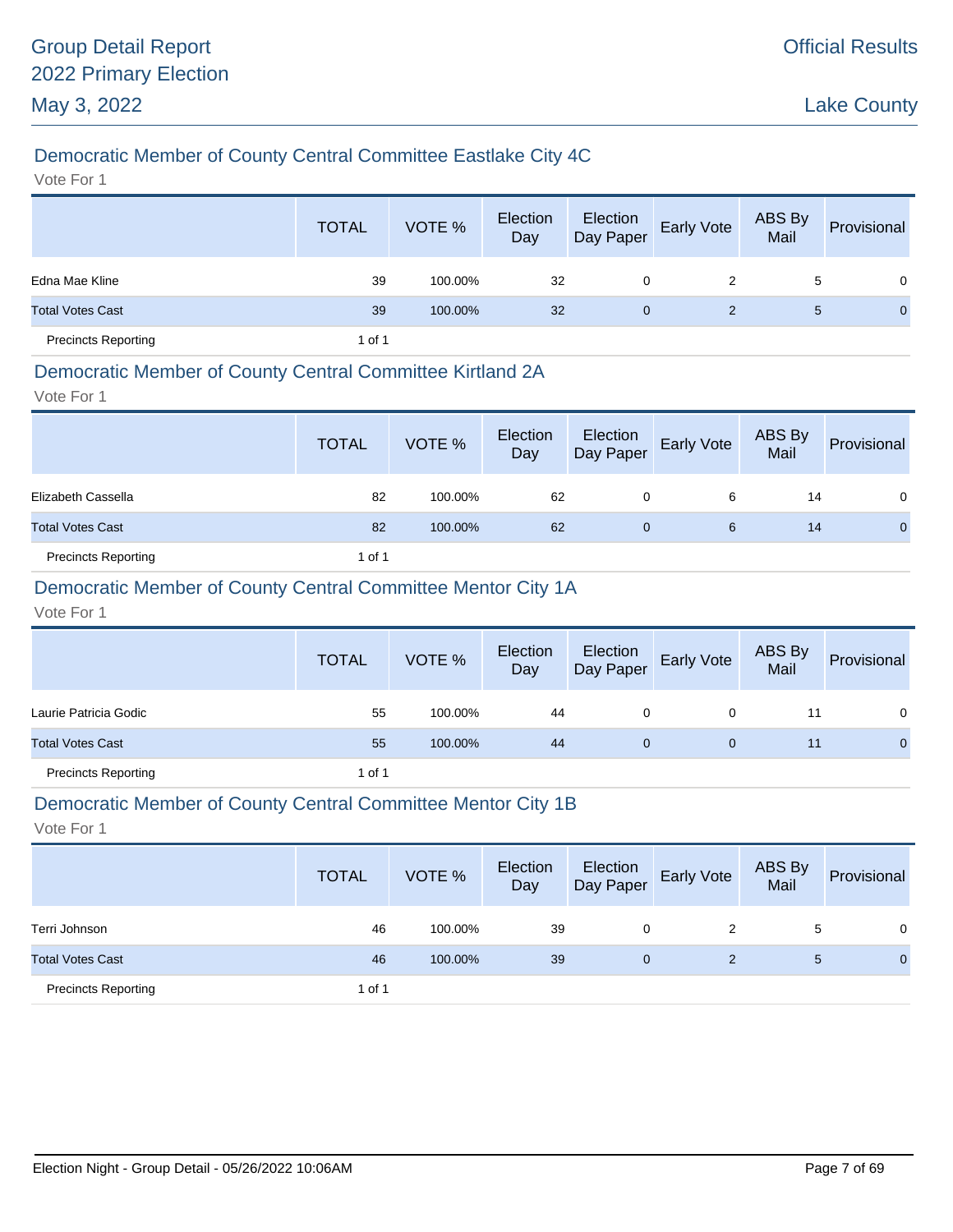# Democratic Member of County Central Committee Mentor City 1C

Vote For 1

|                            | <b>TOTAL</b> | VOTE %  | Election<br>Day | Election<br>Day Paper | Early Vote | ABS By<br>Mail | Provisional  |
|----------------------------|--------------|---------|-----------------|-----------------------|------------|----------------|--------------|
| Jerome Palumbo             | 37           | 100.00% | 27              | 0                     | 3          |                | $\Omega$     |
| <b>Total Votes Cast</b>    | 37           | 100.00% | 27              | $\mathbf{0}$          | 3          |                | $\mathbf{0}$ |
| <b>Precincts Reporting</b> | 1 of 1       |         |                 |                       |            |                |              |

#### Democratic Member of County Central Committee Mentor City 1D

Vote For 1

|                            | <b>TOTAL</b> | VOTE %  | Election<br>Day | Election<br>Day Paper | Early Vote | ABS By<br>Mail | Provisional |
|----------------------------|--------------|---------|-----------------|-----------------------|------------|----------------|-------------|
| Thomas A. Tagliamonte      | 54           | 100.00% | 25              | 0                     | 11         | 18             | 0           |
| <b>Total Votes Cast</b>    | 54           | 100.00% | 25              | 0                     | 11         | 18             | 0           |
| <b>Precincts Reporting</b> | 1 of 1       |         |                 |                       |            |                |             |

# Democratic Member of County Central Committee Mentor City 1E

Vote For 1

|                            | <b>TOTAL</b> | VOTE %  | Election<br>Day | Election<br>Day Paper | <b>Early Vote</b> | <b>ABS By</b><br>Mail | Provisional    |
|----------------------------|--------------|---------|-----------------|-----------------------|-------------------|-----------------------|----------------|
| Sandra Linville            | 46           | 100.00% | 27              | 0                     | 6                 | 13                    | $\mathbf{0}$   |
| <b>Total Votes Cast</b>    | 46           | 100.00% | 27              | 0                     | 6                 | 13                    | $\overline{0}$ |
| <b>Precincts Reporting</b> | 1 of 1       |         |                 |                       |                   |                       |                |

#### Democratic Member of County Central Committee Mentor City 1G

|                            | <b>TOTAL</b> | VOTE %  | Election<br>Day | Election<br>Day Paper | <b>Early Vote</b> | ABS By<br>Mail | Provisional |
|----------------------------|--------------|---------|-----------------|-----------------------|-------------------|----------------|-------------|
| Adam Dudziak               | 59           | 100.00% | 47              | 0                     | 3                 | 9              | $\Omega$    |
| <b>Total Votes Cast</b>    | 59           | 100.00% | 47              | 0                     | 3                 | 9              | 0           |
| <b>Precincts Reporting</b> | 1 of 1       |         |                 |                       |                   |                |             |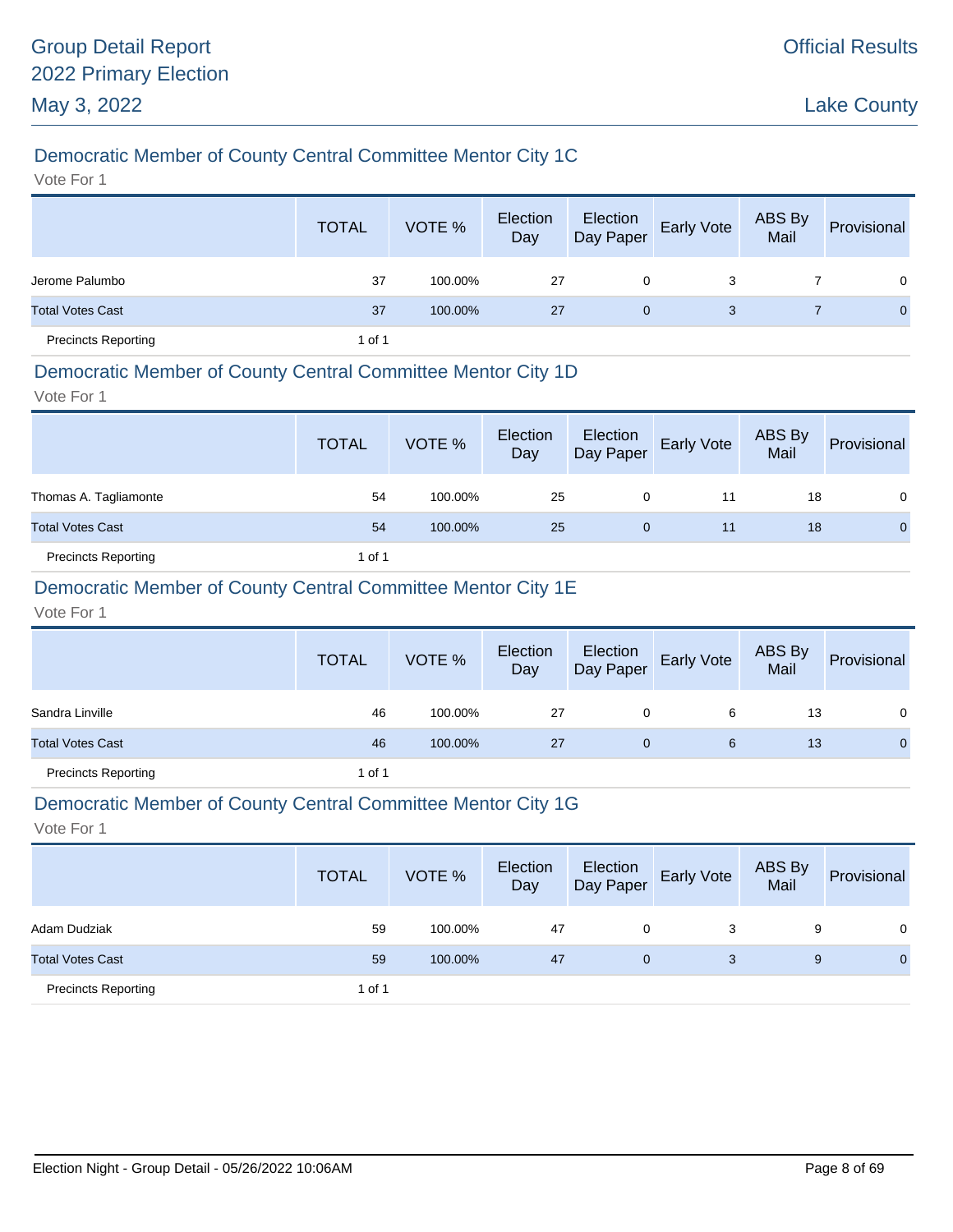# Democratic Member of County Central Committee Mentor City 1H

Vote For 1

|                            | <b>TOTAL</b> | VOTE %  | Election<br>Day | Election<br>Day Paper | <b>Early Vote</b> | ABS By<br>Mail | Provisional    |
|----------------------------|--------------|---------|-----------------|-----------------------|-------------------|----------------|----------------|
| Brian G. Cook              | 65           | 100.00% | 54              | 0                     | 5                 | 4              | 2              |
| <b>Total Votes Cast</b>    | 65           | 100.00% | 54              | $\mathbf{0}$          | 5                 | 4              | $\overline{2}$ |
| <b>Precincts Reporting</b> | 1 of 1       |         |                 |                       |                   |                |                |

### Democratic Member of County Central Committee Mentor City 1I

Vote For 1

|                              | <b>TOTAL</b> | VOTE %  | Election<br>Day | Election<br>Day Paper | Early Vote | ABS By<br>Mail | Provisional  |
|------------------------------|--------------|---------|-----------------|-----------------------|------------|----------------|--------------|
| <b>Thomas Patrick Jubeck</b> | 67           | 100.00% | 46              | 0                     |            | 14             | $\Omega$     |
| <b>Total Votes Cast</b>      | 67           | 100.00% | 46              | 0                     |            | 14             | $\mathbf{0}$ |
| <b>Precincts Reporting</b>   | 1 of 1       |         |                 |                       |            |                |              |

### Democratic Member of County Central Committee Mentor City 2A

Vote For 1

|                            | <b>TOTAL</b> | VOTE %  | Election<br>Day | Election<br>Day Paper | <b>Early Vote</b> | ABS By<br>Mail | Provisional    |
|----------------------------|--------------|---------|-----------------|-----------------------|-------------------|----------------|----------------|
| Bambi G. Vargo             | 62           | 100.00% | 47              | 0                     | 5                 | 10             | $\mathbf{0}$   |
| <b>Total Votes Cast</b>    | 62           | 100.00% | 47              | 0                     | 5                 | 10             | $\overline{0}$ |
| <b>Precincts Reporting</b> | 1 of 1       |         |                 |                       |                   |                |                |

#### Democratic Member of County Central Committee Mentor City 2B

|                            | <b>TOTAL</b> | VOTE %  | Election<br>Day | Election<br>Day Paper | Early Vote | ABS By<br>Mail | Provisional |
|----------------------------|--------------|---------|-----------------|-----------------------|------------|----------------|-------------|
| Matthew E. Donovan         | 59           | 100.00% | 46              | 0                     | 5          |                |             |
| <b>Total Votes Cast</b>    | 59           | 100.00% | 46              | $\mathbf{0}$          | 5          |                |             |
| <b>Precincts Reporting</b> | 1 of 1       |         |                 |                       |            |                |             |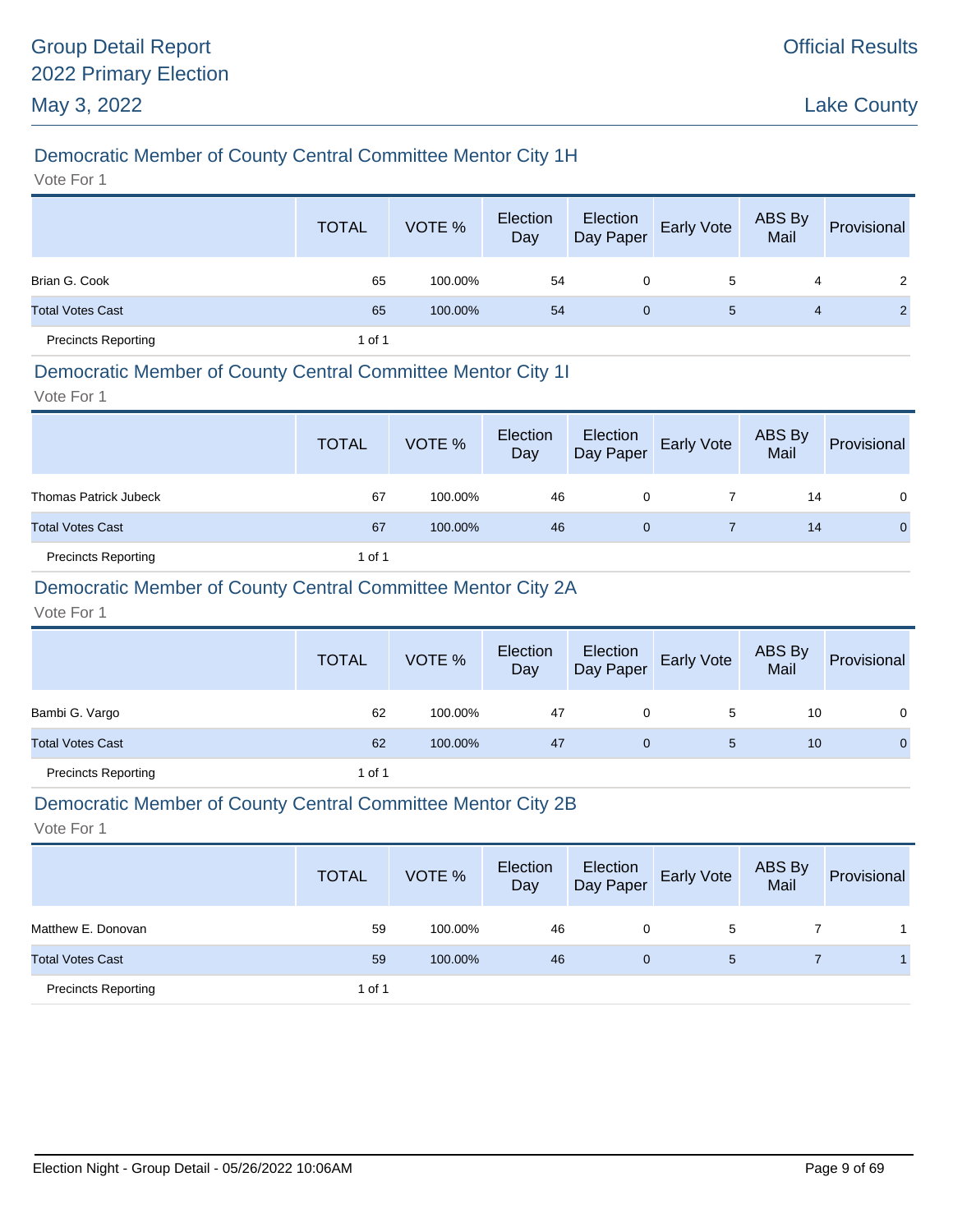# Democratic Member of County Central Committee Mentor City 2C

Vote For 1

|                            | <b>TOTAL</b> | VOTE %  | Election<br>Day | Election<br>Day Paper | Early Vote | ABS By<br>Mail | Provisional  |
|----------------------------|--------------|---------|-----------------|-----------------------|------------|----------------|--------------|
| Daniel Crowder             | 62           | 100.00% | 48              | 0                     |            |                | $\Omega$     |
| <b>Total Votes Cast</b>    | 62           | 100.00% | 48              | $\mathbf{0}$          |            |                | $\mathbf{0}$ |
| <b>Precincts Reporting</b> | 1 of 1       |         |                 |                       |            |                |              |

### Democratic Member of County Central Committee Mentor City 2E

Vote For 1

|                            | <b>TOTAL</b> | VOTE %  | Election<br>Day |   | Election<br>Day Paper Early Vote | ABS By<br>Mail | Provisional |
|----------------------------|--------------|---------|-----------------|---|----------------------------------|----------------|-------------|
| <b>Carol Pred</b>          | 37           | 100.00% | 25              | 0 |                                  | 4              |             |
| <b>Total Votes Cast</b>    | 37           | 100.00% | 25              | 0 |                                  | 4              |             |
| <b>Precincts Reporting</b> | 1 of 1       |         |                 |   |                                  |                |             |

### Democratic Member of County Central Committee Mentor City 2G

Vote For 1

|                            | <b>TOTAL</b> | VOTE %  | Election<br>Day | Election<br>Day Paper | Early Vote | ABS By<br>Mail | Provisional  |
|----------------------------|--------------|---------|-----------------|-----------------------|------------|----------------|--------------|
| David R. Lima              | 66           | 100.00% | 46              | 0                     | 5          | 15             | $\mathbf{0}$ |
| <b>Total Votes Cast</b>    | 66           | 100.00% | 46              | 0                     | 5          | 15             | $\mathbf 0$  |
| <b>Precincts Reporting</b> | 1 of 1       |         |                 |                       |            |                |              |

#### Democratic Member of County Central Committee Mentor City 2I

|                            | <b>TOTAL</b> | VOTE %  | Election<br>Day | Election<br>Day Paper | <b>Early Vote</b> | ABS By<br>Mail | Provisional |
|----------------------------|--------------|---------|-----------------|-----------------------|-------------------|----------------|-------------|
| Julie Ann Morales          | 65           | 100.00% | 40              | 0                     |                   | 17             |             |
| <b>Total Votes Cast</b>    | 65           | 100.00% | 40              | $\overline{0}$        |                   | 17             |             |
| <b>Precincts Reporting</b> | 1 of 1       |         |                 |                       |                   |                |             |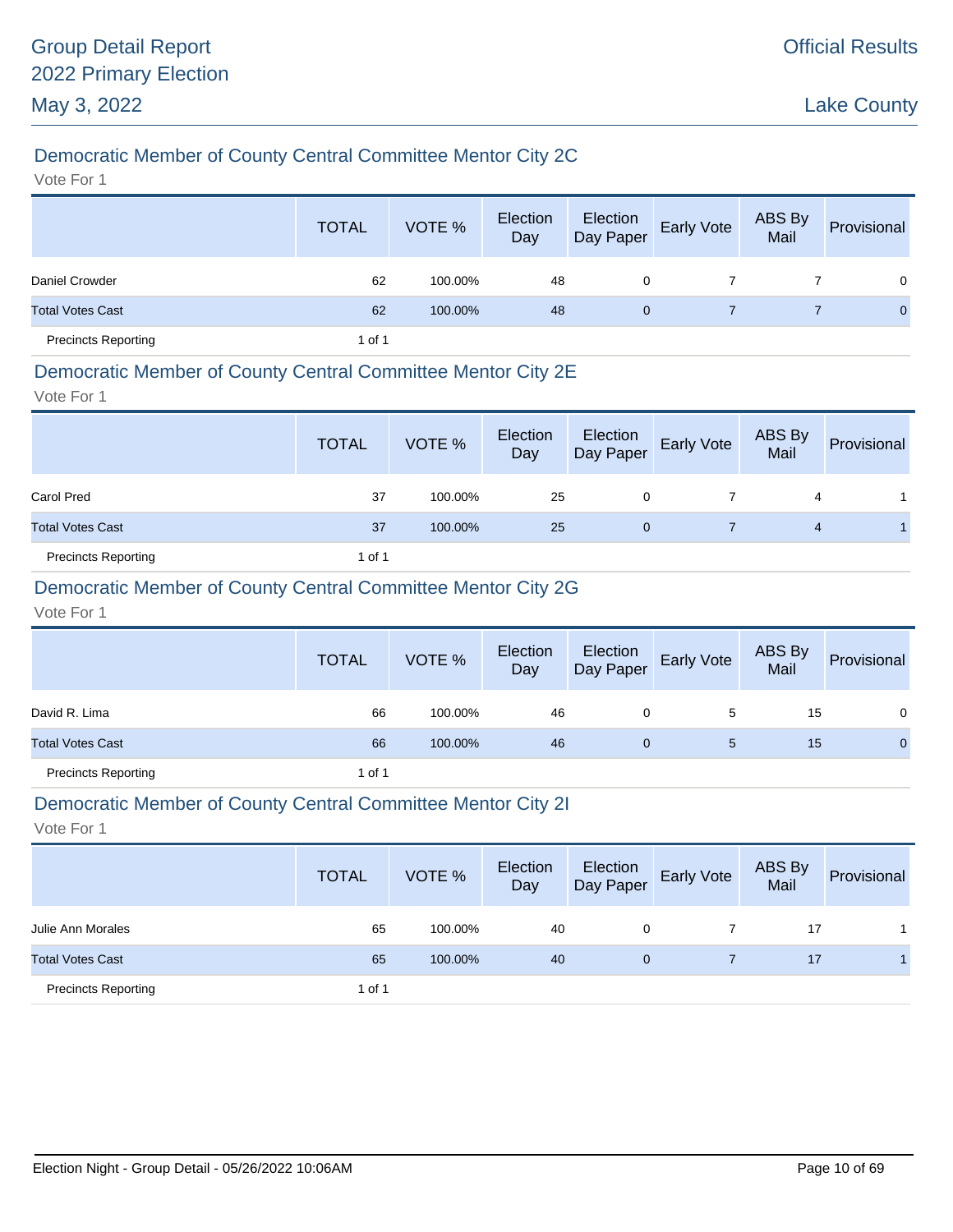# Democratic Member of County Central Committee Mentor City 3A

Vote For 1

|                            | <b>TOTAL</b> | VOTE %  | Election<br>Day | Election<br>Day Paper | <b>Early Vote</b> | ABS By<br>Mail | Provisional  |
|----------------------------|--------------|---------|-----------------|-----------------------|-------------------|----------------|--------------|
| Linda M. Bambic            | 63           | 100.00% | 53              | 0                     | 2                 | 8              | $\Omega$     |
| <b>Total Votes Cast</b>    | 63           | 100.00% | 53              | $\mathbf{0}$          | 2                 | 8              | $\mathbf{0}$ |
| <b>Precincts Reporting</b> | 1 of 1       |         |                 |                       |                   |                |              |

### Democratic Member of County Central Committee Mentor City 3C

Vote For 1

|                            | <b>TOTAL</b> | VOTE %  | Election<br>Day | Election<br>Day Paper | Early Vote | ABS By<br>Mail | Provisional |
|----------------------------|--------------|---------|-----------------|-----------------------|------------|----------------|-------------|
| Cynthia Langelier          | 65           | 100.00% | 50              | 0                     | 5          | 9              |             |
| <b>Total Votes Cast</b>    | 65           | 100.00% | 50              | 0                     | 5          | 9              |             |
| <b>Precincts Reporting</b> | 1 of 1       |         |                 |                       |            |                |             |

### Democratic Member of County Central Committee Mentor City 3D

Vote For 1

|                            | <b>TOTAL</b> | VOTE %  | Election<br>Day | Election<br>Day Paper | Early Vote | ABS By<br>Mail | Provisional  |
|----------------------------|--------------|---------|-----------------|-----------------------|------------|----------------|--------------|
| Austin Nelson              | 72           | 100.00% | 55              | 0                     |            | 10             | 0            |
| <b>Total Votes Cast</b>    | 72           | 100.00% | 55              | 0                     |            | 10             | $\mathbf{0}$ |
| <b>Precincts Reporting</b> | 1 of 1       |         |                 |                       |            |                |              |

#### Democratic Member of County Central Committee Mentor City 3E

|                            | <b>TOTAL</b> | VOTE %  | Election<br>Day | Election<br>Day Paper | <b>Early Vote</b> | ABS By<br>Mail | Provisional |
|----------------------------|--------------|---------|-----------------|-----------------------|-------------------|----------------|-------------|
| Robert Gawronski           | 48           | 100.00% | 42              | 0                     | 4                 |                | $\Omega$    |
| <b>Total Votes Cast</b>    | 48           | 100.00% | 42              | 0                     | 4                 |                | 0           |
| <b>Precincts Reporting</b> | 1 of 1       |         |                 |                       |                   |                |             |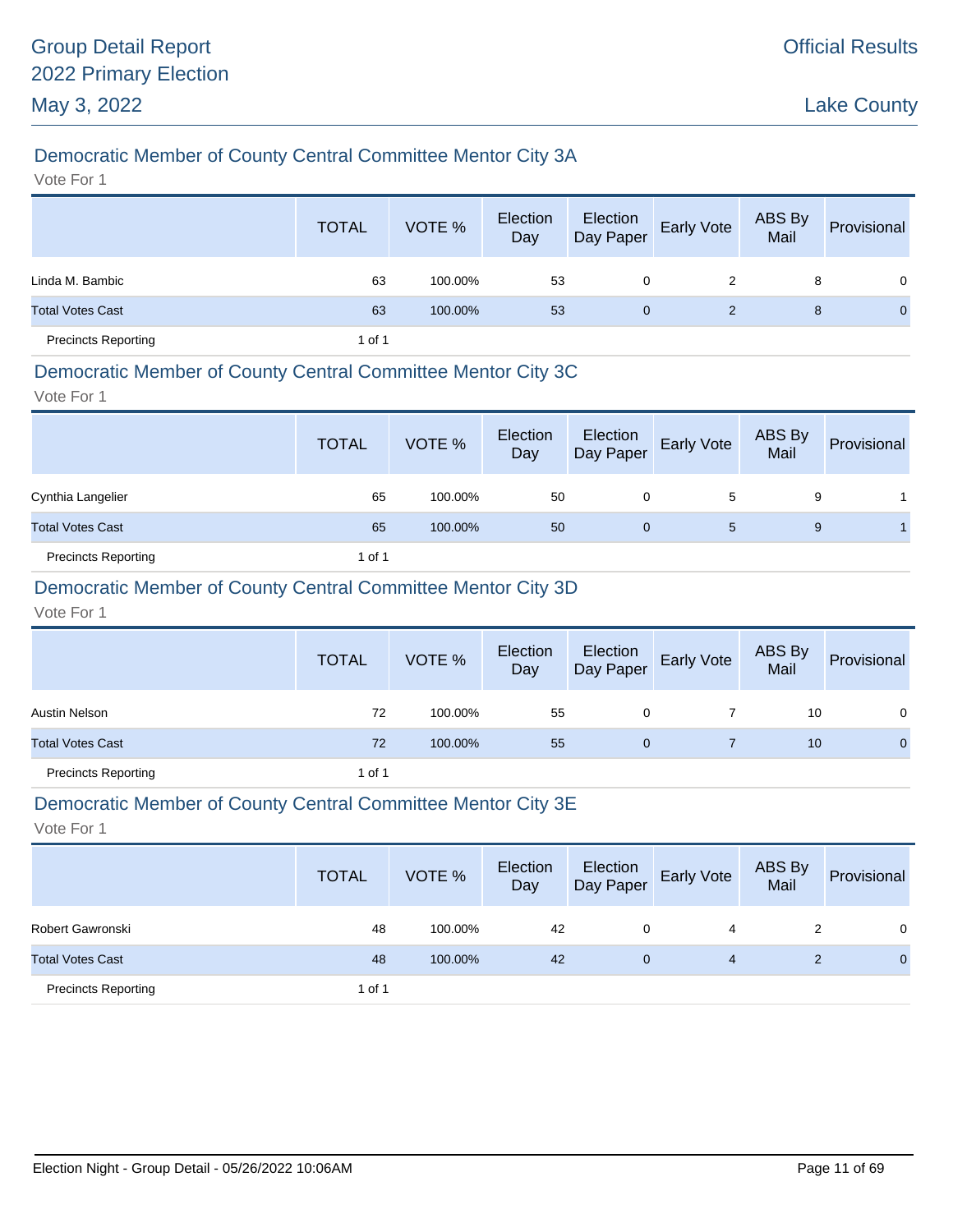# Democratic Member of County Central Committee Mentor City 3F

Vote For 1

|                            | <b>TOTAL</b> | VOTE %  | Election<br>Day | Election<br>Day Paper | Early Vote | ABS By<br>Mail | Provisional    |
|----------------------------|--------------|---------|-----------------|-----------------------|------------|----------------|----------------|
| Susan Stromberg            | 78           | 100.00% | 68              | 0                     | 5          | 5              | $\Omega$       |
| <b>Total Votes Cast</b>    | 78           | 100.00% | 68              | $\mathbf{0}$          | 5          | 5              | $\overline{0}$ |
| <b>Precincts Reporting</b> | 1 of 1       |         |                 |                       |            |                |                |

#### Democratic Member of County Central Committee Mentor City 4C

Vote For 1

|                            | <b>TOTAL</b> | VOTE %  | Election<br>Day | Election<br>Day Paper | Early Vote | ABS By<br>Mail | Provisional |
|----------------------------|--------------|---------|-----------------|-----------------------|------------|----------------|-------------|
| Carol G. Grasgreen         | 28           | 100.00% | 24              | 0                     |            |                | $\Omega$    |
| <b>Total Votes Cast</b>    | 28           | 100.00% | 24              | 0                     |            | 3              | $\Omega$    |
| <b>Precincts Reporting</b> | 1 of 1       |         |                 |                       |            |                |             |

### Democratic Member of County Central Committee Mentor City 4E

Vote For 1

|                            | <b>TOTAL</b> | VOTE %  | Election<br>Day | Election<br>Day Paper | <b>Early Vote</b> | ABS By<br>Mail | Provisional |
|----------------------------|--------------|---------|-----------------|-----------------------|-------------------|----------------|-------------|
| Daniel J. Ziemak           | 43           | 100.00% | 31              | 0                     | 5                 |                | 0           |
| <b>Total Votes Cast</b>    | 43           | 100.00% | 31              | 0                     | 5                 |                | $\mathbf 0$ |
| <b>Precincts Reporting</b> | 1 of 1       |         |                 |                       |                   |                |             |

#### Democratic Member of County Central Committee Mentor City 4G

|                            | <b>TOTAL</b> | VOTE %  | Election<br>Day | Election<br>Day Paper | <b>Early Vote</b> | <b>ABS By</b><br>Mail | Provisional  |
|----------------------------|--------------|---------|-----------------|-----------------------|-------------------|-----------------------|--------------|
| Mary L. Bryner             | 63           | 100.00% | 42              | 0                     | 9                 | 12                    | $\Omega$     |
| <b>Total Votes Cast</b>    | 63           | 100.00% | 42              | 0                     | 9                 | 12                    | $\mathbf{0}$ |
| <b>Precincts Reporting</b> | 1 of 1       |         |                 |                       |                   |                       |              |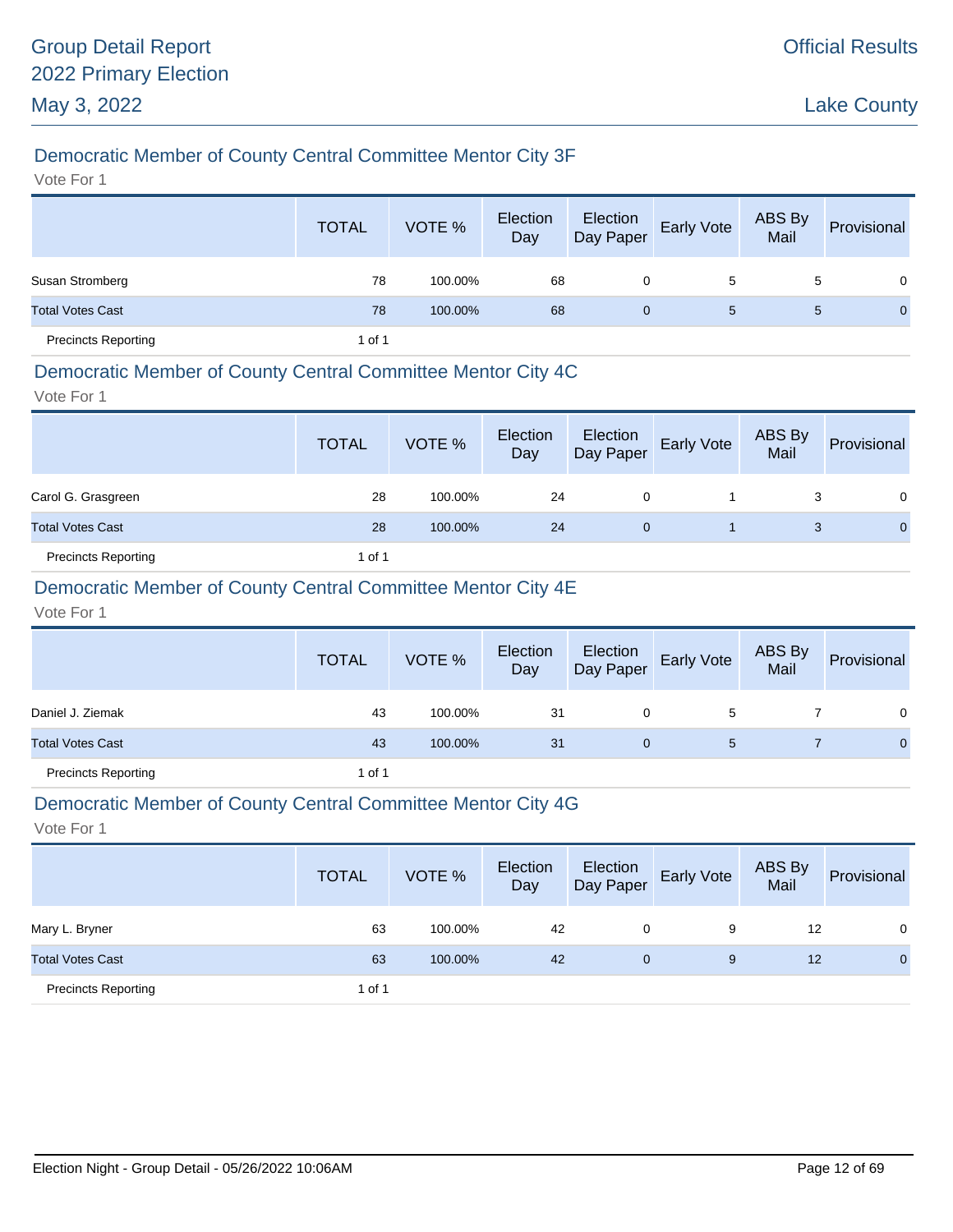# Democratic Member of County Central Committee Mentor City 4H

Vote For 1

|                            | <b>TOTAL</b> | VOTE %  | Election<br>Day | Election<br>Day Paper | Early Vote | ABS By<br>Mail | Provisional  |
|----------------------------|--------------|---------|-----------------|-----------------------|------------|----------------|--------------|
| Melanie Majikas            | 69           | 100.00% | 51              | 0                     | 9          | 9              | $\mathbf{0}$ |
| <b>Total Votes Cast</b>    | 69           | 100.00% | 51              | 0                     | 9          | 9              | $\mathbf{0}$ |
| <b>Precincts Reporting</b> | 1 of 1       |         |                 |                       |            |                |              |

#### Democratic Member of County Central Committee Mentor City 4I

Vote For 1

|                            | <b>TOTAL</b> | VOTE %  | Election<br>Day | Election<br>Day Paper | Early Vote | ABS By<br>Mail | Provisional  |
|----------------------------|--------------|---------|-----------------|-----------------------|------------|----------------|--------------|
| John Spencer Crocker       | 84           | 100.00% | 66              | 0                     |            | 11             | $\Omega$     |
| <b>Total Votes Cast</b>    | 84           | 100.00% | 66              | 0                     |            | 11             | $\mathbf{0}$ |
| <b>Precincts Reporting</b> | 1 of 1       |         |                 |                       |            |                |              |

### Democratic Member of County Central Committee Mentor-on-the-Lake City 2A

Vote For 1

|                            | <b>TOTAL</b> | VOTE %  | Election<br>Day |   | Election<br>Day Paper Early Vote | ABS By<br>Mail | Provisional  |
|----------------------------|--------------|---------|-----------------|---|----------------------------------|----------------|--------------|
| Megan M. Elek              | 59           | 100.00% | 47              | 0 |                                  | 9              | 0            |
| <b>Total Votes Cast</b>    | 59           | 100.00% | 47              | 0 | 3                                | 9              | $\mathbf{0}$ |
| <b>Precincts Reporting</b> | 1 of 1       |         |                 |   |                                  |                |              |

#### Democratic Member of County Central Committee Mentor-on-the-Lake City 3A

|                            | <b>TOTAL</b> | VOTE %  | Election<br>Day | Election<br>Day Paper | <b>Early Vote</b> | ABS By<br>Mail | Provisional  |
|----------------------------|--------------|---------|-----------------|-----------------------|-------------------|----------------|--------------|
| David R. Eva               | 46           | 100.00% | 37              | 0                     | 2                 |                | 0            |
| <b>Total Votes Cast</b>    | 46           | 100.00% | 37              | $\mathbf{0}$          | 2                 |                | $\mathbf{0}$ |
| <b>Precincts Reporting</b> | 1 of 1       |         |                 |                       |                   |                |              |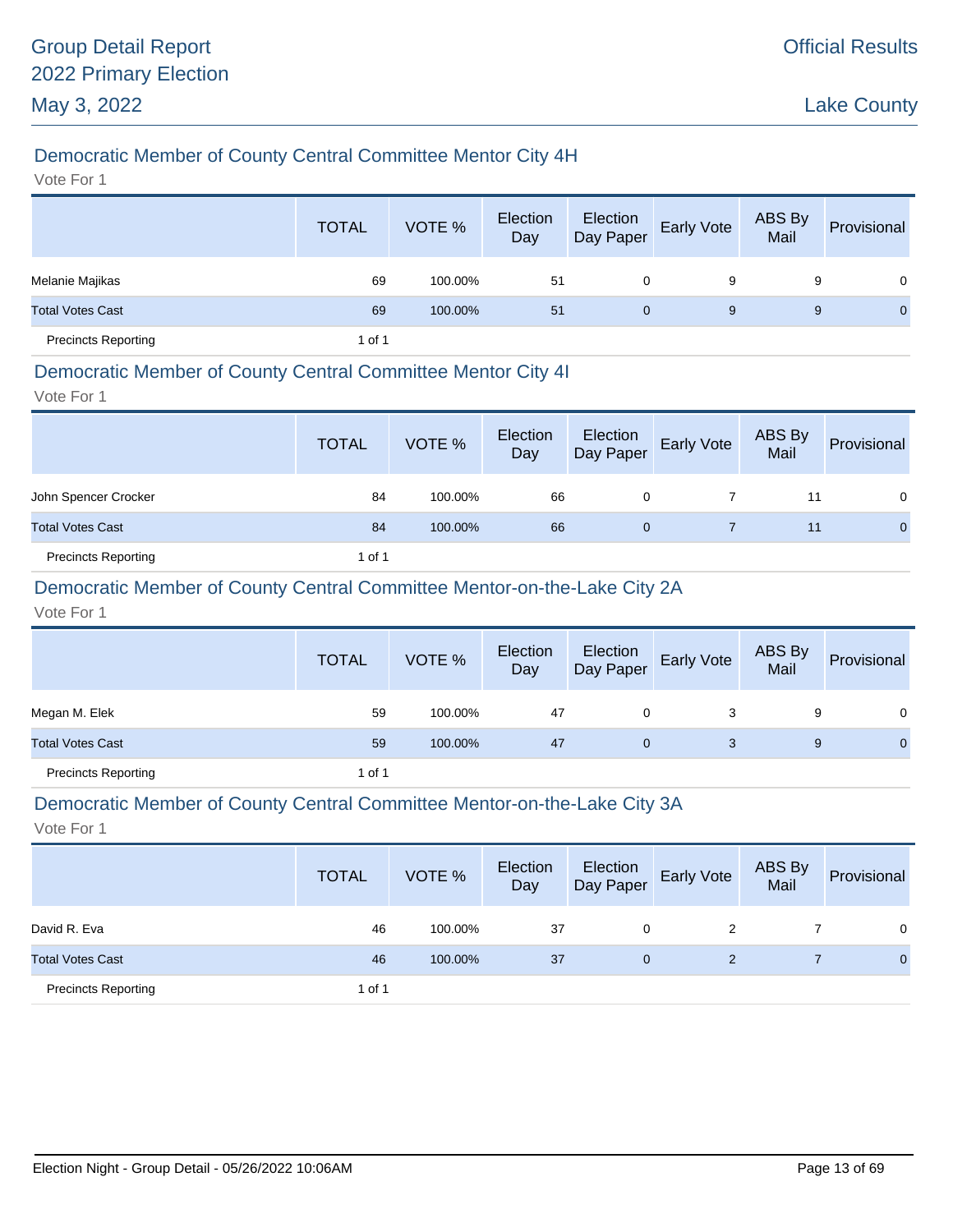# Democratic Member of County Central Committee Mentor-on-the-Lake City 4A

Vote For 1

|                            | <b>TOTAL</b> | VOTE %  | Election<br>Day | Election<br>Day Paper | <b>Early Vote</b> | ABS By<br>Mail | Provisional    |
|----------------------------|--------------|---------|-----------------|-----------------------|-------------------|----------------|----------------|
| John M. Rogers             | 74           | 100.00% | 51              | 0                     | 10                | 13             | $\overline{0}$ |
| <b>Total Votes Cast</b>    | 74           | 100.00% | 51              | $\mathbf{0}$          | 10                | 13             | $\mathbf{0}$   |
| <b>Precincts Reporting</b> | 1 of 1       |         |                 |                       |                   |                |                |

#### Democratic Member of County Central Committee Painesville City 2A

Vote For 1

|                            | <b>TOTAL</b> | VOTE %  | Election<br>Day | Election<br>Day Paper | Early Vote | ABS By<br>Mail | Provisional  |
|----------------------------|--------------|---------|-----------------|-----------------------|------------|----------------|--------------|
| Lois Osborn                | 66           | 100.00% | 44              | 0                     | 15         |                | $\Omega$     |
| <b>Total Votes Cast</b>    | 66           | 100.00% | 44              | $\mathbf{0}$          | 15         |                | $\mathbf{0}$ |
| <b>Precincts Reporting</b> | 1 of 1       |         |                 |                       |            |                |              |

### Democratic Member of County Central Committee Painesville City 2B

Vote For 1

|                            | <b>TOTAL</b> | VOTE %  | Election<br>Day | Election<br>Day Paper | Early Vote | ABS By<br>Mail | Provisional  |
|----------------------------|--------------|---------|-----------------|-----------------------|------------|----------------|--------------|
| Daniel R. Plageman         | 61           | 100.00% | 38              | 0                     | 8          | 15             | 0            |
| <b>Total Votes Cast</b>    | 61           | 100.00% | 38              | 0                     | 8          | 15             | $\mathbf{0}$ |
| <b>Precincts Reporting</b> | 1 of 1       |         |                 |                       |            |                |              |

#### Democratic Member of County Central Committee Painesville City 3A

|                            | <b>TOTAL</b> | VOTE %  | Election<br>Day | Election<br>Day Paper | <b>Early Vote</b> | ABS By<br>Mail | Provisional |
|----------------------------|--------------|---------|-----------------|-----------------------|-------------------|----------------|-------------|
| Katheryn Feighan Becka     | 47           | 100.00% | 31              | 0                     | 9                 |                | $\Omega$    |
| <b>Total Votes Cast</b>    | 47           | 100.00% | 31              | $\mathbf{0}$          | 9                 |                | $\Omega$    |
| <b>Precincts Reporting</b> | 1 of 1       |         |                 |                       |                   |                |             |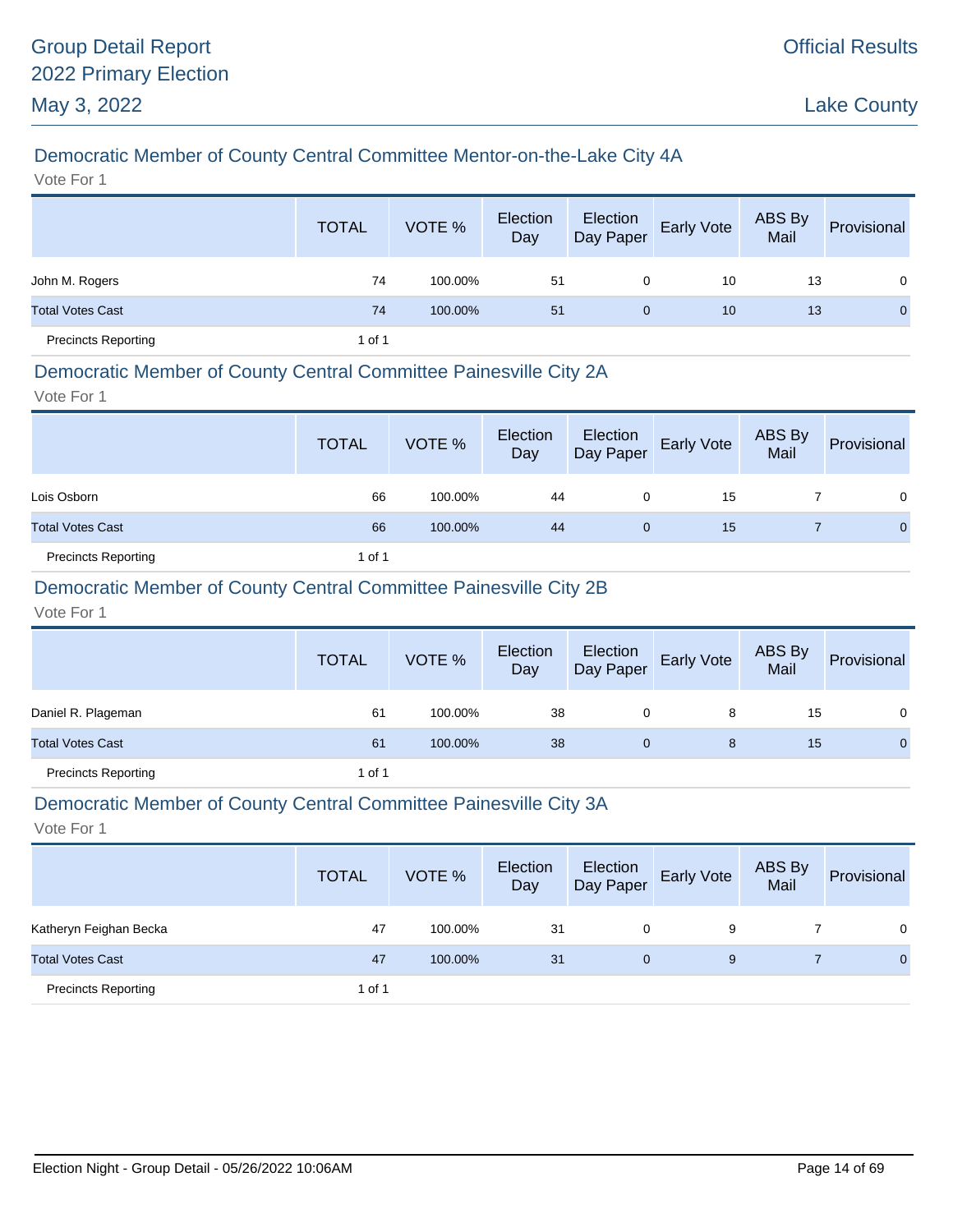# Democratic Member of County Central Committee Painesville City 3B

Vote For 1

|                            | <b>TOTAL</b> | VOTE %  | Election<br>Day | Election<br>Day Paper | Early Vote | ABS By<br>Mail | Provisional    |
|----------------------------|--------------|---------|-----------------|-----------------------|------------|----------------|----------------|
| Joseph Hada, Jr.           | 53           | 100.00% | 36              | 0                     | 15         | 2              | $\overline{0}$ |
| <b>Total Votes Cast</b>    | 53           | 100.00% | 36              | $\mathbf{0}$          | 15         | 2              | $\overline{0}$ |
| <b>Precincts Reporting</b> | 1 of 1       |         |                 |                       |            |                |                |

### Democratic Member of County Central Committee Painesville City 4B

Vote For 1

|                            | <b>TOTAL</b> | VOTE %  | Election<br>Day | Election<br>Day Paper | Early Vote | ABS By<br>Mail | Provisional  |
|----------------------------|--------------|---------|-----------------|-----------------------|------------|----------------|--------------|
| Arlene L. Becks            | 35           | 100.00% | 28              | 0                     | 6          |                | 0            |
| <b>Total Votes Cast</b>    | 35           | 100.00% | 28              | $\mathbf 0$           | 6          |                | $\mathbf{0}$ |
| <b>Precincts Reporting</b> | 1 of 1       |         |                 |                       |            |                |              |

### Democratic Member of County Central Committee Wickliffe City 3A

Vote For 1

|                            | <b>TOTAL</b> | VOTE %  | Election<br>Day | Election<br>Day Paper | Early Vote | ABS By<br>Mail | Provisional |
|----------------------------|--------------|---------|-----------------|-----------------------|------------|----------------|-------------|
| Robert E. Aufuldish, Jr.   | 55           | 100.00% | 44              | 0                     | 0          | 10             |             |
| <b>Total Votes Cast</b>    | 55           | 100.00% | 44              | 0                     | $\Omega$   | 10             |             |
| <b>Precincts Reporting</b> | 1 of 1       |         |                 |                       |            |                |             |

#### Democratic Member of County Central Committee Wickliffe City 4A

|                            | <b>TOTAL</b> | VOTE %  | Election<br>Day | Election<br>Day Paper | <b>Early Vote</b> | ABS By<br>Mail | Provisional |
|----------------------------|--------------|---------|-----------------|-----------------------|-------------------|----------------|-------------|
| <b>Bill Margalis</b>       | 45           | 100.00% | 33              | 0                     |                   | 11             | 0           |
| <b>Total Votes Cast</b>    | 45           | 100.00% | 33              | 0                     |                   | 11             | 0           |
| <b>Precincts Reporting</b> | 1 of 1       |         |                 |                       |                   |                |             |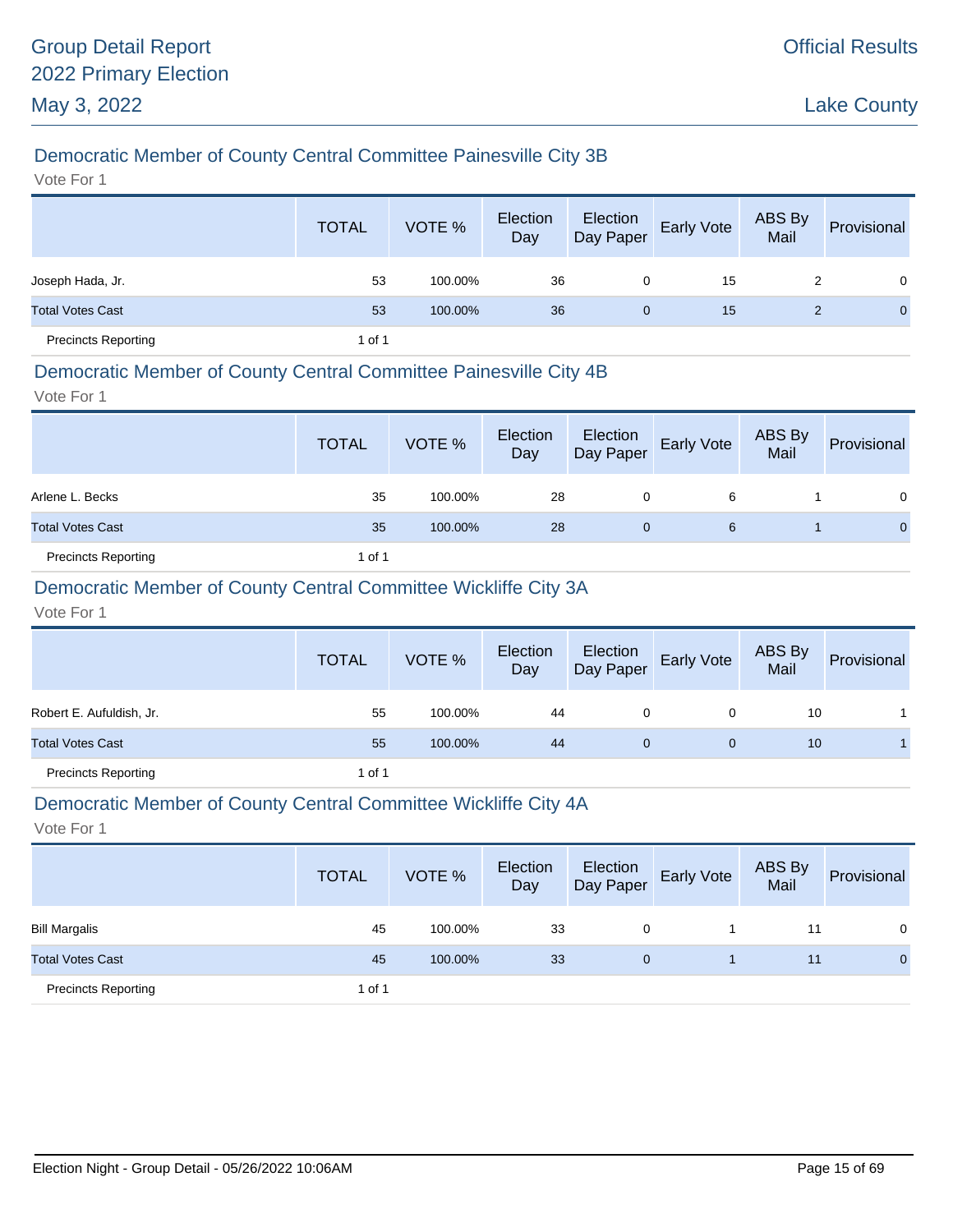# Democratic Member of County Central Committee Wickliffe City 4B

Vote For 1

|                            | <b>TOTAL</b> | VOTE %  | Election<br>Day | Election<br>Day Paper | <b>Early Vote</b> | ABS By<br>Mail | Provisional |
|----------------------------|--------------|---------|-----------------|-----------------------|-------------------|----------------|-------------|
| George Luther              | 51           | 100.00% | 42              | 0                     |                   |                |             |
| <b>Total Votes Cast</b>    | 51           | 100.00% | 42              | $\mathbf{0}$          |                   |                |             |
| <b>Precincts Reporting</b> | 1 of 1       |         |                 |                       |                   |                |             |

### Democratic Member of County Central Committee Willoughby City 1C

Vote For 1

|                            | <b>TOTAL</b> | VOTE %  | Election<br>Day | Election<br>Day Paper | Early Vote | ABS By<br>Mail | Provisional |
|----------------------------|--------------|---------|-----------------|-----------------------|------------|----------------|-------------|
| Mary C. Feathers           | 35           | 100.00% | 28              | 0                     | 3          | 4              | 0           |
| <b>Total Votes Cast</b>    | 35           | 100.00% | 28              | 0                     | 3          | 4              | 0           |
| <b>Precincts Reporting</b> | 1 of 1       |         |                 |                       |            |                |             |

# Democratic Member of County Central Committee Willoughby City 2A

Vote For 1

|                            | <b>TOTAL</b> | VOTE %  | Election<br>Day | Election<br>Day Paper | Early Vote | ABS By<br>Mail | Provisional  |
|----------------------------|--------------|---------|-----------------|-----------------------|------------|----------------|--------------|
| Timothy James Yerman       | 52           | 100.00% | 41              | 0                     |            | 9              | 0            |
| <b>Total Votes Cast</b>    | 52           | 100.00% | 41              | 0                     |            | 9              | $\mathbf{0}$ |
| <b>Precincts Reporting</b> | 1 of 1       |         |                 |                       |            |                |              |

#### Democratic Member of County Central Committee Willoughby City 3B

|                            | <b>TOTAL</b> | VOTE %  | Election<br>Day | Election<br>Day Paper | <b>Early Vote</b> | ABS By<br>Mail | Provisional |
|----------------------------|--------------|---------|-----------------|-----------------------|-------------------|----------------|-------------|
| Rocco Vitalone             | 62           | 100.00% | 51              | 2                     | 3                 | 5              |             |
| <b>Total Votes Cast</b>    | 62           | 100.00% | 51              | 2                     | 3                 | 5              |             |
| <b>Precincts Reporting</b> | 1 of 1       |         |                 |                       |                   |                |             |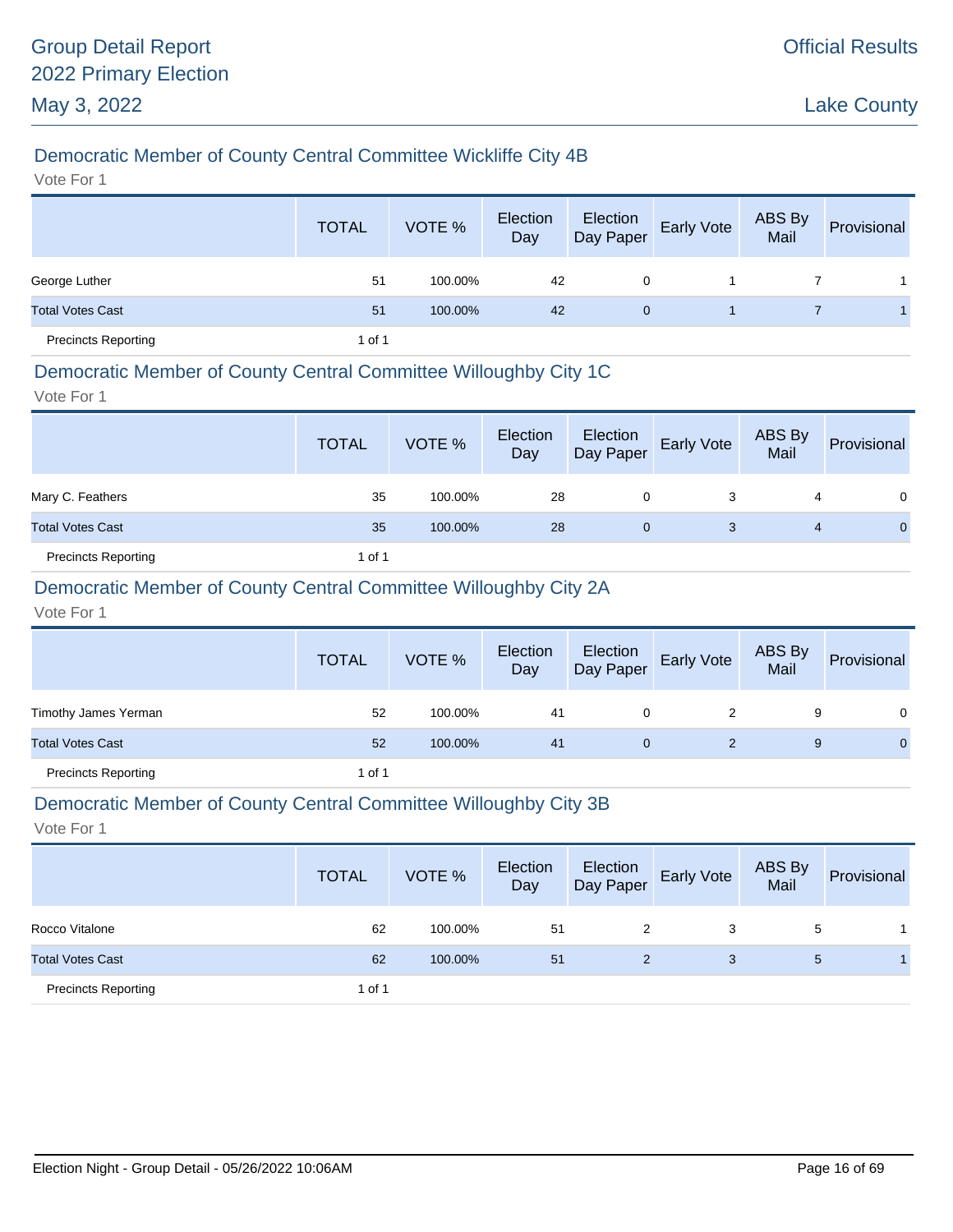# Democratic Member of County Central Committee Willoughby City 4B

Vote For 1

|                            | <b>TOTAL</b> | VOTE %  | Election<br>Day | Election<br>Day Paper | Early Vote | ABS By<br>Mail | Provisional  |
|----------------------------|--------------|---------|-----------------|-----------------------|------------|----------------|--------------|
| Nicholas R. Brown          | 56           | 100.00% | 34              | 0                     | 10         | 12             | $\mathbf 0$  |
| <b>Total Votes Cast</b>    | 56           | 100.00% | 34              | $\mathbf{0}$          | 10         | 12             | $\mathbf{0}$ |
| <b>Precincts Reporting</b> | 1 of 1       |         |                 |                       |            |                |              |

#### Democratic Member of County Central Committee Willoughby City 4C

Vote For 1

|                            | <b>TOTAL</b> | VOTE %  | Election<br>Day | Election<br>Day Paper | <b>Early Vote</b> | ABS By<br>Mail | Provisional    |
|----------------------------|--------------|---------|-----------------|-----------------------|-------------------|----------------|----------------|
| Erin Fisher                | 59           | 100.00% | 47              | 0                     | 5                 |                | 0              |
| <b>Total Votes Cast</b>    | 59           | 100.00% | 47              | 0                     | 5                 |                | $\overline{0}$ |
| <b>Precincts Reporting</b> | 1 of 1       |         |                 |                       |                   |                |                |

# Democratic Member of County Central Committee Willoughby City 5B

Vote For 1

|                            | <b>TOTAL</b> | VOTE %  | Election<br>Day | Election<br>Day Paper | <b>Early Vote</b> | ABS By<br>Mail | Provisional  |
|----------------------------|--------------|---------|-----------------|-----------------------|-------------------|----------------|--------------|
| Lisa B. Mastrangelo        | 78           | 100.00% | 65              | 0                     | 5                 | 8              | 0            |
| <b>Total Votes Cast</b>    | 78           | 100.00% | 65              | 0                     | 5                 | 8              | $\mathbf{0}$ |
| <b>Precincts Reporting</b> | 1 of 1       |         |                 |                       |                   |                |              |

#### Democratic Member of County Central Committee Willoughby City 5C

|                            | <b>TOTAL</b> | VOTE %  | Election<br>Day | Election<br>Day Paper | <b>Early Vote</b> | ABS By<br>Mail | Provisional |
|----------------------------|--------------|---------|-----------------|-----------------------|-------------------|----------------|-------------|
| Jerome P. Ranally          | 86           | 100.00% | 68              | 0                     | 4                 | 14             | 0           |
| <b>Total Votes Cast</b>    | 86           | 100.00% | 68              | 0                     | 4                 | 14             | 0           |
| <b>Precincts Reporting</b> | 1 of 1       |         |                 |                       |                   |                |             |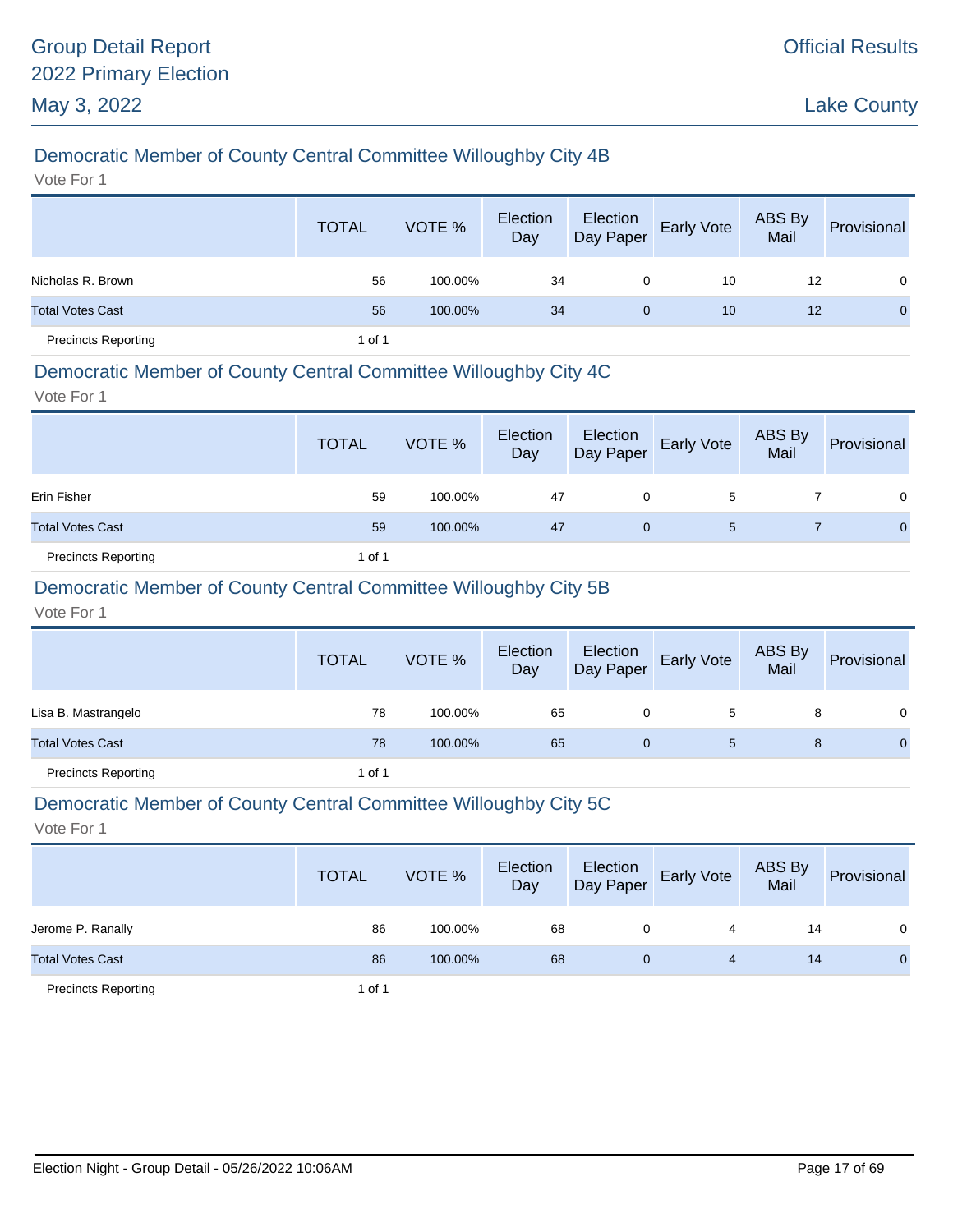# Democratic Member of County Central Committee Willoughby City 6B

Vote For 1

|                            | <b>TOTAL</b> | VOTE %  | Election<br>Day | Election<br>Day Paper | Early Vote | ABS By<br>Mail | Provisional |
|----------------------------|--------------|---------|-----------------|-----------------------|------------|----------------|-------------|
| R. Ross McDonald           | 72           | 100.00% | 36              | 0                     | 5          | 30             |             |
| <b>Total Votes Cast</b>    | 72           | 100.00% | 36              | $\mathbf{0}$          | 5          | 30             |             |
| <b>Precincts Reporting</b> | 1 of 1       |         |                 |                       |            |                |             |

### Democratic Member of County Central Committee Willoughby Hills AA

Vote For 1

|                            | <b>TOTAL</b> | VOTE %  | Election<br>Day | Election<br>Day Paper | <b>Early Vote</b> | ABS By<br>Mail | Provisional    |
|----------------------------|--------------|---------|-----------------|-----------------------|-------------------|----------------|----------------|
| Robert Lacey               | 79           | 100.00% | 54              | 0                     | 6                 | 19             | $\Omega$       |
| <b>Total Votes Cast</b>    | 79           | 100.00% | 54              | $\mathbf{0}$          | 6                 | 19             | $\overline{0}$ |
| <b>Precincts Reporting</b> | 1 of 1       |         |                 |                       |                   |                |                |

### Democratic Member of County Central Committee Willoughby Hills DD

Vote For 1

|                            | <b>TOTAL</b> | VOTE %  | Election<br>Day |   | Election<br>Day Paper Early Vote | ABS By<br>Mail | Provisional |
|----------------------------|--------------|---------|-----------------|---|----------------------------------|----------------|-------------|
| Kevin D. Malecek           | 56           | 100.00% | 45              | 0 |                                  |                |             |
| <b>Total Votes Cast</b>    | 56           | 100.00% | 45              |   |                                  |                |             |
| <b>Precincts Reporting</b> | 1 of 1       |         |                 |   |                                  |                |             |

#### Democratic Member of County Central Committee Willoughby Hills EE

|                            | <b>TOTAL</b> | VOTE %  | Election<br>Day | Election<br>Day Paper | <b>Early Vote</b> | ABS By<br>Mail | Provisional |
|----------------------------|--------------|---------|-----------------|-----------------------|-------------------|----------------|-------------|
| Joyce Grady                | 56           | 100.00% | 44              | 0                     |                   | 11             | 0           |
| <b>Total Votes Cast</b>    | 56           | 100.00% | 44              | 0                     |                   | 11             | 0           |
| <b>Precincts Reporting</b> | 1 of 1       |         |                 |                       |                   |                |             |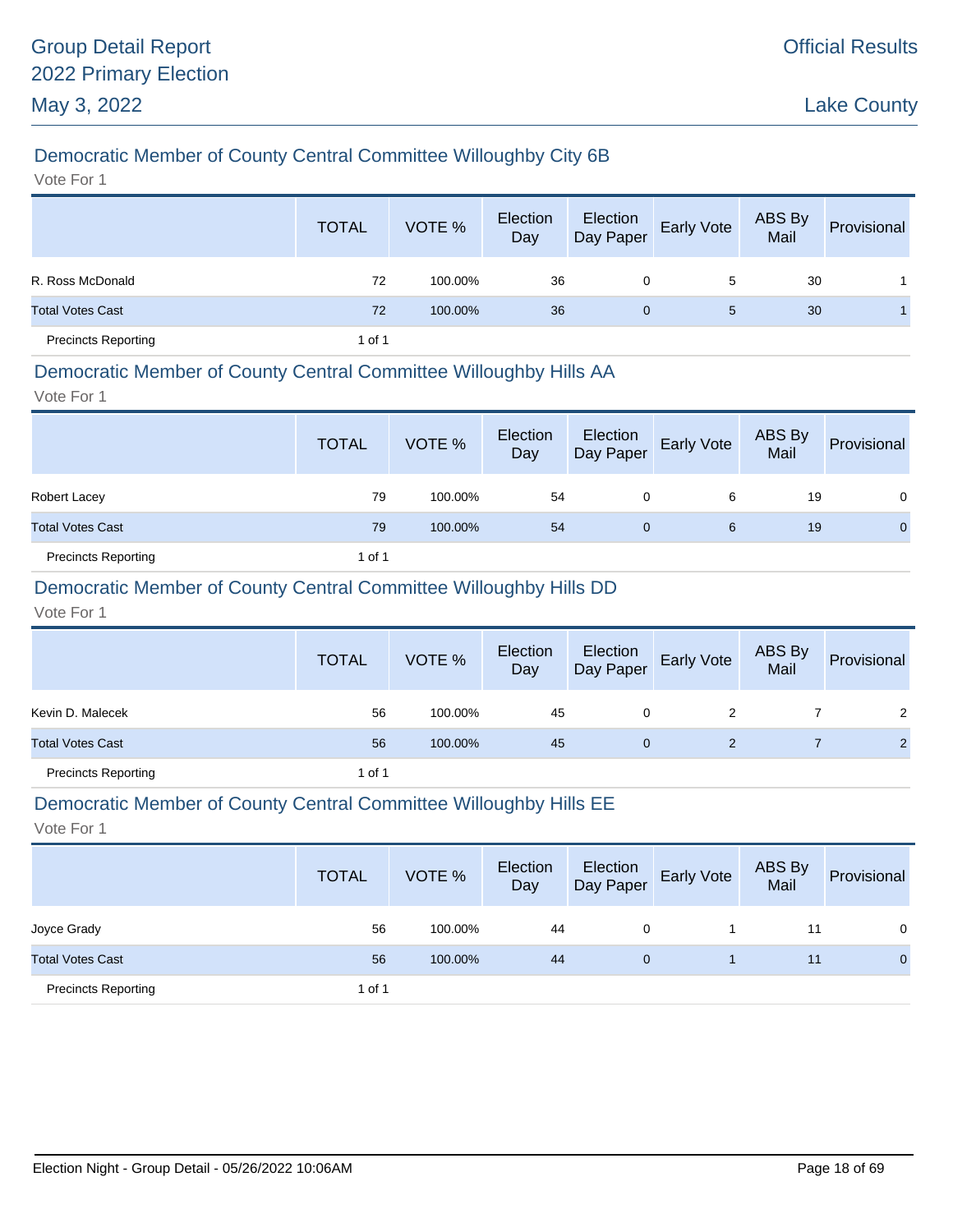# Democratic Member of County Central Committee Willowick City 1A

Vote For 1

|                            | <b>TOTAL</b> | VOTE %  | Election<br>Day | Election<br>Day Paper | Early Vote | ABS By<br>Mail | Provisional |
|----------------------------|--------------|---------|-----------------|-----------------------|------------|----------------|-------------|
| Daniel P. Troy             | 74           | 100.00% | 58              | 0                     | 3          | 12             |             |
| <b>Total Votes Cast</b>    | 74           | 100.00% | 58              | $\mathbf{0}$          | 3          | 12             |             |
| <b>Precincts Reporting</b> | 1 of 1       |         |                 |                       |            |                |             |

#### Democratic Member of County Central Committee Willowick City 1C

Vote For 1

|                            | <b>TOTAL</b> | VOTE %  | Election<br>Day | Election<br>Day Paper | <b>Early Vote</b> | ABS By<br>Mail | Provisional |
|----------------------------|--------------|---------|-----------------|-----------------------|-------------------|----------------|-------------|
| Judy Moran                 | 94           | 100.00% | 80              | 0                     | 2                 | 11             |             |
| <b>Total Votes Cast</b>    | 94           | 100.00% | 80              | $\mathbf{0}$          | 2                 | 11             |             |
| <b>Precincts Reporting</b> | 1 of 1       |         |                 |                       |                   |                |             |

### Democratic Member of County Central Committee Willowick City 2B

Vote For 1

|                            | <b>TOTAL</b> | VOTE %  | Election<br>Day | Election<br>Day Paper | Early Vote | ABS By<br>Mail | Provisional  |
|----------------------------|--------------|---------|-----------------|-----------------------|------------|----------------|--------------|
| Joseph P. Shriver          | 39           | 100.00% | 29              | 0                     |            |                | $\Omega$     |
| <b>Total Votes Cast</b>    | 39           | 100.00% | 29              | 0                     | 3          |                | $\mathbf{0}$ |
| <b>Precincts Reporting</b> | 1 of 1       |         |                 |                       |            |                |              |

#### Democratic Member of County Central Committee Willowick City 2C

|                            | <b>TOTAL</b> | VOTE %  | Election<br>Day | Election<br>Day Paper | <b>Early Vote</b> | ABS By<br>Mail | Provisional  |
|----------------------------|--------------|---------|-----------------|-----------------------|-------------------|----------------|--------------|
| Carol M. Siciliano         | 61           | 100.00% | 52              | 0                     | 4                 | 5              | 0            |
| <b>Total Votes Cast</b>    | 61           | 100.00% | 52              | 0                     | 4                 | 5              | $\mathbf{0}$ |
| <b>Precincts Reporting</b> | 1 of 1       |         |                 |                       |                   |                |              |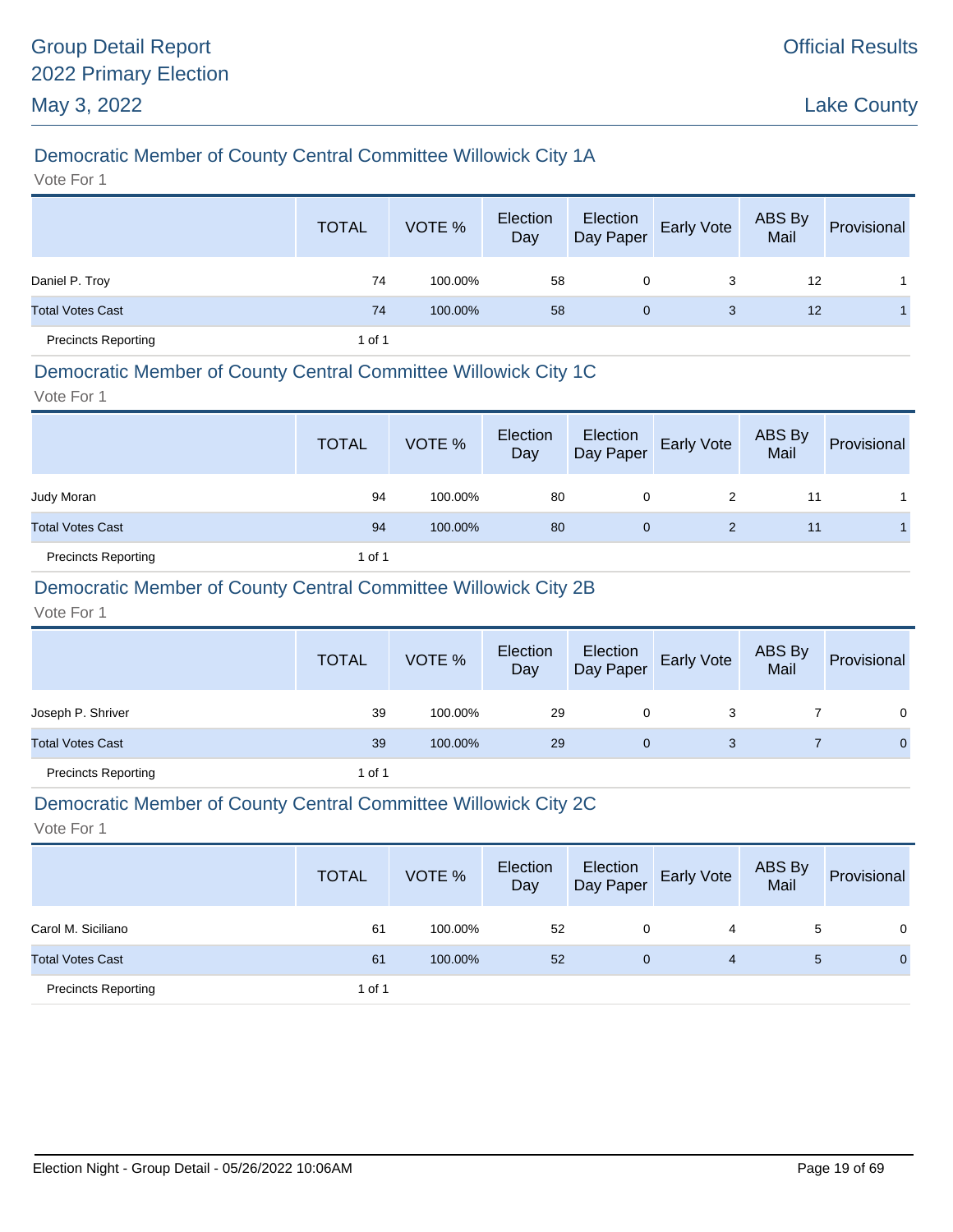# Democratic Member of County Central Committee Willowick City 3B

Vote For 1

|                            | <b>TOTAL</b> | VOTE %  | Election<br>Day | Election<br>Day Paper | Early Vote | ABS By<br>Mail | Provisional |
|----------------------------|--------------|---------|-----------------|-----------------------|------------|----------------|-------------|
| <b>Frank Kunstel</b>       | 73           | 100.00% | 56              | 0                     | 4          | 13             | $\Omega$    |
| <b>Total Votes Cast</b>    | 73           | 100.00% | 56              | $\mathbf{0}$          | 4          | 13             | $\Omega$    |
| <b>Precincts Reporting</b> | 1 of 1       |         |                 |                       |            |                |             |

#### Democratic Member of County Central Committee Willowick City 3C

Vote For 1

|                            | <b>TOTAL</b> | VOTE %  | Election<br>Day | Election<br>Day Paper | <b>Early Vote</b> | ABS By<br>Mail | Provisional |
|----------------------------|--------------|---------|-----------------|-----------------------|-------------------|----------------|-------------|
| Adam Downing               | 62           | 100.00% | 44              | 0                     | 3                 | 14             |             |
| <b>Total Votes Cast</b>    | 62           | 100.00% | 44              | 0                     | 3                 | 14             |             |
| <b>Precincts Reporting</b> | 1 of 1       |         |                 |                       |                   |                |             |

### Democratic Member of County Central Committee Concord Twp A

Vote For 1

|                            | <b>TOTAL</b> | VOTE %  | Election<br>Day | Election<br>Day Paper | <b>Early Vote</b> | ABS By<br>Mail | Provisional    |
|----------------------------|--------------|---------|-----------------|-----------------------|-------------------|----------------|----------------|
| Vanessa Turi Pesec         | 104          | 100.00% | 78              | 0                     | 15                | 11             | $\mathbf{0}$   |
| <b>Total Votes Cast</b>    | 104          | 100.00% | 78              | 0                     | 15                | 11             | $\overline{0}$ |
| <b>Precincts Reporting</b> | 1 of 1       |         |                 |                       |                   |                |                |

#### Democratic Member of County Central Committee Concord Twp E

|                            | <b>TOTAL</b> | VOTE %  | Election<br>Day | Election<br>Day Paper | <b>Early Vote</b> | ABS By<br>Mail | Provisional |
|----------------------------|--------------|---------|-----------------|-----------------------|-------------------|----------------|-------------|
| Kathleen C. Dingethal      | 55           | 100.00% | 45              | 0                     | 4                 | 6              | $\Omega$    |
| <b>Total Votes Cast</b>    | 55           | 100.00% | 45              | 0                     | 4                 | 6              | 0           |
| <b>Precincts Reporting</b> | 1 of 1       |         |                 |                       |                   |                |             |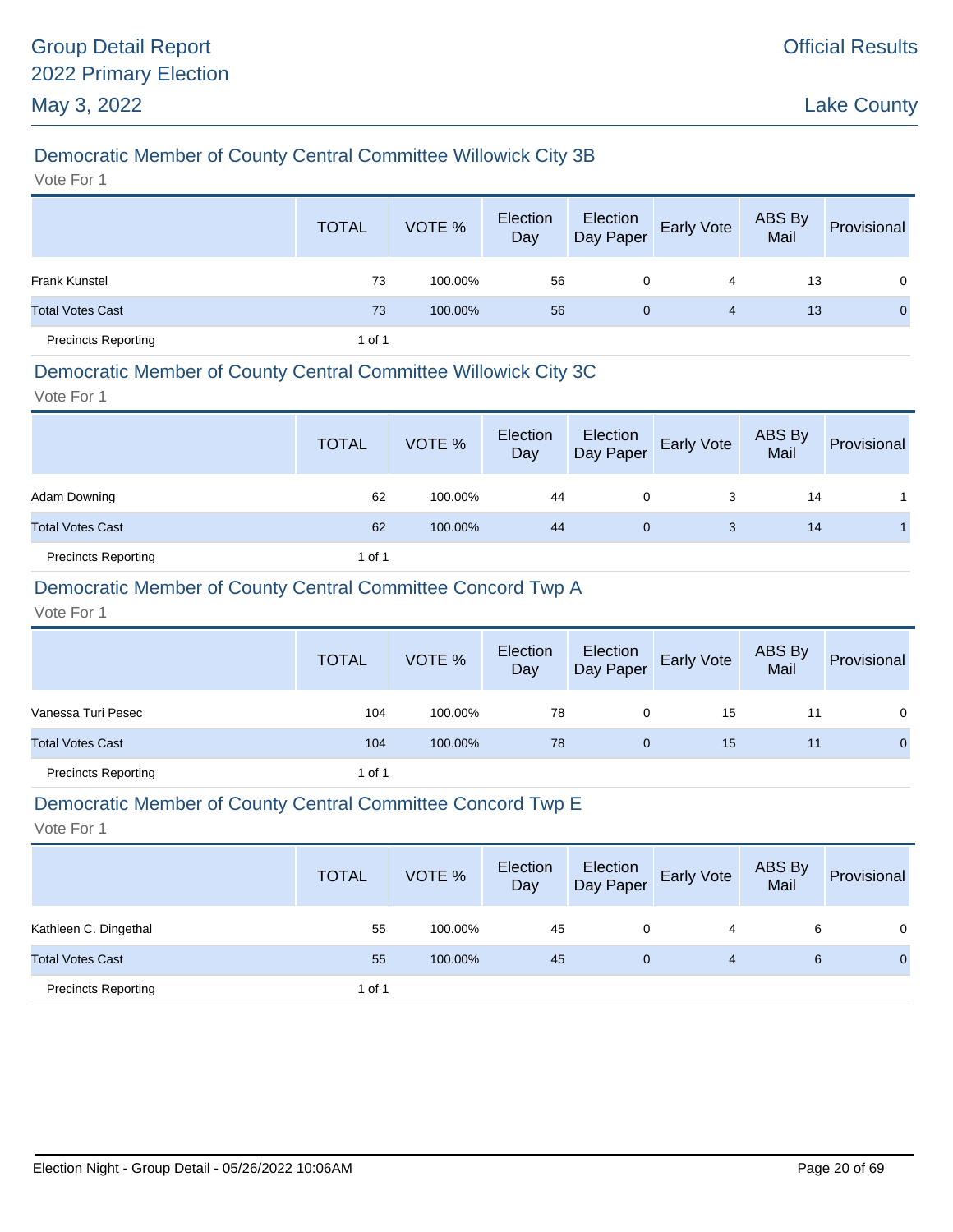# Democratic Member of County Central Committee Concord Twp G

Vote For 1

|                            | <b>TOTAL</b> | VOTE %  | Election<br>Day | Election<br>Day Paper | Early Vote | ABS By<br>Mail | Provisional    |
|----------------------------|--------------|---------|-----------------|-----------------------|------------|----------------|----------------|
| Alvin Brown                | 77           | 100.00% | 70              | 0                     | 6          |                | $\overline{0}$ |
| <b>Total Votes Cast</b>    | 77           | 100.00% | 70              | 0                     | 6          |                | $\mathbf{0}$   |
| <b>Precincts Reporting</b> | 1 of 1       |         |                 |                       |            |                |                |

#### Democratic Member of County Central Committee Concord Twp I

Vote For 1

|                            | <b>TOTAL</b> | VOTE %  | Election<br>Day | Election<br>Day Paper | <b>Early Vote</b> | ABS By<br>Mail | Provisional  |
|----------------------------|--------------|---------|-----------------|-----------------------|-------------------|----------------|--------------|
| Kip Molenaar               | 103          | 100.00% | 63              | 0                     | 21                | 19             | 0            |
| <b>Total Votes Cast</b>    | 103          | 100.00% | 63              | 0                     | 21                | 19             | $\mathbf{0}$ |
| <b>Precincts Reporting</b> | 1 of 1       |         |                 |                       |                   |                |              |

### Democratic Member of County Central Committee Concord Twp J

Vote For 1

|                            | <b>TOTAL</b> | VOTE %  | Election<br>Day | Election<br>Day Paper | <b>Early Vote</b> | ABS By<br>Mail | Provisional |
|----------------------------|--------------|---------|-----------------|-----------------------|-------------------|----------------|-------------|
| Joseph Randy Klammer       | 39           | 100.00% | 20              | 0                     | 8                 |                | 0           |
| <b>Total Votes Cast</b>    | 39           | 100.00% | 20              | 0                     | 8                 | 11             | $\mathbf 0$ |
| <b>Precincts Reporting</b> | 1 of 1       |         |                 |                       |                   |                |             |

#### Democratic Member of County Central Committee Concord Twp K

|                            | <b>TOTAL</b> | VOTE %  | Election<br>Day | Election<br>Day Paper | <b>Early Vote</b> | ABS By<br>Mail | Provisional  |
|----------------------------|--------------|---------|-----------------|-----------------------|-------------------|----------------|--------------|
| Jennifer Smyser            | 46           | 100.00% | 40              | 0                     | 2                 | 4              | $\Omega$     |
| <b>Total Votes Cast</b>    | 46           | 100.00% | 40              | 0                     | 2                 | 4              | $\mathbf{0}$ |
| <b>Precincts Reporting</b> | 1 of 1       |         |                 |                       |                   |                |              |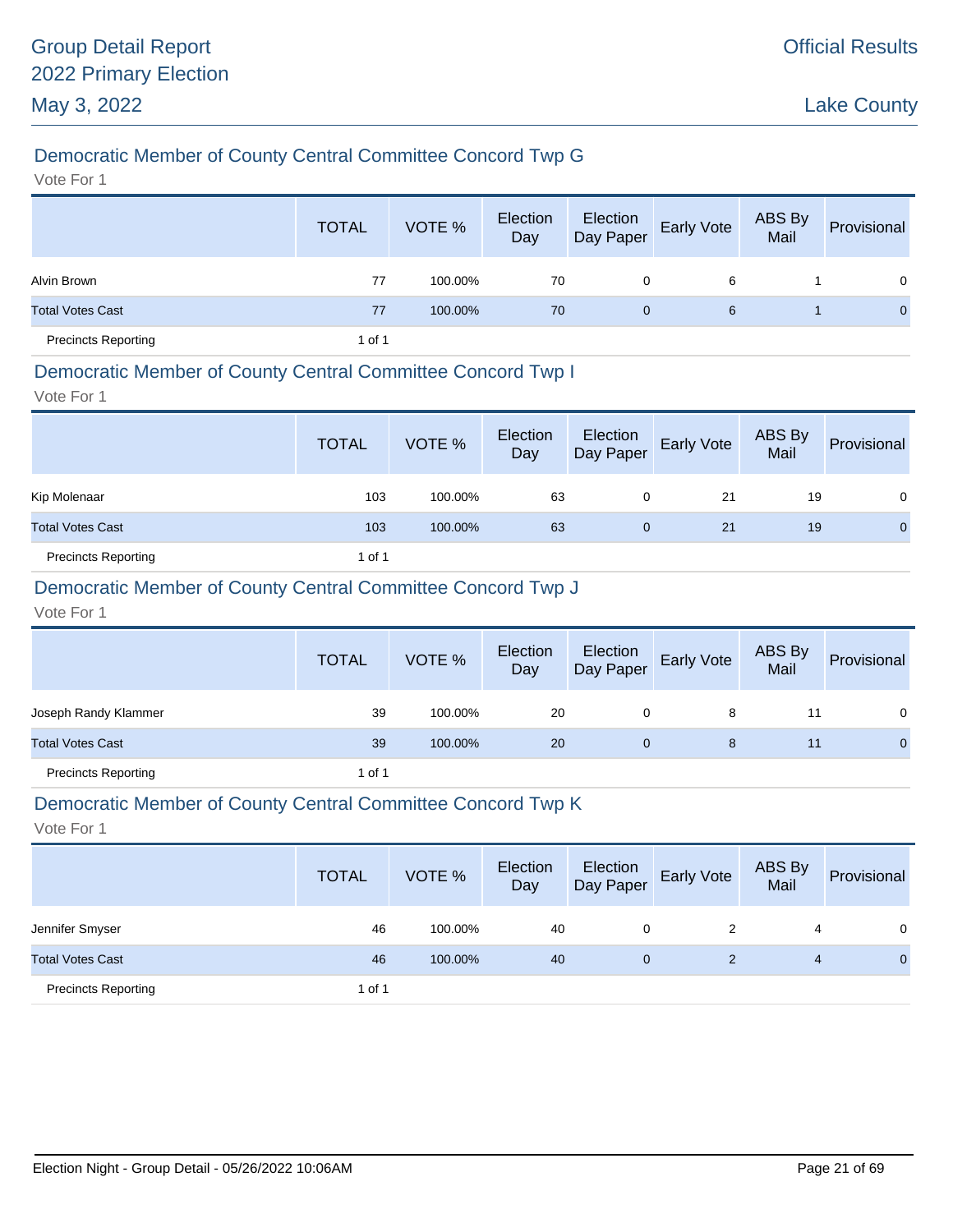# Democratic Member of County Central Committee Concord Twp N

Vote For 1

|                            | <b>TOTAL</b> | VOTE %  | Election<br>Day | Election<br>Day Paper | <b>Early Vote</b> | ABS By<br>Mail | Provisional |
|----------------------------|--------------|---------|-----------------|-----------------------|-------------------|----------------|-------------|
| David Gilmer               | 62           | 100.00% | 41              | 0                     | 13                |                |             |
| <b>Total Votes Cast</b>    | 62           | 100.00% | 41              | $\mathbf{0}$          | 13                |                |             |
| <b>Precincts Reporting</b> | 1 of 1       |         |                 |                       |                   |                |             |

### Democratic Member of County Central Committee Concord Twp O

Vote For 1

|                            | <b>TOTAL</b> | VOTE %  | Election<br>Day | Election<br>Day Paper | Early Vote | ABS By<br>Mail | Provisional  |
|----------------------------|--------------|---------|-----------------|-----------------------|------------|----------------|--------------|
| Michelle Ebeling           | 32           | 100.00% | 26              | 0                     | 4          |                | $\Omega$     |
| <b>Total Votes Cast</b>    | 32           | 100.00% | 26              | 0                     | 4          |                | $\mathbf{0}$ |
| <b>Precincts Reporting</b> | 1 of 1       |         |                 |                       |            |                |              |

### Democratic Member of County Central Committee Fairport Harbor AA

Vote For 1

|                            | <b>TOTAL</b> | VOTE %  | Election<br>Day | Election<br>Day Paper | <b>Early Vote</b> | ABS By<br>Mail | Provisional |
|----------------------------|--------------|---------|-----------------|-----------------------|-------------------|----------------|-------------|
| Donald J. Ezzone           | 57           | 100.00% | 49              | 0                     |                   |                | $\Omega$    |
| <b>Total Votes Cast</b>    | 57           | 100.00% | 49              | 0                     |                   |                | $\Omega$    |
| <b>Precincts Reporting</b> | 1 of 1       |         |                 |                       |                   |                |             |

#### Democratic Member of County Central Committee Fairport Harbor BB

|                            | <b>TOTAL</b> | VOTE %  | Election<br>Day | Election<br>Day Paper | <b>Early Vote</b> | ABS By<br>Mail | Provisional  |
|----------------------------|--------------|---------|-----------------|-----------------------|-------------------|----------------|--------------|
| Timothy S. Manross         | 62           | 100.00% | 53              | 0                     | 2                 |                | 0            |
| <b>Total Votes Cast</b>    | 62           | 100.00% | 53              | $\mathbf{0}$          | 2                 |                | $\mathbf{0}$ |
| <b>Precincts Reporting</b> | 1 of 1       |         |                 |                       |                   |                |              |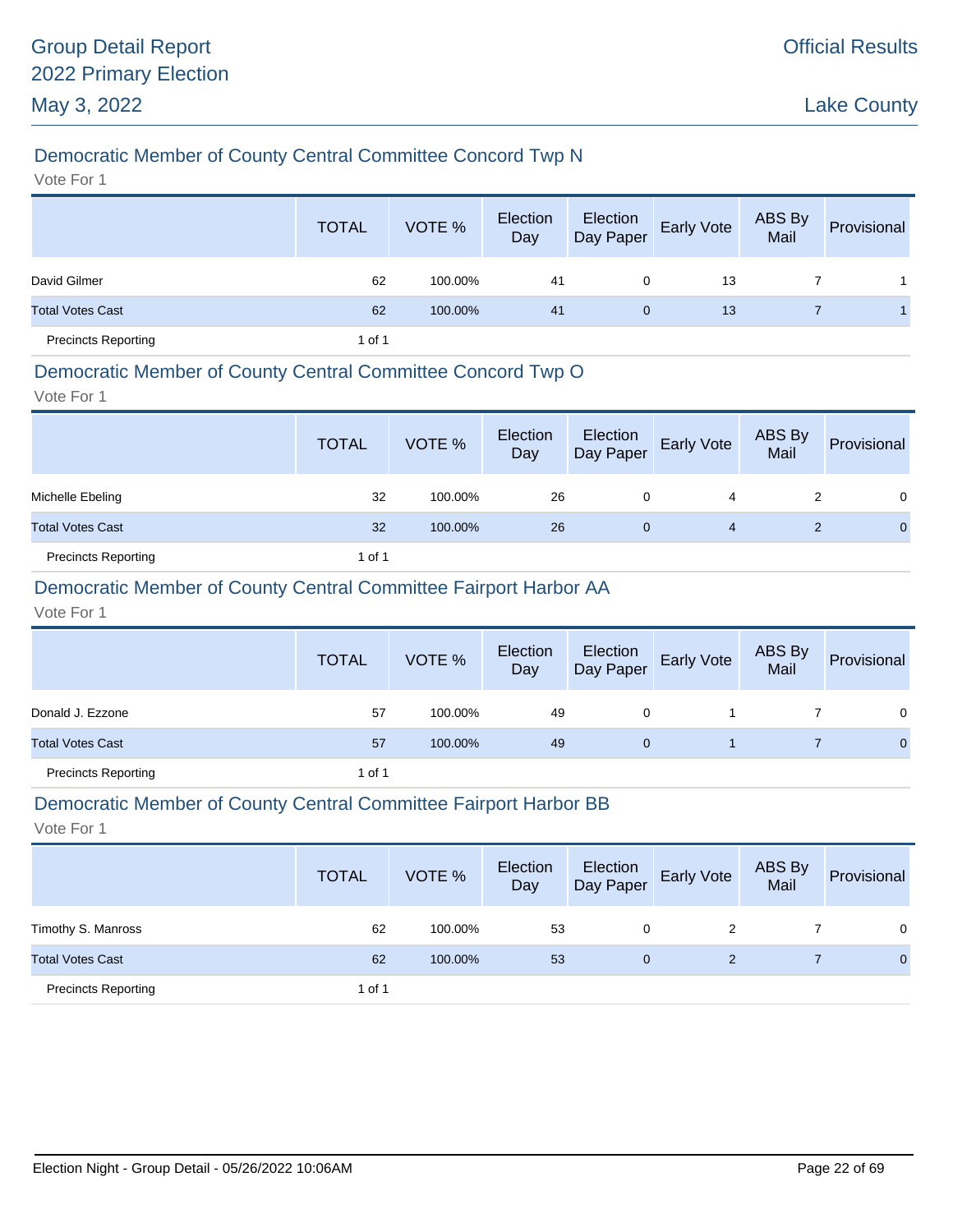# Democratic Member of County Central Committee Leroy Twp A

Vote For 1

|                            | <b>TOTAL</b> | VOTE %  | Election<br>Day | Election<br>Day Paper | Early Vote | ABS By<br>Mail | Provisional    |
|----------------------------|--------------|---------|-----------------|-----------------------|------------|----------------|----------------|
| James Eisenberg            | 89           | 100.00% | 75              | 0                     | 8          | 6              | $\Omega$       |
| <b>Total Votes Cast</b>    | 89           | 100.00% | 75              | $\mathbf{0}$          | 8          | 6              | $\overline{0}$ |
| <b>Precincts Reporting</b> | 1 of 1       |         |                 |                       |            |                |                |

#### Democratic Member of County Central Committee Madison Village AA

Vote For 1

|                            | <b>TOTAL</b> | VOTE %  | Election<br>Day | Election<br>Day Paper | Early Vote | ABS By<br>Mail | Provisional  |
|----------------------------|--------------|---------|-----------------|-----------------------|------------|----------------|--------------|
| Laura Haynes               | 59           | 100.00% | 50              | 0                     | 3          | 6              | $\Omega$     |
| <b>Total Votes Cast</b>    | 59           | 100.00% | 50              | 0                     | 3          | 6              | $\mathbf{0}$ |
| <b>Precincts Reporting</b> | 1 of 1       |         |                 |                       |            |                |              |

### Democratic Member of County Central Committee Madison Village BB

Vote For 1

|                            | <b>TOTAL</b> | VOTE %  | Election<br>Day |             | Election<br>Day Paper Early Vote | ABS By<br>Mail | Provisional  |
|----------------------------|--------------|---------|-----------------|-------------|----------------------------------|----------------|--------------|
| Cris Ann Knox              | 69           | 100.00% | 55              | 0           | 9                                | 5              | 0            |
| <b>Total Votes Cast</b>    | 69           | 100.00% | 55              | $\mathbf 0$ | 9                                | 5              | $\mathbf{O}$ |
| <b>Precincts Reporting</b> | 1 of 1       |         |                 |             |                                  |                |              |

#### Democratic Member of County Central Committee Madison Twp A

|                            | <b>TOTAL</b> | VOTE %  | Election<br>Day | Election<br>Day Paper | <b>Early Vote</b> | ABS By<br>Mail | Provisional  |
|----------------------------|--------------|---------|-----------------|-----------------------|-------------------|----------------|--------------|
| James Richard Dugan        | 35           | 100.00% | 32              | 0                     | 0                 | 3              | 0            |
| <b>Total Votes Cast</b>    | 35           | 100.00% | 32              | $\mathbf{0}$          | $\mathbf{0}$      | 3              | $\mathbf{0}$ |
| <b>Precincts Reporting</b> | 1 of 1       |         |                 |                       |                   |                |              |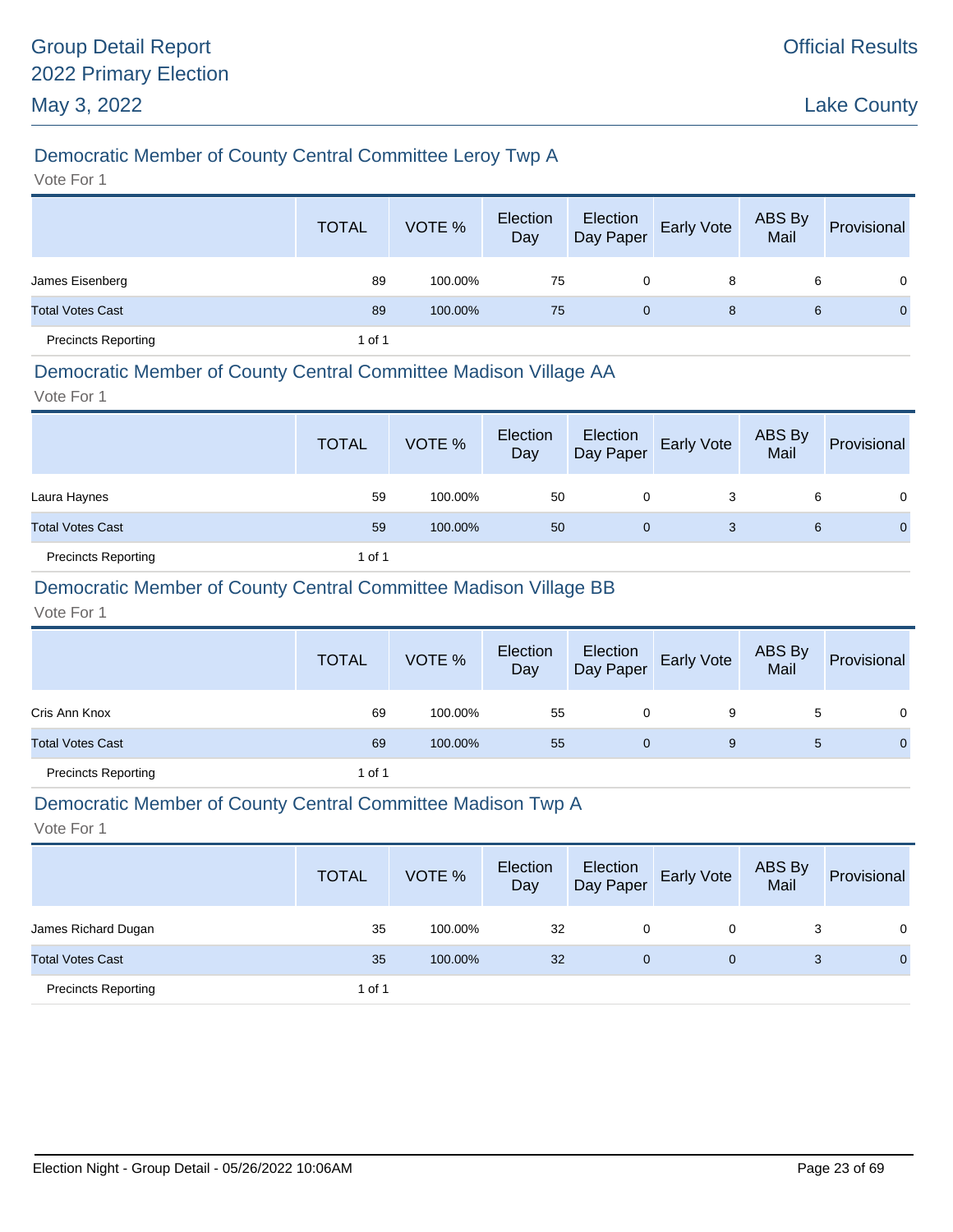# Democratic Member of County Central Committee Madison Twp B

Vote For 1

|                            | <b>TOTAL</b> | VOTE %  | Election<br>Day | Election<br>Day Paper | Early Vote | ABS By<br>Mail | Provisional |
|----------------------------|--------------|---------|-----------------|-----------------------|------------|----------------|-------------|
| Ann Wickert                | 86           | 100.00% | 64              | 0                     | 8          | 13             |             |
| <b>Total Votes Cast</b>    | 86           | 100.00% | 64              | $\mathbf{0}$          | 8          | 13             |             |
| <b>Precincts Reporting</b> | 1 of 1       |         |                 |                       |            |                |             |

### Democratic Member of County Central Committee Madison Twp E

Vote For 1

|                            | <b>TOTAL</b> | VOTE %  | Election<br>Day | Election<br>Day Paper | <b>Early Vote</b> | ABS By<br>Mail | Provisional  |
|----------------------------|--------------|---------|-----------------|-----------------------|-------------------|----------------|--------------|
| Jean Sency                 | 40           | 100.00% | 35              | 0                     |                   | 4              | 0            |
| <b>Total Votes Cast</b>    | 40           | 100.00% | 35              | 0                     |                   | 4              | $\mathbf{0}$ |
| <b>Precincts Reporting</b> | 1 of 1       |         |                 |                       |                   |                |              |

# Democratic Member of County Central Committee Madison Twp I

Vote For 1

|                            | <b>TOTAL</b> | VOTE %  | Election<br>Day | Election<br>Day Paper | <b>Early Vote</b> | ABS By<br>Mail | Provisional  |
|----------------------------|--------------|---------|-----------------|-----------------------|-------------------|----------------|--------------|
| Marjorie Shook             | 45           | 100.00% | 37              | 0                     |                   |                | $\Omega$     |
| <b>Total Votes Cast</b>    | 45           | 100.00% | 37              | 0                     |                   |                | $\mathbf{0}$ |
| <b>Precincts Reporting</b> | 1 of 1       |         |                 |                       |                   |                |              |

#### Democratic Member of County Central Committee Painesville Twp A

|                            | <b>TOTAL</b> | VOTE %  | Election<br>Day | Election<br>Day Paper | <b>Early Vote</b> | ABS By<br>Mail | Provisional  |
|----------------------------|--------------|---------|-----------------|-----------------------|-------------------|----------------|--------------|
| Robert G. Hlebak           | 90           | 100.00% | 64              | 0                     | 10                | 16             | 0            |
| <b>Total Votes Cast</b>    | 90           | 100.00% | 64              | 0                     | 10                | 16             | $\mathbf{0}$ |
| <b>Precincts Reporting</b> | 1 of 1       |         |                 |                       |                   |                |              |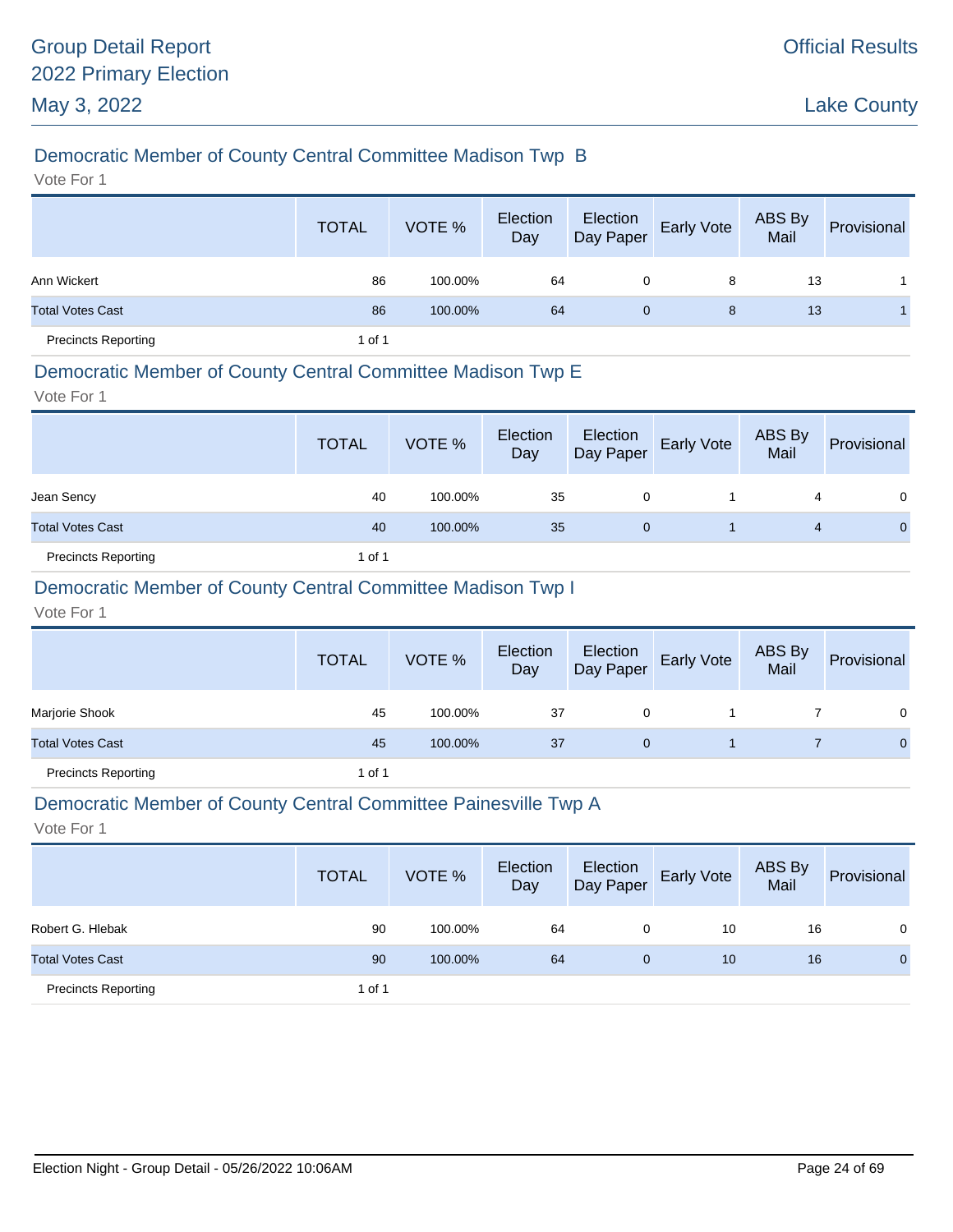# Democratic Member of County Central Committee Painesville Twp E

Vote For 1

|                            | <b>TOTAL</b> | VOTE %  | Election<br>Day | Election<br>Day Paper | Early Vote | ABS By<br>Mail | Provisional |
|----------------------------|--------------|---------|-----------------|-----------------------|------------|----------------|-------------|
| Linda Hlebak               | 97           | 100.00% | 63              |                       | 22         | 11             | $\Omega$    |
| <b>Total Votes Cast</b>    | 97           | 100.00% | 63              |                       | 22         | 11             | $\Omega$    |
| <b>Precincts Reporting</b> | 1 of 1       |         |                 |                       |            |                |             |

#### Democratic Member of County Central Committee Painesville Twp F

Vote For 1

|                            | <b>TOTAL</b> | VOTE %  | Election<br>Day | Election<br>Day Paper | Early Vote | ABS By<br>Mail | Provisional    |
|----------------------------|--------------|---------|-----------------|-----------------------|------------|----------------|----------------|
| Geoffrey Kent              | 111          | 100.00% | 66              | 0                     | 25         | 20             | $\Omega$       |
| <b>Total Votes Cast</b>    | 111          | 100.00% | 66              | $\mathbf 0$           | 25         | 20             | $\overline{0}$ |
| <b>Precincts Reporting</b> | 1 of 1       |         |                 |                       |            |                |                |

### Democratic Member of County Central Committee Painesville Twp H

Vote For 1

|                            | <b>TOTAL</b> | VOTE %  | Election<br>Day | Election<br>Day Paper | <b>Early Vote</b> | ABS By<br>Mail | Provisional |
|----------------------------|--------------|---------|-----------------|-----------------------|-------------------|----------------|-------------|
| Jane Kaminski              | 69           | 100.00% | 52              | 0                     | 9                 |                |             |
| <b>Total Votes Cast</b>    | 69           | 100.00% | 52              | 0                     | 9                 |                |             |
| <b>Precincts Reporting</b> | 1 of 1       |         |                 |                       |                   |                |             |

#### Democratic Member of County Central Committee Painesville Twp J

|                            | <b>TOTAL</b> | VOTE %  | Election<br>Day | Election<br>Day Paper | <b>Early Vote</b> | ABS By<br>Mail | Provisional  |
|----------------------------|--------------|---------|-----------------|-----------------------|-------------------|----------------|--------------|
| Ann M. Radcliffe           | 56           | 100.00% | 43              | 0                     | 5                 | 8              | $\Omega$     |
| <b>Total Votes Cast</b>    | 56           | 100.00% | 43              | $\mathbf{0}$          | 5                 | 8              | $\mathbf{0}$ |
| <b>Precincts Reporting</b> | 1 of 1       |         |                 |                       |                   |                |              |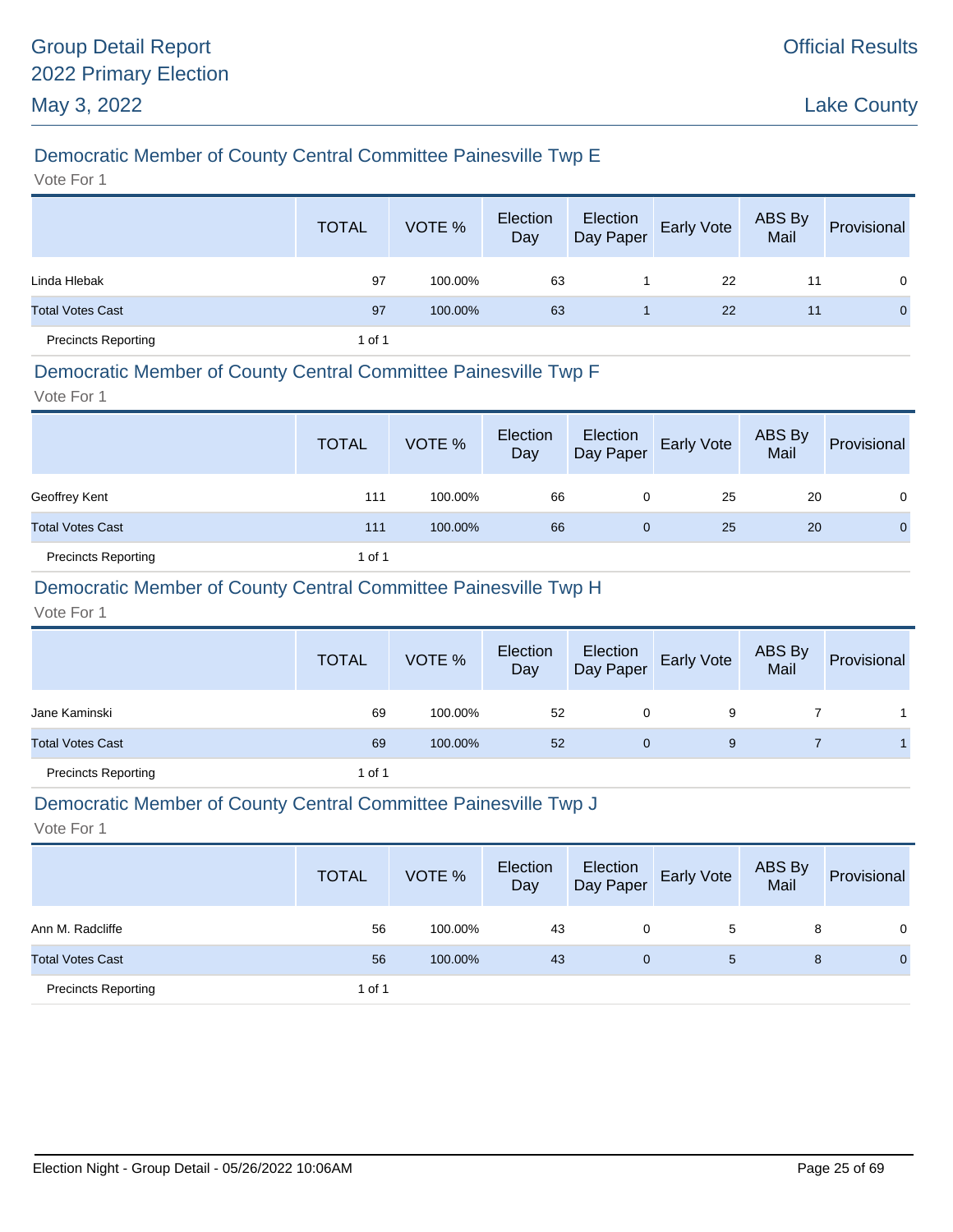### Democratic Member of County Central Committee North Perry AA

Vote For 1

|                            | <b>TOTAL</b> | VOTE %  | Election<br>Day | Election<br>Day Paper | Early Vote | ABS By<br>Mail | Provisional  |
|----------------------------|--------------|---------|-----------------|-----------------------|------------|----------------|--------------|
| Margie J. Tatar            | 30           | 100.00% | 25              | 0                     | 2          | 3              | $\Omega$     |
| <b>Total Votes Cast</b>    | 30           | 100.00% | 25              | $\mathbf{0}$          | 2          | 3              | $\mathbf{0}$ |
| <b>Precincts Reporting</b> | 1 of 1       |         |                 |                       |            |                |              |

#### Democratic Member of County Central Committee Perry Village AA

Vote For 1

|                            | <b>TOTAL</b> | VOTE %  | Election<br>Day | Election<br>Day Paper | <b>Early Vote</b> | ABS By<br>Mail | Provisional |
|----------------------------|--------------|---------|-----------------|-----------------------|-------------------|----------------|-------------|
| <b>Rick Walker</b>         | 64           | 100.00% | 52              | 0                     | 6                 | 6              | 0           |
| <b>Total Votes Cast</b>    | 64           | 100.00% | 52              | 0                     | 6                 | 6              | $\Omega$    |
| <b>Precincts Reporting</b> | 1 of 1       |         |                 |                       |                   |                |             |

### Democratic Member of County Central Committee Perry Twp A

Vote For 1

|                            | <b>TOTAL</b> | VOTE %  | Election<br>Day | Election<br>Day Paper | <b>Early Vote</b> | ABS By<br>Mail | Provisional  |
|----------------------------|--------------|---------|-----------------|-----------------------|-------------------|----------------|--------------|
| Charles Vargo              | 59           | 100.00% | 44              | 0                     | 6                 | 9              | 0            |
| <b>Total Votes Cast</b>    | 59           | 100.00% | 44              | 0                     | 6                 | 9              | $\mathbf{0}$ |
| <b>Precincts Reporting</b> | 1 of 1       |         |                 |                       |                   |                |              |

#### Democratic Member of County Central Committee Perry Twp C

|                            | <b>TOTAL</b> | VOTE %  | Election<br>Day | Election<br>Day Paper | <b>Early Vote</b> | ABS By<br>Mail | Provisional  |
|----------------------------|--------------|---------|-----------------|-----------------------|-------------------|----------------|--------------|
| Nancy L. Steele            | 48           | 100.00% | 36              | 0                     | 2                 | 10             | 0            |
| <b>Total Votes Cast</b>    | 48           | 100.00% | 36              | 0                     | 2                 | 10             | $\mathbf{0}$ |
| <b>Precincts Reporting</b> | 1 of 1       |         |                 |                       |                   |                |              |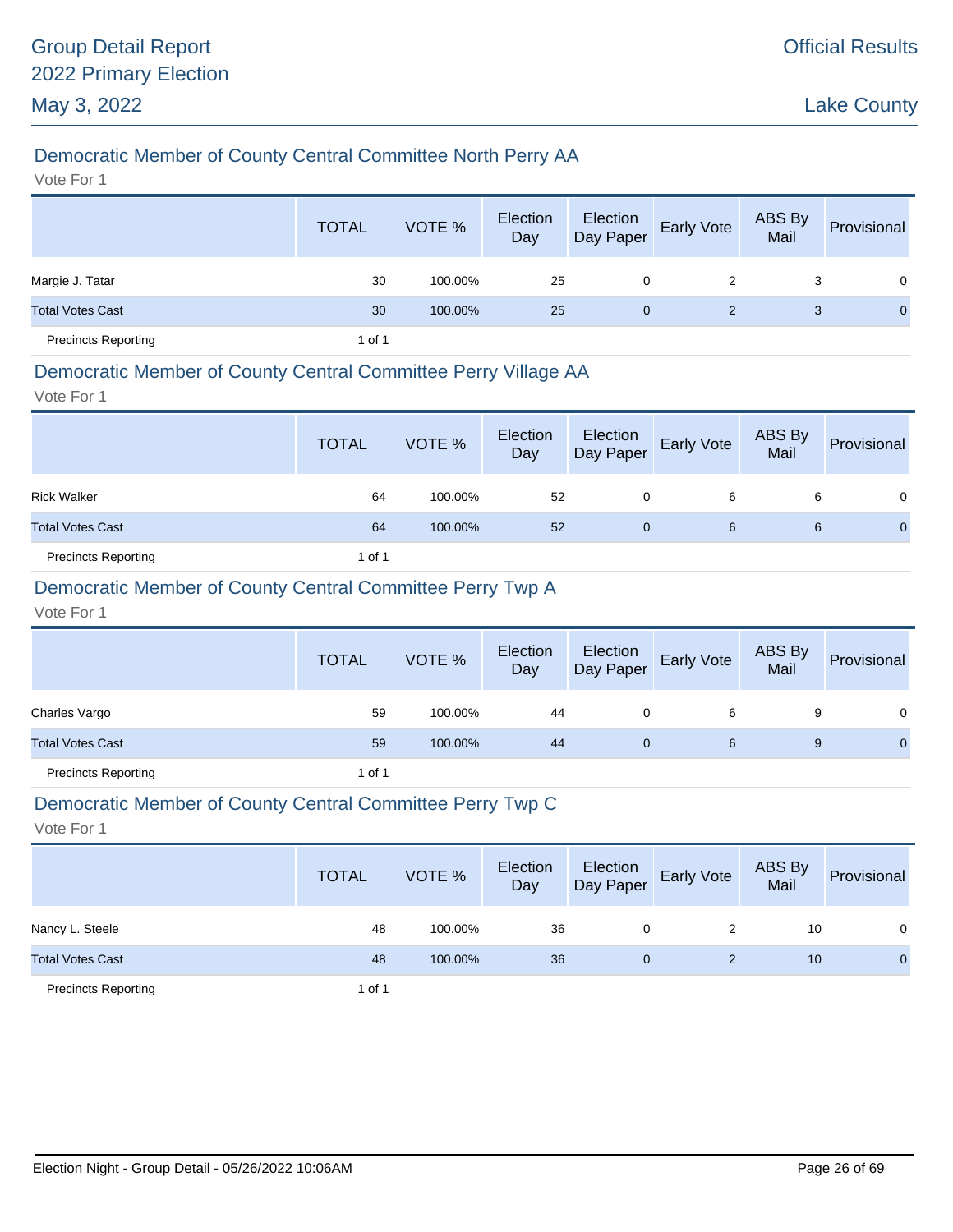# Democratic Member of County Central Committee Perry Twp D

Vote For 1

|                            | <b>TOTAL</b> | VOTE %  | Election<br>Day | Election<br>Day Paper | Early Vote | ABS By<br>Mail | Provisional    |
|----------------------------|--------------|---------|-----------------|-----------------------|------------|----------------|----------------|
| Susan England              | 64           | 100.00% | 42              | 0                     | 13         | 9              | $\Omega$       |
| <b>Total Votes Cast</b>    | 64           | 100.00% | 42              | $\mathbf{0}$          | 13         | 9              | $\overline{0}$ |
| <b>Precincts Reporting</b> | 1 of 1       |         |                 |                       |            |                |                |

# Republican Governor and Lieutenant Governor

Vote For 1

|                                      | <b>TOTAL</b> | VOTE %  | Election<br>Day | Election<br>Day Paper | Early Vote | ABS By<br>Mail | Provisional |
|--------------------------------------|--------------|---------|-----------------|-----------------------|------------|----------------|-------------|
| Joe Blystone and Jeremiah W. Workman | 4,058        | 14.28%  | 3,669           | 2                     | 199        | 141            | 47          |
| Mike DeWine and Jon Husted           | 14,839       | 52.21%  | 12,307          | 10                    | 916        | 1,525          | 81          |
| Ron Hood and Candice Keller          | 473          | 1.66%   | 407             |                       | 20         | 40             | 5           |
| Jim Renacci and Joe Knopp            | 9,050        | 31.84%  | 7,791           | 11                    | 500        | 685            | 63          |
| <b>Total Votes Cast</b>              | 28,420       | 100.00% | 24,174          | 24                    | 1,635      | 2,391          | 196         |
| <b>Precincts Reporting</b>           | 163 of 163   |         |                 |                       |            |                |             |

# Republican Attorney General

Vote For 1

|                            | <b>TOTAL</b> | VOTE %  | Election<br>Day | Election<br>Day Paper | <b>Early Vote</b> | ABS By<br>Mail | Provisional |
|----------------------------|--------------|---------|-----------------|-----------------------|-------------------|----------------|-------------|
| Dave Yost                  | 22,886       | 100.00% | 19,396          | 18                    | 1,332             | 1,988          | 152         |
| <b>Total Votes Cast</b>    | 22,886       | 100.00% | 19,396          | 18                    | 1,332             | 1,988          | 152         |
| <b>Precincts Reporting</b> | 163 of 163   |         |                 |                       |                   |                |             |

# Republican Auditor of State

|                            | <b>TOTAL</b> | VOTE %  | Election<br>Day | Election<br>Day Paper | Early Vote | ABS By<br>Mail | Provisional |
|----------------------------|--------------|---------|-----------------|-----------------------|------------|----------------|-------------|
| Keith Faber                | 20,775       | 100.00% | 17,517          | 17                    | 1.214      | 886.           | 141         |
| <b>Total Votes Cast</b>    | 20,775       | 100.00% | 17,517          | 17                    | 1,214      | 1,886          | 141         |
| <b>Precincts Reporting</b> | 163 of 163   |         |                 |                       |            |                |             |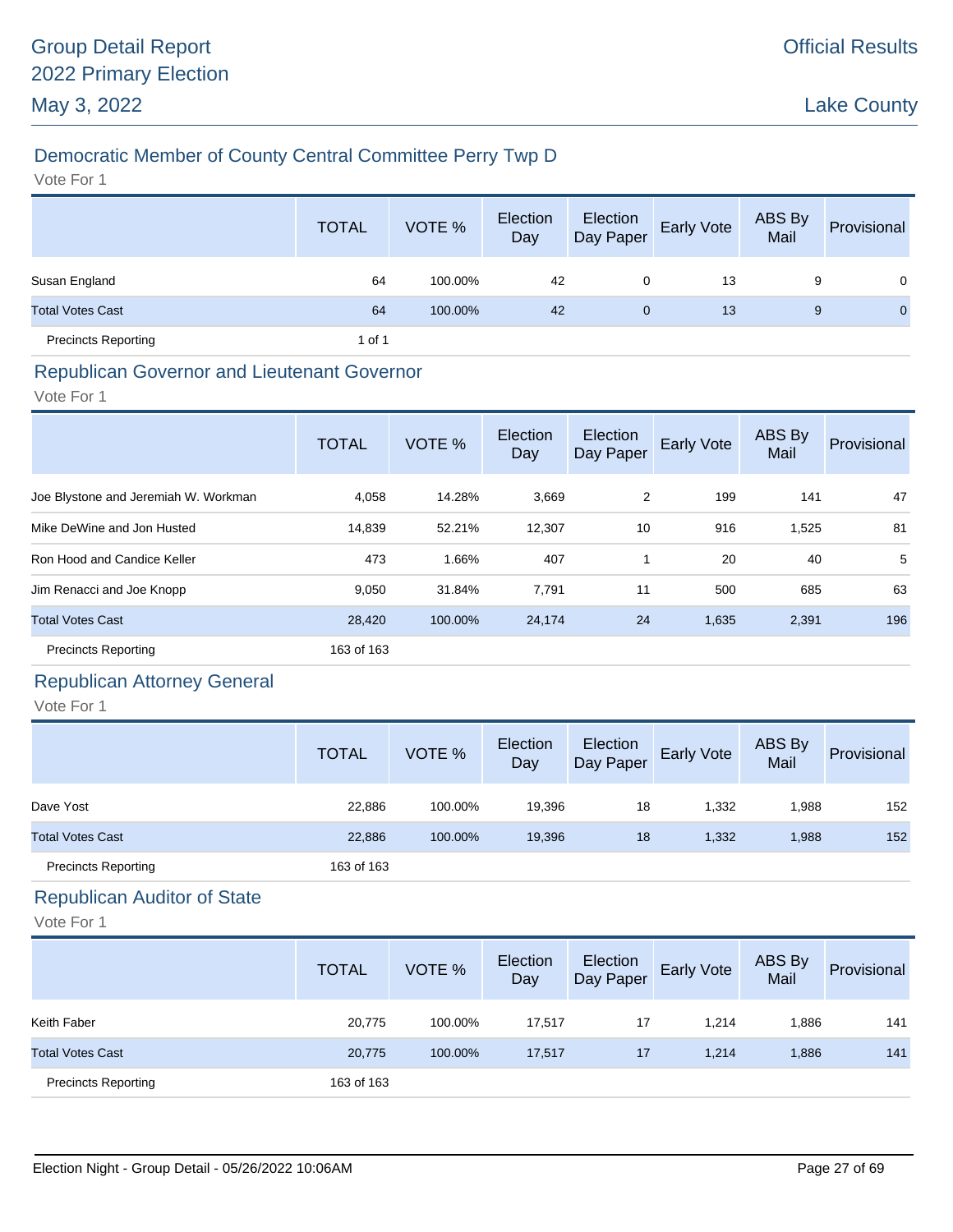Republican Secretary of State

Vote For 1

|                            | <b>TOTAL</b> | VOTE %  | Election<br>Day | Election<br>Day Paper | Early Vote | ABS By<br>Mail | Provisional |
|----------------------------|--------------|---------|-----------------|-----------------------|------------|----------------|-------------|
| John Adams                 | 7,498        | 31.07%  | 6,550           | 5                     | 393        | 500            | 50          |
| Frank LaRose               | 16,636       | 68.93%  | 13,779          | 15                    | 1,045      | 1,684          | 113         |
| <b>Total Votes Cast</b>    | 24,134       | 100.00% | 20,329          | 20                    | 1,438      | 2,184          | 163         |
| <b>Precincts Reporting</b> | 163 of 163   |         |                 |                       |            |                |             |

#### Republican Treasurer of State

Vote For 1

|                            | <b>TOTAL</b> | VOTE %  | Election<br>Day | Election<br>Day Paper | Early Vote | ABS By<br>Mail | Provisional |
|----------------------------|--------------|---------|-----------------|-----------------------|------------|----------------|-------------|
| Robert Sprague             | 20,874       | 100.00% | 17.594          | 18                    | 1.231      | 1,892          | 139         |
| <b>Total Votes Cast</b>    | 20,874       | 100.00% | 17.594          | 18                    | 1.231      | 1,892          | 139         |
| <b>Precincts Reporting</b> | 163 of 163   |         |                 |                       |            |                |             |

# Republican Chief Justice of the Supreme Court, FTC 1-1-23

Vote For 1

|                            | <b>TOTAL</b> | VOTE %  | Election<br>Day | Election<br>Day Paper | Early Vote | ABS By<br>Mail | Provisional |
|----------------------------|--------------|---------|-----------------|-----------------------|------------|----------------|-------------|
| Sharon L. Kennedy          | 20,828       | 100.00% | 17.566          | 18                    | 1.226      | 1,879          | 139         |
| <b>Total Votes Cast</b>    | 20,828       | 100.00% | 17.566          | 18                    | 1,226      | 1,879          | 139         |
| <b>Precincts Reporting</b> | 163 of 163   |         |                 |                       |            |                |             |

# Republican Justice of the Supreme Court, FTC 1-1-23

|                            | <b>TOTAL</b> | VOTE %  | Election<br>Day | Election<br>Day Paper | Early Vote | ABS By<br>Mail | Provisional |
|----------------------------|--------------|---------|-----------------|-----------------------|------------|----------------|-------------|
| Pat Fischer                | 20,300       | 100.00% | 17,134          | 17                    | 1,200      | 1,813          | 136         |
| <b>Total Votes Cast</b>    | 20,300       | 100.00% | 17,134          | 17                    | 1,200      | 1,813          | 136         |
| <b>Precincts Reporting</b> | 163 of 163   |         |                 |                       |            |                |             |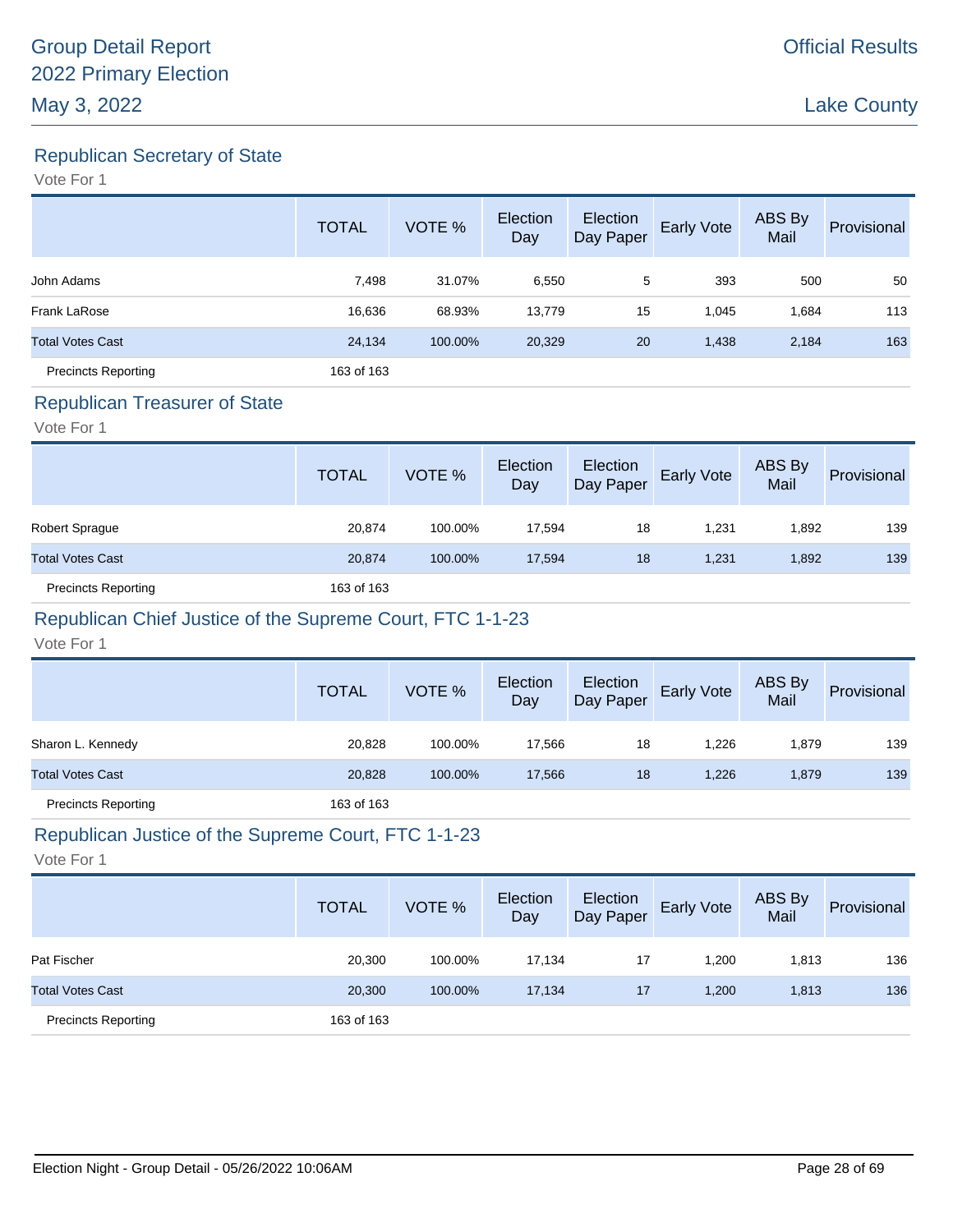# Official Results

Lake County

# Republican Justice of the Supreme Court, FTC 1-2-23

Vote For 1

|                            | <b>TOTAL</b> | VOTE %  | Election<br>Day | Election<br>Day Paper | Early Vote | ABS By<br>Mail | Provisional |
|----------------------------|--------------|---------|-----------------|-----------------------|------------|----------------|-------------|
| Pat DeWine                 | 19,330       | 100.00% | 16,298          | 15                    | 1,136      | 1,751          | 130         |
| <b>Total Votes Cast</b>    | 19,330       | 100.00% | 16,298          | 15                    | 1,136      | 1,751          | 130         |
| <b>Precincts Reporting</b> | 163 of 163   |         |                 |                       |            |                |             |

# Republican U.S. Senator

Vote For 1

|                            | <b>TOTAL</b> | VOTE %  | Election<br>Day | Election<br>Day Paper | <b>Early Vote</b> | ABS By<br>Mail | Provisional    |
|----------------------------|--------------|---------|-----------------|-----------------------|-------------------|----------------|----------------|
| Matt Dolan                 | 8,201        | 29.03%  | 6,905           | $\overline{7}$        | 488               | 773            | 28             |
| Mike Gibbons               | 2,722        | 9.63%   | 2,163           | 2                     | 202               | 335            | 20             |
| Josh Mandel                | 7,076        | 25.05%  | 6,168           | 5                     | 369               | 470            | 64             |
| <b>Neil Patel</b>          | 186          | 0.66%   | 148             | 1                     | 9                 | 28             | $\overline{0}$ |
| Mark Pukita                | 432          | 1.53%   | 369             | $\pmb{0}$             | 27                | 35             | 1              |
| Jane Timken                | 1,161        | 4.11%   | 813             | $\mathbf 0$           | 125               | 208            | 15             |
| JD Vance                   | 8,474        | 29.99%  | 7,480           | $\overline{7}$        | 400               | 522            | 65             |
| <b>Total Votes Cast</b>    | 28,252       | 100.00% | 24,046          | 22                    | 1,620             | 2,371          | 193            |
| <b>Precincts Reporting</b> | 163 of 163   |         |                 |                       |                   |                |                |

# Republican Representative to Congress (14th District)

|                            | <b>TOTAL</b> | VOTE %  | Election<br>Day | Election<br>Day Paper | <b>Early Vote</b> | <b>ABS By</b><br>Mail | Provisional |
|----------------------------|--------------|---------|-----------------|-----------------------|-------------------|-----------------------|-------------|
| <b>Patrick Gene Awtrey</b> | 3,191        | 12.22%  | 2,722           | 2                     | 194               | 247                   | 26          |
| <b>Bevin Cormack</b>       | 1,707        | 6.54%   | 1,459           | 3                     | 114               | 110                   | 21          |
| David P. Joyce             | 21,210       | 81.24%  | 17,914          | 14                    | 1,231             | 1,924                 | 127         |
| <b>Total Votes Cast</b>    | 26,108       | 100.00% | 22,095          | 19                    | 1,539             | 2,281                 | 174         |
| <b>Precincts Reporting</b> | 163 of 163   |         |                 |                       |                   |                       |             |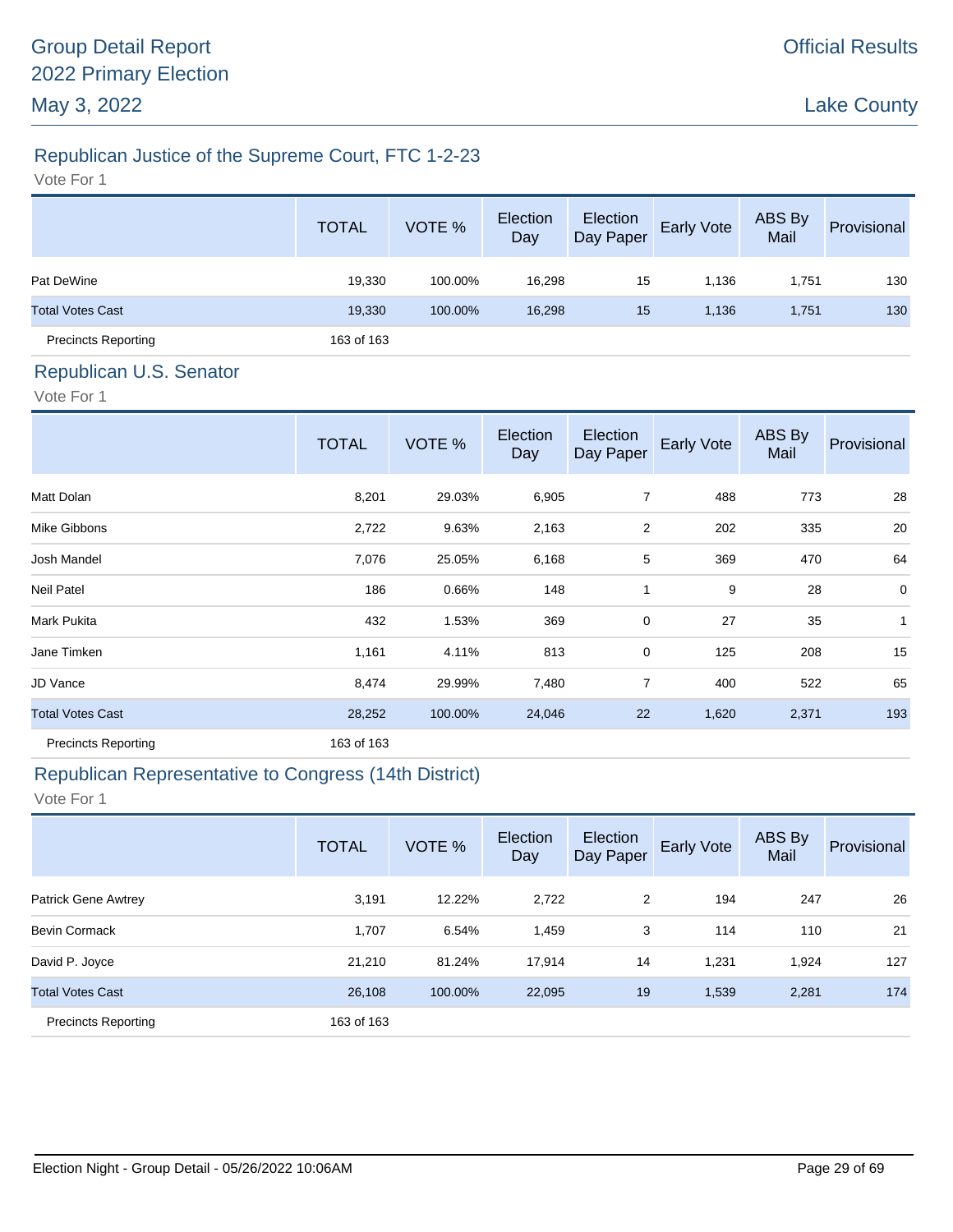# Republican Judge of the Court of Appeals (11th District), FTC 2-9-23

Vote For 1

|                            | <b>TOTAL</b> | VOTE %  | Election<br>Day | Election<br>Day Paper | <b>Early Vote</b> | ABS By<br>Mail | Provisional |
|----------------------------|--------------|---------|-----------------|-----------------------|-------------------|----------------|-------------|
| Eugene A. Lucci            | 22,527       | 100.00% | 19,042          | 17                    | 1,351             | 1,972          | 145         |
| <b>Total Votes Cast</b>    | 22,527       | 100.00% | 19,042          | 17                    | 1,351             | 1,972          | 145         |
| <b>Precincts Reporting</b> | 163 of 163   |         |                 |                       |                   |                |             |

### Republican Judge of the Court of Appeals (11th District), UTE 2-8-25

Vote For 1

|                            | <b>TOTAL</b> | VOTE %  | Election<br>Day | Election<br>Day Paper | Early Vote | ABS By<br>Mail | Provisional |
|----------------------------|--------------|---------|-----------------|-----------------------|------------|----------------|-------------|
| John J. Eklund             | 15,126       | 64.99%  | 12,667          | 10                    | 874        | 1,482          | 93          |
| Sarah Thomas Kovoor        | 8,147        | 35.01%  | 6,951           |                       | 511        | 611            | 67          |
| <b>Total Votes Cast</b>    | 23,273       | 100.00% | 19,618          | 17                    | 1,385      | 2,093          | 160         |
| <b>Precincts Reporting</b> | 163 of 163   |         |                 |                       |            |                |             |

# Republican County Commissioner, FTC 1-1-23

Vote For 1

|                            | <b>TOTAL</b> | VOTE %  | Election<br>Day | Election<br>Day Paper | <b>Early Vote</b> | ABS By<br>Mail | Provisional |
|----------------------------|--------------|---------|-----------------|-----------------------|-------------------|----------------|-------------|
| John T. Plecnik            | 21,002       | 100.00% | 17,812          | 18                    | 1.190             | 1,840          | 142         |
| <b>Total Votes Cast</b>    | 21,002       | 100.00% | 17,812          | 18                    | 1.190             | 1,840          | 142         |
| <b>Precincts Reporting</b> | 163 of 163   |         |                 |                       |                   |                |             |

# Republican County Commissioner, UTE 1-1-25

|                            | <b>TOTAL</b> | VOTE %  | Election<br>Day | Election<br>Day Paper | Early Vote | ABS By<br>Mail | Provisional |
|----------------------------|--------------|---------|-----------------|-----------------------|------------|----------------|-------------|
| Morris W. Beverage, III    | 12,334       | 49.72%  | 10.291          | 6                     | 800        | 1,164          | 73          |
| Richard J. Regovich        | 12.471       | 50.28%  | 10.670          | 13                    | 660        | 1,033          | 95          |
| <b>Total Votes Cast</b>    | 24,805       | 100.00% | 20,961          | 19                    | 1,460      | 2,197          | 168         |
| <b>Precincts Reporting</b> | 163 of 163   |         |                 |                       |            |                |             |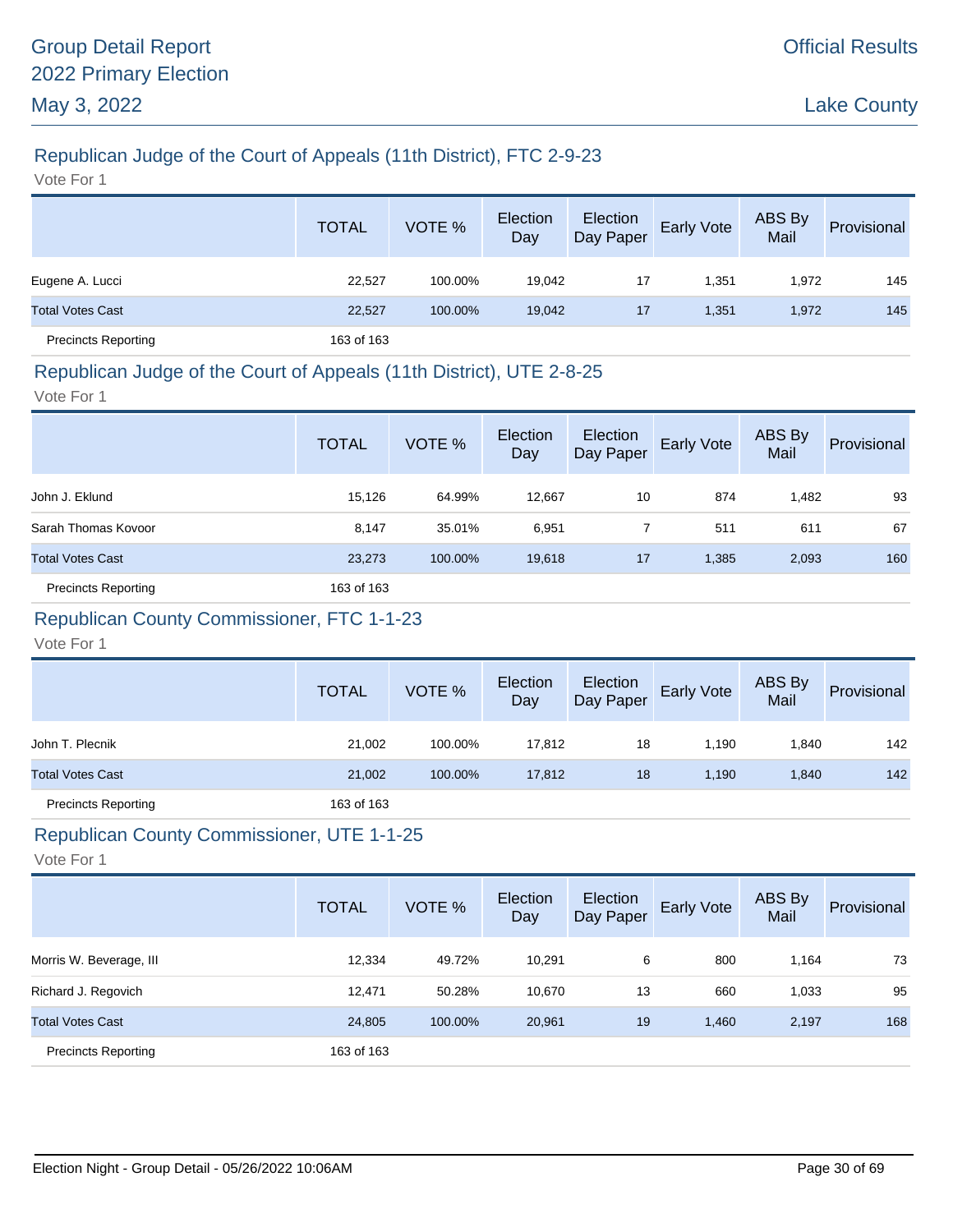# Republican County Auditor

Vote For 1

|                            | <b>TOTAL</b> | VOTE %  | Election<br>Day | Election<br>Day Paper | Early Vote | ABS By<br>Mail | Provisional |
|----------------------------|--------------|---------|-----------------|-----------------------|------------|----------------|-------------|
| Christopher A. Galloway    | 21,181       | 100.00% | 17,878          | 17                    | 1,232      | 1,910          | 144         |
| <b>Total Votes Cast</b>    | 21,181       | 100.00% | 17,878          | 17                    | 1,232      | 1,910          | 144         |
| <b>Precincts Reporting</b> | 163 of 163   |         |                 |                       |            |                |             |

#### Republican Member of County Central Committee Eastlake City 1A

Vote For 1

|                            | <b>TOTAL</b> | VOTE %  | Election<br>Day | Election<br>Day Paper | <b>Early Vote</b> | ABS By<br>Mail | Provisional    |
|----------------------------|--------------|---------|-----------------|-----------------------|-------------------|----------------|----------------|
| James Overstreet           | 64           | 100.00% | 59              | 0                     | 2                 | 3              | $\Omega$       |
| <b>Total Votes Cast</b>    | 64           | 100.00% | 59              | $\mathbf 0$           | 2                 | 3              | $\overline{0}$ |
| <b>Precincts Reporting</b> | 1 of 1       |         |                 |                       |                   |                |                |

### Republican Member of County Central Committee Eastlake City 1B

Vote For 1

|                            | <b>TOTAL</b> | VOTE %  | Election<br>Day | Election<br>Day Paper | <b>Early Vote</b> | ABS By<br>Mail | Provisional  |
|----------------------------|--------------|---------|-----------------|-----------------------|-------------------|----------------|--------------|
| J. Todd Gulley             | 68           | 100.00% | 59              | 0                     |                   | 8              | 0            |
| <b>Total Votes Cast</b>    | 68           | 100.00% | 59              | 0                     |                   | 8              | $\mathbf{0}$ |
| <b>Precincts Reporting</b> | 1 of 1       |         |                 |                       |                   |                |              |

#### Republican Member of County Central Committee Eastlake City 1C

|                            | <b>TOTAL</b> | VOTE %  | Election<br>Day | Election<br>Day Paper | <b>Early Vote</b> | <b>ABS By</b><br>Mail | Provisional  |
|----------------------------|--------------|---------|-----------------|-----------------------|-------------------|-----------------------|--------------|
| <b>William Petranszky</b>  | 151          | 100.00% | 122             | 0                     | 12                | 17                    | 0            |
| <b>Total Votes Cast</b>    | 151          | 100.00% | 122             | $\mathbf{0}$          | 12                | 17                    | $\mathbf{0}$ |
| <b>Precincts Reporting</b> | 1 of 1       |         |                 |                       |                   |                       |              |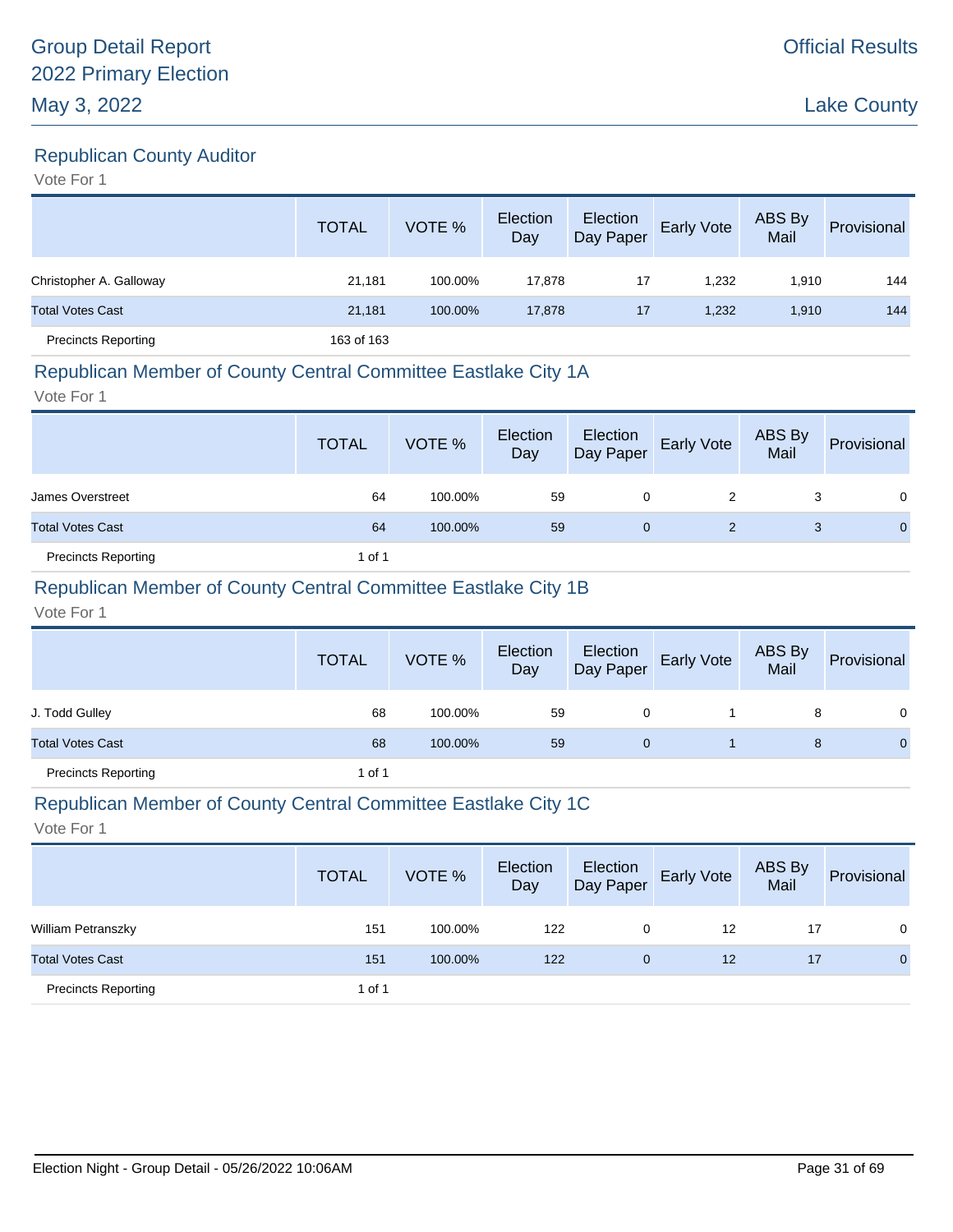# Republican Member of County Central Committee Eastlake City 2A

Vote For 1

|                            | <b>TOTAL</b> | VOTE %  | Election<br>Day | Election<br>Day Paper | Early Vote | ABS By<br>Mail | Provisional  |
|----------------------------|--------------|---------|-----------------|-----------------------|------------|----------------|--------------|
| John Meyers                | 96           | 100.00% | 77              | 0                     | 4          | 15             | $\Omega$     |
| <b>Total Votes Cast</b>    | 96           | 100.00% | 77              | $\mathbf{0}$          | 4          | 15             | $\mathbf{0}$ |
| <b>Precincts Reporting</b> | 1 of 1       |         |                 |                       |            |                |              |

#### Republican Member of County Central Committee Eastlake City 2B

Vote For 1

|                            | <b>TOTAL</b> | VOTE %  | Election<br>Day | Election<br>Day Paper | <b>Early Vote</b> | ABS By<br>Mail | Provisional |
|----------------------------|--------------|---------|-----------------|-----------------------|-------------------|----------------|-------------|
| Chris Krajnyak             | 63           | 100.00% | 51              | 0                     |                   | 10             |             |
| <b>Total Votes Cast</b>    | 63           | 100.00% | 51              | 0                     |                   | 10             |             |
| <b>Precincts Reporting</b> | 1 of 1       |         |                 |                       |                   |                |             |

### Republican Member of County Central Committee Eastlake City 3B

Vote For 1

|                            | <b>TOTAL</b> | VOTE %  | Election<br>Day | Election<br>Day Paper | <b>Early Vote</b> | ABS By<br>Mail | Provisional    |
|----------------------------|--------------|---------|-----------------|-----------------------|-------------------|----------------|----------------|
| Cindy Hopkins              | 112          | 100.00% | 92              | 0                     | 0                 | 20             | $\mathbf{0}$   |
| <b>Total Votes Cast</b>    | 112          | 100.00% | 92              | $\mathbf{0}$          | $\mathbf 0$       | 20             | $\overline{0}$ |
| <b>Precincts Reporting</b> | 1 of 1       |         |                 |                       |                   |                |                |

#### Republican Member of County Central Committee Eastlake City 3C

|                            | <b>TOTAL</b> | VOTE %  | Election<br>Day | Election<br>Day Paper | <b>Early Vote</b> | ABS By<br>Mail | Provisional |
|----------------------------|--------------|---------|-----------------|-----------------------|-------------------|----------------|-------------|
| Ken Roberts                | 119          | 100.00% | 97              | 0                     | 3                 | 18             |             |
| <b>Total Votes Cast</b>    | 119          | 100.00% | 97              | $\overline{0}$        | 3                 | 18             |             |
| <b>Precincts Reporting</b> | 1 of 1       |         |                 |                       |                   |                |             |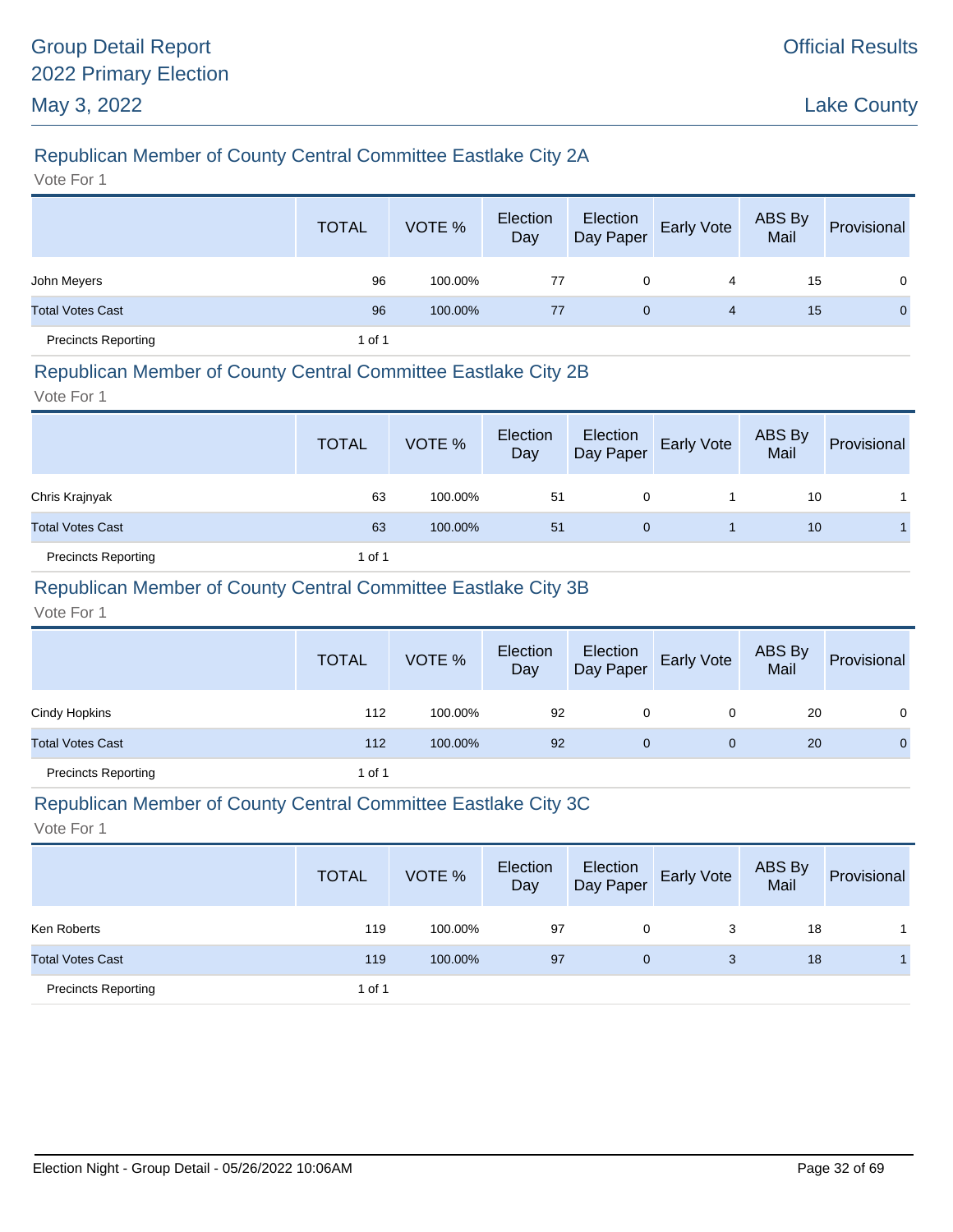# Republican Member of County Central Committee Eastlake City 4A

Vote For 1

|                            | <b>TOTAL</b> | VOTE %  | Election<br>Day | Election<br>Day Paper | Early Vote | ABS By<br>Mail | Provisional |
|----------------------------|--------------|---------|-----------------|-----------------------|------------|----------------|-------------|
| David Spotton              | 121          | 100.00% | 96              | 0                     | 5          | 19             |             |
| <b>Total Votes Cast</b>    | 121          | 100.00% | 96              | $\mathbf{0}$          | 5          | 19             |             |
| <b>Precincts Reporting</b> | 1 of 1       |         |                 |                       |            |                |             |

### Republican Member of County Central Committee Eastlake City 4B

Vote For 1

|                            | <b>TOTAL</b> | VOTE %  | Election<br>Day | Election<br>Day Paper | <b>Early Vote</b> | ABS By<br>Mail | Provisional |
|----------------------------|--------------|---------|-----------------|-----------------------|-------------------|----------------|-------------|
| Barbara Pickel             | 150          | 100.00% | 126             | 0                     | 5                 | 19             | $\Omega$    |
| <b>Total Votes Cast</b>    | 150          | 100.00% | 126             | 0                     | 5                 | 19             | 0           |
| <b>Precincts Reporting</b> | 1 of 1       |         |                 |                       |                   |                |             |

### Republican Member of County Central Committee Kirtland 1A

Vote For 1

|                            | <b>TOTAL</b> | VOTE %  | Election<br>Day | Election<br>Day Paper | Early Vote | ABS By<br>Mail | Provisional  |
|----------------------------|--------------|---------|-----------------|-----------------------|------------|----------------|--------------|
| Sylvia Pisorn              | 174          | 100.00% | 166             | 0                     |            |                | 0            |
| <b>Total Votes Cast</b>    | 174          | 100.00% | 166             |                       |            |                | $\mathbf{0}$ |
| <b>Precincts Reporting</b> | 1 of 1       |         |                 |                       |            |                |              |

#### Republican Member of County Central Committee Kirtland 2A

|                            | <b>TOTAL</b> | VOTE %  | Election<br>Day | Election<br>Day Paper | <b>Early Vote</b> | ABS By<br>Mail | Provisional  |
|----------------------------|--------------|---------|-----------------|-----------------------|-------------------|----------------|--------------|
| Jerry Cirino               | 262          | 100.00% | 232             | 0                     | 14                | 16             | 0            |
| <b>Total Votes Cast</b>    | 262          | 100.00% | 232             | 0                     | 14                | 16             | $\mathbf{0}$ |
| <b>Precincts Reporting</b> | 1 of 1       |         |                 |                       |                   |                |              |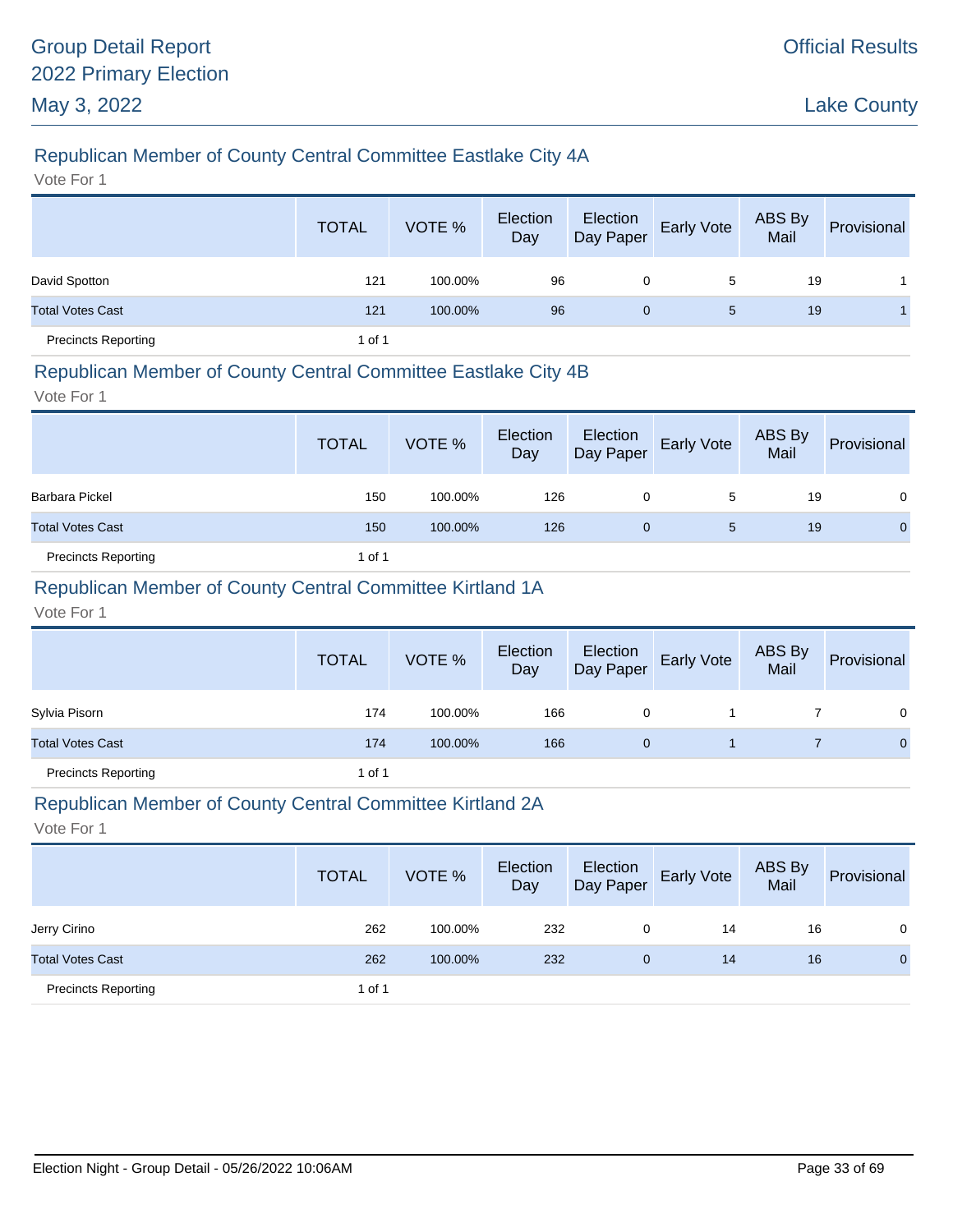# Republican Member of County Central Committee Kirtland 3A

Vote For 1

|                            | <b>TOTAL</b> | VOTE %  | Election<br>Day | Election<br>Day Paper | Early Vote  | ABS By<br>Mail | Provisional    |
|----------------------------|--------------|---------|-----------------|-----------------------|-------------|----------------|----------------|
| Arzella Melnyk             | 54           | 19.08%  | 49              | 0                     | 0           | 5              | $\mathbf 0$    |
| Joseph E. Smolic           | 229          | 80.92%  | 221             | 0                     | 0           | 8              | $\mathbf 0$    |
| <b>Total Votes Cast</b>    | 283          | 100.00% | 270             | $\mathbf 0$           | $\mathbf 0$ | 13             | $\overline{0}$ |
| <b>Precincts Reporting</b> | 1 of 1       |         |                 |                       |             |                |                |

#### Republican Member of County Central Committee Kirtland 4A

Vote For 1

|                            | <b>TOTAL</b> | VOTE %  | Election<br>Day | Election<br>Day Paper | <b>Early Vote</b> | ABS By<br>Mail | Provisional  |
|----------------------------|--------------|---------|-----------------|-----------------------|-------------------|----------------|--------------|
| Jeffrey W. Ruple           | 230          | 100.00% | 206             | 0                     | 2                 | 22             | 0            |
| <b>Total Votes Cast</b>    | 230          | 100.00% | 206             | $\mathbf{0}$          | 2                 | 22             | $\mathbf{0}$ |
| <b>Precincts Reporting</b> | 1 of 1       |         |                 |                       |                   |                |              |

# Republican Member of County Central Committee Mentor City 1A

Vote For 1

|                            | <b>TOTAL</b> | VOTE %  | Election<br>Day |   | Election<br>Day Paper Early Vote | ABS By<br>Mail | Provisional |
|----------------------------|--------------|---------|-----------------|---|----------------------------------|----------------|-------------|
| <b>Robert Posatiere</b>    | 100          | 100.00% | 87              | 0 |                                  | 9              | 2           |
| <b>Total Votes Cast</b>    | 100          | 100.00% | 87              | 0 |                                  | 9              |             |
| <b>Precincts Reporting</b> | 1 of 1       |         |                 |   |                                  |                |             |

# Republican Member of County Central Committee Mentor City 1B

|                            | <b>TOTAL</b> | VOTE %  | Election<br>Day | Election<br>Day Paper | <b>Early Vote</b> | ABS By<br>Mail | Provisional  |
|----------------------------|--------------|---------|-----------------|-----------------------|-------------------|----------------|--------------|
| Thomas E. Seymour          | 82           | 100.00% | 71              | 0                     | 6                 | 5              | $\Omega$     |
| <b>Total Votes Cast</b>    | 82           | 100.00% | 71              | 0                     | 6                 | 5              | $\mathbf{0}$ |
| <b>Precincts Reporting</b> | 1 of 1       |         |                 |                       |                   |                |              |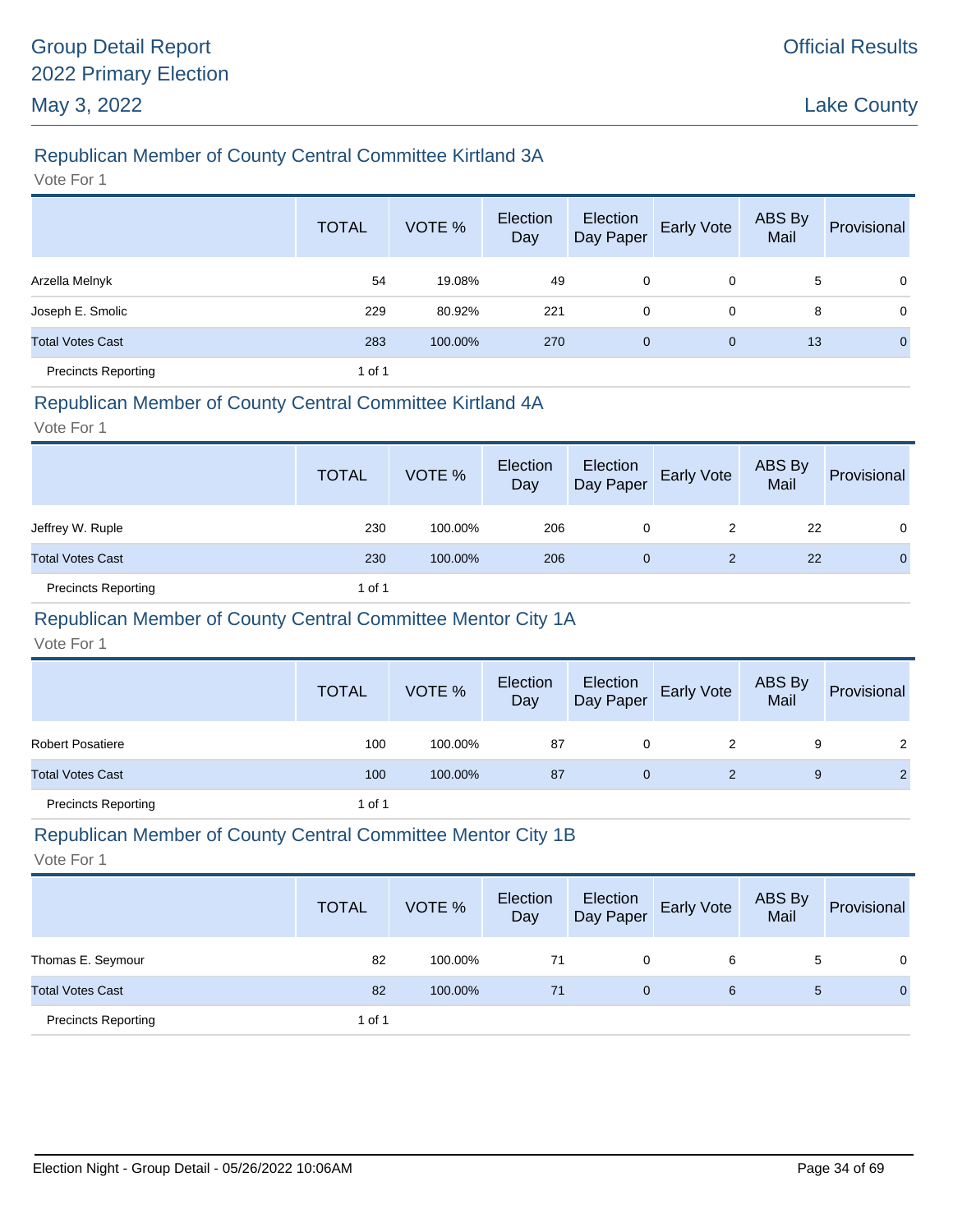# Republican Member of County Central Committee Mentor City 1D

Vote For 1

|                            | <b>TOTAL</b> | VOTE %  | Election<br>Day | Election<br>Day Paper | Early Vote | ABS By<br>Mail | Provisional    |
|----------------------------|--------------|---------|-----------------|-----------------------|------------|----------------|----------------|
| Carl H. Dondorfer          | 109          | 53.69%  | 71              | 0                     | 16         | 22             | $\mathbf 0$    |
| Curtis Lau                 | 94           | 46.31%  | 79              | 0                     | 6          | 9              | $\mathbf 0$    |
| <b>Total Votes Cast</b>    | 203          | 100.00% | 150             | 0                     | 22         | 31             | $\overline{0}$ |
| <b>Precincts Reporting</b> | 1 of 1       |         |                 |                       |            |                |                |

#### Republican Member of County Central Committee Mentor City 1E

Vote For 1

|                            | <b>TOTAL</b> | VOTE %  | Election<br>Day | Election<br>Day Paper | <b>Early Vote</b> | ABS By<br>Mail | Provisional |
|----------------------------|--------------|---------|-----------------|-----------------------|-------------------|----------------|-------------|
| Laura Schick               | 119          | 100.00% | 97              | 0                     | 9                 | 12             |             |
| <b>Total Votes Cast</b>    | 119          | 100.00% | 97              | $\mathbf{0}$          | 9                 | 12             |             |
| <b>Precincts Reporting</b> | 1 of 1       |         |                 |                       |                   |                |             |

# Republican Member of County Central Committee Mentor City 1G

Vote For 1

|                            | <b>TOTAL</b> | VOTE %  | Election<br>Day |   | Election<br>Day Paper Early Vote | ABS By<br>Mail | Provisional |
|----------------------------|--------------|---------|-----------------|---|----------------------------------|----------------|-------------|
| Becky Lynch                | 152          | 100.00% | 128             | 0 |                                  | 16             |             |
| <b>Total Votes Cast</b>    | 152          | 100.00% | 128             | 0 |                                  | 16             |             |
| <b>Precincts Reporting</b> | 1 of 1       |         |                 |   |                                  |                |             |

# Republican Member of County Central Committee Mentor City 1H

|                            | <b>TOTAL</b> | VOTE %  | Election<br>Day | Election<br>Day Paper | <b>Early Vote</b> | ABS By<br>Mail | Provisional  |
|----------------------------|--------------|---------|-----------------|-----------------------|-------------------|----------------|--------------|
| Sean Blake                 | 151          | 100.00% | 137             | 0                     | 4                 | 10             | 0            |
| <b>Total Votes Cast</b>    | 151          | 100.00% | 137             | 0                     | 4                 | 10             | $\mathbf{0}$ |
| <b>Precincts Reporting</b> | 1 of 1       |         |                 |                       |                   |                |              |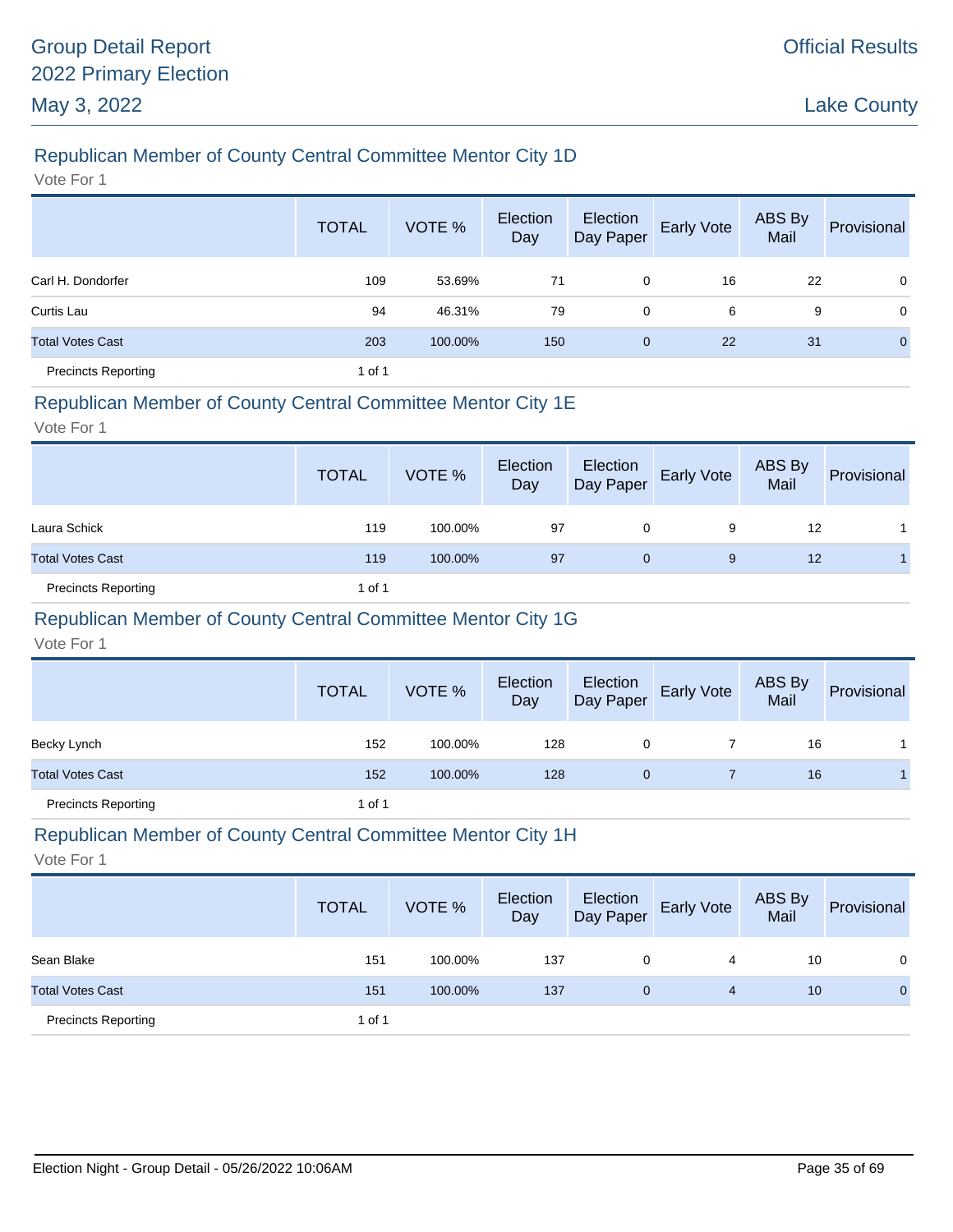# Republican Member of County Central Committee Mentor City 1I

Vote For 1

|                            | <b>TOTAL</b> | VOTE %  | Election<br>Day | Election<br>Day Paper | Early Vote | ABS By<br>Mail | Provisional |
|----------------------------|--------------|---------|-----------------|-----------------------|------------|----------------|-------------|
| Robert E. DiCarlo, II      | 115          | 100.00% | 89              | 0                     | 6          | 19             |             |
| <b>Total Votes Cast</b>    | 115          | 100.00% | 89              | $\mathbf{0}$          | 6          | 19             |             |
| <b>Precincts Reporting</b> | 1 of 1       |         |                 |                       |            |                |             |

#### Republican Member of County Central Committee Mentor City 2A

Vote For 1

|                            | <b>TOTAL</b> | VOTE %  | Election<br>Day | Election<br>Day Paper | <b>Early Vote</b> | ABS By<br>Mail | Provisional  |
|----------------------------|--------------|---------|-----------------|-----------------------|-------------------|----------------|--------------|
| David Bennett              | 136          | 100.00% | 118             | 0                     | 5                 | 13             | 0            |
| <b>Total Votes Cast</b>    | 136          | 100.00% | 118             | 0                     | 5                 | 13             | $\mathbf{0}$ |
| <b>Precincts Reporting</b> | 1 of 1       |         |                 |                       |                   |                |              |

### Republican Member of County Central Committee Mentor City 2B

Vote For 1

|                            | <b>TOTAL</b> | VOTE %  | Election<br>Day | Election<br>Day Paper | <b>Early Vote</b> | ABS By<br>Mail | Provisional    |
|----------------------------|--------------|---------|-----------------|-----------------------|-------------------|----------------|----------------|
| Eric N. Kaleal             | 145          | 100.00% | 117             | 0                     | 8                 | 18             | 2              |
| <b>Total Votes Cast</b>    | 145          | 100.00% | 117             | $\mathbf{0}$          | 8                 | 18             | $\overline{2}$ |
| <b>Precincts Reporting</b> | 1 of 1       |         |                 |                       |                   |                |                |

#### Republican Member of County Central Committee Mentor City 2E

|                            | <b>TOTAL</b> | VOTE %  | Election<br>Day | Election<br>Day Paper | <b>Early Vote</b> | ABS By<br>Mail | Provisional  |
|----------------------------|--------------|---------|-----------------|-----------------------|-------------------|----------------|--------------|
| Michael Rhyner             | 66           | 100.00% | 56              | 0                     | 8                 | 2              | $\Omega$     |
| <b>Total Votes Cast</b>    | 66           | 100.00% | 56              | 0                     | 8                 |                | $\mathbf{0}$ |
| <b>Precincts Reporting</b> | 1 of 1       |         |                 |                       |                   |                |              |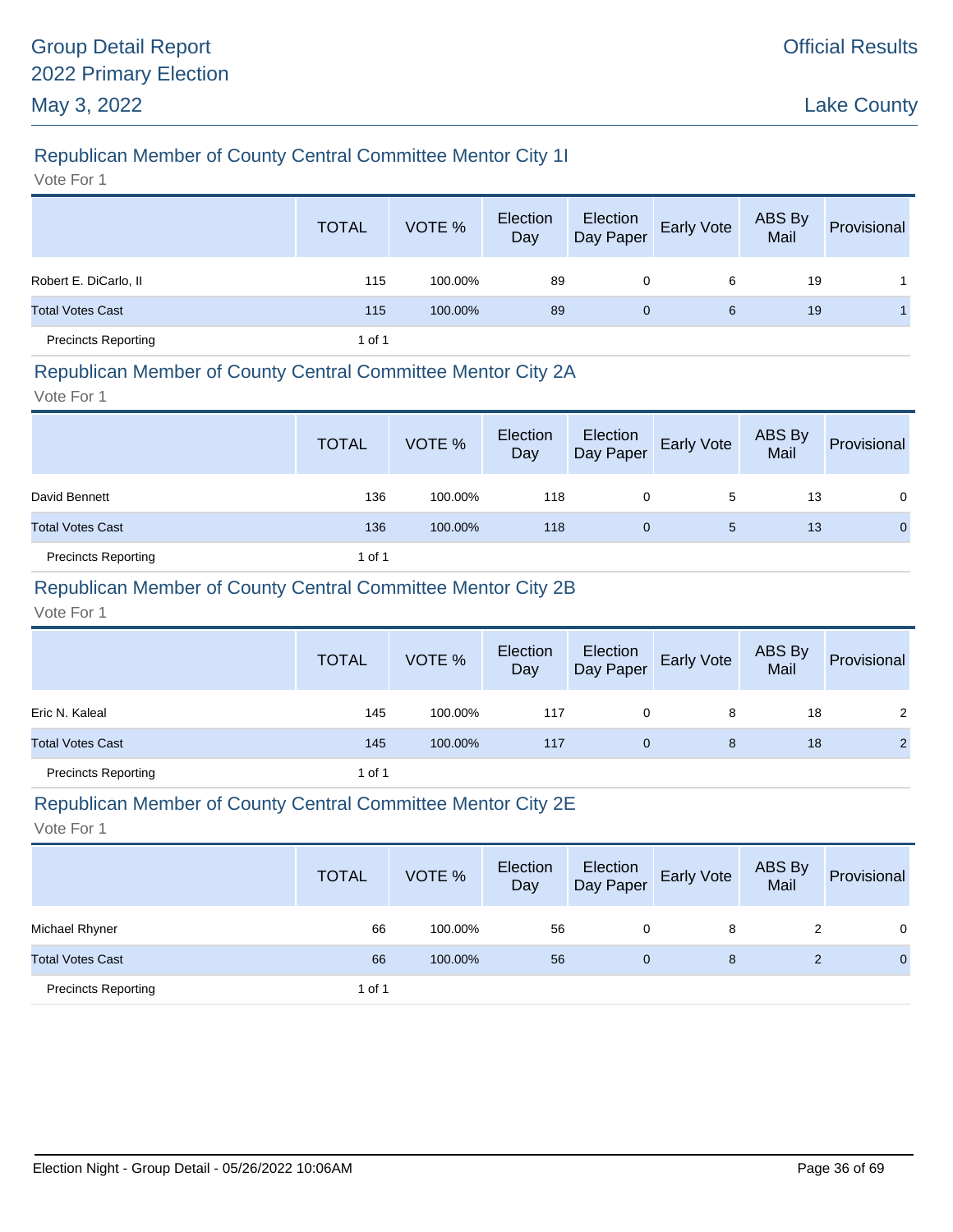# Republican Member of County Central Committee Mentor City 2G

Vote For 1

|                            | <b>TOTAL</b> | VOTE %  | Election<br>Day | Election<br>Day Paper | Early Vote | ABS By<br>Mail | Provisional |
|----------------------------|--------------|---------|-----------------|-----------------------|------------|----------------|-------------|
| Teresa Tohms-Ackerman      | 102          | 100.00% | 93              | 0                     | 3          | 6              | $\Omega$    |
| <b>Total Votes Cast</b>    | 102          | 100.00% | 93              | 0                     | 3          | 6              | $\Omega$    |
| <b>Precincts Reporting</b> | 1 of 1       |         |                 |                       |            |                |             |

#### Republican Member of County Central Committee Mentor City 2H

Vote For 1

|                            | <b>TOTAL</b> | VOTE %  | Election<br>Day | Election<br>Day Paper | <b>Early Vote</b> | ABS By<br>Mail | Provisional |
|----------------------------|--------------|---------|-----------------|-----------------------|-------------------|----------------|-------------|
| James R. Short             | 120          | 100.00% | 104             | 0                     | 6                 | 10             | $\Omega$    |
| <b>Total Votes Cast</b>    | 120          | 100.00% | 104             | 0                     | 6                 | 10             | 0           |
| <b>Precincts Reporting</b> | 1 of 1       |         |                 |                       |                   |                |             |

# Republican Member of County Central Committee Mentor City 2I

Vote For 1

|                            | <b>TOTAL</b> | VOTE %  | Election<br>Day | Election<br>Day Paper | <b>Early Vote</b> | ABS By<br>Mail | Provisional  |
|----------------------------|--------------|---------|-----------------|-----------------------|-------------------|----------------|--------------|
| Janet Kushlan              | 125          | 100.00% | 89              | 0                     | 6                 | 30             | 0            |
| <b>Total Votes Cast</b>    | 125          | 100.00% | 89              | 0                     | 6                 | 30             | $\mathbf{0}$ |
| <b>Precincts Reporting</b> | 1 of 1       |         |                 |                       |                   |                |              |

#### Republican Member of County Central Committee Mentor City 3A

|                            | <b>TOTAL</b> | VOTE %  | Election<br>Day | Election<br>Day Paper | <b>Early Vote</b> | <b>ABS By</b><br>Mail | Provisional  |
|----------------------------|--------------|---------|-----------------|-----------------------|-------------------|-----------------------|--------------|
| Charles Pinkerman          | 114          | 100.00% | 98              | 0                     | 6                 | 10                    | 0            |
| <b>Total Votes Cast</b>    | 114          | 100.00% | 98              | 0                     | 6                 | 10                    | $\mathbf{0}$ |
| <b>Precincts Reporting</b> | 1 of 1       |         |                 |                       |                   |                       |              |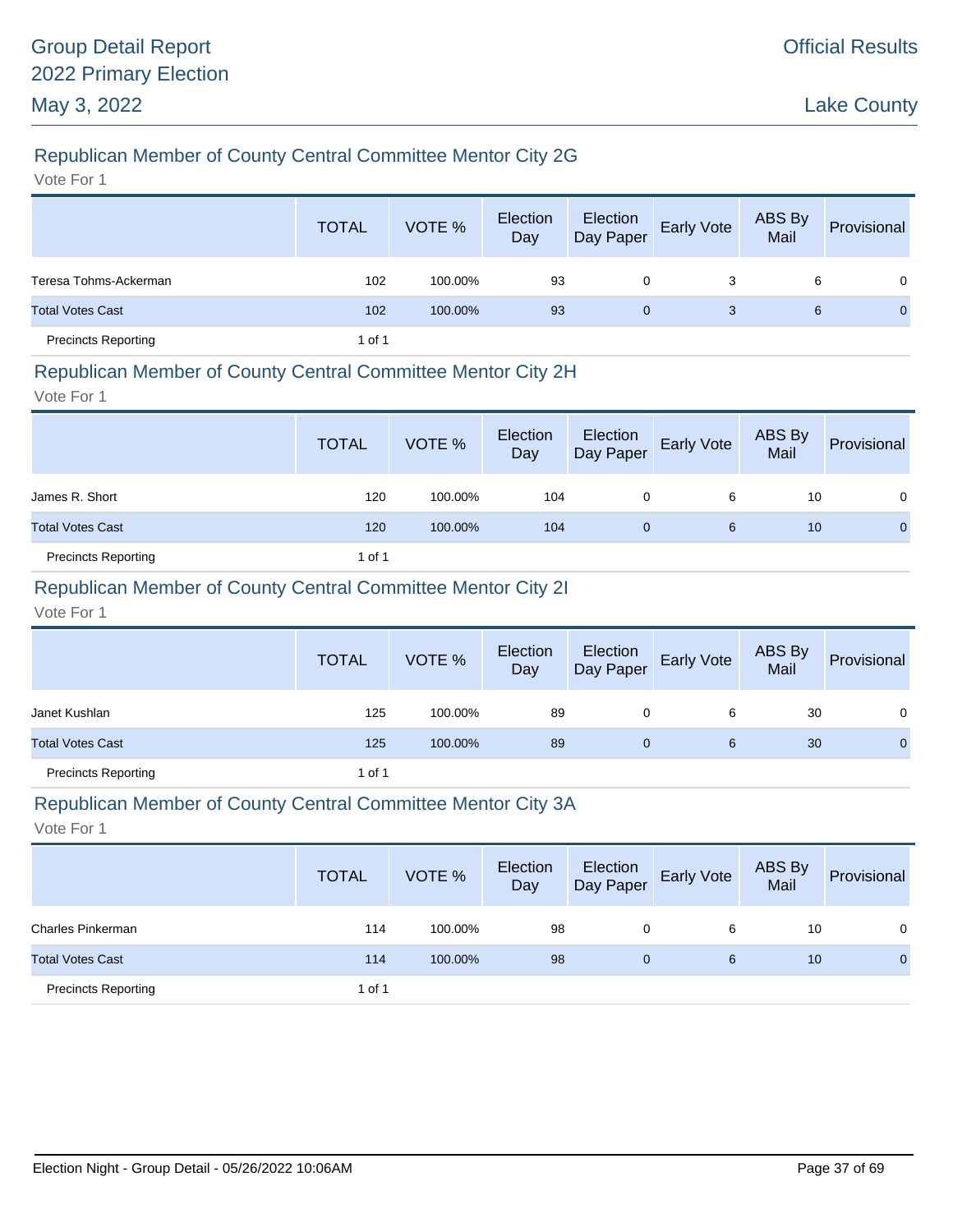# Republican Member of County Central Committee Mentor City 3C

Vote For 1

|                            | <b>TOTAL</b> | VOTE %  | Election<br>Day | Election<br>Day Paper | Early Vote | ABS By<br>Mail | Provisional |
|----------------------------|--------------|---------|-----------------|-----------------------|------------|----------------|-------------|
| Rosemarie Palker Havel     | 147          | 100.00% | 125             |                       | 8          | 10             | 3           |
| <b>Total Votes Cast</b>    | 147          | 100.00% | 125             |                       | 8          | 10             | 3           |
| <b>Precincts Reporting</b> | 1 of 1       |         |                 |                       |            |                |             |

#### Republican Member of County Central Committee Mentor City 3D

Vote For 1

|                            | <b>TOTAL</b> | VOTE %  | Election<br>Day | Election<br>Day Paper | <b>Early Vote</b> | ABS By<br>Mail | Provisional  |
|----------------------------|--------------|---------|-----------------|-----------------------|-------------------|----------------|--------------|
| Karen S. Hennie            | 146          | 100.00% | 123             | 0                     |                   | 16             | 0            |
| <b>Total Votes Cast</b>    | 146          | 100.00% | 123             | 0                     |                   | 16             | $\mathbf{0}$ |
| <b>Precincts Reporting</b> | 1 of 1       |         |                 |                       |                   |                |              |

### Republican Member of County Central Committee Mentor City 3E

Vote For 1

|                            | <b>TOTAL</b> | VOTE %  | Election<br>Day | Election<br>Day Paper | Early Vote | ABS By<br>Mail | Provisional  |
|----------------------------|--------------|---------|-----------------|-----------------------|------------|----------------|--------------|
| Mark Freeman               | 113          | 100.00% | 102             | 0                     | 5          | 6              | 0            |
| <b>Total Votes Cast</b>    | 113          | 100.00% | 102             | 0                     | 5          | 6              | $\mathbf{0}$ |
| <b>Precincts Reporting</b> | 1 of 1       |         |                 |                       |            |                |              |

#### Republican Member of County Central Committee Mentor City 3F

|                            | <b>TOTAL</b> | VOTE %  | Election<br>Day | Election<br>Day Paper | <b>Early Vote</b> | ABS By<br>Mail | Provisional |
|----------------------------|--------------|---------|-----------------|-----------------------|-------------------|----------------|-------------|
| <b>Thomas Tuttle</b>       | 146          | 100.00% | 131             | 0                     | 6                 | 9              | $\Omega$    |
| <b>Total Votes Cast</b>    | 146          | 100.00% | 131             | 0                     | 6                 | 9              | 0           |
| <b>Precincts Reporting</b> | 1 of 1       |         |                 |                       |                   |                |             |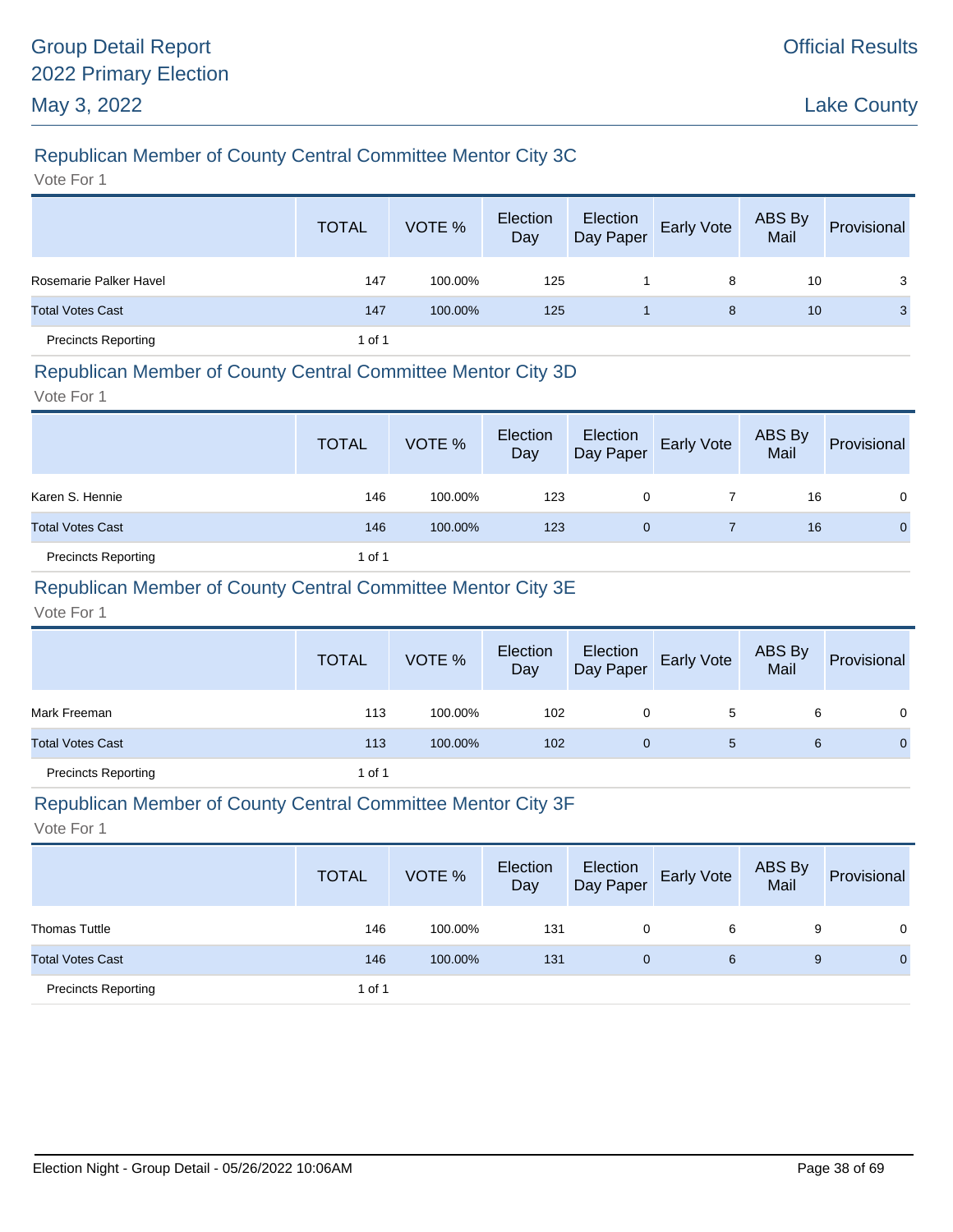# Republican Member of County Central Committee Mentor City 3G

Vote For 1

|                            | <b>TOTAL</b> | VOTE %  | Election<br>Day | Election<br>Day Paper | <b>Early Vote</b> | ABS By<br>Mail | Provisional  |
|----------------------------|--------------|---------|-----------------|-----------------------|-------------------|----------------|--------------|
| Jack Beckwith              | 89           | 100.00% | 77              | 0                     | 3                 | 9              | $\Omega$     |
| <b>Total Votes Cast</b>    | 89           | 100.00% | 77              | $\mathbf{0}$          | 3                 | 9              | $\mathbf{0}$ |
| <b>Precincts Reporting</b> | 1 of 1       |         |                 |                       |                   |                |              |

#### Republican Member of County Central Committee Mentor City 3H

Vote For 1

|                            | <b>TOTAL</b> | VOTE %  | Election<br>Day | Election<br>Day Paper | <b>Early Vote</b> | ABS By<br>Mail | Provisional |
|----------------------------|--------------|---------|-----------------|-----------------------|-------------------|----------------|-------------|
| Frank A. Peto              | 147          | 100.00% | 129             | 0                     | 6                 | 12             | 0           |
| <b>Total Votes Cast</b>    | 147          | 100.00% | 129             | 0                     | 6                 | 12             | $\Omega$    |
| <b>Precincts Reporting</b> | 1 of 1       |         |                 |                       |                   |                |             |

### Republican Member of County Central Committee Mentor City 4A

Vote For 1

|                            | <b>TOTAL</b> | VOTE %  | Election<br>Day | Election<br>Day Paper | <b>Early Vote</b> | ABS By<br>Mail | Provisional  |
|----------------------------|--------------|---------|-----------------|-----------------------|-------------------|----------------|--------------|
| Richard M. Zaleski         | 103          | 100.00% | 88              | 0                     | 6                 | 9              | 0            |
| <b>Total Votes Cast</b>    | 103          | 100.00% | 88              |                       | 6                 | 9              | $\mathbf{0}$ |
| <b>Precincts Reporting</b> | 1 of 1       |         |                 |                       |                   |                |              |

#### Republican Member of County Central Committee Mentor City 4B

|                            | <b>TOTAL</b> | VOTE %  | Election<br>Day | Election<br>Day Paper | <b>Early Vote</b> | ABS By<br>Mail | Provisional |
|----------------------------|--------------|---------|-----------------|-----------------------|-------------------|----------------|-------------|
| <b>Richard Thiedemann</b>  | 159          | 100.00% | 129             | 0                     |                   | 22             |             |
| <b>Total Votes Cast</b>    | 159          | 100.00% | 129             | $\overline{0}$        |                   | 22             |             |
| <b>Precincts Reporting</b> | 1 of 1       |         |                 |                       |                   |                |             |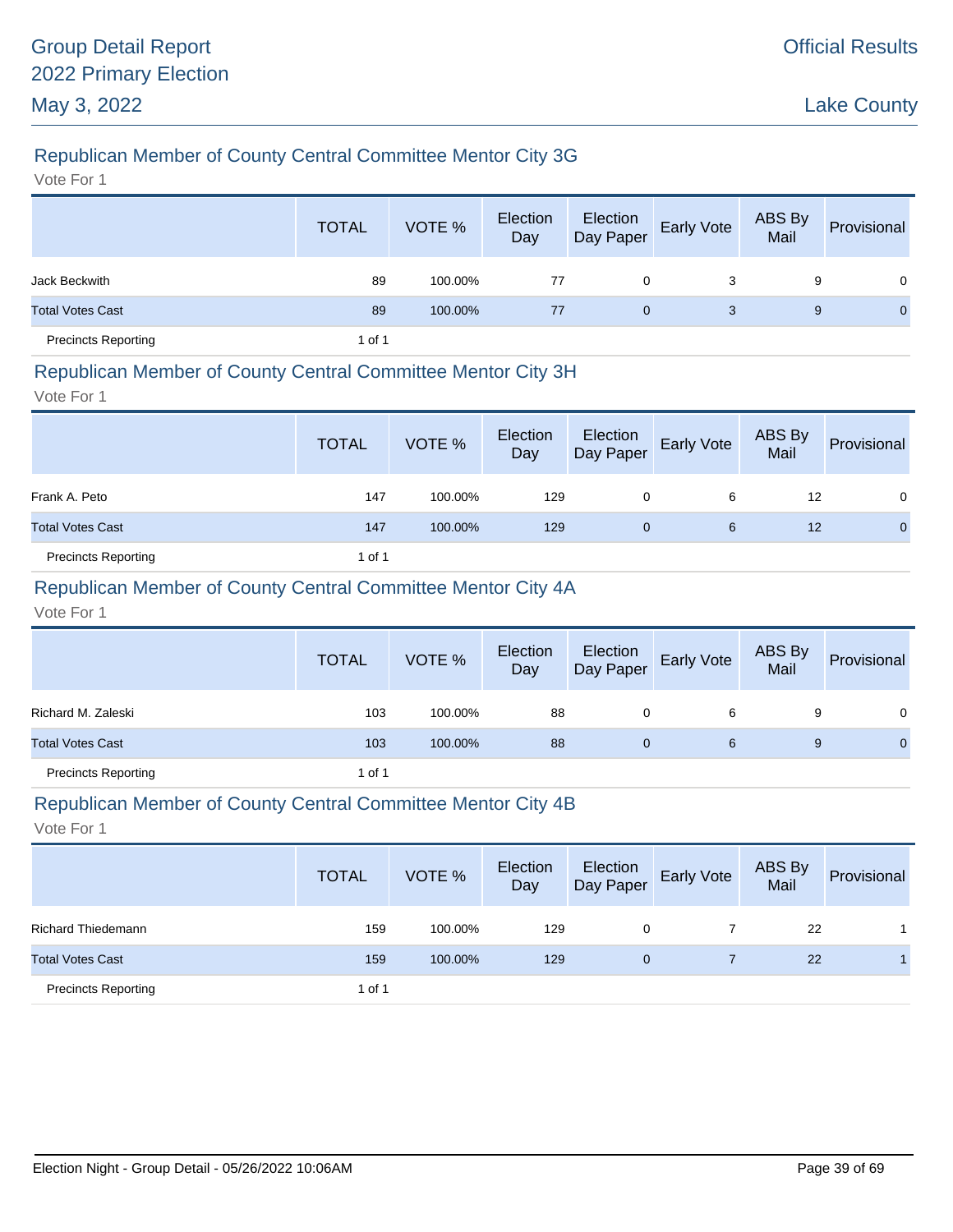# Republican Member of County Central Committee Mentor City 4D

Vote For 1

|                            | <b>TOTAL</b> | VOTE %  | Election<br>Day | Election<br>Day Paper | Early Vote | ABS By<br>Mail | Provisional |
|----------------------------|--------------|---------|-----------------|-----------------------|------------|----------------|-------------|
| <b>Christopher Atwell</b>  | 91           | 100.00% | 84              | 0                     |            | 6              | $\Omega$    |
| <b>Total Votes Cast</b>    | 91           | 100.00% | 84              | $\mathbf{0}$          |            | 6              | $\Omega$    |
| <b>Precincts Reporting</b> | 1 of 1       |         |                 |                       |            |                |             |

#### Republican Member of County Central Committee Mentor City 4E

Vote For 1

|                            | <b>TOTAL</b> | VOTE %  | Election<br>Day | Election<br>Day Paper | Early Vote | ABS By<br>Mail | Provisional |
|----------------------------|--------------|---------|-----------------|-----------------------|------------|----------------|-------------|
| Daniel W. Regovich         | 158          | 100.00% | 132             | 0                     | 14         | 12             | $\Omega$    |
| <b>Total Votes Cast</b>    | 158          | 100.00% | 132             | 0                     | 14         | 12             | $\Omega$    |
| <b>Precincts Reporting</b> | 1 of 1       |         |                 |                       |            |                |             |

### Republican Member of County Central Committee Mentor City 4F

Vote For 1

|                            | <b>TOTAL</b> | VOTE %  | Election<br>Day | Election<br>Day Paper | <b>Early Vote</b> | ABS By<br>Mail | Provisional  |
|----------------------------|--------------|---------|-----------------|-----------------------|-------------------|----------------|--------------|
| Marilyn Lau                | 113          | 100.00% | 94              | 0                     | 4                 | 15             | 0            |
| <b>Total Votes Cast</b>    | 113          | 100.00% | 94              | 0                     | 4                 | 15             | $\mathbf{0}$ |
| <b>Precincts Reporting</b> | 1 of 1       |         |                 |                       |                   |                |              |

#### Republican Member of County Central Committee Mentor City 4G

|                            | <b>TOTAL</b> | VOTE %  | Election<br>Day | Election<br>Day Paper | <b>Early Vote</b> | ABS By<br>Mail | Provisional |
|----------------------------|--------------|---------|-----------------|-----------------------|-------------------|----------------|-------------|
| Darrell E. Reed            | 182          | 100.00% | 144             | 0                     | 20                | 17             |             |
| <b>Total Votes Cast</b>    | 182          | 100.00% | 144             | $\mathbf{0}$          | 20                | 17             |             |
| <b>Precincts Reporting</b> | 1 of 1       |         |                 |                       |                   |                |             |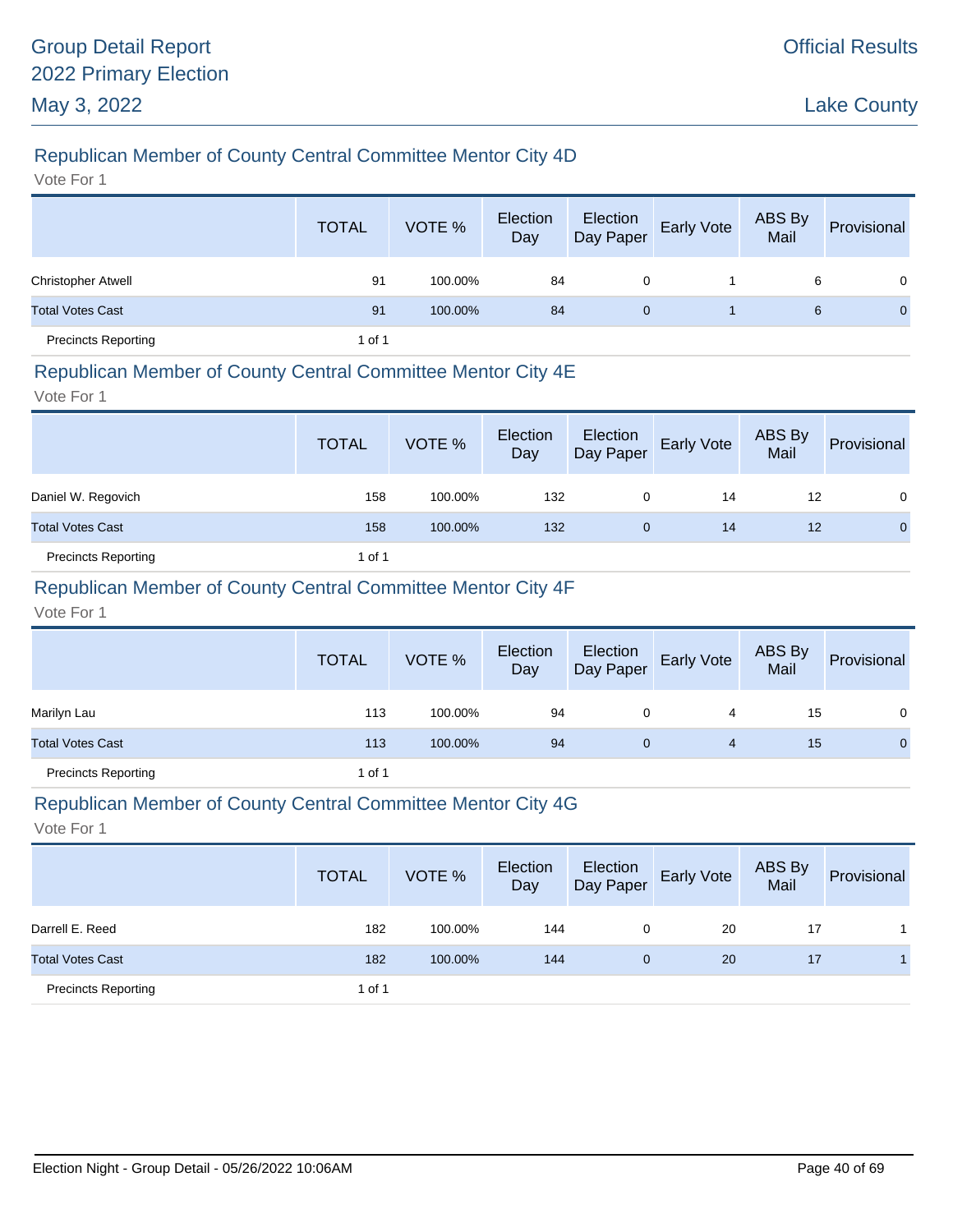# Republican Member of County Central Committee Mentor City 4H

Vote For 1

|                            | <b>TOTAL</b> | VOTE %  | Election<br>Day | Election<br>Day Paper | Early Vote | ABS By<br>Mail | Provisional |
|----------------------------|--------------|---------|-----------------|-----------------------|------------|----------------|-------------|
| Kenneth E. Kukral          | 117          | 100.00% | 89              | 0                     | 13         | 15             | $\Omega$    |
| <b>Total Votes Cast</b>    | 117          | 100.00% | 89              | $\mathbf{0}$          | 13         | 15             | $\Omega$    |
| <b>Precincts Reporting</b> | 1 of 1       |         |                 |                       |            |                |             |

#### Republican Member of County Central Committee Mentor City 4I

Vote For 1

|                            | <b>TOTAL</b> | VOTE %  | Election<br>Day |   | Election<br>Day Paper Early Vote | ABS By<br>Mail | Provisional |
|----------------------------|--------------|---------|-----------------|---|----------------------------------|----------------|-------------|
| Janet A. Dowling           | 195          | 100.00% | 157             | 0 | 5                                | 32             |             |
| <b>Total Votes Cast</b>    | 195          | 100.00% | 157             | 0 | 5                                | 32             |             |
| <b>Precincts Reporting</b> | 1 of 1       |         |                 |   |                                  |                |             |

### Republican Member of County Central Committee Mentor-on-the-Lake City 1A

Vote For 1

|                            | <b>TOTAL</b> | VOTE %  | Election<br>Day | Election<br>Day Paper | <b>Early Vote</b> | ABS By<br>Mail | Provisional    |
|----------------------------|--------------|---------|-----------------|-----------------------|-------------------|----------------|----------------|
| August Pecnik              | 160          | 100.00% | 134             | 0                     | 5                 | 19             | 2              |
| <b>Total Votes Cast</b>    | 160          | 100.00% | 134             | 0                     | 5                 | 19             | $\overline{2}$ |
| <b>Precincts Reporting</b> | 1 of 1       |         |                 |                       |                   |                |                |

#### Republican Member of County Central Committee Mentor-on-the-Lake City 2A

|                            | <b>TOTAL</b> | VOTE %  | Election<br>Day | Election<br>Day Paper | <b>Early Vote</b> | ABS By<br>Mail | Provisional    |
|----------------------------|--------------|---------|-----------------|-----------------------|-------------------|----------------|----------------|
| Jeffrey L. Frischkorn      | 111          | 100.00% | 101             | 0                     | 4                 | 4              | 2              |
| <b>Total Votes Cast</b>    | 111          | 100.00% | 101             | $\mathbf{0}$          | 4                 | 4              | $\overline{2}$ |
| <b>Precincts Reporting</b> | 1 of 1       |         |                 |                       |                   |                |                |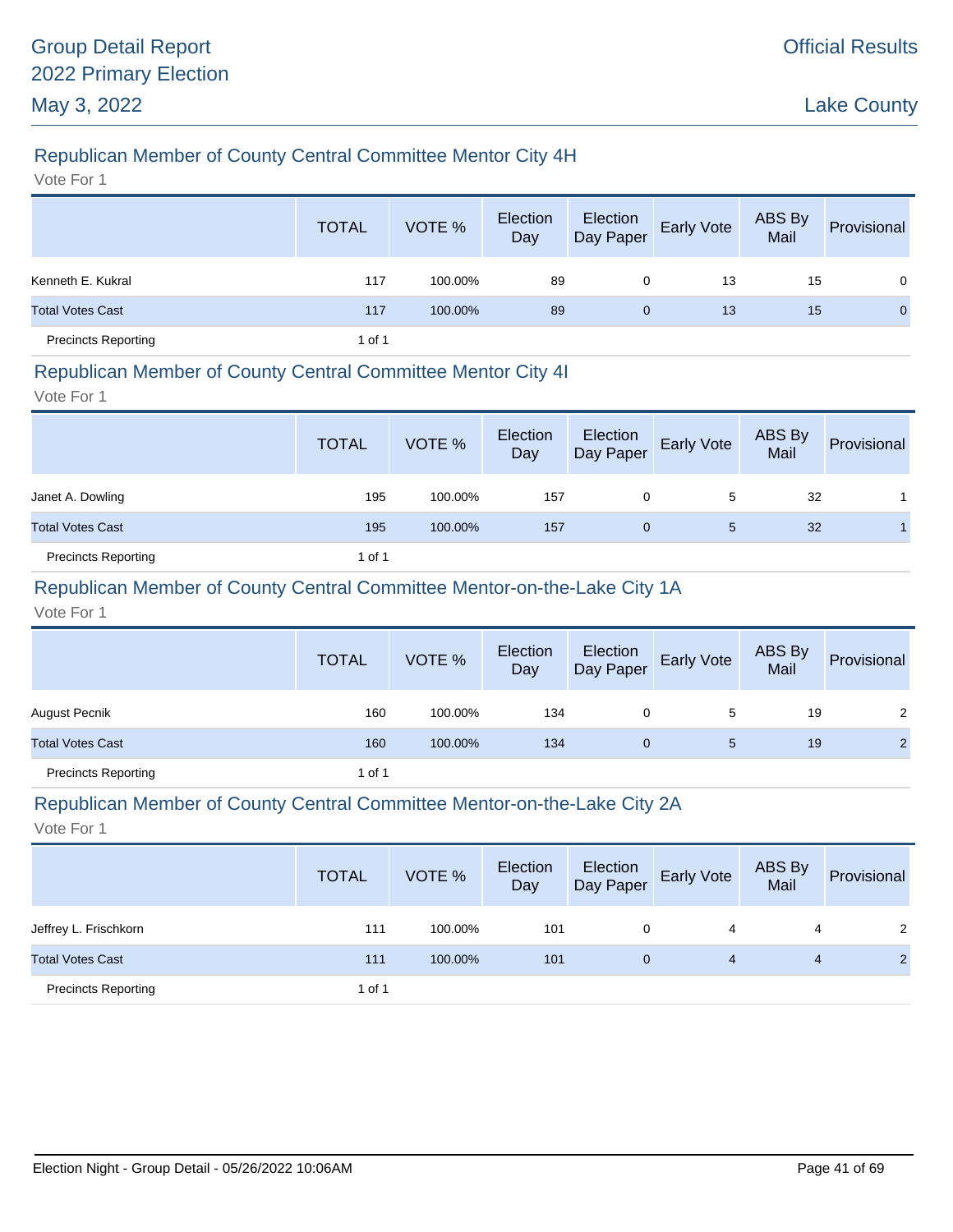# Republican Member of County Central Committee Mentor-on-the-Lake City 4A

Vote For 1

|                            | <b>TOTAL</b> | VOTE %  | Election<br>Day | Election<br>Day Paper | Early Vote | ABS By<br>Mail | Provisional |
|----------------------------|--------------|---------|-----------------|-----------------------|------------|----------------|-------------|
| Diane Jeanette Faehnrich   | 134          | 100.00% | 125             | 0                     | 3          | 5              |             |
| <b>Total Votes Cast</b>    | 134          | 100.00% | 125             | $\mathbf{0}$          | 3          | 5              |             |
| <b>Precincts Reporting</b> | 1 of 1       |         |                 |                       |            |                |             |

### Republican Member of County Central Committee Painesville City 1A

Vote For 1

|                            | <b>TOTAL</b> | VOTE %  | Election<br>Day | Election<br>Day Paper | Early Vote | ABS By<br>Mail | Provisional  |
|----------------------------|--------------|---------|-----------------|-----------------------|------------|----------------|--------------|
| Susan Betteley             | 55           | 100.00% | 44              |                       |            | 4              | 0            |
| <b>Total Votes Cast</b>    | 55           | 100.00% | 44              | 0                     |            | 4              | $\mathbf{0}$ |
| <b>Precincts Reporting</b> | 1 of 1       |         |                 |                       |            |                |              |

### Republican Member of County Central Committee Painesville City 1B

Vote For 1

|                            | <b>TOTAL</b> | VOTE %  | Election<br>Day | Election<br>Day Paper | <b>Early Vote</b> | ABS By<br>Mail | Provisional  |
|----------------------------|--------------|---------|-----------------|-----------------------|-------------------|----------------|--------------|
| <b>Stacy Marinelli</b>     | 34           | 100.00% | -27             | 0                     | 2                 | 5              | 0            |
| <b>Total Votes Cast</b>    | 34           | 100.00% | 27              | 0                     |                   | 5              | $\mathbf{0}$ |
| <b>Precincts Reporting</b> | 1 of 1       |         |                 |                       |                   |                |              |

#### Republican Member of County Central Committee Painesville City 2A

|                            | <b>TOTAL</b> | VOTE %  | Election<br>Day | Election<br>Day Paper | <b>Early Vote</b> | ABS By<br>Mail | Provisional  |
|----------------------------|--------------|---------|-----------------|-----------------------|-------------------|----------------|--------------|
| David Graper               | 70           | 100.00% | 59              | 0                     |                   | 4              | $\Omega$     |
| <b>Total Votes Cast</b>    | 70           | 100.00% | 59              | 0                     |                   | 4              | $\mathbf{0}$ |
| <b>Precincts Reporting</b> | 1 of 1       |         |                 |                       |                   |                |              |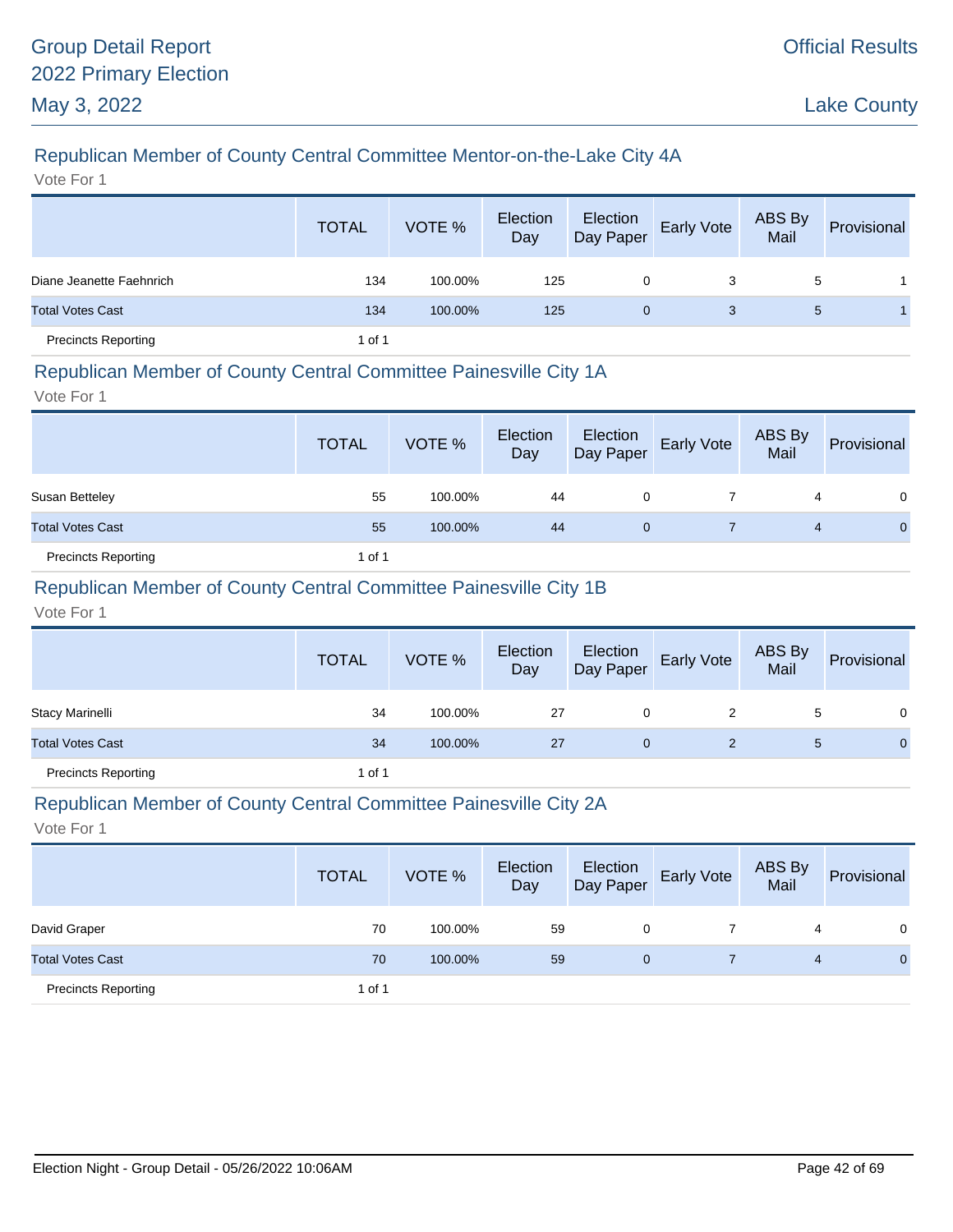# Republican Member of County Central Committee Painesville City 2B

Vote For 1

|                            | <b>TOTAL</b> | VOTE %  | Election<br>Day | Election<br>Day Paper | <b>Early Vote</b> | ABS By<br>Mail | Provisional  |
|----------------------------|--------------|---------|-----------------|-----------------------|-------------------|----------------|--------------|
| <b>Justin Severa</b>       | 105          | 100.00% | 67              | 0                     | 24                | 14             | $\mathbf 0$  |
| <b>Total Votes Cast</b>    | 105          | 100.00% | 67              | 0                     | 24                | 14             | $\mathbf{0}$ |
| <b>Precincts Reporting</b> | 1 of 1       |         |                 |                       |                   |                |              |

#### Republican Member of County Central Committee Painesville City 3A

Vote For 1

|                            | <b>TOTAL</b> | VOTE %  | Election<br>Day | Election<br>Day Paper | Early Vote | ABS By<br>Mail | Provisional    |
|----------------------------|--------------|---------|-----------------|-----------------------|------------|----------------|----------------|
| <b>Elliot Pilarczyk</b>    | 39           | 100.00% | 29              | 0                     |            |                | $\Omega$       |
| <b>Total Votes Cast</b>    | 39           | 100.00% | 29              | 0                     |            | 3              | $\overline{0}$ |
| <b>Precincts Reporting</b> | 1 of 1       |         |                 |                       |            |                |                |

### Republican Member of County Central Committee Painesville City 3B

Vote For 1

|                            | <b>TOTAL</b> | VOTE %  | Election<br>Day | Election<br>Day Paper | <b>Early Vote</b> | ABS By<br>Mail | Provisional |
|----------------------------|--------------|---------|-----------------|-----------------------|-------------------|----------------|-------------|
| James A. Chernis           | 94           | 100.00% | 79              | 0                     | 11                |                | $\Omega$    |
| <b>Total Votes Cast</b>    | 94           | 100.00% | 79              | $\mathbf 0$           | 11                | 4              | $\Omega$    |
| <b>Precincts Reporting</b> | 1 of 1       |         |                 |                       |                   |                |             |

#### Republican Member of County Central Committee Painesville City 4A

|                            | <b>TOTAL</b> | VOTE %  | Election<br>Day | Election<br>Day Paper | Early Vote | ABS By<br>Mail | Provisional    |
|----------------------------|--------------|---------|-----------------|-----------------------|------------|----------------|----------------|
| Matthew J. Hebebrand       | 92           | 57.86%  | 79              | 0                     |            | 5              |                |
| Charles C. Hillier, II     | 67           | 42.14%  | 51              | 0                     | 11         | 4              |                |
| <b>Total Votes Cast</b>    | 159          | 100.00% | 130             | $\mathbf 0$           | 18         | 9              | $\overline{2}$ |
| <b>Precincts Reporting</b> | 1 of 1       |         |                 |                       |            |                |                |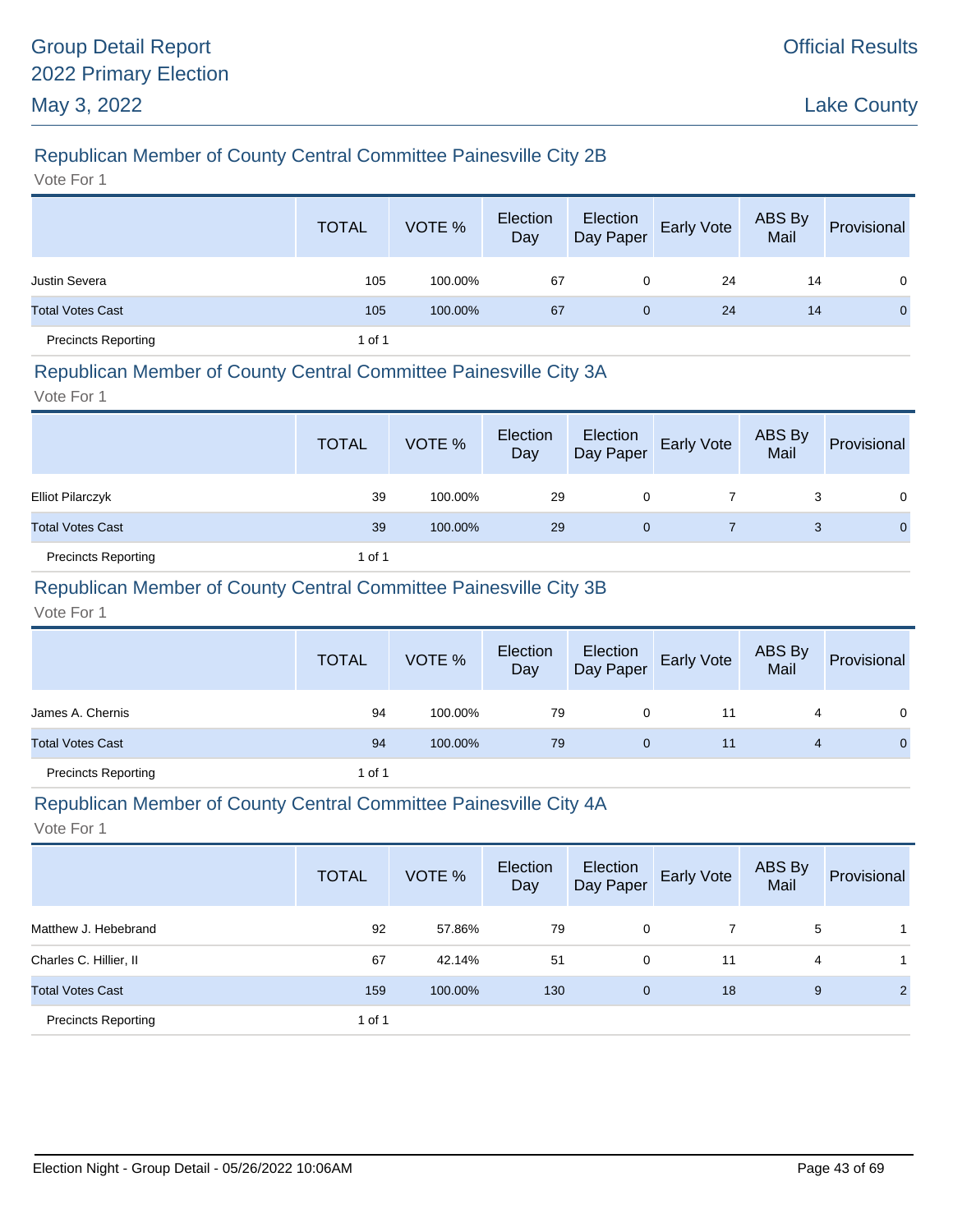# Republican Member of County Central Committee Painesville City 4C

Vote For 1

|                            | <b>TOTAL</b> | VOTE %  | Election<br>Day | Election<br>Day Paper | Early Vote | ABS By<br>Mail | Provisional  |
|----------------------------|--------------|---------|-----------------|-----------------------|------------|----------------|--------------|
| Janet F. Clair             | 28           | 100.00% | 20              | 0                     | 6          | 2              | $\Omega$     |
| <b>Total Votes Cast</b>    | 28           | 100.00% | 20              | $\mathbf{0}$          | 6          |                | $\mathbf{0}$ |
| <b>Precincts Reporting</b> | 1 of 1       |         |                 |                       |            |                |              |

#### Republican Member of County Central Committee Painesville City 4D

Vote For 1

|                            | <b>TOTAL</b> | VOTE %  | Election<br>Day | Election<br>Day Paper | <b>Early Vote</b> | ABS By<br>Mail | Provisional          |
|----------------------------|--------------|---------|-----------------|-----------------------|-------------------|----------------|----------------------|
| Bonnie J. Boyd             | 31           | 100.00% | 21              | 0                     | 5                 | 3              | $\mathbf{2}^{\circ}$ |
| <b>Total Votes Cast</b>    | 31           | 100.00% | 21              | 0                     | 5                 | 3              | $\overline{2}$       |
| <b>Precincts Reporting</b> | 1 of 1       |         |                 |                       |                   |                |                      |

### Republican Member of County Central Committee Wickliffe City 1A

Vote For 1

|                            | <b>TOTAL</b> | VOTE %  | Election<br>Day | Election<br>Day Paper | <b>Early Vote</b> | <b>ABS By</b><br>Mail | Provisional |
|----------------------------|--------------|---------|-----------------|-----------------------|-------------------|-----------------------|-------------|
| Matthew C. Jaworski        | 128          | 100.00% | 109             | 0                     | 4                 | 14                    |             |
| <b>Total Votes Cast</b>    | 128          | 100.00% | 109             | 0                     | 4                 | 14                    |             |
| <b>Precincts Reporting</b> | 1 of 1       |         |                 |                       |                   |                       |             |

#### Republican Member of County Central Committee Wickliffe City 1B

|                            | <b>TOTAL</b> | VOTE %  | Election<br>Day | Election<br>Day Paper | <b>Early Vote</b> | ABS By<br>Mail | Provisional    |
|----------------------------|--------------|---------|-----------------|-----------------------|-------------------|----------------|----------------|
| Daniel J. Thomeier         | 78           | 100.00% | 60              | 0                     |                   | 14             | 3              |
| <b>Total Votes Cast</b>    | 78           | 100.00% | 60              | 0                     |                   | 14             | 3 <sup>1</sup> |
| <b>Precincts Reporting</b> | 1 of 1       |         |                 |                       |                   |                |                |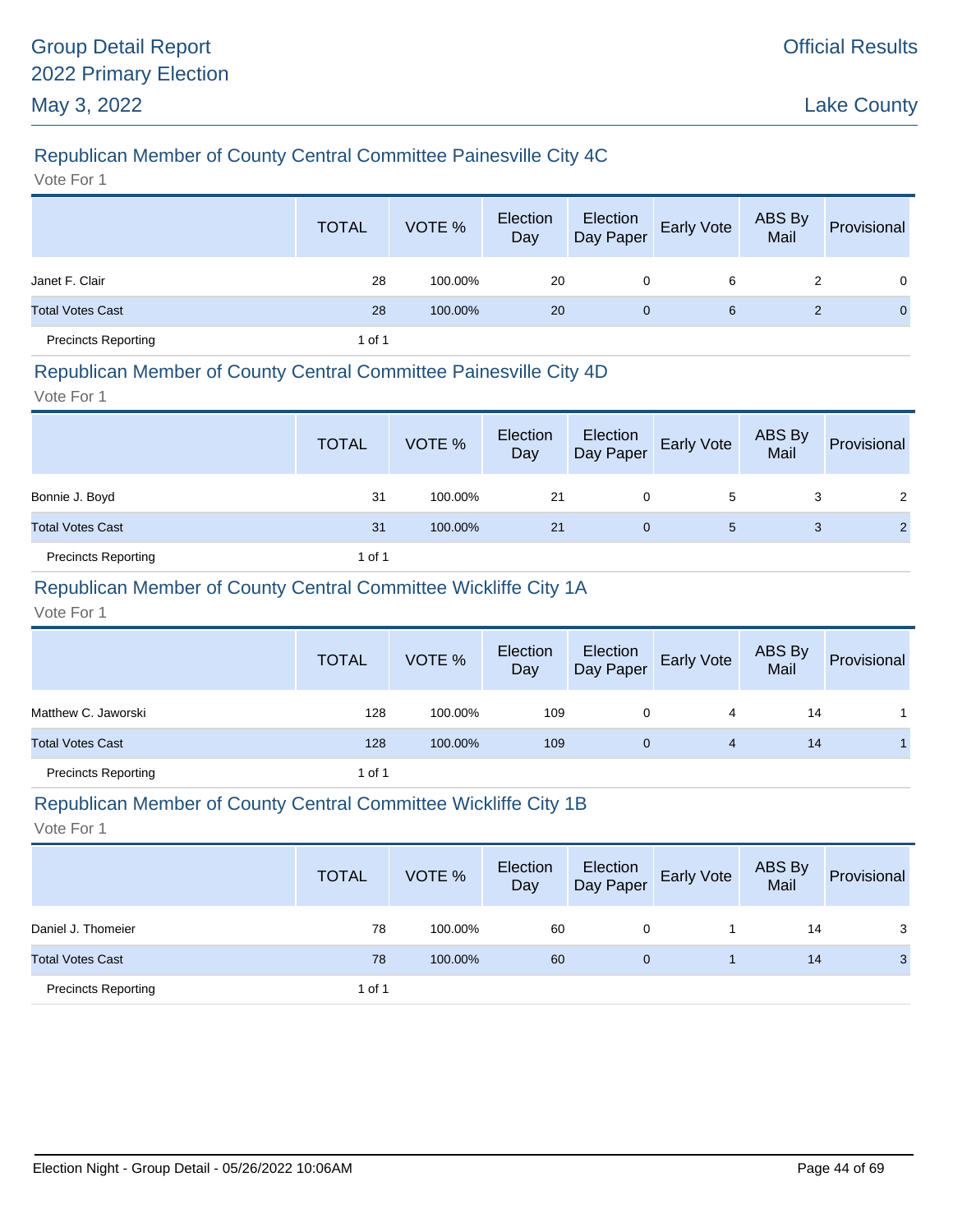# Republican Member of County Central Committee Wickliffe City 2A

Vote For 1

|                            | <b>TOTAL</b> | VOTE %  | Election<br>Day | Election<br>Day Paper | Early Vote   | ABS By<br>Mail | Provisional |
|----------------------------|--------------|---------|-----------------|-----------------------|--------------|----------------|-------------|
| Robert W. Anzlovar         | 90           | 100.00% | 77              | 0                     | $\Omega$     | 13             | $\Omega$    |
| <b>Total Votes Cast</b>    | 90           | 100.00% | 77              | $\mathbf{0}$          | $\mathbf{0}$ | 13             | $\Omega$    |
| <b>Precincts Reporting</b> | 1 of 1       |         |                 |                       |              |                |             |

#### Republican Member of County Central Committee Wickliffe City 2B

Vote For 1

|                            | <b>TOTAL</b> | VOTE %  | Election<br>Day | Election<br>Day Paper | Early Vote | ABS By<br>Mail | Provisional |
|----------------------------|--------------|---------|-----------------|-----------------------|------------|----------------|-------------|
| Frank T. Zupancic          | 51           | 100.00% | 48              | 0                     |            |                | $\Omega$    |
| <b>Total Votes Cast</b>    | 51           | 100.00% | 48              | 0                     | 0          | 3              | $\Omega$    |
| <b>Precincts Reporting</b> | 1 of 1       |         |                 |                       |            |                |             |

### Republican Member of County Central Committee Wickliffe City 3A

Vote For 1

|                            | <b>TOTAL</b> | VOTE %  | Election<br>Day | Election<br>Day Paper | Early Vote | ABS By<br>Mail | Provisional    |
|----------------------------|--------------|---------|-----------------|-----------------------|------------|----------------|----------------|
| William Faehnrich          | 105          | 76.09%  | 96              | 0                     | 3          | 5              |                |
| Thomas Thielman            | 33           | 23.91%  | 30              | 0                     | 0          | 2              |                |
| <b>Total Votes Cast</b>    | 138          | 100.00% | 126             | $\mathbf{0}$          | 3          |                | $\overline{2}$ |
| <b>Precincts Reporting</b> | 1 of 1       |         |                 |                       |            |                |                |

### Republican Member of County Central Committee Wickliffe City 3B

|                            | <b>TOTAL</b> | VOTE %  | Election<br>Day | Election<br>Day Paper | Early Vote | ABS By<br>Mail | Provisional    |
|----------------------------|--------------|---------|-----------------|-----------------------|------------|----------------|----------------|
| Kathy Dabkunas             | 39           | 39.80%  | 36              | 0                     | 0          | 3              | $\mathbf 0$    |
| Melanie M. Melaragno       | 59           | 60.20%  | 46              | 0                     |            | 12             | $\mathbf 0$    |
| <b>Total Votes Cast</b>    | 98           | 100.00% | 82              | $\mathbf{0}$          |            | 15             | $\overline{0}$ |
| <b>Precincts Reporting</b> | 1 of 1       |         |                 |                       |            |                |                |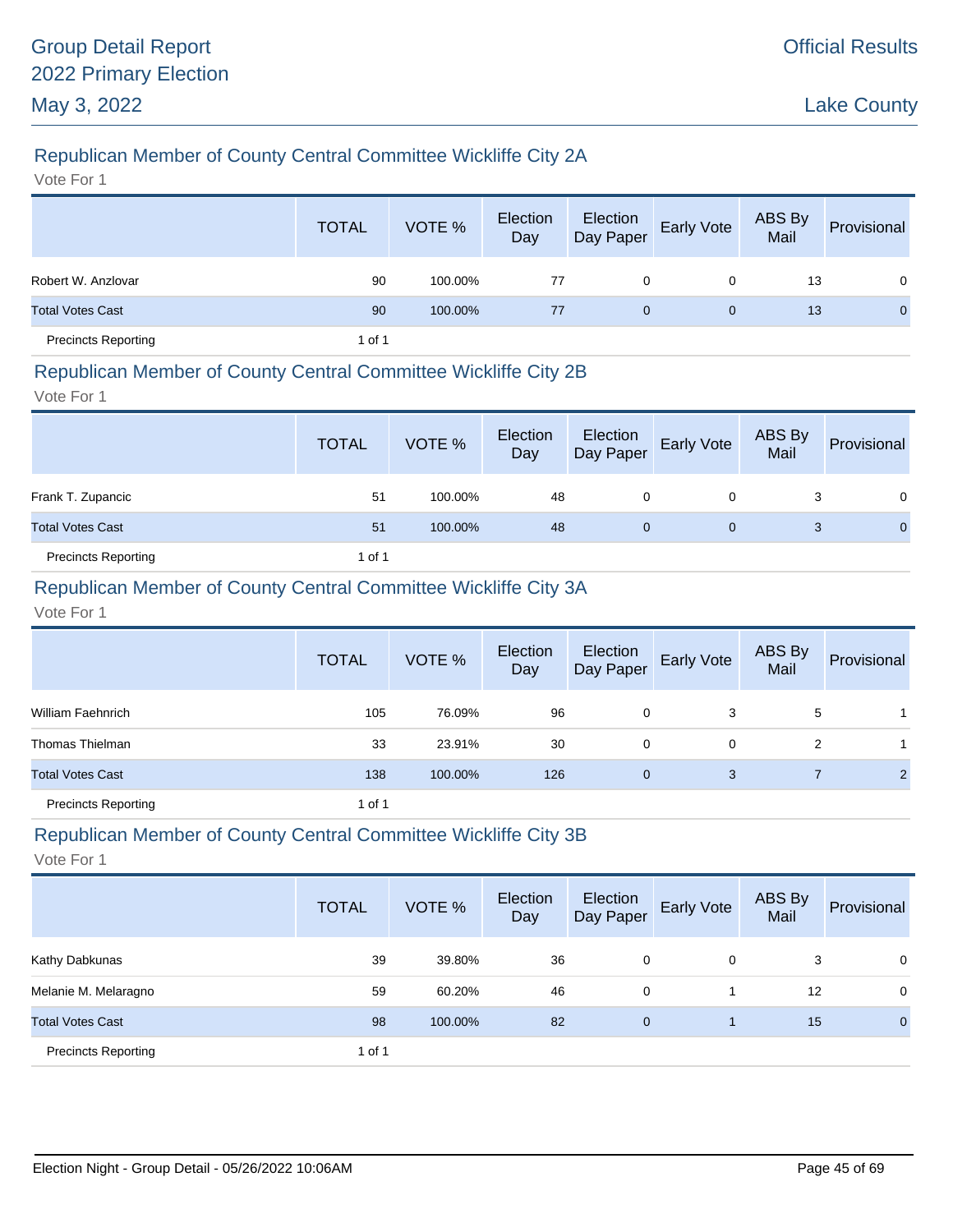# Republican Member of County Central Committee Wickliffe City 4A

Vote For 1

|                            | <b>TOTAL</b> | VOTE %  | Election<br>Day | Election<br>Day Paper | Early Vote     | ABS By<br>Mail | Provisional  |
|----------------------------|--------------|---------|-----------------|-----------------------|----------------|----------------|--------------|
| Mark A. Ozanick            | 106          | 100.00% | 94              | 0                     | 5              |                | $\Omega$     |
| <b>Total Votes Cast</b>    | 106          | 100.00% | 94              | 0                     | 5 <sup>5</sup> |                | $\mathbf{0}$ |
| <b>Precincts Reporting</b> | 1 of 1       |         |                 |                       |                |                |              |

#### Republican Member of County Central Committee Wickliffe City 4B

Vote For 1

|                            | <b>TOTAL</b> | VOTE %  | Election<br>Day | Election<br>Day Paper | <b>Early Vote</b> | ABS By<br>Mail | Provisional |
|----------------------------|--------------|---------|-----------------|-----------------------|-------------------|----------------|-------------|
| Eric Griffin               | 78           | 100.00% | 66              | 0                     |                   | 10             |             |
| <b>Total Votes Cast</b>    | 78           | 100.00% | 66              | 0                     |                   | 10             |             |
| <b>Precincts Reporting</b> | 1 of 1       |         |                 |                       |                   |                |             |

### Republican Member of County Central Committee Willoughby City 1A

Vote For 1

|                            | <b>TOTAL</b> | VOTE %  | Election<br>Day | Election<br>Day Paper | <b>Early Vote</b> | ABS By<br>Mail | Provisional |
|----------------------------|--------------|---------|-----------------|-----------------------|-------------------|----------------|-------------|
| William R. Dittebrand      | 88           | 100.00% | 77              | 0                     | 4                 | 6              |             |
| <b>Total Votes Cast</b>    | 88           | 100.00% | 77              | 0                     | 4                 | 6              |             |
| <b>Precincts Reporting</b> | 1 of 1       |         |                 |                       |                   |                |             |

#### Republican Member of County Central Committee Willoughby City 1B

|                            | <b>TOTAL</b> | VOTE %  | Election<br>Day | Election<br>Day Paper | <b>Early Vote</b> | ABS By<br>Mail | Provisional |
|----------------------------|--------------|---------|-----------------|-----------------------|-------------------|----------------|-------------|
| Vince L. Berry, Sr.        | 50           | 100.00% | 40              | 0                     | 6                 | 3              |             |
| <b>Total Votes Cast</b>    | 50           | 100.00% | 40              | $\mathbf{0}$          | 6                 | 3              |             |
| <b>Precincts Reporting</b> | 1 of 1       |         |                 |                       |                   |                |             |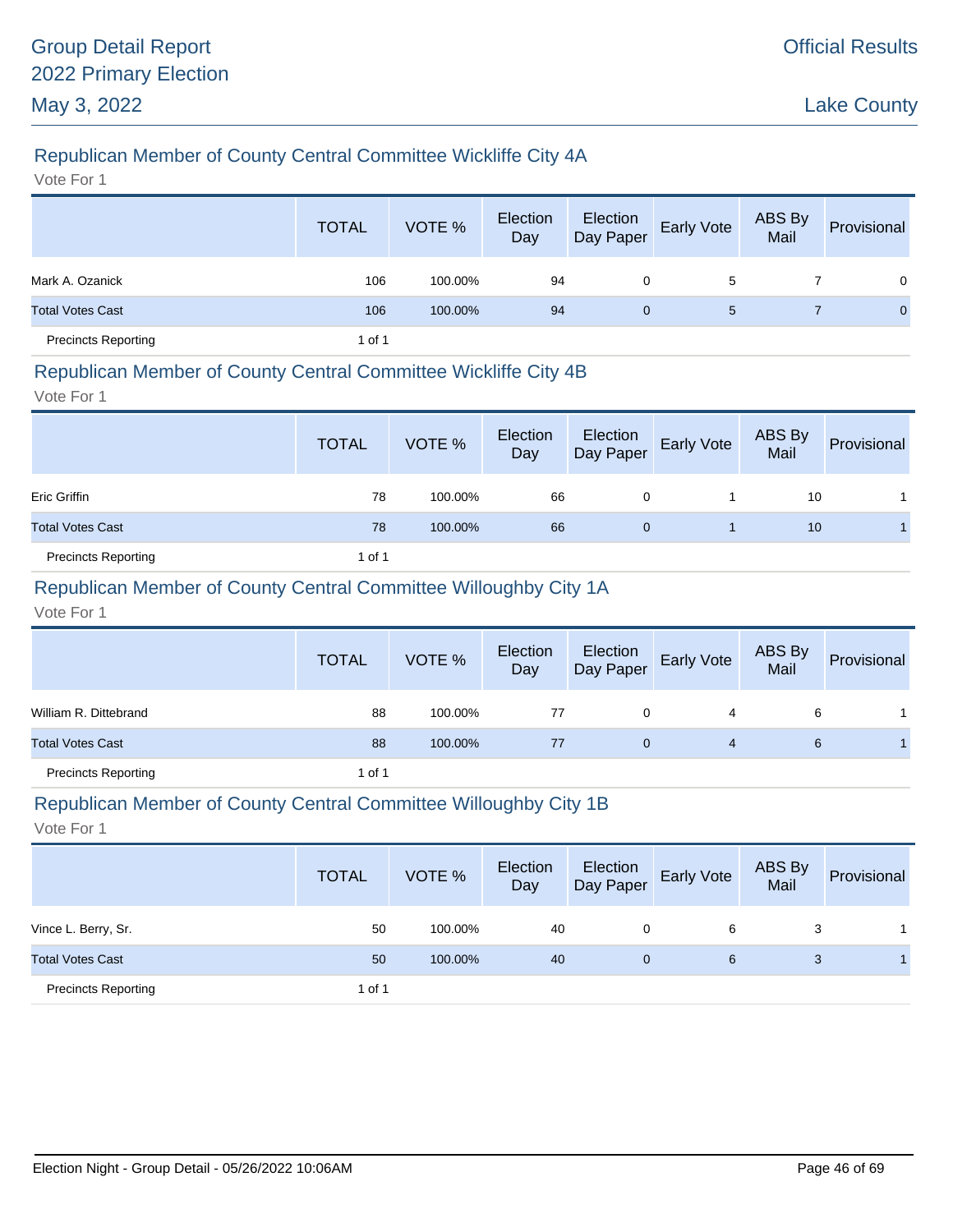# Republican Member of County Central Committee Willoughby City 1C

Vote For 1

|                            | <b>TOTAL</b> | VOTE %  | Election<br>Day | Election<br>Day Paper | <b>Early Vote</b> | ABS By<br>Mail | Provisional    |
|----------------------------|--------------|---------|-----------------|-----------------------|-------------------|----------------|----------------|
| Glenn Mason                | 65           | 100.00% | 59              | 0                     |                   | 5              | $\overline{0}$ |
| <b>Total Votes Cast</b>    | 65           | 100.00% | 59              | 0                     |                   | 5              | $\mathbf{0}$   |
| <b>Precincts Reporting</b> | 1 of 1       |         |                 |                       |                   |                |                |

### Republican Member of County Central Committee Willoughby City 2A

Vote For 1

|                            | <b>TOTAL</b> | VOTE %  | Election<br>Day | Election<br>Day Paper | Early Vote | ABS By<br>Mail | Provisional |
|----------------------------|--------------|---------|-----------------|-----------------------|------------|----------------|-------------|
| Patricia Palyu             | 84           | 100.00% | 62              | 0                     |            | 12             | 3           |
| <b>Total Votes Cast</b>    | 84           | 100.00% | 62              | 0                     |            | 12             | 3           |
| <b>Precincts Reporting</b> | 1 of 1       |         |                 |                       |            |                |             |

### Republican Member of County Central Committee Willoughby City 2B

Vote For 1

|                            | <b>TOTAL</b> | VOTE %  | Election<br>Day | Election<br>Day Paper | <b>Early Vote</b> | ABS By<br>Mail | Provisional |
|----------------------------|--------------|---------|-----------------|-----------------------|-------------------|----------------|-------------|
| Timothy O'Keeffe           | 159          | 100.00% | 131             | 0                     | 8                 | 19             |             |
| <b>Total Votes Cast</b>    | 159          | 100.00% | 131             | $\mathbf{0}$          | 8                 | 19             |             |
| <b>Precincts Reporting</b> | 1 of 1       |         |                 |                       |                   |                |             |

#### Republican Member of County Central Committee Willoughby City 3A

|                            | <b>TOTAL</b> | VOTE %  | Election<br>Day | Election<br>Day Paper | <b>Early Vote</b> | <b>ABS By</b><br>Mail | Provisional |
|----------------------------|--------------|---------|-----------------|-----------------------|-------------------|-----------------------|-------------|
| Frederick J. Leonello      | 77           | 100.00% | 58              | 0                     | 5                 | 14                    | 0           |
| <b>Total Votes Cast</b>    | 77           | 100.00% | 58              | $\mathbf{0}$          | 5                 | 14                    | $\mathbf 0$ |
| <b>Precincts Reporting</b> | 1 of 1       |         |                 |                       |                   |                       |             |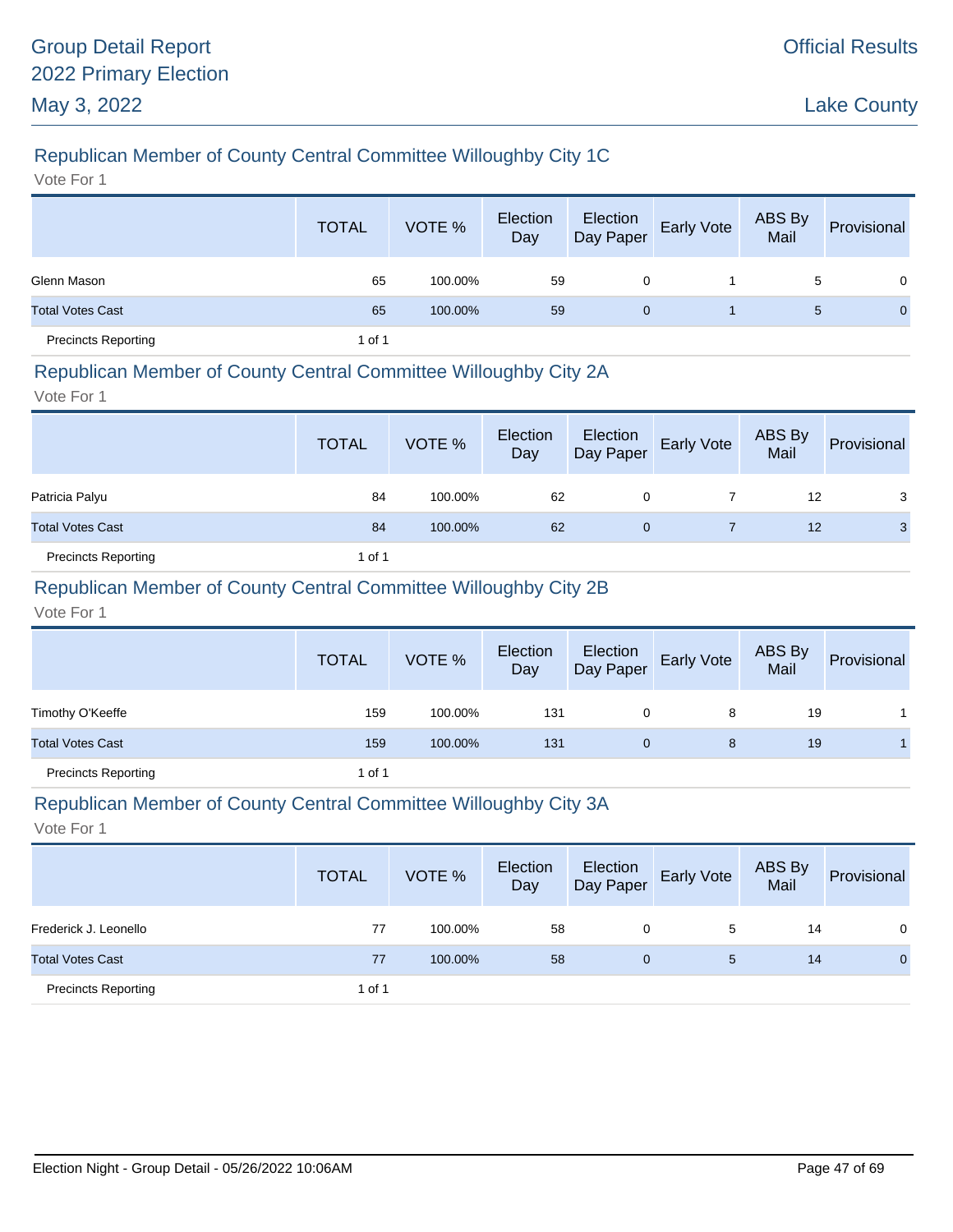# Republican Member of County Central Committee Willoughby City 3B

Vote For 1

|                            | <b>TOTAL</b> | VOTE %  | Election<br>Day | Election<br>Day Paper | <b>Early Vote</b> | ABS By<br>Mail | Provisional |
|----------------------------|--------------|---------|-----------------|-----------------------|-------------------|----------------|-------------|
| <b>William Bernakis</b>    | 108          | 100.00% | 92              | 0                     | 3                 | 12             |             |
| <b>Total Votes Cast</b>    | 108          | 100.00% | 92              | $\mathbf{0}$          | 3                 | 12             |             |
| <b>Precincts Reporting</b> | 1 of 1       |         |                 |                       |                   |                |             |

#### Republican Member of County Central Committee Willoughby City 3C

Vote For 1

|                            | <b>TOTAL</b> | VOTE %  | Election<br>Day | Election<br>Day Paper | <b>Early Vote</b> | ABS By<br>Mail | Provisional  |
|----------------------------|--------------|---------|-----------------|-----------------------|-------------------|----------------|--------------|
| <b>Robert Fiala</b>        | 170          | 100.00% | 145             | 0                     | 9                 | 16             | 0            |
| <b>Total Votes Cast</b>    | 170          | 100.00% | 145             | 0                     | 9                 | 16             | $\mathbf{0}$ |
| <b>Precincts Reporting</b> | 1 of 1       |         |                 |                       |                   |                |              |

### Republican Member of County Central Committee Willoughby City 4A

Vote For 1

|                            | <b>TOTAL</b> | VOTE %  | Election<br>Day | Election<br>Day Paper | <b>Early Vote</b> | ABS By<br>Mail | Provisional  |
|----------------------------|--------------|---------|-----------------|-----------------------|-------------------|----------------|--------------|
| Marlene Cornachio          | 97           | 100.00% | 77              | 0                     |                   | 17             | 0            |
| <b>Total Votes Cast</b>    | 97           | 100.00% | 77              | 0                     | 3                 | 17             | $\mathbf{0}$ |
| <b>Precincts Reporting</b> | 1 of 1       |         |                 |                       |                   |                |              |

#### Republican Member of County Central Committee Willoughby City 4B

|                            | <b>TOTAL</b> | VOTE %  | Election<br>Day | Election<br>Day Paper | Early Vote | ABS By<br>Mail | Provisional |
|----------------------------|--------------|---------|-----------------|-----------------------|------------|----------------|-------------|
| Greta L. Pate              | 86           | 100.00% | 71              | 0                     |            | 13             |             |
| <b>Total Votes Cast</b>    | 86           | 100.00% | 71              | $\mathbf{0}$          |            | 13             |             |
| <b>Precincts Reporting</b> | 1 of 1       |         |                 |                       |            |                |             |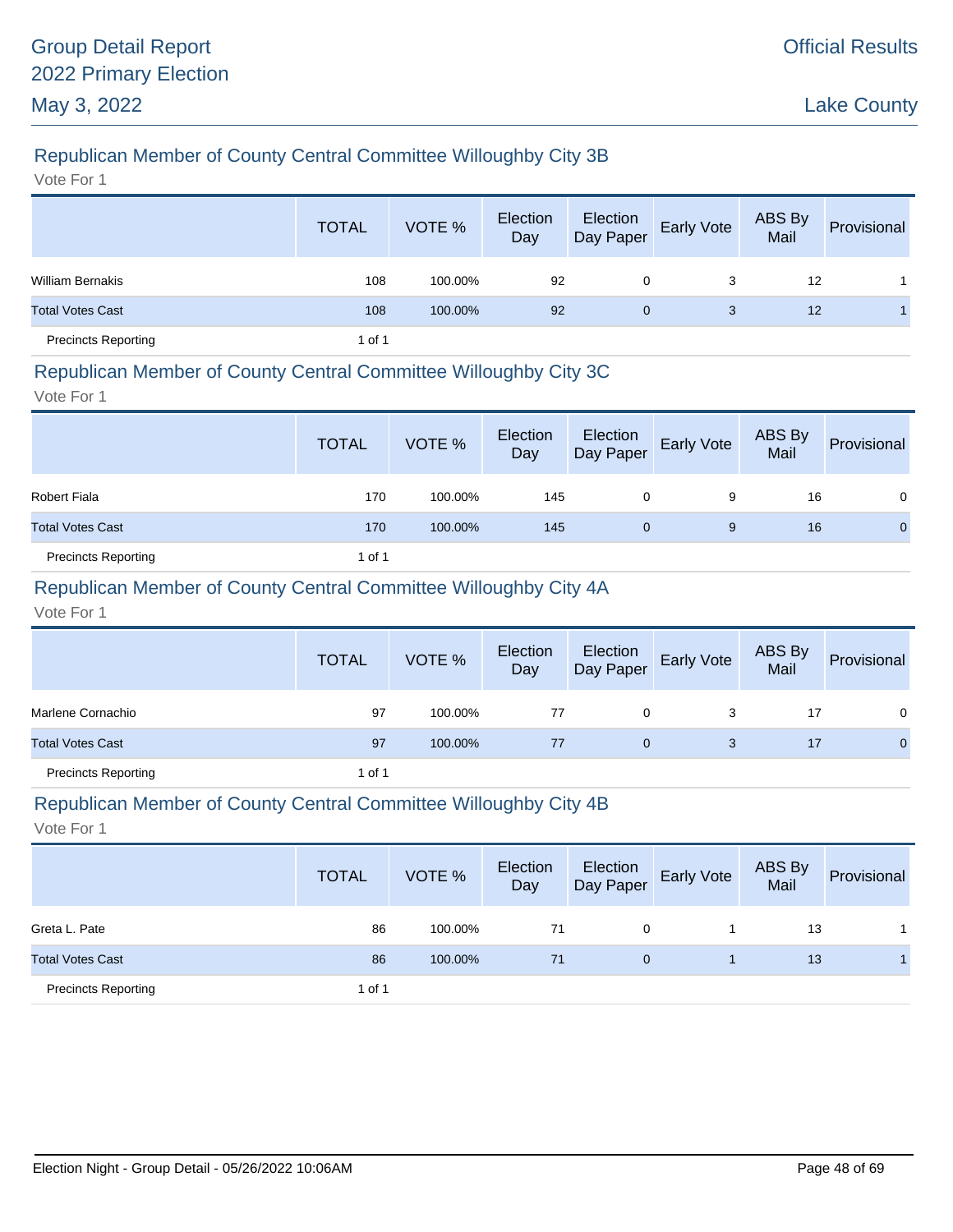# Republican Member of County Central Committee Willoughby City 5B

Vote For 1

|                            | <b>TOTAL</b> | VOTE %  | Election<br>Day | Election<br>Day Paper | Early Vote | ABS By<br>Mail | Provisional  |
|----------------------------|--------------|---------|-----------------|-----------------------|------------|----------------|--------------|
| Andrew Cirino              | 110          | 67.48%  | 91              | 0                     |            | 12             | $\mathbf 0$  |
| Richard A. Harmon          | 53           | 32.52%  | 44              | 0                     | 2          |                | $\mathbf 0$  |
| <b>Total Votes Cast</b>    | 163          | 100.00% | 135             | 0                     | 9          | 19             | $\mathbf{0}$ |
| <b>Precincts Reporting</b> | 1 of 1       |         |                 |                       |            |                |              |

### Republican Member of County Central Committee Willoughby City 5C

Vote For 1

|                            | <b>TOTAL</b> | VOTE %  | Election<br>Day | Election<br>Day Paper | <b>Early Vote</b> | ABS By<br>Mail | Provisional  |
|----------------------------|--------------|---------|-----------------|-----------------------|-------------------|----------------|--------------|
| Margie Bizjak              | 116          | 100.00% | 104             | 0                     | 3                 | 9              | $\mathbf{0}$ |
| <b>Total Votes Cast</b>    | 116          | 100.00% | 104             | $\mathbf{0}$          | 3                 | 9              | $\mathbf{0}$ |
| <b>Precincts Reporting</b> | 1 of 1       |         |                 |                       |                   |                |              |

# Republican Member of County Central Committee Willoughby City 6A

Vote For 1

|                            | <b>TOTAL</b> | VOTE %  | Election<br>Day | Election<br>Day Paper | <b>Early Vote</b> | ABS By<br>Mail | Provisional |
|----------------------------|--------------|---------|-----------------|-----------------------|-------------------|----------------|-------------|
| George M. Phillips         | 88           | 100.00% | 77              |                       | 4                 | 6              | 0           |
| <b>Total Votes Cast</b>    | 88           | 100.00% | 77              |                       | 4                 | 6              | $\Omega$    |
| <b>Precincts Reporting</b> | 1 of 1       |         |                 |                       |                   |                |             |

# Republican Member of County Central Committee Willoughby City 6B

|                            | <b>TOTAL</b> | VOTE %  | Election<br>Day | Election<br>Day Paper | <b>Early Vote</b> | ABS By<br>Mail | Provisional |
|----------------------------|--------------|---------|-----------------|-----------------------|-------------------|----------------|-------------|
| Martin A. Phillips, III    | 97           | 100.00% | 76              | 0                     | 3                 | 17             |             |
| <b>Total Votes Cast</b>    | 97           | 100.00% | 76              | 0                     | 3                 | 17             |             |
| <b>Precincts Reporting</b> | 1 of 1       |         |                 |                       |                   |                |             |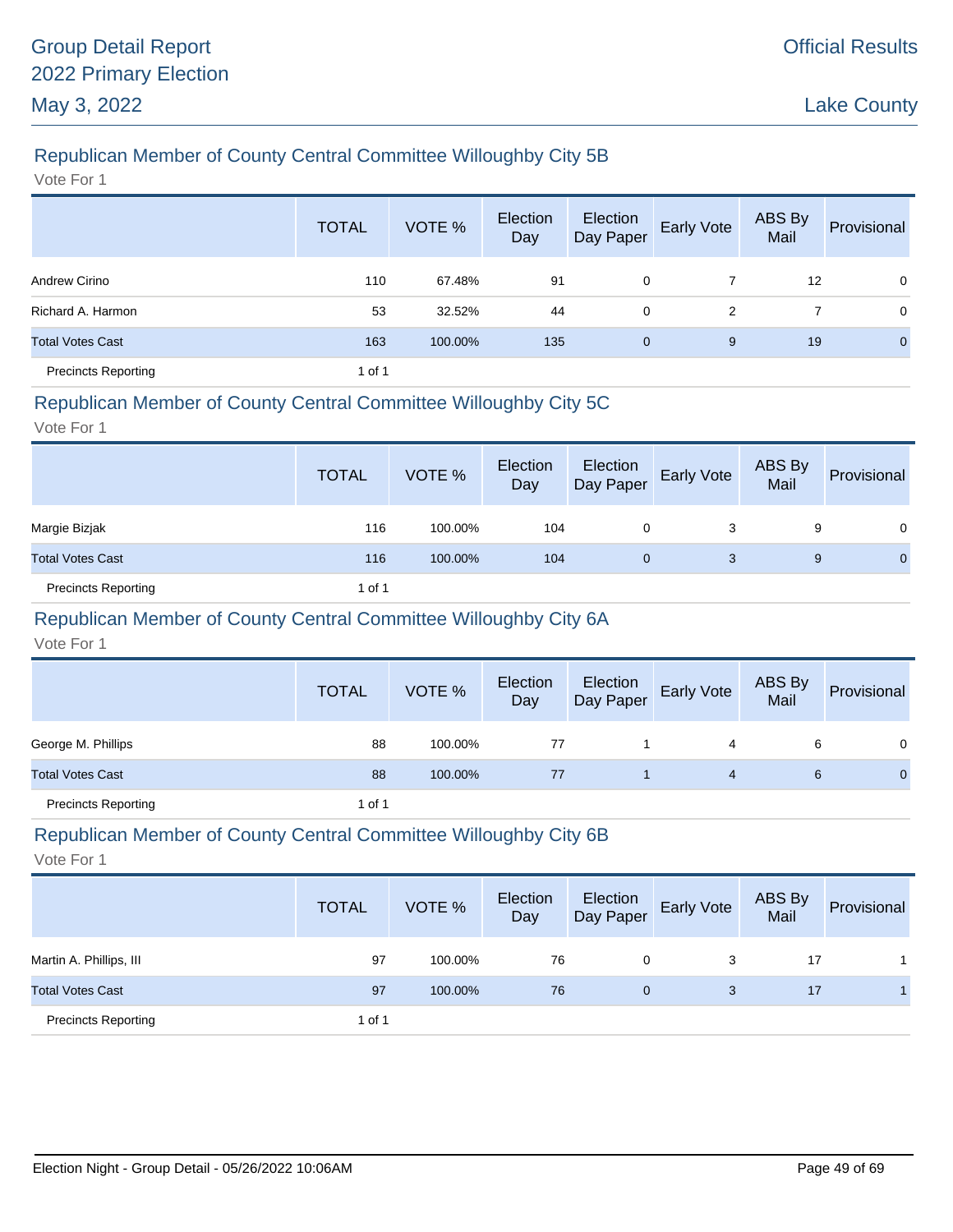# Republican Member of County Central Committee Willoughby Hills AA

Vote For 1

|                            | <b>TOTAL</b> | VOTE %  | Election<br>Day | Election<br>Day Paper | <b>Early Vote</b> | ABS By<br>Mail | Provisional    |
|----------------------------|--------------|---------|-----------------|-----------------------|-------------------|----------------|----------------|
| Virginia R. Bing           | 136          | 63.85%  | 127             | 0                     | 0                 | 9              | $\mathbf 0$    |
| W. James Walsh             | 77           | 36.15%  | 69              | 0                     | 0                 | 8              | $\mathbf 0$    |
| <b>Total Votes Cast</b>    | 213          | 100.00% | 196             | $\mathbf 0$           | $\mathbf{0}$      | 17             | $\overline{0}$ |
| <b>Precincts Reporting</b> | 1 of 1       |         |                 |                       |                   |                |                |

#### Republican Member of County Central Committee Willoughby Hills BB

Vote For 1

|                            | <b>TOTAL</b> | VOTE %  | Election<br>Day | Election<br>Day Paper | Early Vote | ABS By<br>Mail | Provisional    |
|----------------------------|--------------|---------|-----------------|-----------------------|------------|----------------|----------------|
| Anthony D. Cerer, IV       | 51           | 43.22%  | 44              | 0                     |            | 6              | $\overline{0}$ |
| Daniel Philipp             | 67           | 56.78%  | 61              | 0                     | 0          | 5              |                |
| <b>Total Votes Cast</b>    | 118          | 100.00% | 105             | $\mathbf{0}$          |            | 11             |                |
| <b>Precincts Reporting</b> | 1 of 1       |         |                 |                       |            |                |                |

#### Republican Member of County Central Committee Willoughby Hills CC

Vote For 1

|                            | <b>TOTAL</b> | VOTE %  | Election<br>Day | Election<br>Day Paper | <b>Early Vote</b> | ABS By<br>Mail | Provisional |
|----------------------------|--------------|---------|-----------------|-----------------------|-------------------|----------------|-------------|
| Anthony Sandy              | 105          | 100.00% | 91              | 0                     | 4                 | 9              |             |
| <b>Total Votes Cast</b>    | 105          | 100.00% | 91              | $\mathbf{0}$          | 4                 | 9              |             |
| <b>Precincts Reporting</b> | 1 of 1       |         |                 |                       |                   |                |             |

### Republican Member of County Central Committee Willoughby Hills DD

|                            | <b>TOTAL</b> | VOTE %  | Election<br>Day | Election<br>Day Paper | Early Vote | ABS By<br>Mail | Provisional |
|----------------------------|--------------|---------|-----------------|-----------------------|------------|----------------|-------------|
| John T. Plecnik            | 71           | 100.00% | 57              |                       | 4          | 8              | 2           |
| <b>Total Votes Cast</b>    | 71           | 100.00% | 57              | 0                     | 4          | 8              | 2           |
| <b>Precincts Reporting</b> | 1 of 1       |         |                 |                       |            |                |             |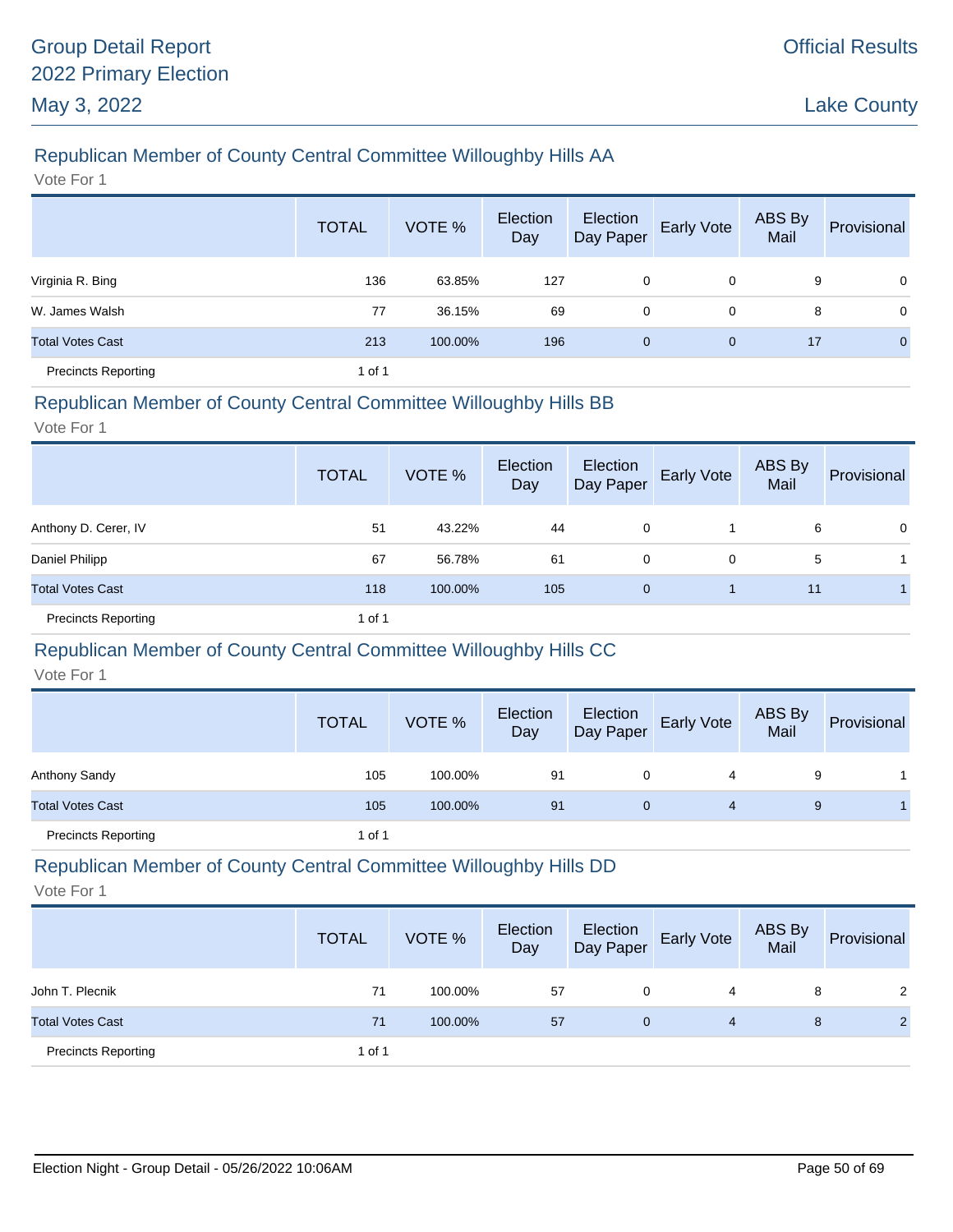# Republican Member of County Central Committee Willoughby Hills EE

Vote For 1

|                            | <b>TOTAL</b> | VOTE %  | Election<br>Day | Election<br>Day Paper | <b>Early Vote</b> | ABS By<br>Mail | Provisional    |
|----------------------------|--------------|---------|-----------------|-----------------------|-------------------|----------------|----------------|
| Dale H. Fellows            | 110          | 100.00% | 95              | 0                     |                   | 14             | $\overline{0}$ |
| <b>Total Votes Cast</b>    | 110          | 100.00% | 95              | 0                     |                   | 14             | $\mathbf{0}$   |
| <b>Precincts Reporting</b> | 1 of 1       |         |                 |                       |                   |                |                |

#### Republican Member of County Central Committee Willoughby Hills FF

Vote For 1

|                            | <b>TOTAL</b> | VOTE %  | Election<br>Day | Election<br>Day Paper | Early Vote | ABS By<br>Mail | Provisional |
|----------------------------|--------------|---------|-----------------|-----------------------|------------|----------------|-------------|
| Christopher Hallum         | 115          | 64.61%  | 95              | 0                     | 3          | 16             |             |
| Leonard Manfredi           | 63           | 35.39%  | 53              | 0                     | 2          | 8              | 0           |
| <b>Total Votes Cast</b>    | 178          | 100.00% | 148             | $\mathbf 0$           | 5          | 24             |             |
| <b>Precincts Reporting</b> | 1 of 1       |         |                 |                       |            |                |             |

# Republican Member of County Central Committee Willoughby Hills GG

Vote For 1

|                            | <b>TOTAL</b> | VOTE %  | Election<br>Day |   | Election<br>Day Paper Early Vote | ABS By<br>Mail | Provisional |
|----------------------------|--------------|---------|-----------------|---|----------------------------------|----------------|-------------|
| Patricia Geske             | 22           | 100.00% | 13              | 0 |                                  | 6              | 3           |
| <b>Total Votes Cast</b>    | 22           | 100.00% | 13              | 0 | 0                                | 6              | 3           |
| <b>Precincts Reporting</b> | 1 of 1       |         |                 |   |                                  |                |             |

# Republican Member of County Central Committee Willowick City 1A

|                            | <b>TOTAL</b> | VOTE %  | Election<br>Day | Election<br>Day Paper | Early Vote | ABS By<br>Mail | Provisional  |
|----------------------------|--------------|---------|-----------------|-----------------------|------------|----------------|--------------|
| Cynthia Rising             | 95           | 100.00% | 89              | 0                     | 5          |                | $\Omega$     |
| <b>Total Votes Cast</b>    | 95           | 100.00% | 89              | 0                     | 5          |                | $\mathbf{0}$ |
| <b>Precincts Reporting</b> | 1 of 1       |         |                 |                       |            |                |              |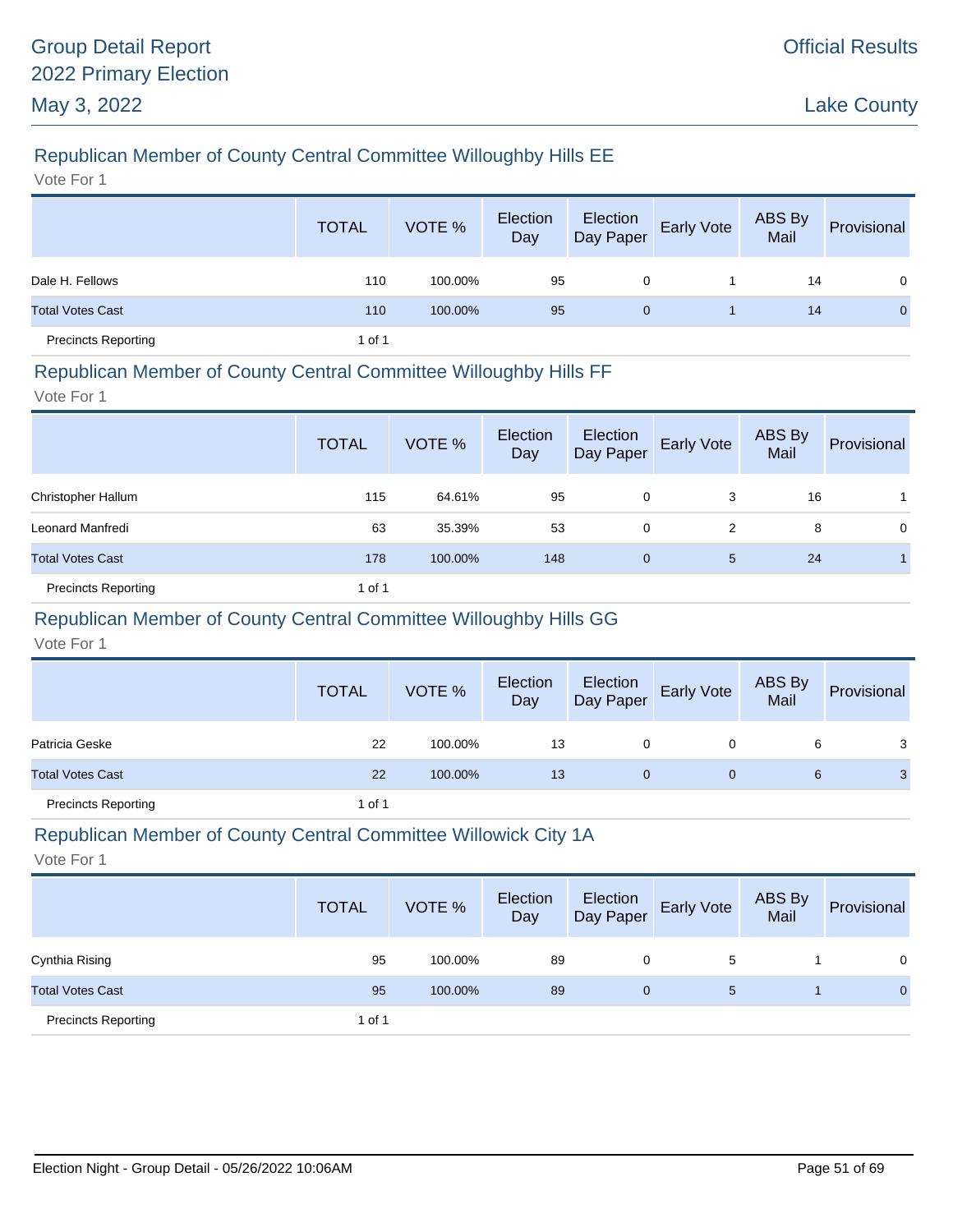# Republican Member of County Central Committee Willowick City 1B

Vote For 1

|                            | <b>TOTAL</b> | VOTE %  | Election<br>Day | Election<br>Day Paper | <b>Early Vote</b> | ABS By<br>Mail | Provisional |
|----------------------------|--------------|---------|-----------------|-----------------------|-------------------|----------------|-------------|
| Frank McCarty              | 74           | 100.00% | 65              | 0                     | 4                 | 3              | 2           |
| <b>Total Votes Cast</b>    | 74           | 100.00% | 65              | 0                     | 4                 | 3              |             |
| <b>Precincts Reporting</b> | 1 of 1       |         |                 |                       |                   |                |             |

### Republican Member of County Central Committee Willowick City 1C

Vote For 1

|                            | <b>TOTAL</b> | VOTE %  | Election<br>Day | Election<br>Day Paper | <b>Early Vote</b> | ABS By<br>Mail | Provisional |
|----------------------------|--------------|---------|-----------------|-----------------------|-------------------|----------------|-------------|
| Jessica Godshall           | 114          | 100.00% | 96              | 0                     | 2                 | 15             |             |
| <b>Total Votes Cast</b>    | 114          | 100.00% | 96              | 0                     | 2                 | 15             |             |
| <b>Precincts Reporting</b> | 1 of 1       |         |                 |                       |                   |                |             |

### Republican Member of County Central Committee Willowick City 2A

Vote For 1

|                            | <b>TOTAL</b> | VOTE %  | Election<br>Day | Election<br>Day Paper | Early Vote   | ABS By<br>Mail | Provisional    |
|----------------------------|--------------|---------|-----------------|-----------------------|--------------|----------------|----------------|
| Patrick Jesberger          | 48           | 40.68%  | 46              | 0                     | 0            | 2              | 0              |
| Kenneth Pintar             | 70           | 59.32%  | 65              | 0                     | 0            | 5              | 0              |
| <b>Total Votes Cast</b>    | 118          | 100.00% | 111             | $\mathbf{0}$          | $\mathbf{0}$ |                | $\overline{0}$ |
| <b>Precincts Reporting</b> | 1 of 1       |         |                 |                       |              |                |                |

# Republican Member of County Central Committee Willowick City 2B

|                            | <b>TOTAL</b> | VOTE %  | Election<br>Day | Election<br>Day Paper | <b>Early Vote</b> | ABS By<br>Mail | Provisional |
|----------------------------|--------------|---------|-----------------|-----------------------|-------------------|----------------|-------------|
| John P. Urwin              | 72           | 100.00% | 65              |                       | 3                 | 2              |             |
| <b>Total Votes Cast</b>    | 72           | 100.00% | 65              |                       | 3                 |                |             |
| <b>Precincts Reporting</b> | 1 of 1       |         |                 |                       |                   |                |             |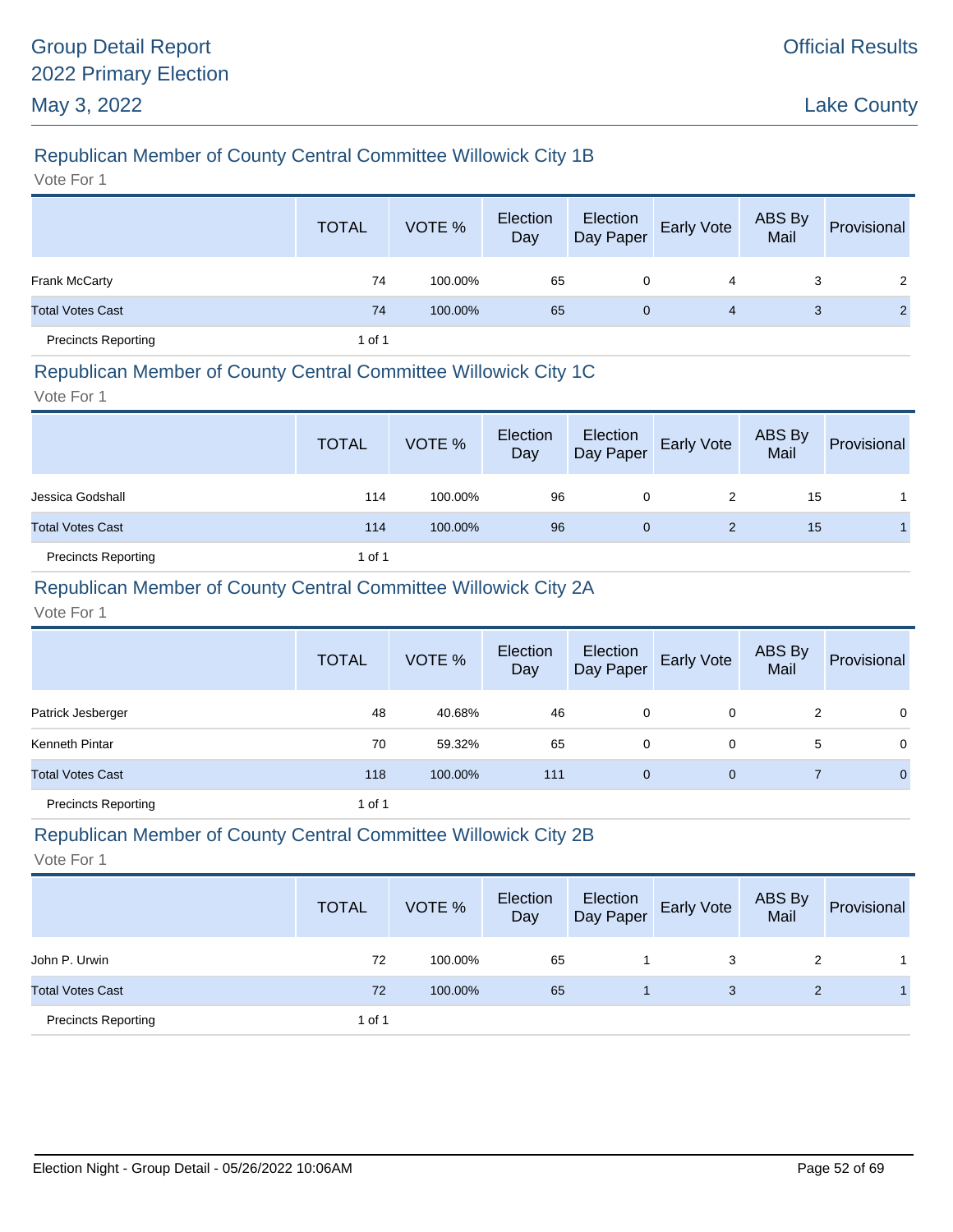# Republican Member of County Central Committee Willowick City 2C

Vote For 1

|                            | <b>TOTAL</b> | VOTE %  | Election<br>Day | Election<br>Day Paper | Early Vote | ABS By<br>Mail | Provisional  |
|----------------------------|--------------|---------|-----------------|-----------------------|------------|----------------|--------------|
| Keith Beck                 | 118          | 100.00% | 98              |                       | 3          | 16             | $\Omega$     |
| <b>Total Votes Cast</b>    | 118          | 100.00% | 98              |                       | 3          | 16             | $\mathbf{0}$ |
| <b>Precincts Reporting</b> | 1 of 1       |         |                 |                       |            |                |              |

### Republican Member of County Central Committee Willowick City 3A

Vote For 1

|                            | <b>TOTAL</b> | VOTE %  | Election<br>Day | Election<br>Day Paper | <b>Early Vote</b> | ABS By<br>Mail | Provisional |
|----------------------------|--------------|---------|-----------------|-----------------------|-------------------|----------------|-------------|
| Deborah Clarke             | 110          | 100.00% | 92              | 0                     | 4                 | 13             |             |
| <b>Total Votes Cast</b>    | 110          | 100.00% | 92              | 0                     | 4                 | 13             |             |
| <b>Precincts Reporting</b> | 1 of 1       |         |                 |                       |                   |                |             |

### Republican Member of County Central Committee Willowick City 3B

Vote For 1

|                            | <b>TOTAL</b> | VOTE %  | Election<br>Day | Election<br>Day Paper | <b>Early Vote</b> | ABS By<br>Mail | Provisional |
|----------------------------|--------------|---------|-----------------|-----------------------|-------------------|----------------|-------------|
| Faina Rozvadovskaya        | 53           | 100.00% | 40              | 0                     | 3                 | 9              |             |
| <b>Total Votes Cast</b>    | 53           | 100.00% | 40              | 0                     | 3                 | 9              |             |
| <b>Precincts Reporting</b> | 1 of 1       |         |                 |                       |                   |                |             |

#### Republican Member of County Central Committee Willowick City 3C

|                            | <b>TOTAL</b> | VOTE %  | Election<br>Day | Election<br>Day Paper | <b>Early Vote</b> | ABS By<br>Mail | Provisional    |
|----------------------------|--------------|---------|-----------------|-----------------------|-------------------|----------------|----------------|
| Lisa M. Patton             | 123          | 100.00% | 100             | 0                     | 2                 | 19             | 2              |
| <b>Total Votes Cast</b>    | 123          | 100.00% | 100             | $\mathbf{0}$          | 2                 | 19             | $\overline{2}$ |
| <b>Precincts Reporting</b> | 1 of 1       |         |                 |                       |                   |                |                |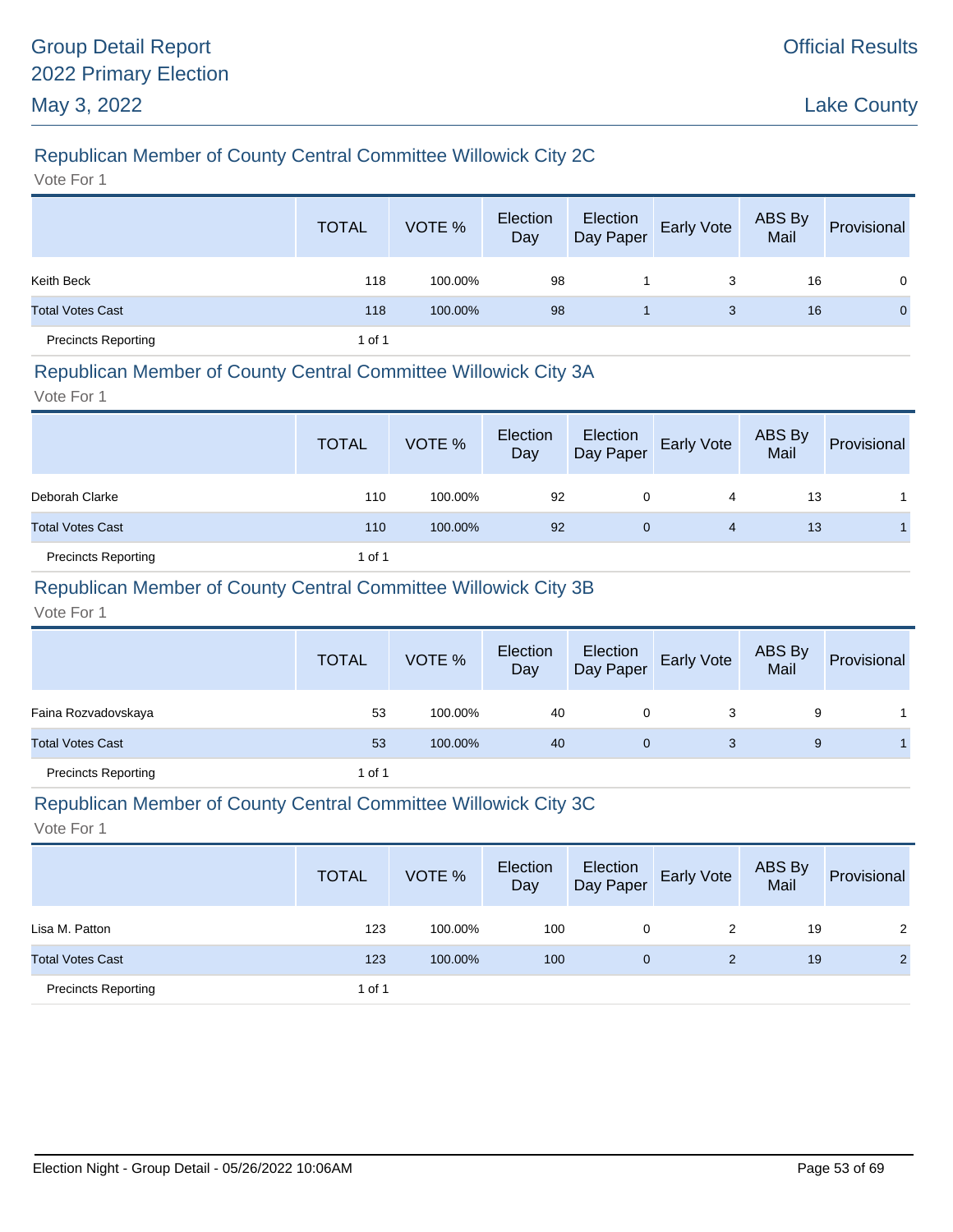# Republican Member of County Central Committee Concord Twp A

Vote For 1

|                            | <b>TOTAL</b> | VOTE %  | Election<br>Day | Election<br>Day Paper | <b>Early Vote</b> | ABS By<br>Mail | Provisional |
|----------------------------|--------------|---------|-----------------|-----------------------|-------------------|----------------|-------------|
| Amy Lucci                  | 276          | 100.00% | 232             | 0                     | 24                | 19             |             |
| <b>Total Votes Cast</b>    | 276          | 100.00% | 232             | 0                     | 24                | 19             |             |
| <b>Precincts Reporting</b> | 1 of 1       |         |                 |                       |                   |                |             |

#### Republican Member of County Central Committee Concord Twp B

Vote For 1

|                            | <b>TOTAL</b> | VOTE %  | Election<br>Day | Election<br>Day Paper | Early Vote | ABS By<br>Mail | Provisional |
|----------------------------|--------------|---------|-----------------|-----------------------|------------|----------------|-------------|
| Morgan McIntosh            | 234          | 100.00% | 188             |                       | 21         | 21             | 3           |
| <b>Total Votes Cast</b>    | 234          | 100.00% | 188             |                       | 21         | 21             | 3           |
| <b>Precincts Reporting</b> | 1 of 1       |         |                 |                       |            |                |             |

### Republican Member of County Central Committee Concord Twp C

Vote For 1

|                            | <b>TOTAL</b> | VOTE %  | Election<br>Day | Election<br>Day Paper | <b>Early Vote</b> | ABS By<br>Mail | Provisional    |
|----------------------------|--------------|---------|-----------------|-----------------------|-------------------|----------------|----------------|
| <b>Faith Andrews</b>       | 247          | 100.00% | 193             | 0                     | 14                | 40             | $\mathbf{0}$   |
| <b>Total Votes Cast</b>    | 247          | 100.00% | 193             | $\mathbf{0}$          | 14                | 40             | $\overline{0}$ |
| <b>Precincts Reporting</b> | 1 of 1       |         |                 |                       |                   |                |                |

#### Republican Member of County Central Committee Concord Twp D

|                            | <b>TOTAL</b> | VOTE %  | Election<br>Day | Election<br>Day Paper | Early Vote | ABS By<br>Mail | Provisional  |
|----------------------------|--------------|---------|-----------------|-----------------------|------------|----------------|--------------|
| Joan Lindhurst             | 87           | 60.42%  | 76              | 0                     | 4          |                | $\mathbf 0$  |
| Elizabeth B. Schick        | 57           | 39.58%  | 52              | 0                     | 0          | 5              | $\mathbf 0$  |
| <b>Total Votes Cast</b>    | 144          | 100.00% | 128             | $\mathbf 0$           | 4          | 12             | $\mathbf{0}$ |
| <b>Precincts Reporting</b> | 1 of 1       |         |                 |                       |            |                |              |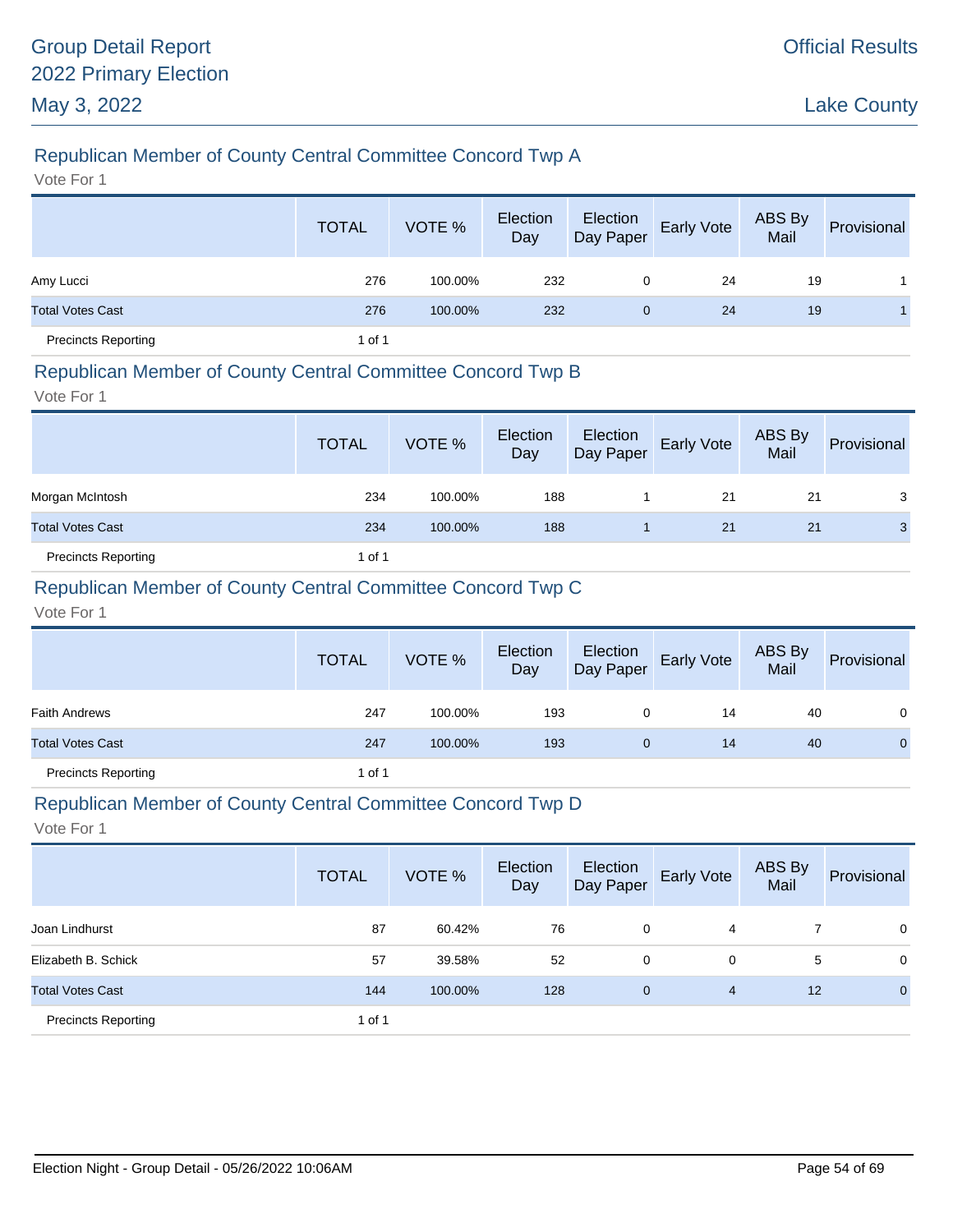# Republican Member of County Central Committee Concord Twp E

Vote For 1

|                            | <b>TOTAL</b> | VOTE %  | Election<br>Day | Election<br>Day Paper | Early Vote | ABS By<br>Mail | Provisional    |
|----------------------------|--------------|---------|-----------------|-----------------------|------------|----------------|----------------|
| Kathy Dalton               | 98           | 100.00% | 73              | 0                     | 12         | 11             | 2              |
| <b>Total Votes Cast</b>    | 98           | 100.00% | 73              | $\mathbf{0}$          | 12         | 11             | $\overline{2}$ |
| <b>Precincts Reporting</b> | 1 of 1       |         |                 |                       |            |                |                |

#### Republican Member of County Central Committee Concord Twp F

Vote For 1

|                            | <b>TOTAL</b> | VOTE %  | Election<br>Day | Election<br>Day Paper | <b>Early Vote</b> | ABS By<br>Mail | Provisional    |
|----------------------------|--------------|---------|-----------------|-----------------------|-------------------|----------------|----------------|
| Christopher A. Galloway    | 243          | 100.00% | 190             | 0                     | 25                | 26             | 2              |
| <b>Total Votes Cast</b>    | 243          | 100.00% | 190             | 0                     | 25                | 26             | $\overline{2}$ |
| <b>Precincts Reporting</b> | 1 of 1       |         |                 |                       |                   |                |                |

### Republican Member of County Central Committee Concord Twp G

Vote For 1

|                            | <b>TOTAL</b> | VOTE %  | Election<br>Day | Election<br>Day Paper | <b>Early Vote</b> | ABS By<br>Mail | Provisional  |
|----------------------------|--------------|---------|-----------------|-----------------------|-------------------|----------------|--------------|
| Dorothy Dunlap             | 224          | 100.00% | 177             | 0                     | 27                | 17             | 3            |
| <b>Total Votes Cast</b>    | 224          | 100.00% | 177             | $\mathbf{0}$          | 27                | 17             | $\mathbf{3}$ |
| <b>Precincts Reporting</b> | 1 of 1       |         |                 |                       |                   |                |              |

#### Republican Member of County Central Committee Concord Twp H

|                            | <b>TOTAL</b> | VOTE %  | Election<br>Day | Election<br>Day Paper | <b>Early Vote</b> | ABS By<br>Mail | Provisional |
|----------------------------|--------------|---------|-----------------|-----------------------|-------------------|----------------|-------------|
| Gary Rosenthal             | 111          | 100.00% | 96              | 0                     | 6                 | 8              |             |
| <b>Total Votes Cast</b>    | 111          | 100.00% | 96              | 0                     | 6                 | 8              |             |
| <b>Precincts Reporting</b> | 1 of 1       |         |                 |                       |                   |                |             |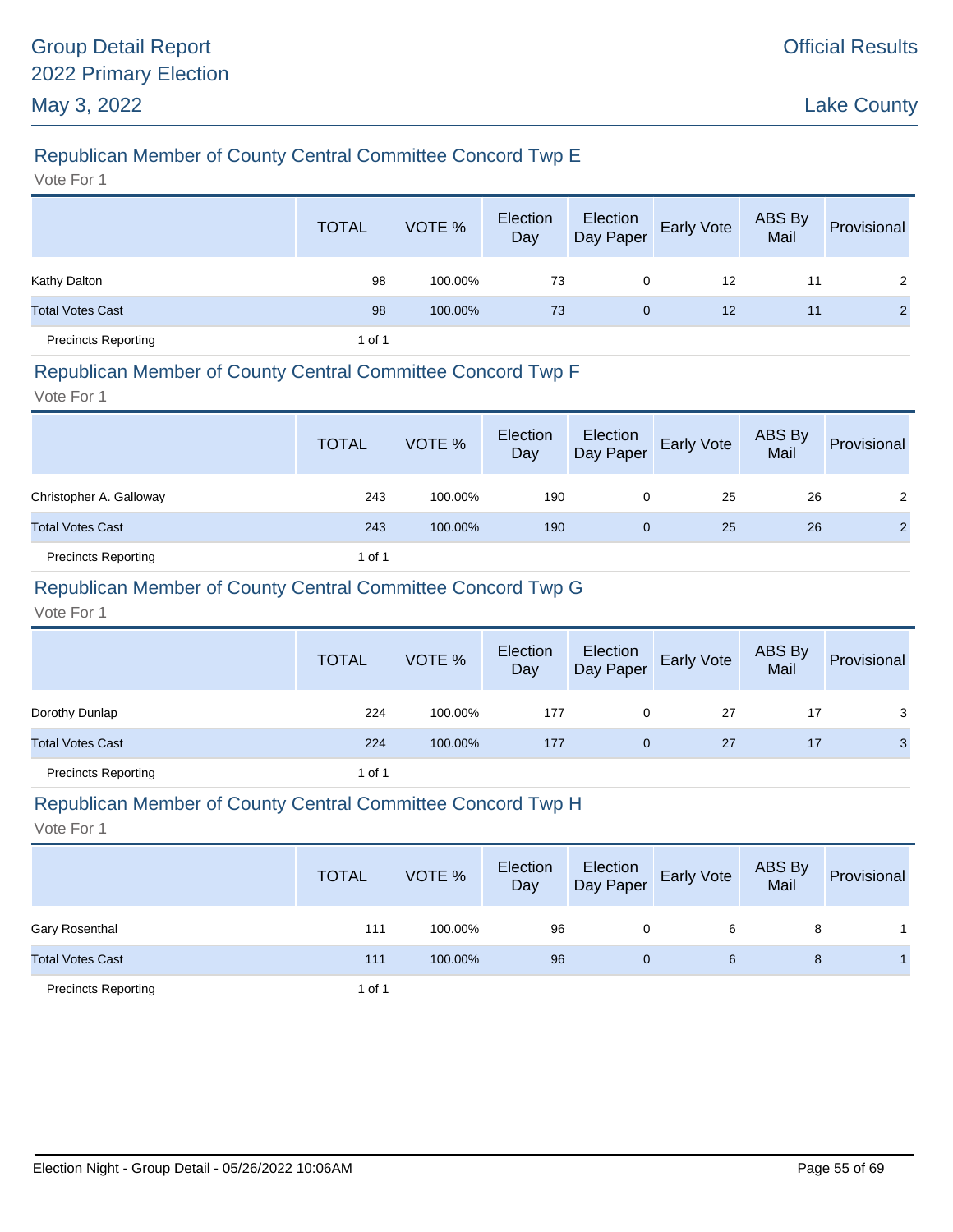# Republican Member of County Central Committee Concord Twp I

Vote For 1

|                            | <b>TOTAL</b> | VOTE %  | Election<br>Day | Election<br>Day Paper | Early Vote | ABS By<br>Mail | Provisional |
|----------------------------|--------------|---------|-----------------|-----------------------|------------|----------------|-------------|
| David Vitaz                | 359          | 100.00% | 273             | 0                     | 45         | 41             | $\Omega$    |
| <b>Total Votes Cast</b>    | 359          | 100.00% | 273             | $\mathbf{0}$          | 45         | 41             | $\Omega$    |
| <b>Precincts Reporting</b> | 1 of 1       |         |                 |                       |            |                |             |

#### Republican Member of County Central Committee Concord Twp J

Vote For 1

|                            | <b>TOTAL</b> | VOTE %  | Election<br>Day | Election<br>Day Paper | <b>Early Vote</b> | ABS By<br>Mail | Provisional |
|----------------------------|--------------|---------|-----------------|-----------------------|-------------------|----------------|-------------|
| Tim Wright                 | 136          | 100.00% | 120             | 0                     | 11                | 5              | 0           |
| <b>Total Votes Cast</b>    | 136          | 100.00% | 120             | 0                     | 11                | 5              | $\Omega$    |
| <b>Precincts Reporting</b> | 1 of 1       |         |                 |                       |                   |                |             |

### Republican Member of County Central Committee Concord Twp K

Vote For 1

|                            | <b>TOTAL</b> | VOTE %  | Election<br>Day | Election<br>Day Paper | <b>Early Vote</b> | ABS By<br>Mail | Provisional |
|----------------------------|--------------|---------|-----------------|-----------------------|-------------------|----------------|-------------|
| Michael Kuper              | 111          | 100.00% | 92              | 0                     | 11                |                |             |
| <b>Total Votes Cast</b>    | 111          | 100.00% | 92              | $\mathbf{0}$          | 11                |                |             |
| <b>Precincts Reporting</b> | 1 of 1       |         |                 |                       |                   |                |             |

#### Republican Member of County Central Committee Concord Twp L

|                            | <b>TOTAL</b> | VOTE %  | Election<br>Day | Election<br>Day Paper | <b>Early Vote</b> | <b>ABS By</b><br>Mail | Provisional  |
|----------------------------|--------------|---------|-----------------|-----------------------|-------------------|-----------------------|--------------|
| Suzanne Bartolotta         | 266          | 100.00% | 213             | 0                     | 27                | 26                    | 0            |
| <b>Total Votes Cast</b>    | 266          | 100.00% | 213             | $\mathbf{0}$          | 27                | 26                    | $\mathbf{0}$ |
| <b>Precincts Reporting</b> | 1 of 1       |         |                 |                       |                   |                       |              |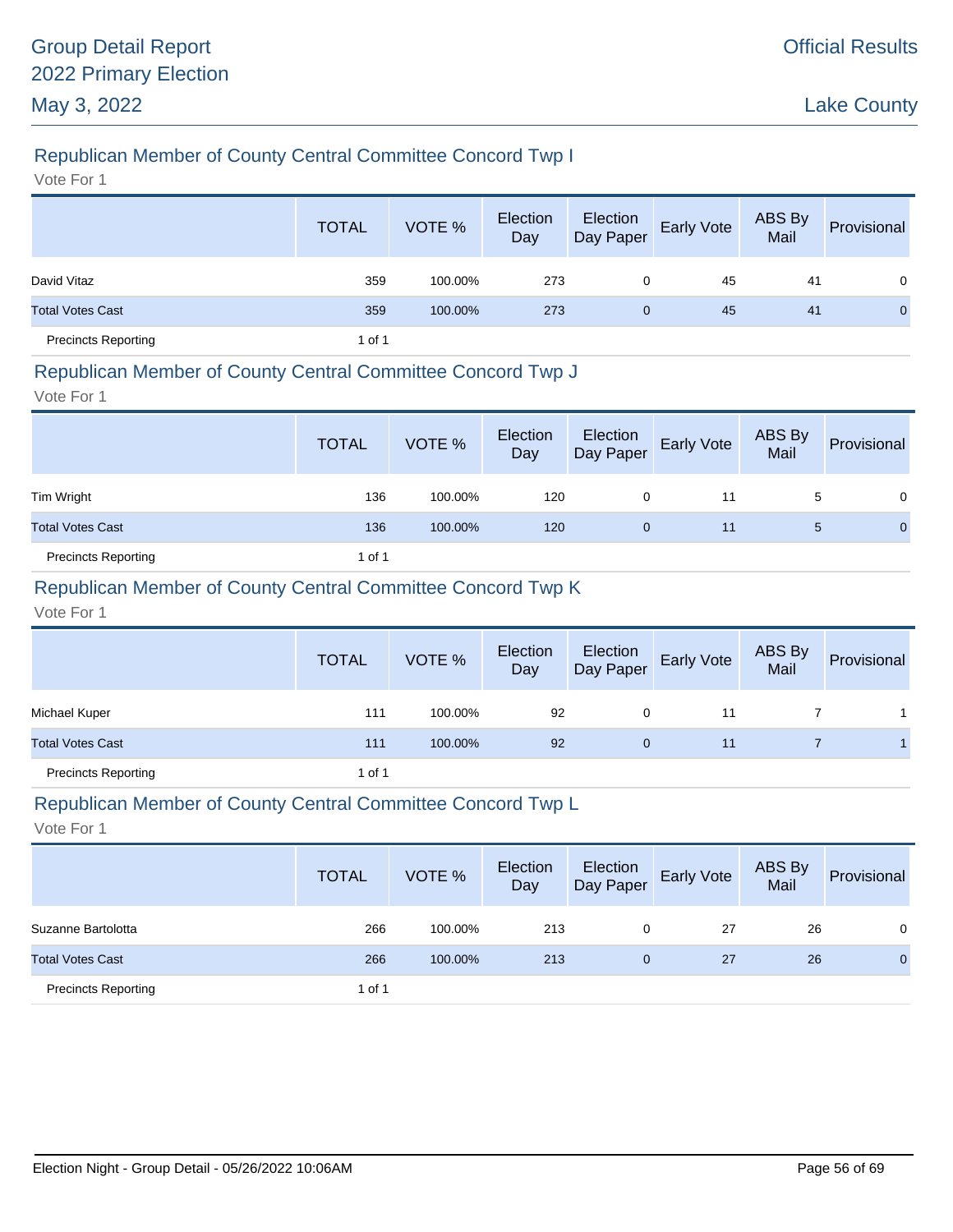# Republican Member of County Central Committee Concord Twp M

Vote For 1

|                            | <b>TOTAL</b> | VOTE %  | Election<br>Day | Election<br>Day Paper | Early Vote | ABS By<br>Mail | Provisional |
|----------------------------|--------------|---------|-----------------|-----------------------|------------|----------------|-------------|
| <b>Richard Cantanzriti</b> | 151          | 100.00% | 117             | 0                     | 19         | 13             | 2           |
| <b>Total Votes Cast</b>    | 151          | 100.00% | 117             | $\mathbf{0}$          | 19         | 13             | 2           |
| <b>Precincts Reporting</b> | 1 of 1       |         |                 |                       |            |                |             |

#### Republican Member of County Central Committee Concord Twp N

Vote For 1

|                            | <b>TOTAL</b> | VOTE %  | Election<br>Day | Election<br>Day Paper | <b>Early Vote</b> | ABS By<br>Mail | Provisional |
|----------------------------|--------------|---------|-----------------|-----------------------|-------------------|----------------|-------------|
| <b>Scott Fishel</b>        | 156          | 100.00% | 128             | 0                     | 14                | 11             | 3           |
| <b>Total Votes Cast</b>    | 156          | 100.00% | 128             | 0                     | 14                | 11             | 3           |
| <b>Precincts Reporting</b> | 1 of 1       |         |                 |                       |                   |                |             |

### Republican Member of County Central Committee Concord Twp O

Vote For 1

|                            | <b>TOTAL</b> | VOTE %  | Election<br>Day | Election<br>Day Paper | <b>Early Vote</b> | ABS By<br>Mail | Provisional  |
|----------------------------|--------------|---------|-----------------|-----------------------|-------------------|----------------|--------------|
| Michael DeLeone            | 126          | 100.00% | 106             |                       | 10                | 10             | 0            |
| <b>Total Votes Cast</b>    | 126          | 100.00% | 106             | $\mathbf 0$           | 10                | 10             | $\mathbf{0}$ |
| <b>Precincts Reporting</b> | 1 of 1       |         |                 |                       |                   |                |              |

#### Republican Member of County Central Committee Fairport Harbor AA

|                            | <b>TOTAL</b> | VOTE %  | Election<br>Day | Election<br>Day Paper | <b>Early Vote</b> | ABS By<br>Mail | Provisional |
|----------------------------|--------------|---------|-----------------|-----------------------|-------------------|----------------|-------------|
| Anthony F. Bertone         | 137          | 100.00% | 112             | 0                     | 12                | 12             |             |
| <b>Total Votes Cast</b>    | 137          | 100.00% | 112             | $\mathbf{0}$          | 12                | 12             |             |
| <b>Precincts Reporting</b> | 1 of 1       |         |                 |                       |                   |                |             |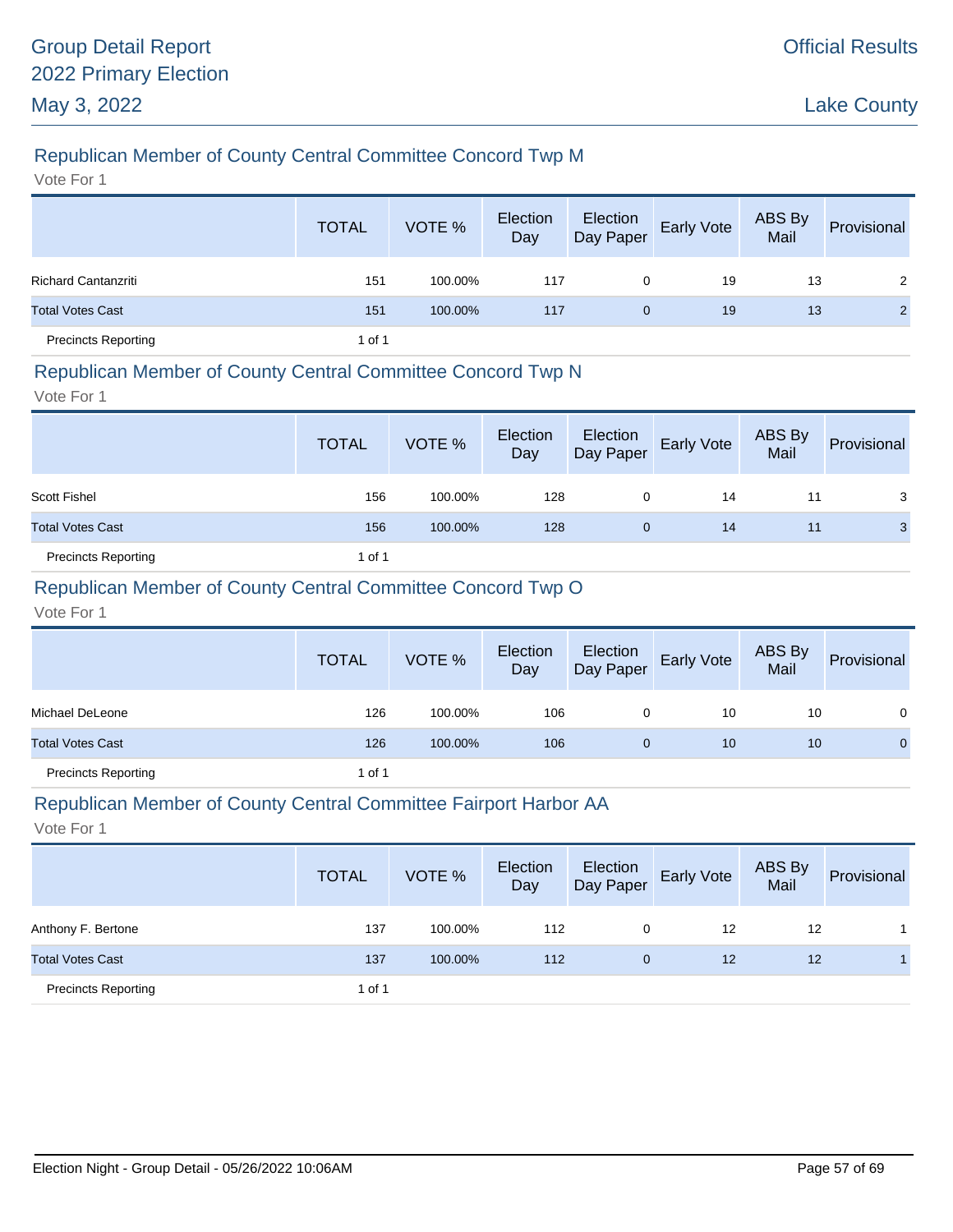# Republican Member of County Central Committee Fairport Harbor BB

Vote For 1

|                            | <b>TOTAL</b> | VOTE %  | Election<br>Day | Election<br>Day Paper | <b>Early Vote</b> | ABS By<br>Mail | Provisional    |
|----------------------------|--------------|---------|-----------------|-----------------------|-------------------|----------------|----------------|
| Pamela J. Morse            | 132          | 100.00% | 118             | 0                     | 8                 | 6              | $\overline{0}$ |
| <b>Total Votes Cast</b>    | 132          | 100.00% | 118             | $\mathbf{0}$          | 8                 | 6              | $\mathbf{0}$   |
| <b>Precincts Reporting</b> | 1 of 1       |         |                 |                       |                   |                |                |

### Republican Member of County Central Committee Grand River AA

Vote For 1

|                            | <b>TOTAL</b> | VOTE %  | Election<br>Day | Election<br>Day Paper | Early Vote | ABS By<br>Mail | Provisional    |
|----------------------------|--------------|---------|-----------------|-----------------------|------------|----------------|----------------|
| Jennifer Hood              | 30           | 46.88%  | 26              | 0                     | 2          |                |                |
| <b>Robert Tomsich</b>      | 34           | 53.12%  | 27              | 0                     | 3          | 2              | $\overline{2}$ |
| <b>Total Votes Cast</b>    | 64           | 100.00% | 53              | $\mathbf 0$           | 5          | 3              | 3              |
| <b>Precincts Reporting</b> | 1 of 1       |         |                 |                       |            |                |                |

# Republican Member of County Central Committee Kirtland Hills AA

Vote For 1

|                            | <b>TOTAL</b> | VOTE %  | Election<br>Day |   | Election<br>Day Paper Early Vote | ABS By<br>Mail | Provisional  |
|----------------------------|--------------|---------|-----------------|---|----------------------------------|----------------|--------------|
| Carolyn Fidanza            | 81           | 100.00% | 70              | 0 | 5                                | 6              | 0            |
| <b>Total Votes Cast</b>    | 81           | 100.00% | 70              | 0 | 5                                | 6              | $\mathbf{0}$ |
| <b>Precincts Reporting</b> | 1 of 1       |         |                 |   |                                  |                |              |

#### Republican Member of County Central Committee Lakeline Village AA

|                            | <b>TOTAL</b> | VOTE %  | Election<br>Day | Election<br>Day Paper | Early Vote | ABS By<br>Mail | Provisional    |
|----------------------------|--------------|---------|-----------------|-----------------------|------------|----------------|----------------|
| Ron Danko                  | 13           | 56.52%  | 13              | 0                     | 0          | 0              | $\mathbf{0}$   |
| Joseph Iveljic             | 10           | 43.48%  | 8               | 0                     |            |                | $\mathbf 0$    |
| <b>Total Votes Cast</b>    | 23           | 100.00% | 21              | $\mathbf{0}$          |            |                | $\overline{0}$ |
| <b>Precincts Reporting</b> | 1 of 1       |         |                 |                       |            |                |                |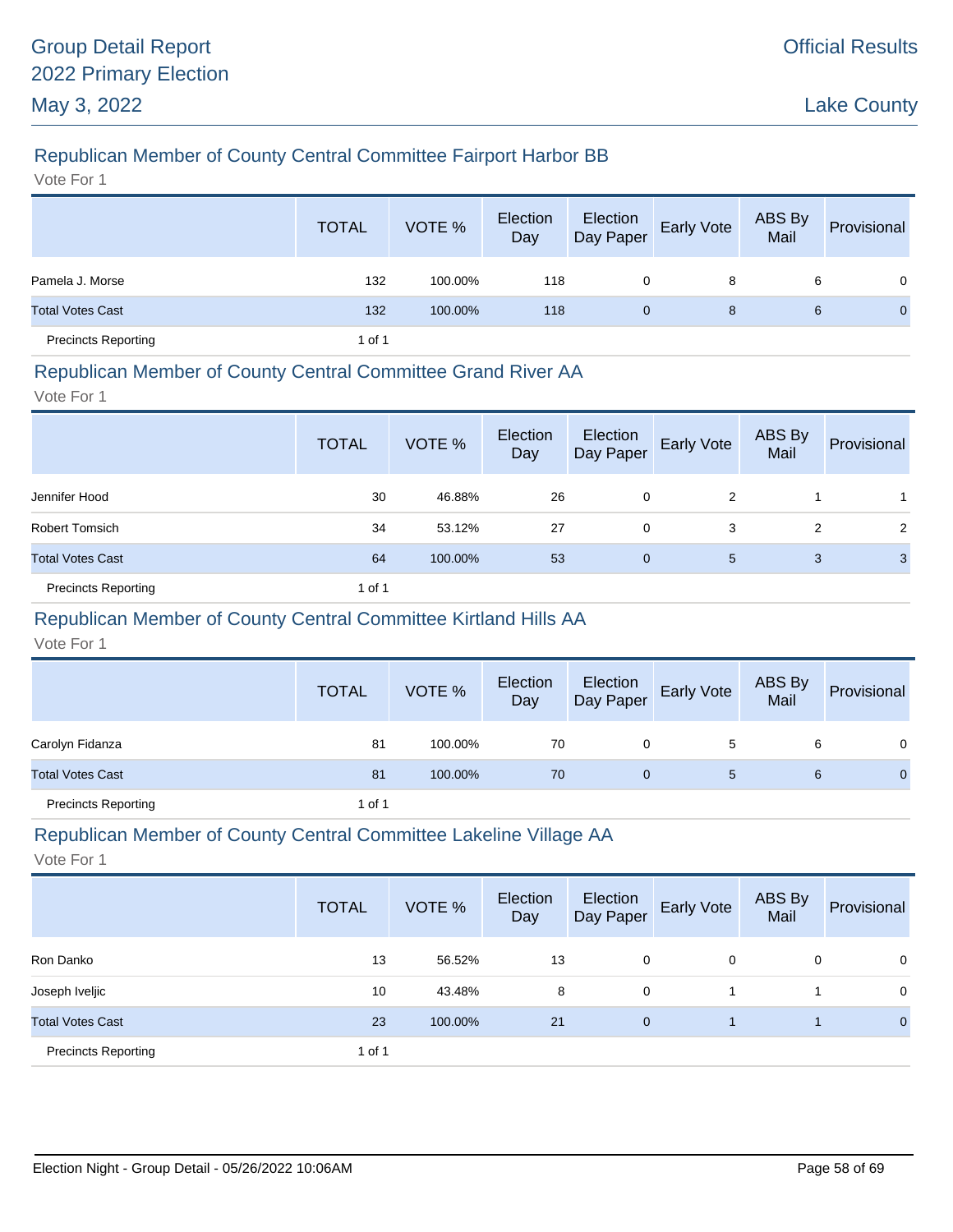# Republican Member of County Central Committee Leroy Twp A

Vote For 1

|                            | <b>TOTAL</b> | VOTE %  | Election<br>Day | Election<br>Day Paper | Early Vote | ABS By<br>Mail | Provisional |
|----------------------------|--------------|---------|-----------------|-----------------------|------------|----------------|-------------|
| Dennis L. Keeney           | 239          | 71.77%  | 217             | 0                     | 18         | 4              | $\mathbf 0$ |
| Carol Ann Schindel         | 94           | 28.23%  | 79              | 0                     | 6          | 8              |             |
| <b>Total Votes Cast</b>    | 333          | 100.00% | 296             | $\mathbf{0}$          | 24         | 12             |             |
| <b>Precincts Reporting</b> | 1 of 1       |         |                 |                       |            |                |             |

### Republican Member of County Central Committee Leroy Twp B

Vote For 1

|                            | <b>TOTAL</b> | VOTE %  | Election<br>Day | Election<br>Day Paper | <b>Early Vote</b> | <b>ABS By</b><br>Mail | Provisional |
|----------------------------|--------------|---------|-----------------|-----------------------|-------------------|-----------------------|-------------|
| Gayle Young                | 330          | 100.00% | 298             | 0                     | 14                | 17                    |             |
| <b>Total Votes Cast</b>    | 330          | 100.00% | 298             | $\mathbf{0}$          | 14                | 17                    |             |
| <b>Precincts Reporting</b> | 1 of 1       |         |                 |                       |                   |                       |             |

# Republican Member of County Central Committee Madison Village AA

Vote For 1

|                            | <b>TOTAL</b> | VOTE %  | Election<br>Day | Election<br>Day Paper | <b>Early Vote</b> | ABS By<br>Mail | Provisional |
|----------------------------|--------------|---------|-----------------|-----------------------|-------------------|----------------|-------------|
| Susan Hamercheck           | 135          | 100.00% | 126             | 0                     | 3                 | 4              | 2           |
| <b>Total Votes Cast</b>    | 135          | 100.00% | 126             | 0                     | 3                 | 4              |             |
| <b>Precincts Reporting</b> | 1 of 1       |         |                 |                       |                   |                |             |

#### Republican Member of County Central Committee Madison Village BB

|                            | <b>TOTAL</b> | VOTE %  | Election<br>Day | Election<br>Day Paper | <b>Early Vote</b> | ABS By<br>Mail | Provisional  |
|----------------------------|--------------|---------|-----------------|-----------------------|-------------------|----------------|--------------|
| Ken Cahill                 | 150          | 100.00% | 136             | 0                     |                   |                | $\Omega$     |
| <b>Total Votes Cast</b>    | 150          | 100.00% | 136             | 0                     |                   |                | $\mathbf{0}$ |
| <b>Precincts Reporting</b> | 1 of 1       |         |                 |                       |                   |                |              |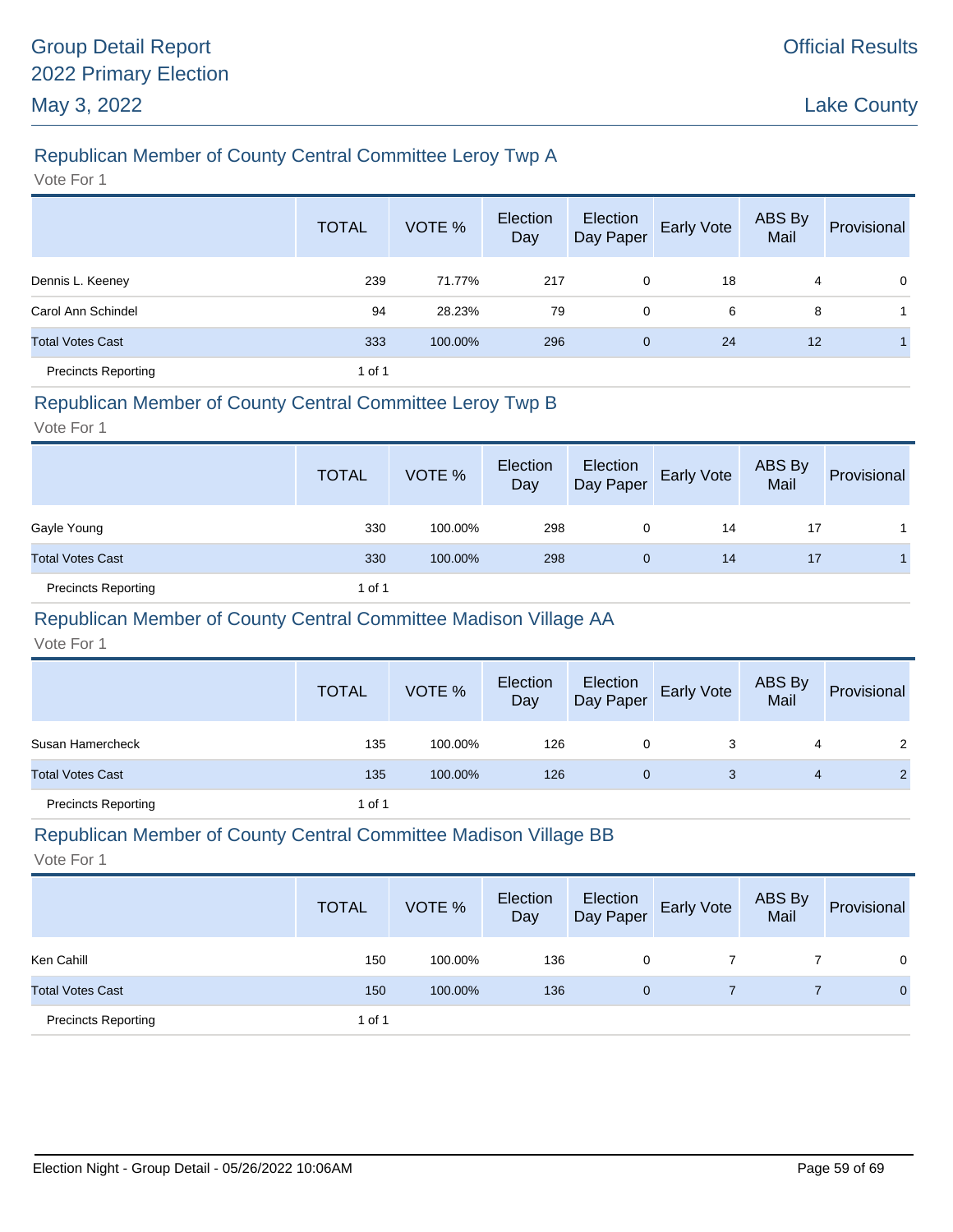# Republican Member of County Central Committee Madison Twp A

Vote For 1

|                            | <b>TOTAL</b> | VOTE %  | Election<br>Day | Election<br>Day Paper | Early Vote | ABS By<br>Mail | Provisional    |
|----------------------------|--------------|---------|-----------------|-----------------------|------------|----------------|----------------|
| Steven R. Dempsey          | 72           | 100.00% | 64              | 0                     | 2          | 6              | $\mathbf{0}$   |
| <b>Total Votes Cast</b>    | 72           | 100.00% | 64              | $\overline{0}$        | 2          | 6              | $\overline{0}$ |
| <b>Precincts Reporting</b> | 1 of 1       |         |                 |                       |            |                |                |

#### Republican Member of County Central Committee Madison Twp B

Vote For 1

|                             | <b>TOTAL</b> | VOTE %  | Election<br>Day | Election<br>Day Paper | Early Vote | ABS By<br>Mail | Provisional |
|-----------------------------|--------------|---------|-----------------|-----------------------|------------|----------------|-------------|
| <b>Frank Carl Chicarell</b> | 144          | 100.00% | 136             | 0                     | 2          | 6              | $\Omega$    |
| <b>Total Votes Cast</b>     | 144          | 100.00% | 136             | 0                     |            | 6              | $\Omega$    |
| <b>Precincts Reporting</b>  | 1 of 1       |         |                 |                       |            |                |             |

### Republican Member of County Central Committee Madison Twp C

Vote For 1

|                            | <b>TOTAL</b> | VOTE %  | Election<br>Day | Election<br>Day Paper | Early Vote | ABS By<br>Mail | Provisional    |
|----------------------------|--------------|---------|-----------------|-----------------------|------------|----------------|----------------|
| John W. Holmes             | 117          | 100.00% | 107             | 0                     | 3          | 5              | $\mathbf{2}$   |
| <b>Total Votes Cast</b>    | 117          | 100.00% | 107             | 0                     | 3          | $\mathbf{5}$   | $\overline{2}$ |
| <b>Precincts Reporting</b> | 1 of 1       |         |                 |                       |            |                |                |

#### Republican Member of County Central Committee Madison Twp D

|                            | <b>TOTAL</b> | VOTE %  | Election<br>Day | Election<br>Day Paper | Early Vote | ABS By<br>Mail | Provisional |
|----------------------------|--------------|---------|-----------------|-----------------------|------------|----------------|-------------|
| Evan Nunnally              | 67           | 46.21%  | 62              | 0                     | 4          |                | $\mathbf 0$ |
| Trista S. Warren           | 78           | 53.79%  | 66              | 0                     | 2          |                | 3           |
| <b>Total Votes Cast</b>    | 145          | 100.00% | 128             | $\mathbf 0$           | 6          | 8              | 3           |
| <b>Precincts Reporting</b> | 1 of 1       |         |                 |                       |            |                |             |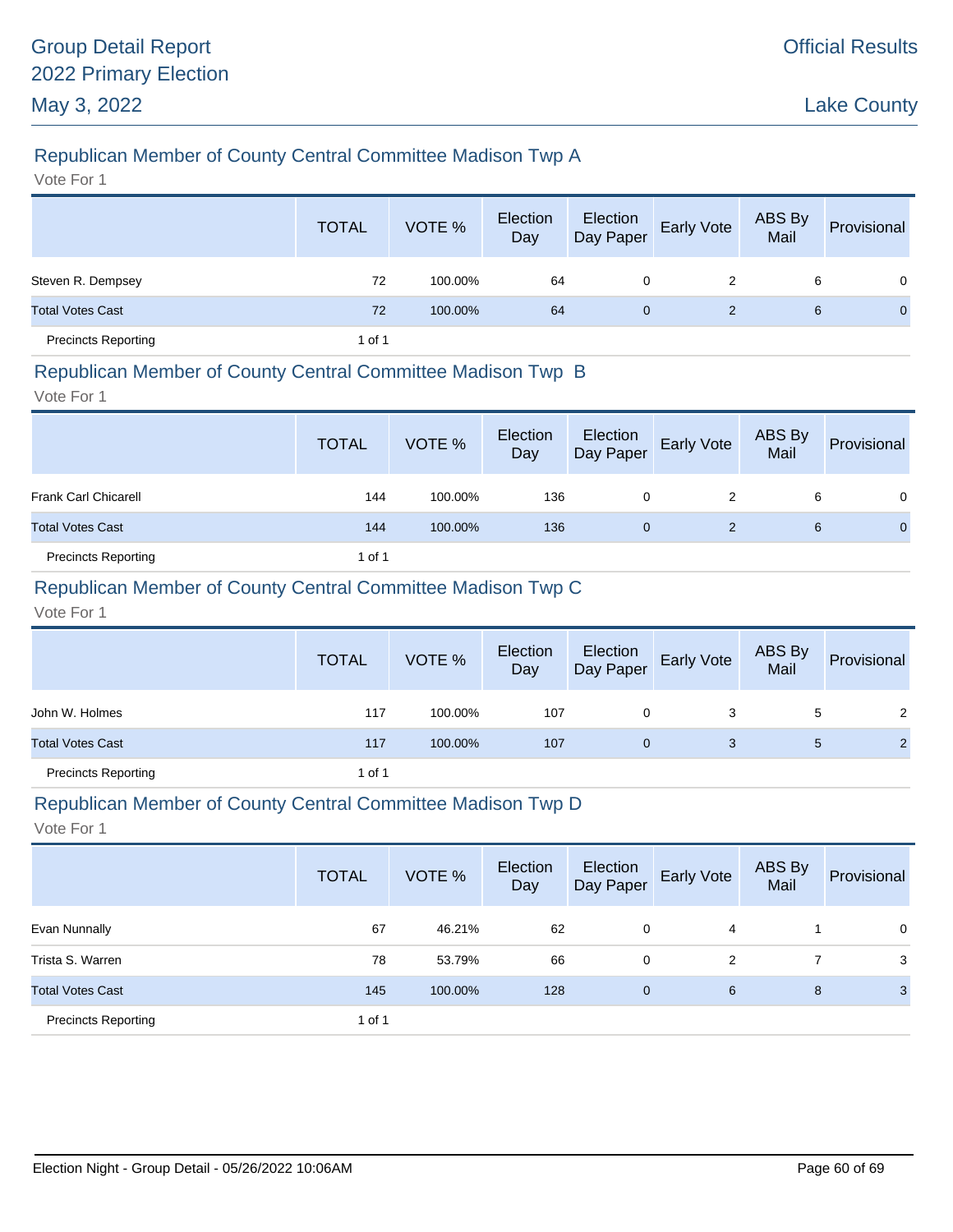# Republican Member of County Central Committee Madison Twp E

Vote For 1

|                            | <b>TOTAL</b> | VOTE %  | Election<br>Day | Election<br>Day Paper | Early Vote | ABS By<br>Mail | Provisional |
|----------------------------|--------------|---------|-----------------|-----------------------|------------|----------------|-------------|
| Peter V. Wayman            | 95           | 100.00% | 83              | 0                     | 2          | 9              |             |
| <b>Total Votes Cast</b>    | 95           | 100.00% | 83              | $\mathbf{0}$          | 2          | 9              |             |
| <b>Precincts Reporting</b> | 1 of 1       |         |                 |                       |            |                |             |

#### Republican Member of County Central Committee Madison Twp F

Vote For 1

|                            | <b>TOTAL</b> | VOTE %  | Election<br>Day | Election<br>Day Paper | Early Vote | ABS By<br>Mail | Provisional    |
|----------------------------|--------------|---------|-----------------|-----------------------|------------|----------------|----------------|
| Gregory J. Giegerich       | 181          | 100.00% | 162             | 0                     |            | 10             | 2              |
| <b>Total Votes Cast</b>    | 181          | 100.00% | 162             | 0                     |            | 10             | $\overline{2}$ |
| <b>Precincts Reporting</b> | 1 of 1       |         |                 |                       |            |                |                |

### Republican Member of County Central Committee Madison Twp G

Vote For 1

|                            | <b>TOTAL</b> | VOTE %  | Election<br>Day | Election<br>Day Paper | <b>Early Vote</b> | ABS By<br>Mail | Provisional    |
|----------------------------|--------------|---------|-----------------|-----------------------|-------------------|----------------|----------------|
| Christina F. Rosenow       | 106          | 100.00% | 91              |                       | 4                 | 8              | 2              |
| <b>Total Votes Cast</b>    | 106          | 100.00% | 91              |                       | 4                 | 8              | $\overline{2}$ |
| <b>Precincts Reporting</b> | 1 of 1       |         |                 |                       |                   |                |                |

#### Republican Member of County Central Committee Madison Twp H

|                            | <b>TOTAL</b> | VOTE %  | Election<br>Day | Election<br>Day Paper | <b>Early Vote</b> | ABS By<br>Mail | Provisional |
|----------------------------|--------------|---------|-----------------|-----------------------|-------------------|----------------|-------------|
| Michael J. Barham          | 124          | 100.00% | 114             | 0                     | 2                 |                |             |
| <b>Total Votes Cast</b>    | 124          | 100.00% | 114             | $\mathbf{0}$          | 2                 |                |             |
| <b>Precincts Reporting</b> | 1 of 1       |         |                 |                       |                   |                |             |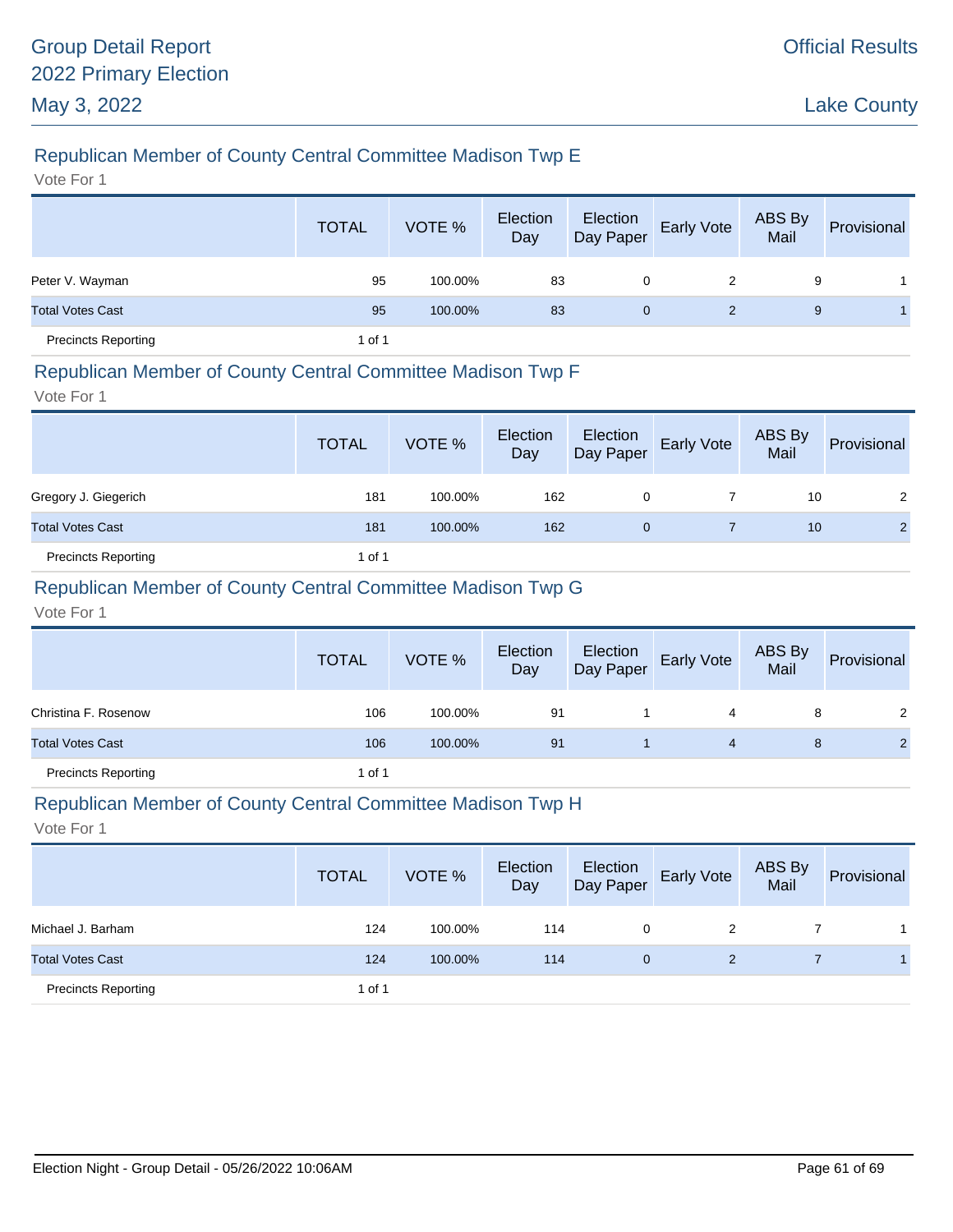# Republican Member of County Central Committee Madison Twp I

Vote For 1

|                            | <b>TOTAL</b> | VOTE %  | Election<br>Day | Election<br>Day Paper | Early Vote | ABS By<br>Mail | Provisional |
|----------------------------|--------------|---------|-----------------|-----------------------|------------|----------------|-------------|
| <b>Eric Cotton</b>         | 140          | 100.00% | 121             | 0                     | 5          | 13             |             |
| <b>Total Votes Cast</b>    | 140          | 100.00% | 121             | $\mathbf{0}$          | 5          | 13             |             |
| <b>Precincts Reporting</b> | 1 of 1       |         |                 |                       |            |                |             |

### Rep Member of County Central Committee Madison Twp J

Vote For 1

|                            | <b>TOTAL</b> | VOTE %  | Election<br>Day | Election<br>Day Paper | Early Vote | ABS By<br>Mail | Provisional  |
|----------------------------|--------------|---------|-----------------|-----------------------|------------|----------------|--------------|
| Peter LaRusch              | 69           | 100.00% | 60              | 0                     | 2          |                | 0            |
| <b>Total Votes Cast</b>    | 69           | 100.00% | 60              | 0                     | 2          |                | $\mathbf{0}$ |
| <b>Precincts Reporting</b> | 1 of 1       |         |                 |                       |            |                |              |

### Republican Member of County Central Committee Painesville Twp A

Vote For 1

|                            | <b>TOTAL</b> | VOTE %  | Election<br>Day | Election<br>Day Paper | <b>Early Vote</b> | ABS By<br>Mail | Provisional |
|----------------------------|--------------|---------|-----------------|-----------------------|-------------------|----------------|-------------|
| James W. Corrigan          | 185          | 100.00% | 142             | 0                     | 23                | 19             |             |
| <b>Total Votes Cast</b>    | 185          | 100.00% | 142             | $\mathbf{0}$          | 23                | 19             |             |
| <b>Precincts Reporting</b> | 1 of 1       |         |                 |                       |                   |                |             |

#### Republican Member of County Central Committee Painesville Twp B

|                            | <b>TOTAL</b> | VOTE %  | Election<br>Day | Election<br>Day Paper | <b>Early Vote</b> | <b>ABS By</b><br>Mail | Provisional  |
|----------------------------|--------------|---------|-----------------|-----------------------|-------------------|-----------------------|--------------|
| Kent Marks                 | 185          | 100.00% | 149             | 0                     | 18                | 18                    | 0            |
| <b>Total Votes Cast</b>    | 185          | 100.00% | 149             | $\mathbf{0}$          | 18                | 18                    | $\mathbf{0}$ |
| <b>Precincts Reporting</b> | 1 of 1       |         |                 |                       |                   |                       |              |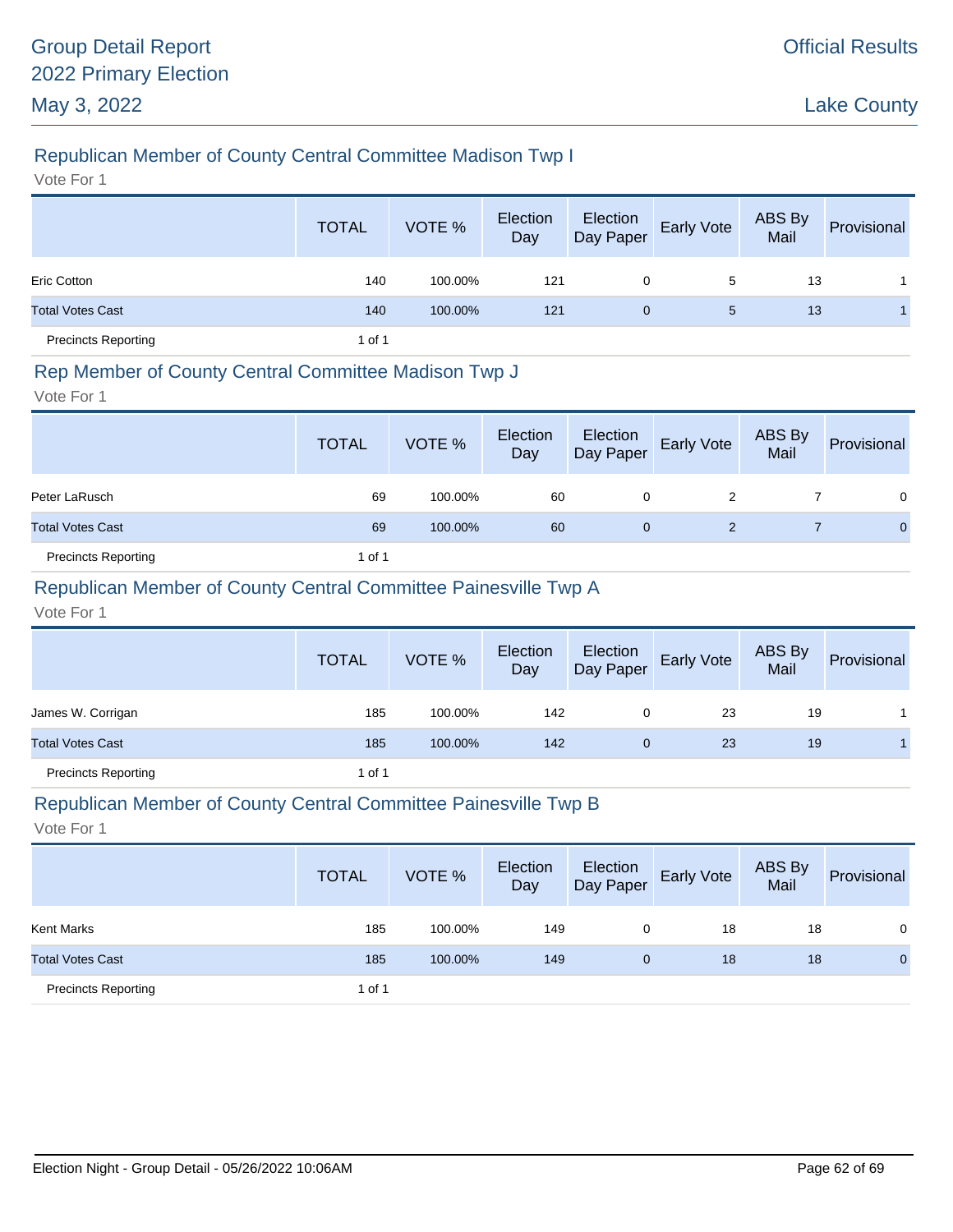# Republican Member of County Central Committee Painesville Twp C

Vote For 1

|                            | <b>TOTAL</b> | VOTE %  | Election<br>Day | Election<br>Day Paper | Early Vote | ABS By<br>Mail | Provisional |
|----------------------------|--------------|---------|-----------------|-----------------------|------------|----------------|-------------|
| Josh Pennock               | 211          | 100.00% | 159             | 0                     | 28         | 23             |             |
| <b>Total Votes Cast</b>    | 211          | 100.00% | 159             | $\mathbf{0}$          | 28         | 23             |             |
| <b>Precincts Reporting</b> | 1 of 1       |         |                 |                       |            |                |             |

#### Republican Member of County Central Committee Painesville Twp D

Vote For 1

|                            | <b>TOTAL</b> | VOTE %  | Election<br>Day | Election<br>Day Paper | Early Vote | ABS By<br>Mail | Provisional  |
|----------------------------|--------------|---------|-----------------|-----------------------|------------|----------------|--------------|
| Andrew J. Sferra           | 213          | 100.00% | 167             |                       | 26         | 19             | $\Omega$     |
| <b>Total Votes Cast</b>    | 213          | 100.00% | 167             |                       | 26         | 19             | $\mathbf{0}$ |
| <b>Precincts Reporting</b> | 1 of 1       |         |                 |                       |            |                |              |

### Republican Member of County Central Committee Painesville Twp E

Vote For 1

|                            | <b>TOTAL</b> | VOTE %  | Election<br>Day | Election<br>Day Paper | Early Vote | ABS By<br>Mail | Provisional |
|----------------------------|--------------|---------|-----------------|-----------------------|------------|----------------|-------------|
| Robert E. MacKnight, III   | 114          | 56.16%  | 97              | 0                     | 14         | 2              |             |
| Daniella Nunnally          | 89           | 43.84%  | 69              | 0                     | 11         | 9              | 0           |
| <b>Total Votes Cast</b>    | 203          | 100.00% | 166             | $\mathbf{0}$          | 25         | 11             |             |
| <b>Precincts Reporting</b> | 1 of 1       |         |                 |                       |            |                |             |

# Republican Member of County Central Committee Painesville Twp F

|                            | <b>TOTAL</b> | VOTE %  | Election<br>Day | Election<br>Day Paper | <b>Early Vote</b> | ABS By<br>Mail | Provisional    |
|----------------------------|--------------|---------|-----------------|-----------------------|-------------------|----------------|----------------|
| Amy Sabath                 | 224          | 100.00% | 160             | 0                     | 34                | 28             | 2              |
| <b>Total Votes Cast</b>    | 224          | 100.00% | 160             | 0                     | 34                | 28             | $\overline{2}$ |
| <b>Precincts Reporting</b> | 1 of 1       |         |                 |                       |                   |                |                |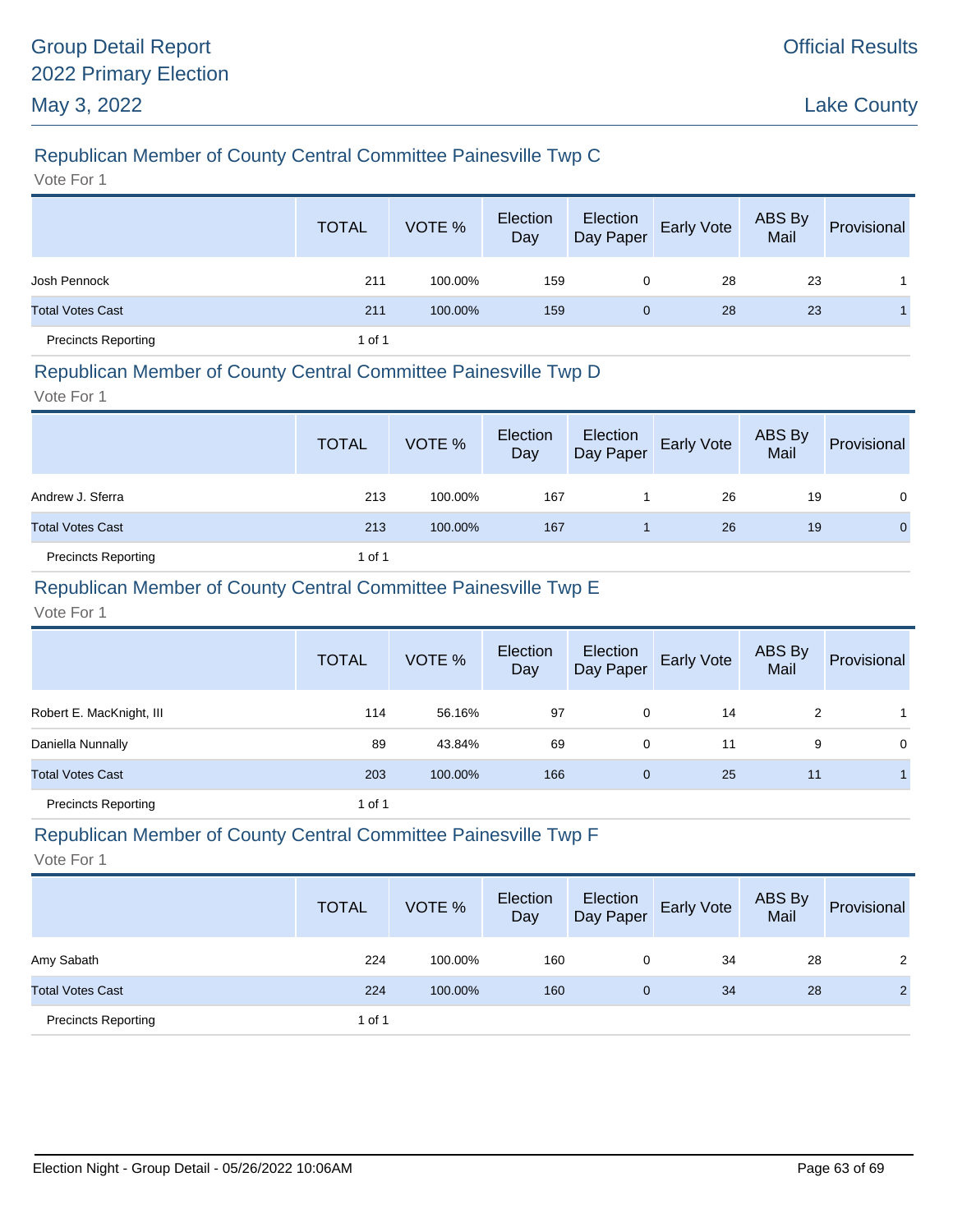# Republican Member of County Central Committee Painesville Twp G

Vote For 1

|                            | <b>TOTAL</b> | VOTE %  | Election<br>Day | Election<br>Day Paper | Early Vote | ABS By<br>Mail | Provisional |
|----------------------------|--------------|---------|-----------------|-----------------------|------------|----------------|-------------|
| John F. Muzik              | 155          | 100.00% | 130             | 0                     | 14         | 8              | 3           |
| <b>Total Votes Cast</b>    | 155          | 100.00% | 130             | 0                     | 14         | 8              | 3           |
| <b>Precincts Reporting</b> | 1 of 1       |         |                 |                       |            |                |             |

#### Republican Member of County Central Committee Painesville Twp H

Vote For 1

|                            | <b>TOTAL</b> | VOTE %  | Election<br>Day | Election<br>Day Paper | Early Vote | ABS By<br>Mail | Provisional |
|----------------------------|--------------|---------|-----------------|-----------------------|------------|----------------|-------------|
| Denis Nowacki              | 162          | 100.00% | 125             | 0                     | -21        | 15             |             |
| <b>Total Votes Cast</b>    | 162          | 100.00% | 125             | 0                     | 21         | 15             |             |
| <b>Precincts Reporting</b> | 1 of 1       |         |                 |                       |            |                |             |

### Republican Member of County Central Committee Painesville Twp I

Vote For 1

|                            | <b>TOTAL</b> | VOTE %  | Election<br>Day | Election<br>Day Paper | <b>Early Vote</b> | ABS By<br>Mail | Provisional    |
|----------------------------|--------------|---------|-----------------|-----------------------|-------------------|----------------|----------------|
| Amy L. Cossick             | 157          | 100.00% | 124             |                       | 24                | 8              | $\mathbf{0}$   |
| <b>Total Votes Cast</b>    | 157          | 100.00% | 124             |                       | 24                | 8              | $\overline{0}$ |
| <b>Precincts Reporting</b> | 1 of 1       |         |                 |                       |                   |                |                |

#### Republican Member of County Central Committee Painesville Twp J

|                            | <b>TOTAL</b> | VOTE %  | Election<br>Day | Election<br>Day Paper | <b>Early Vote</b> | ABS By<br>Mail | Provisional |
|----------------------------|--------------|---------|-----------------|-----------------------|-------------------|----------------|-------------|
| Bryan D. Thomas            | 127          | 100.00% | 110             | 0                     |                   | 9              |             |
| <b>Total Votes Cast</b>    | 127          | 100.00% | 110             | $\mathbf{0}$          |                   | 9              |             |
| <b>Precincts Reporting</b> | 1 of 1       |         |                 |                       |                   |                |             |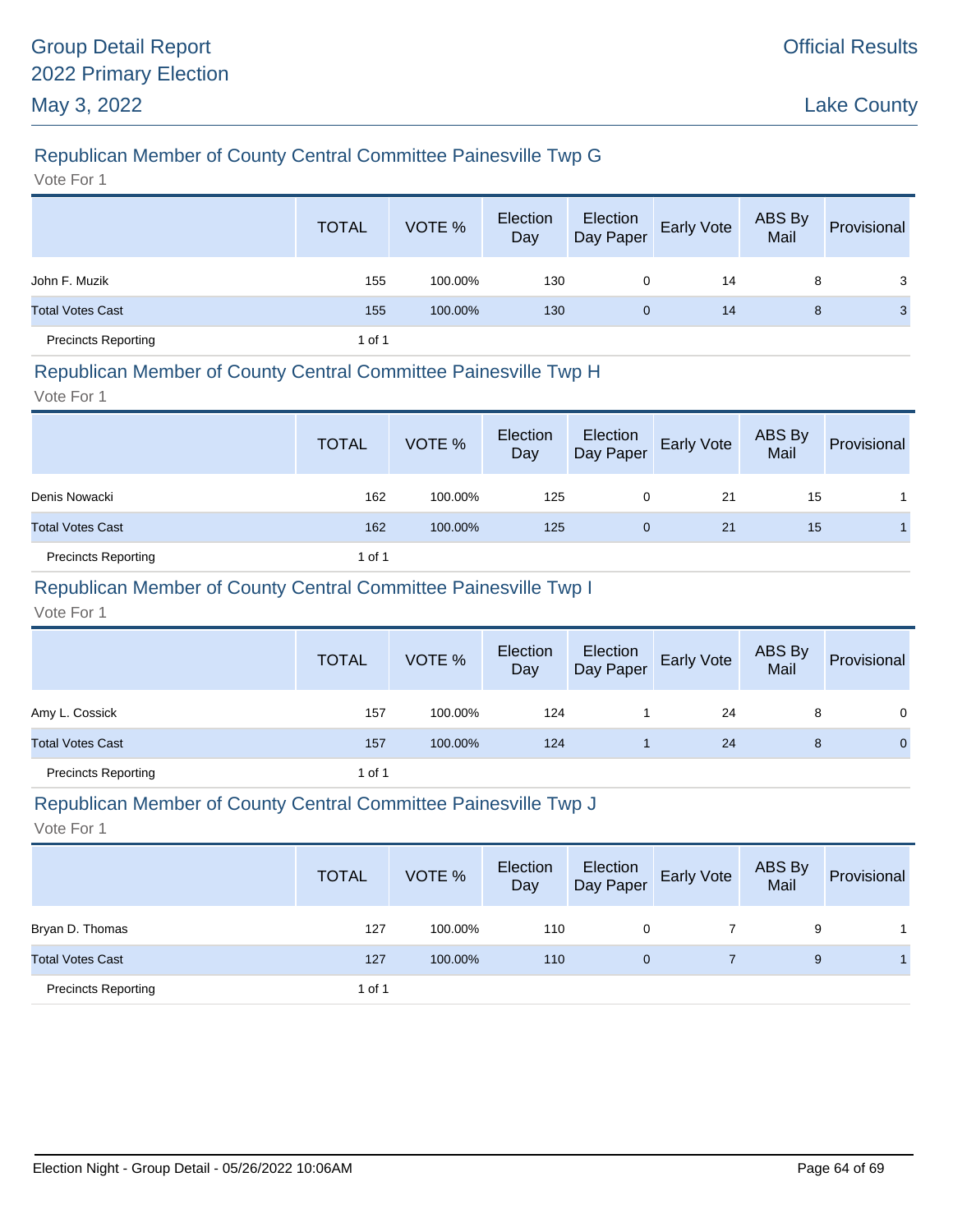# Republican Member of County Central Committee Painesville Twp K

Vote For 1

|                            | <b>TOTAL</b> | VOTE %  | Election<br>Day | Election<br>Day Paper | Early Vote | ABS By<br>Mail | Provisional |
|----------------------------|--------------|---------|-----------------|-----------------------|------------|----------------|-------------|
| <b>Terry Healan</b>        | 23           | 33.33%  | 20              | 0                     | 2          |                | $\mathbf 0$ |
| Patrick J. Mitchell        | 46           | 66.67%  | 43              | 0                     | 0          | 2              |             |
| <b>Total Votes Cast</b>    | 69           | 100.00% | 63              | $\mathbf{0}$          | 2          | 3              |             |
| <b>Precincts Reporting</b> | 1 of 1       |         |                 |                       |            |                |             |

#### Republican Member of County Central Committee Painesville Twp L

Vote For 1

|                            | <b>TOTAL</b> | VOTE %  | Election<br>Day | Election<br>Day Paper | Early Vote | ABS By<br>Mail | Provisional |
|----------------------------|--------------|---------|-----------------|-----------------------|------------|----------------|-------------|
| <b>Chuck Hillier</b>       | 322          | 100.00% | 296             | 0                     | 22         | 3              |             |
| <b>Total Votes Cast</b>    | 322          | 100.00% | 296             | $\mathbf{0}$          | 22         | 3              |             |
| <b>Precincts Reporting</b> | 1 of 1       |         |                 |                       |            |                |             |

# Republican Member of County Central Committee North Perry AA

Vote For 1

|                            | <b>TOTAL</b> | VOTE %  | Election<br>Day | Election<br>Day Paper | <b>Early Vote</b> | ABS By<br>Mail | Provisional |
|----------------------------|--------------|---------|-----------------|-----------------------|-------------------|----------------|-------------|
| <b>Bryce Tischer</b>       | 132          | 100.00% | 124             | 0                     | 4                 |                | $\Omega$    |
| <b>Total Votes Cast</b>    | 132          | 100.00% | 124             | 0                     | 4                 |                | 0           |
| <b>Precincts Reporting</b> | 1 of 1       |         |                 |                       |                   |                |             |

# Republican Member of County Central Committee Perry Village AA

|                            | <b>TOTAL</b> | VOTE %  | Election<br>Day | Election<br>Day Paper | Early Vote | ABS By<br>Mail | Provisional    |
|----------------------------|--------------|---------|-----------------|-----------------------|------------|----------------|----------------|
| Morris W. Beverage, III    | 115          | 45.82%  | 109             | 0                     | 6          | 0              | $\mathbf{0}$   |
| Heather Leonbruno          | 136          | 54.18%  | 122             | 0                     |            |                | $\mathbf{0}$   |
| <b>Total Votes Cast</b>    | 251          | 100.00% | 231             | $\mathbf{0}$          | 13         |                | $\overline{0}$ |
| <b>Precincts Reporting</b> | 1 of 1       |         |                 |                       |            |                |                |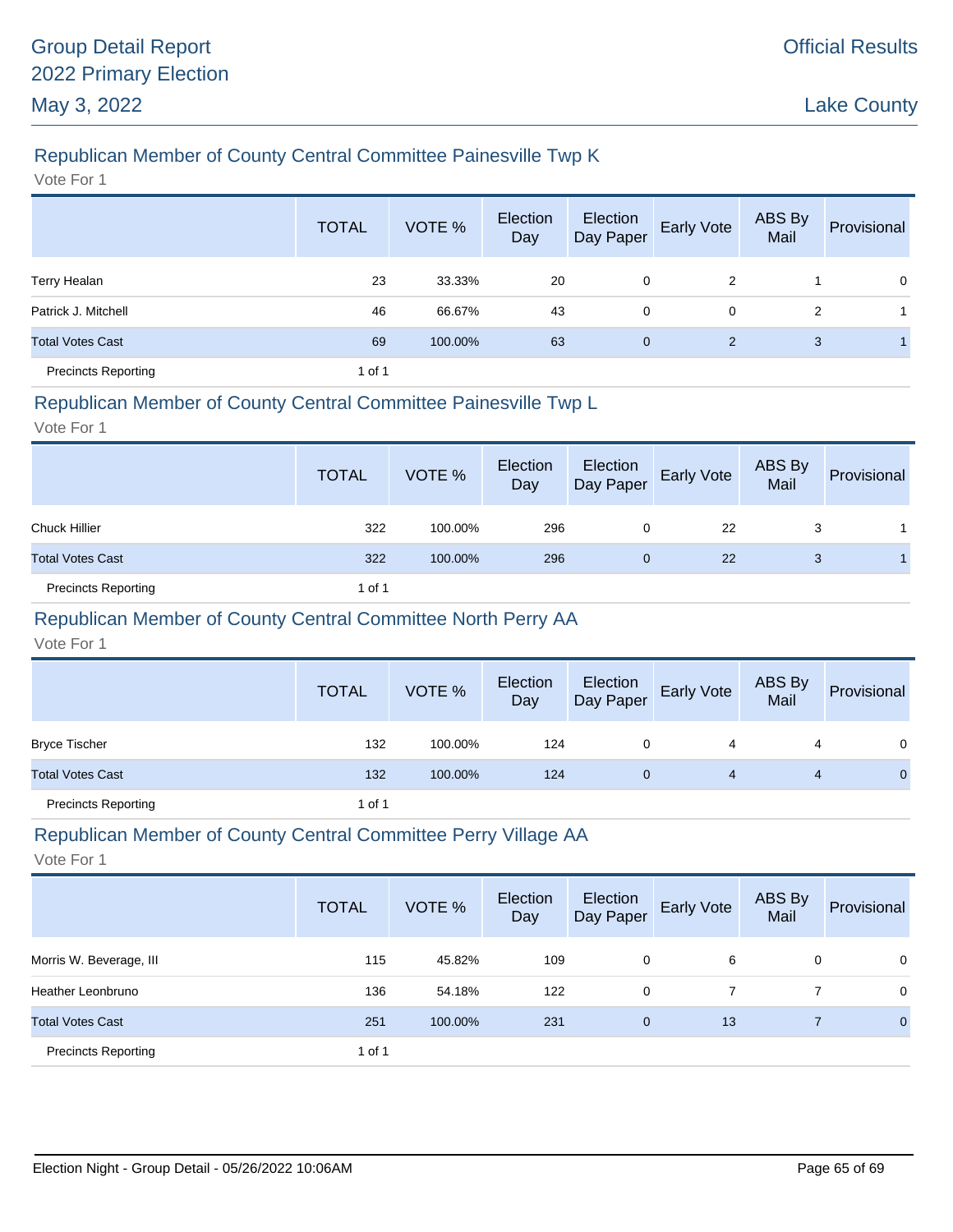# Republican Member of County Central Committee Perry Twp A

Vote For 1

|                            | <b>TOTAL</b> | VOTE %  | Election<br>Day | Election<br>Day Paper | Early Vote | ABS By<br>Mail | Provisional    |
|----------------------------|--------------|---------|-----------------|-----------------------|------------|----------------|----------------|
| Frank W. Pitchler          | 177          | 100.00% | 150             | 0                     | 14         | 11             | 2              |
| <b>Total Votes Cast</b>    | 177          | 100.00% | 150             | $\mathbf{0}$          | 14         | 11             | $\overline{2}$ |
| <b>Precincts Reporting</b> | 1 of 1       |         |                 |                       |            |                |                |

### Republican Member of County Central Committee Perry Twp B

Vote For 1

|                            | <b>TOTAL</b> | VOTE %  | Election<br>Day | Election<br>Day Paper | <b>Early Vote</b> | ABS By<br>Mail | Provisional    |
|----------------------------|--------------|---------|-----------------|-----------------------|-------------------|----------------|----------------|
| Laurence D. Giegerich      | 155          | 100.00% | 138             | 0                     |                   | 8              | $\mathbf{2}$   |
| <b>Total Votes Cast</b>    | 155          | 100.00% | 138             | 0                     |                   | 8              | $\overline{2}$ |
| <b>Precincts Reporting</b> | 1 of 1       |         |                 |                       |                   |                |                |

# Republican Member of County Central Committee Perry Twp C

Vote For 1

|                            | <b>TOTAL</b> | VOTE %  | Election<br>Day | Election<br>Day Paper | <b>Early Vote</b> | <b>ABS By</b><br>Mail | Provisional    |
|----------------------------|--------------|---------|-----------------|-----------------------|-------------------|-----------------------|----------------|
| <b>Walter Siegel</b>       | 170          | 100.00% | 140             | 0                     | 11                | 17                    | 2              |
| <b>Total Votes Cast</b>    | 170          | 100.00% | 140             | $\mathbf{0}$          | 11                | 17                    | $\overline{2}$ |
| <b>Precincts Reporting</b> | 1 of 1       |         |                 |                       |                   |                       |                |

#### Republican Member of County Central Committee Perry Twp D

|                            | <b>TOTAL</b> | VOTE %  | Election<br>Day | Election<br>Day Paper | Early Vote | ABS By<br>Mail | Provisional    |
|----------------------------|--------------|---------|-----------------|-----------------------|------------|----------------|----------------|
| Karen Muro                 | 66           | 38.60%  | 49              | 0                     | 6          | 11             | 0              |
| Mark O. Welch              | 105          | 61.40%  | 92              | 0                     | 8          | 5              | $\mathbf 0$    |
| <b>Total Votes Cast</b>    | 171          | 100.00% | 141             | $\mathbf{0}$          | 14         | 16             | $\overline{0}$ |
| <b>Precincts Reporting</b> | 1 of 1       |         |                 |                       |            |                |                |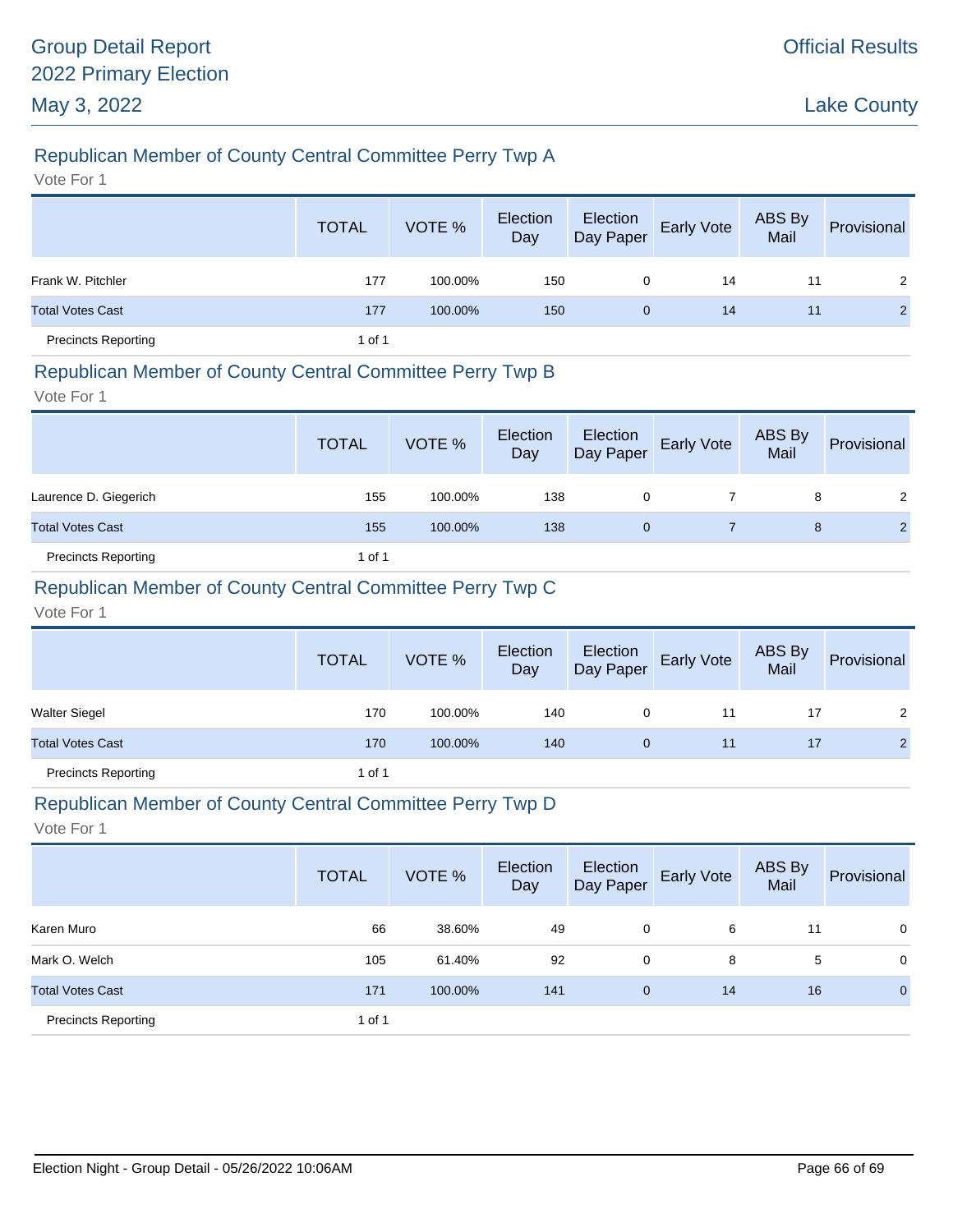# Republican Member of County Central Committee Timberlake Village AA

Vote For 1

|                            | <b>TOTAL</b> | VOTE %  | Election<br>Day | Election<br>Day Paper | <b>Early Vote</b> | ABS By<br>Mail | Provisional |
|----------------------------|--------------|---------|-----------------|-----------------------|-------------------|----------------|-------------|
| Denise M. Verdi            | 83           | 100.00% | 71              | 0                     | 3                 | 8              |             |
| <b>Total Votes Cast</b>    | 83           | 100.00% | 71              | $\mathbf{0}$          | 3                 | 8              |             |
| <b>Precincts Reporting</b> | 1 of 1       |         |                 |                       |                   |                |             |

#### Republican Member of County Central Committee Waite Hill Village AA

Vote For 1

|                            | <b>TOTAL</b> | VOTE %  | Election<br>Day | Election<br>Day Paper | <b>Early Vote</b> | ABS By<br>Mail | Provisional  |
|----------------------------|--------------|---------|-----------------|-----------------------|-------------------|----------------|--------------|
| Chris Mahovlic             | 86           | 100.00% | 79              | 0                     |                   | 6              | $\Omega$     |
| <b>Total Votes Cast</b>    | 86           | 100.00% | 79              | 0                     |                   | 6              | $\mathbf{0}$ |
| <b>Precincts Reporting</b> | 1 of 1       |         |                 |                       |                   |                |              |

#### Issue 1. Tax Levy (Renewal) TO AVOID AN OPERATING DEFICICT - Kirtland Local School District Vote For 1

|                            | <b>TOTAL</b> | VOTE %  | Election<br>Day | Election<br>Day Paper | <b>Early Vote</b> | ABS By<br>Mail | Provisional |
|----------------------------|--------------|---------|-----------------|-----------------------|-------------------|----------------|-------------|
| For the Tax Levy           | 1,257        | 61.50%  | 1,130           | 0                     | 38                | 84             | 5           |
| Against the Tax Levy       | 787          | 38.50%  | 714             | 0                     | 17                | 55             |             |
| <b>Total Votes Cast</b>    | 2,044        | 100.00% | 1,844           | $\mathbf 0$           | 55                | 139            | 6           |
| <b>Precincts Reporting</b> | 7 of 7       |         |                 |                       |                   |                |             |

# Issue 1. Tax Levy (Renewal) Emergency Requirements - Willoughby-Eastlake City School District

|                            | <b>TOTAL</b> | VOTE %  | Election<br>Day | Election<br>Day Paper | Early Vote | ABS By<br>Mail | Provisional |
|----------------------------|--------------|---------|-----------------|-----------------------|------------|----------------|-------------|
| For the Tax Levy           | 4,873        | 45.17%  | 4,057           | 5                     | 181        | 593            | 37          |
| Against the Tax Levy       | 5,915        | 54.83%  | 4,918           | 5                     | 206        | 738            | 48          |
| <b>Total Votes Cast</b>    | 10,788       | 100.00% | 8,975           | 10                    | 387        | 1,331          | 85          |
| <b>Precincts Reporting</b> | 49 of 49     |         |                 |                       |            |                |             |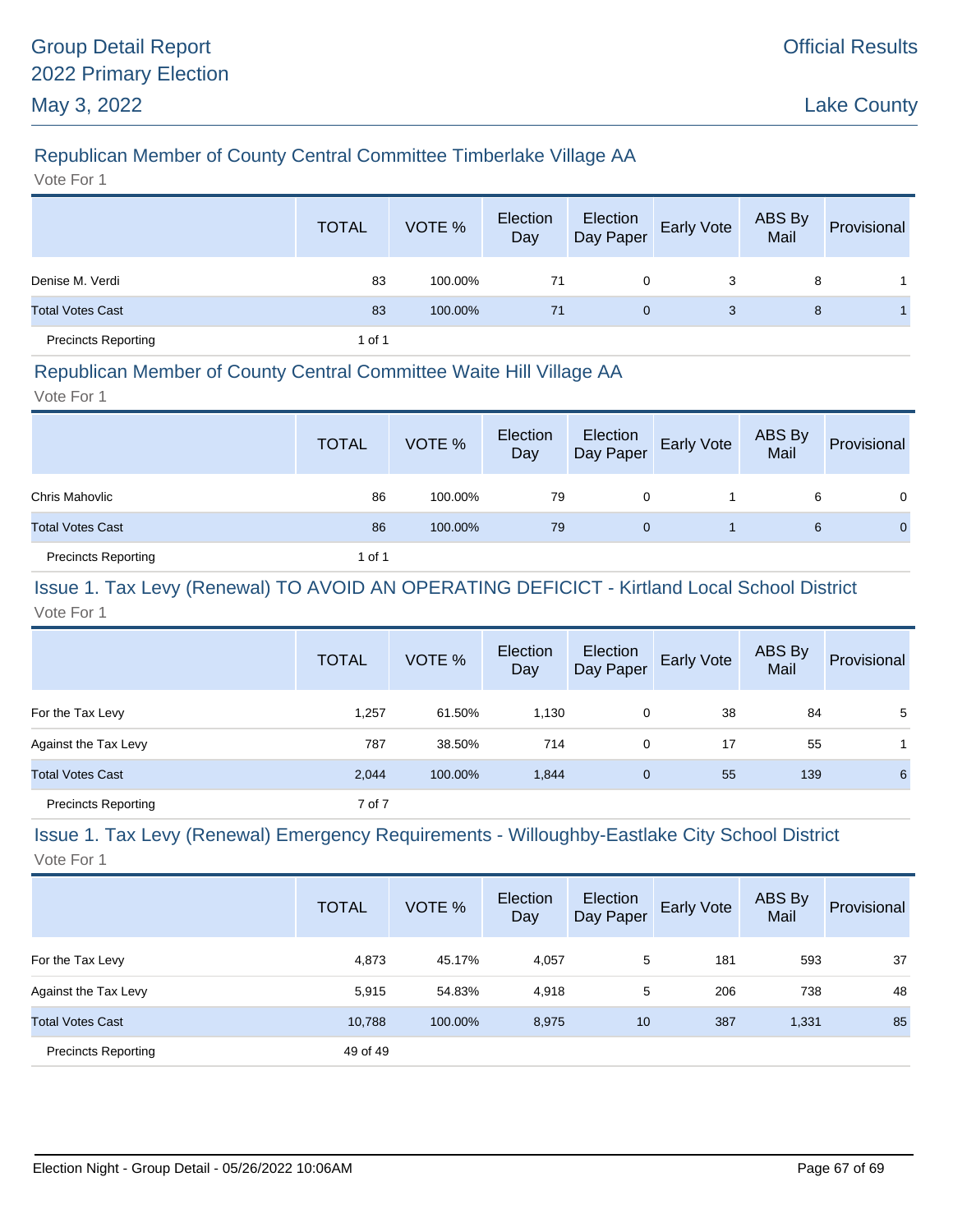# Issue 2. Tax Levy (Renewal) Police, Fire, and Rescue Services - Lakeline Village

Vote For 1

|                            | <b>TOTAL</b> | VOTE %  | Election<br>Day | Election<br>Day Paper | Early Vote | ABS By<br>Mail | Provisional    |
|----------------------------|--------------|---------|-----------------|-----------------------|------------|----------------|----------------|
| For the Tax Levy           | 36           | 67.92%  | 35              | 0                     |            | 0              | $\mathbf 0$    |
| Against the Tax Levy       | 17           | 32.08%  | 15              | 0                     | 0          | 2              | $\mathbf 0$    |
| <b>Total Votes Cast</b>    | 53           | 100.00% | 50              | $\overline{0}$        |            | $\overline{2}$ | $\overline{0}$ |
| <b>Precincts Reporting</b> | 1 of 1       |         |                 |                       |            |                |                |

#### Issue 2. Proposed Charter Amendment - Eastlake City

Vote For 1

|                            | <b>TOTAL</b> | VOTE %  | Election<br>Day | Election<br>Day Paper | Early Vote | ABS By<br>Mail | Provisional    |
|----------------------------|--------------|---------|-----------------|-----------------------|------------|----------------|----------------|
| Yes                        | 1,931        | 77.02%  | 1,602           | 0                     | 65         | 254            | 10             |
| <b>No</b>                  | 576          | 22.98%  | 500             |                       | 14         | 57             | $\overline{4}$ |
| <b>Total Votes Cast</b>    | 2,507        | 100.00% | 2,102           |                       | 79         | 311            | 14             |
| <b>Precincts Reporting</b> | 12 of 12     |         |                 |                       |            |                |                |

#### Issue 1. Tax Levy (Additional) Fire - Perry Joint Fire District

Vote For 1

|                            | <b>TOTAL</b> | VOTE %  | Election<br>Day | Election<br>Day Paper | <b>Early Vote</b> | ABS By<br>Mail | Provisional    |
|----------------------------|--------------|---------|-----------------|-----------------------|-------------------|----------------|----------------|
| For the Tax Levy           | 990          | 54.34%  | 822             |                       | 76                | 84             | $\overline{7}$ |
| Against the Tax Levy       | 832          | 45.66%  | 712             | 0                     | 46                | 69             | 5              |
| <b>Total Votes Cast</b>    | 1,822        | 100.00% | 1,534           |                       | 122               | 153            | 12             |
| <b>Precincts Reporting</b> | 6 of 6       |         |                 |                       |                   |                |                |

#### Issue 1. Bond Issue New Construction - Riverside Local School District

|                            | <b>TOTAL</b> | VOTE %  | Election<br>Day | Election<br>Day Paper | <b>Early Vote</b> | ABS By<br>Mail | Provisional |
|----------------------------|--------------|---------|-----------------|-----------------------|-------------------|----------------|-------------|
| For the bond issue         | 2,729        | 24.00%  | 2,176           | 0                     | 308               | 220            | 25          |
| Against the bond issue     | 8,640        | 76.00%  | 6,843           |                       | 924               | 813            | 53          |
| <b>Total Votes Cast</b>    | 11,369       | 100.00% | 9,019           | $\overline{7}$        | 1,232             | 1,033          | 78          |
| <b>Precincts Reporting</b> | 30 of 30     |         |                 |                       |                   |                |             |